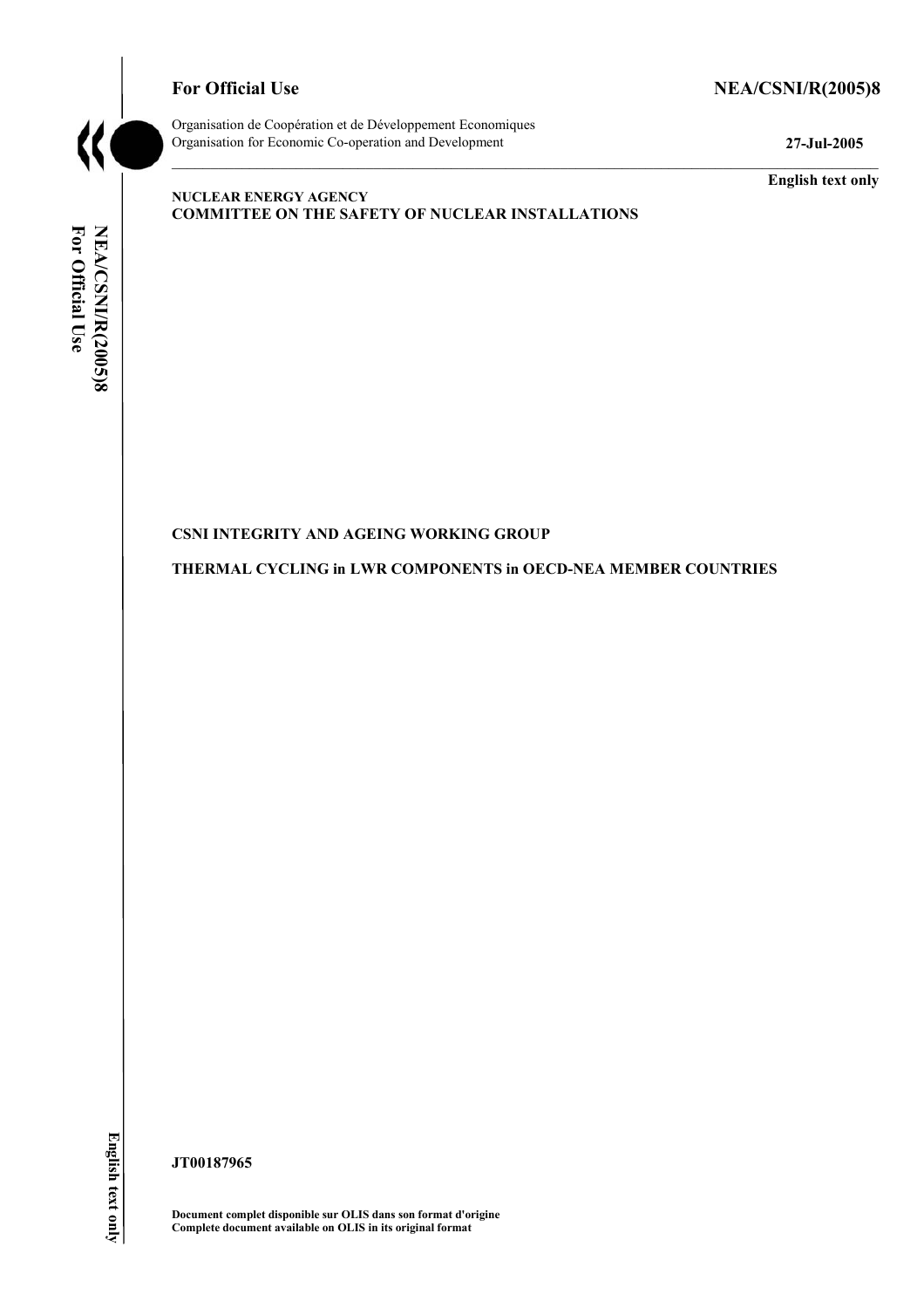#### **ORGANISATION FOR ECONOMIC CO-OPERATION AND DEVELOPMENT**

 Pursuant to Article 1 of the Convention signed in Paris on 14th December 1960, and which came into force on 30th September 1961, the Organisation for Economic Co-operation and Development (OECD) shall promote policies designed:

- to achieve the highest sustainable economic growth and employment and a rising standard of living in member countries, while maintaining financial stability, and thus to contribute to the development of the world economy;
- to contribute to sound economic expansion in member as well as non-member countries in the process of economic development; and
- to contribute to the expansion of world trade on a multilateral, non-discriminatory basis in accordance with international obligations.

 The original member countries of the OECD are Austria, Belgium, Canada, Denmark, France, Germany, Greece, Iceland, Ireland, Italy, Luxembourg, the Netherlands, Norway, Portugal, Spain, Sweden, Switzerland, Turkey, the United Kingdom and the United States. The following countries became members subsequently through accession at the dates indicated hereafter: Japan (28th April 1964), Finland (28th January 1969), Australia (7th June 1971), New Zealand (29th May 1973), Mexico (18th May 1994), the Czech Republic (21st December 1995), Hungary (7th May 1996), Poland (22nd November 1996), Korea (12th December 1996) and the Slovak Republic (14 December 2000). The Commission of the European Communities takes part in the work of the OECD (Article 13 of the OECD Convention).

#### **NUCLEAR ENERGY AGENCY**

 The OECD Nuclear Energy Agency (NEA) was established on 1st February 1958 under the name of the OEEC European Nuclear Energy Agency. It received its present designation on 20th April 1972, when Japan became its first non-European full member. NEA membership today consists of 28 OECD member countries: Australia, Austria, Belgium, Canada, the Czech Republic, Denmark, Finland, France, Germany, Greece, Hungary, Iceland, Ireland, Italy, Japan, Luxembourg, Mexico, the Netherlands, Norway, Portugal, Republic of Korea, the Slovak Republic, Spain, Sweden, Switzerland, Turkey, the United Kingdom and the United States. The Commission of the European Communities also takes part in the work of the Agency.

The mission of the NEA is:

- to assist its member countries in maintaining and further developing, through international co-operation, the scientific, technological and legal bases required for a safe, environmentally friendly and economical use of nuclear energy for peaceful purposes, as well as
- to provide authoritative assessments and to forge common understandings on key issues, as input to government decisions on nuclear energy policy and to broader OECD policy analyses in areas such as energy and sustainable development.

 Specific areas of competence of the NEA include safety and regulation of nuclear activities, radioactive waste management, radiological protection, nuclear science, economic and technical analyses of the nuclear fuel cycle, nuclear law and liability, and public information. The NEA Data Bank provides nuclear data and computer program services for participating countries.

 In these and related tasks, the NEA works in close collaboration with the International Atomic Energy Agency in Vienna, with which it has a Co-operation Agreement, as well as with other international organisations in the nuclear field.

#### *©* **OECD 2005**

Permission to reproduce a portion of this work for non-commercial purposes or classroom use should be obtained through the Centre français d'exploitation du droit de copie (CCF), 20, rue des Grands-Augustins, 75006 Paris, France, Tel. (33-1) 44 07 47 70, Fax (33-1) 46 34 67 19, for every country except the United States. In the United States permission should be obtained through the Copyright Clearance Center, Customer Service, (508)750-8400, 222 Rosewood Drive, Danvers, MA 01923, USA, or CCC Online: http://www.copyright.com/. All other applications for permission to reproduce or translate all or part of this book should be made to OECD Publications, 2, rue André-Pascal, 75775 Paris Cedex 16, France.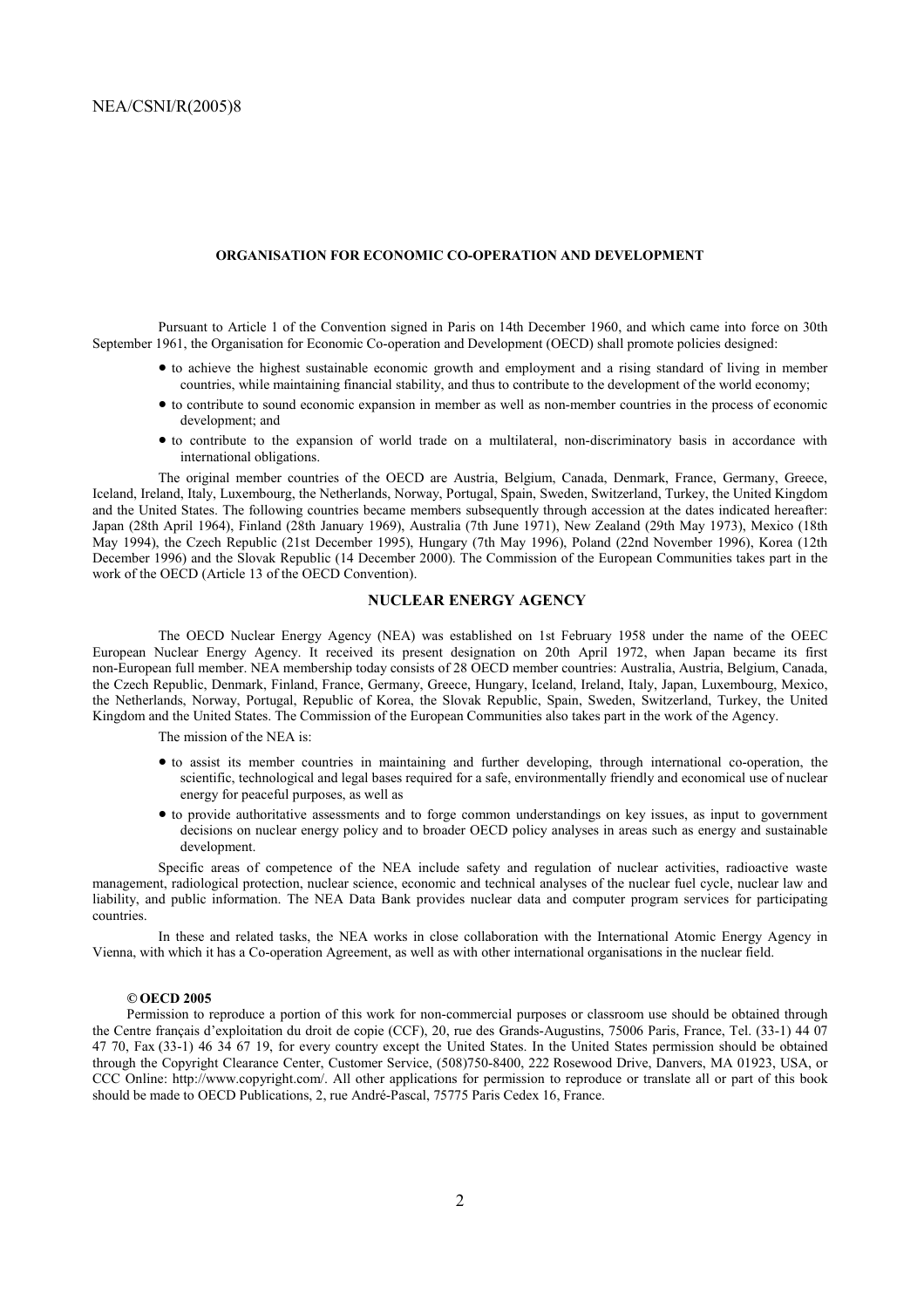#### **COMMITTEE ON THE SAFETY OF NUCLEAR INSTALLATIONS**

 The NEA Committee on the Safety of Nuclear Installations (CSNI) is an international committee made up of senior scientists and engineers, with broad responsibilities for safety technology and research programmes, and representatives from regulatory authorities. It was set up in 1973 to develop and co-ordinate the activities of the NEA concerning the technical aspects of the design, construction and operation of nuclear installations insofar as they affect the safety of such installations.

 The committee's purpose is to foster international co-operation in nuclear safety amongst the OECD member countries. The CSNI's main tasks are to exchange technical information and to promote collaboration between research, development, engineering and regulatory organisations; to review operating experience and the state of knowledge on selected topics of nuclear safety technology and safety assessment; to initiate and conduct programmes to overcome discrepancies, develop improvements and research consensus on technical issues; to promote the coordination of work that serve maintaining competence in the nuclear safety matters, including the establishment of joint undertakings.

 The committee shall focus primarily on existing power reactors and other nuclear installations; it shall also consider the safety implications of scientific and technical developments of new reactor designs.

 In implementing its programme, the CSNI establishes co-operative mechanisms with NEA's Committee on Nuclear Regulatory Activities (CNRA) responsible for the program of the Agency concerning the regulation, licensing and inspection of nuclear installations with regard to safety. It also co-operates with NEA's Committee on Radiation Protection and Public Health (CRPPH), NEA's Radioactive Waste Management Committee (RWMC) and NEA's Nuclear Science Committee (NSC) on matters of common interest.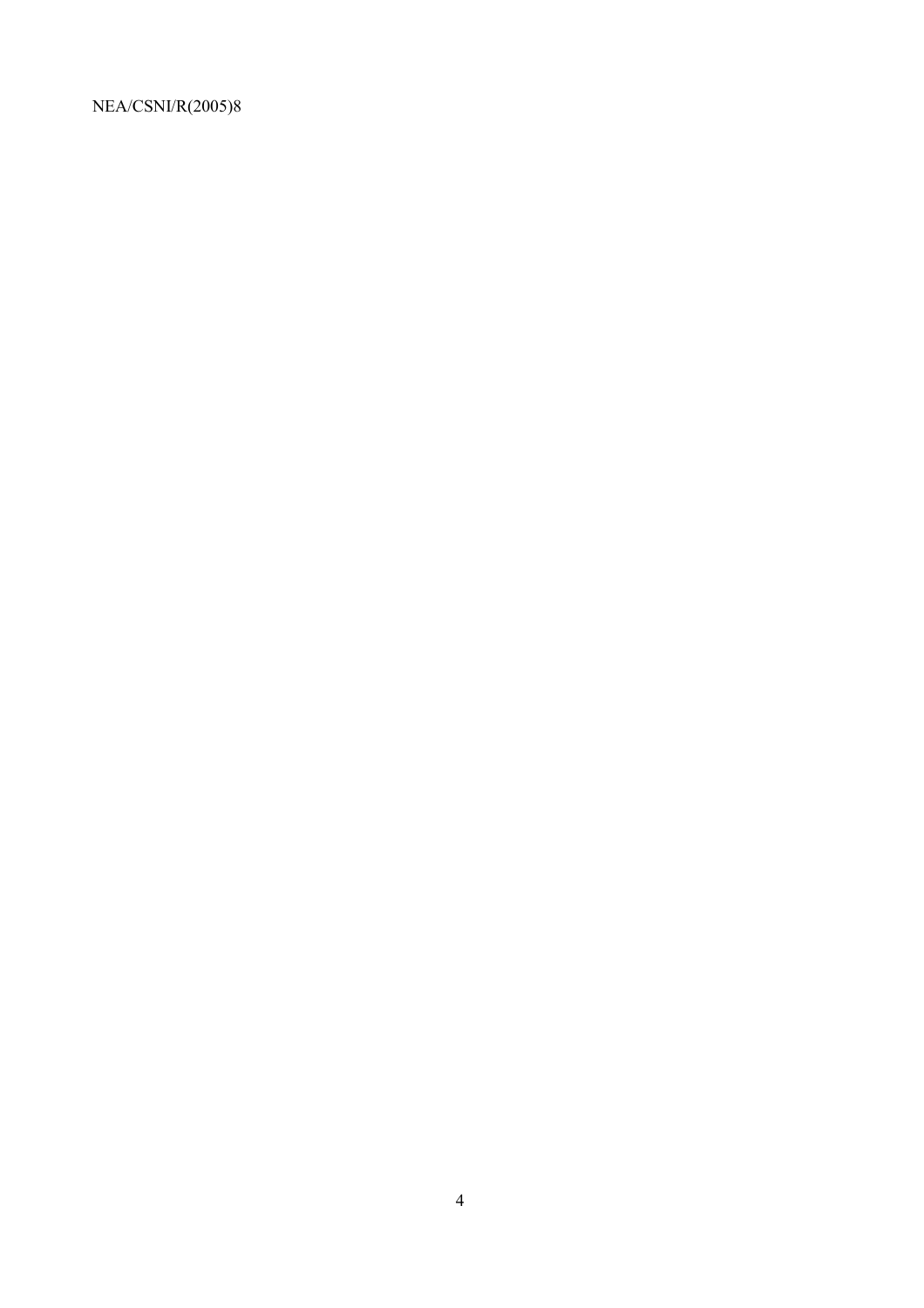### **FOREWORD**

In 2002, the Committee on the Safety of Nuclear Installations (CSNI) requested the working group on the integrity of reactor components and structures (IAGE WG) to prepare a program of work on thermal cycling to provide information to NEA member countries on operational experience, regulatory policies, countermeasures in place, current status of research and development, and to identify areas where research is needed both at national and international levels.

The working group proposed a 3 fold program that covered:

- Review of operating experience, regulatory framework, countermeasures and current research;
- Benchmark to assess calculation capabilities in NEA member countries for crack initiation and propagation under a cyclic thermal loading, and ultimately to develop screening criteria to identify susceptible components; results of the benchmark were published in 2005; Report referenced NEA/CSNI/R(2005)2;
- Organisation of an international conference in cooperation with the EPRI and the USNRC on fatigue of reactor components. This conference reviews progress in the areas and provides a forum for discussion and exchange of information between high level experts. The conference is held every other year to follow the progress and to direct research to key aspects. The last edition was held on October 3-6, 2004. Report referenced NEA/CSNI/R(2004)21.

The current report covers the first point.

The complete list of CSNI reports, and the text of reports from 1993 onwards, is available on http://www.nea.fr/html/nsd/docs/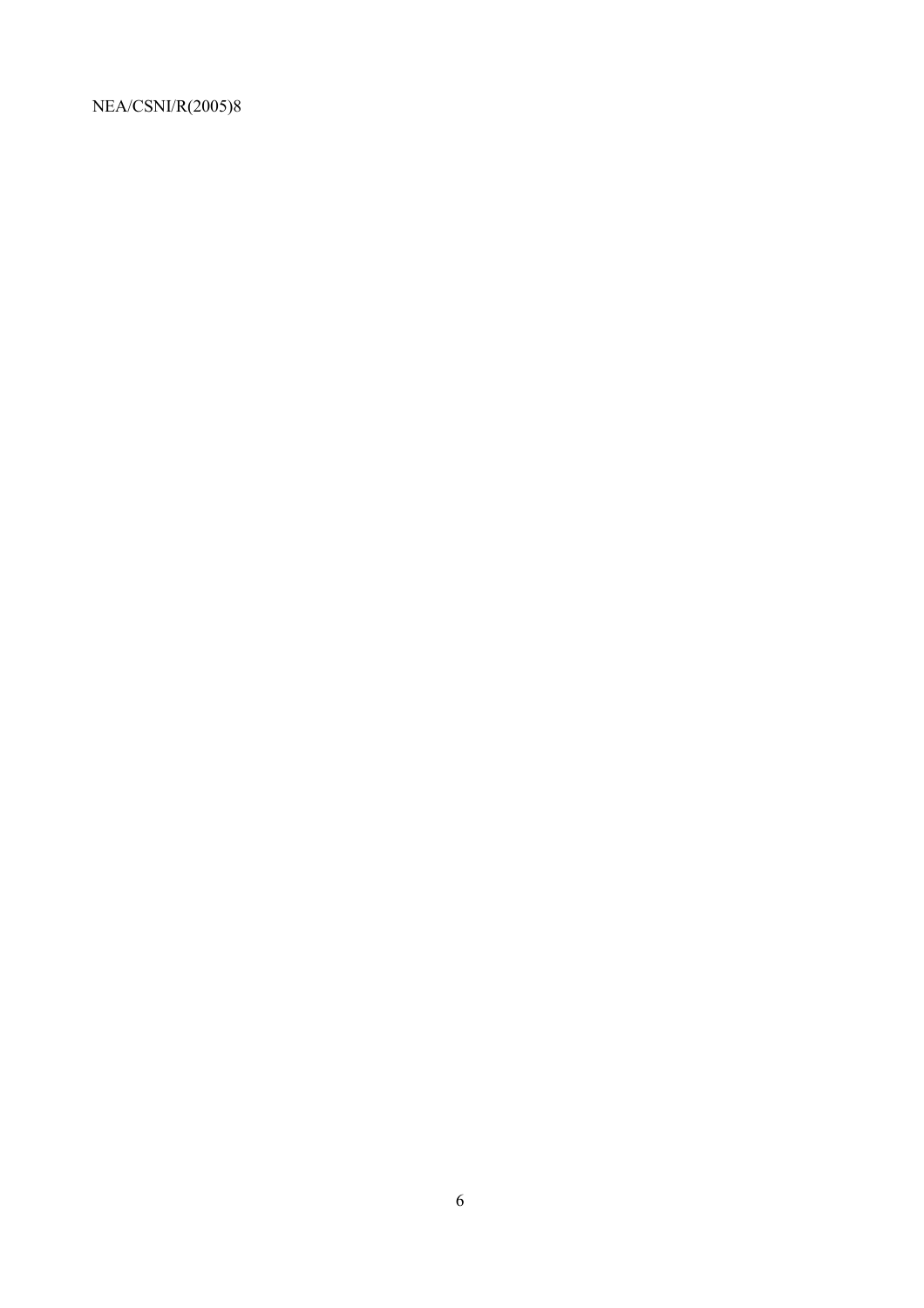## **ACKNOWLEDGEMENTS**

Gratitude is expressed to the delegates of the CSNI Working Group on the Integrity of Components and Structures for providing the answers to the questionnaire. Special thanks to Mr Claude Faidy (EdF, FR), Dr Stephane Chapuliot (CEA, FR) and Mr Eric Mathet (OECD-NEA) for synthesizing the responses.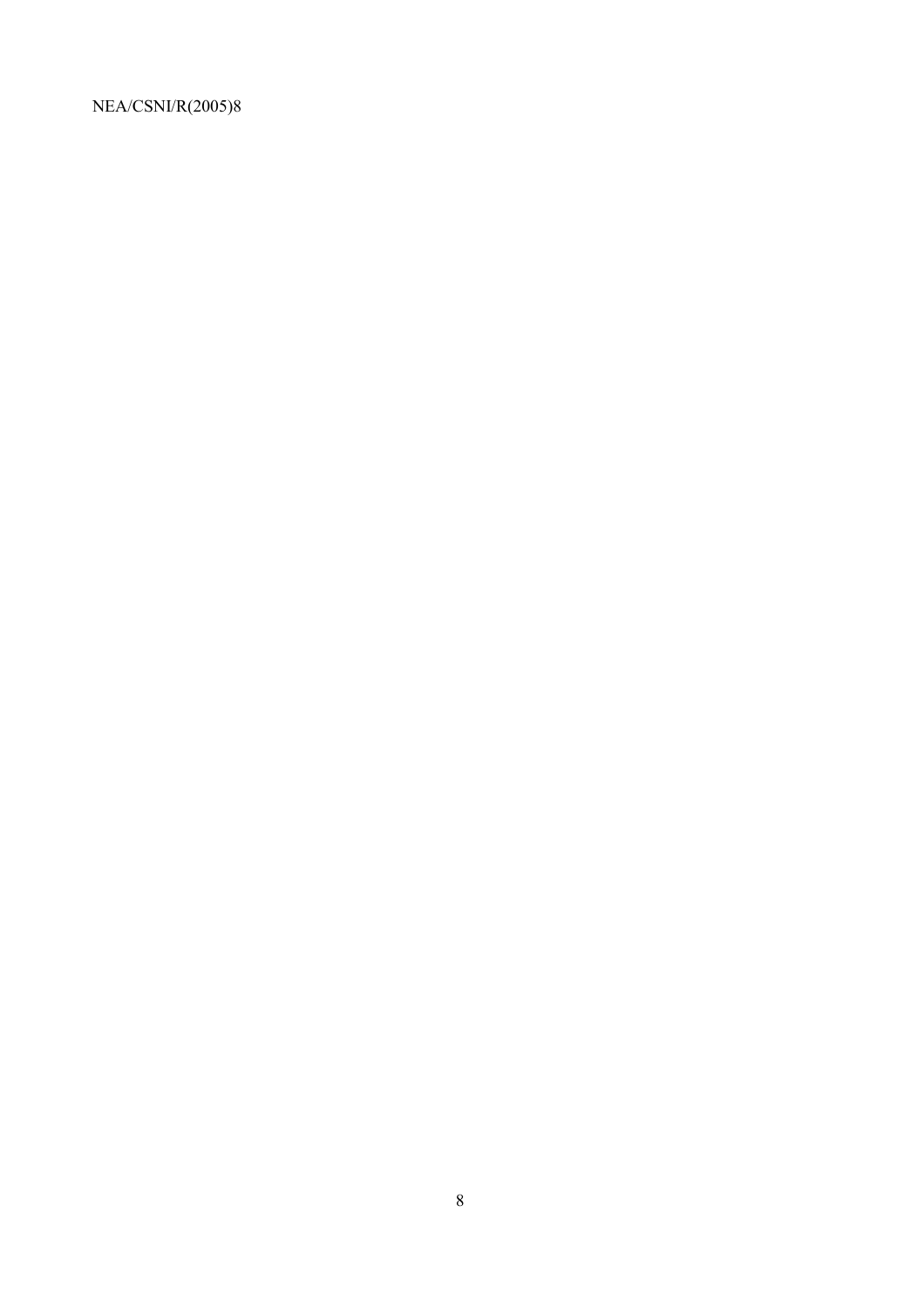### **EXECUTIVE SUMMARY**

Thermal cycling is a widespread and recurring problem in nuclear power plants worldwide. Several incidents with leakage of primary water inside the containment challenged the integrity of NPPs although no release outside of containment occurred. Thermal cycling was not taken into account at the design stage. Regulatory bodies, utilities and researchers have to address it for their operating plants. It is a complex phenomenon that involves and links thermal hydraulic, fracture mechanic, materials and plant operation.

Thermal cycling is connected either to operating transients (low cycle fatigue) or to complex phenomenon like stratification, vortex and mixing (low and high cycle fatigue). The former is covered by existing rules and codes. The latter is partially addressed by national rules and constitutes the subject of this report.

In 2002, the Committee on the Safety of Nuclear Installations (CSNI) requested the working group on the integrity of reactor components and structures (IAGE WG) to prepare a program of work on thermal cycling to provide information to NEA member countries on operational experience, regulatory policies, countermeasures in place, current status of research and development, and to identify areas where research is needed both at national and international levels.

The working group proposed a 3 fold program that covered:

- Review of operating experience, regulatory framework, countermeasures and current research;
- Benchmark to assess calculation capabilities in NEA member countries for crack initiation and propagation under a cyclic thermal loading, and ultimately to develop screening criteria to identify susceptible components; results of the benchmark were published in 2005;
- Organisation of an international conference in cooperation with the EPRI and the USNRC on fatigue of reactor components. This conference reviews progress in the areas and provides a forum for discussion and exchange of information between high level experts. The conference is held every other year to follow the progress and to direct research to key aspects. The last edition was held on October 3-6, 2004.

The current report covers the first point. The IAGE WG prepared a questionnaire that was completed by NEA member countries in 2002-2003. This questionnaire addressed:

- $\checkmark$  Regulatory requirements and codes;
- $\checkmark$  Practical experience and incidents:
- $\checkmark$  Countermeasures related to stratification and mixing;
- $\checkmark$  Research on thermal fatigue;
- $\checkmark$  Low versus High cycle fatigue curves.

The following general conclusions can be drawn from answers to the questionnaire: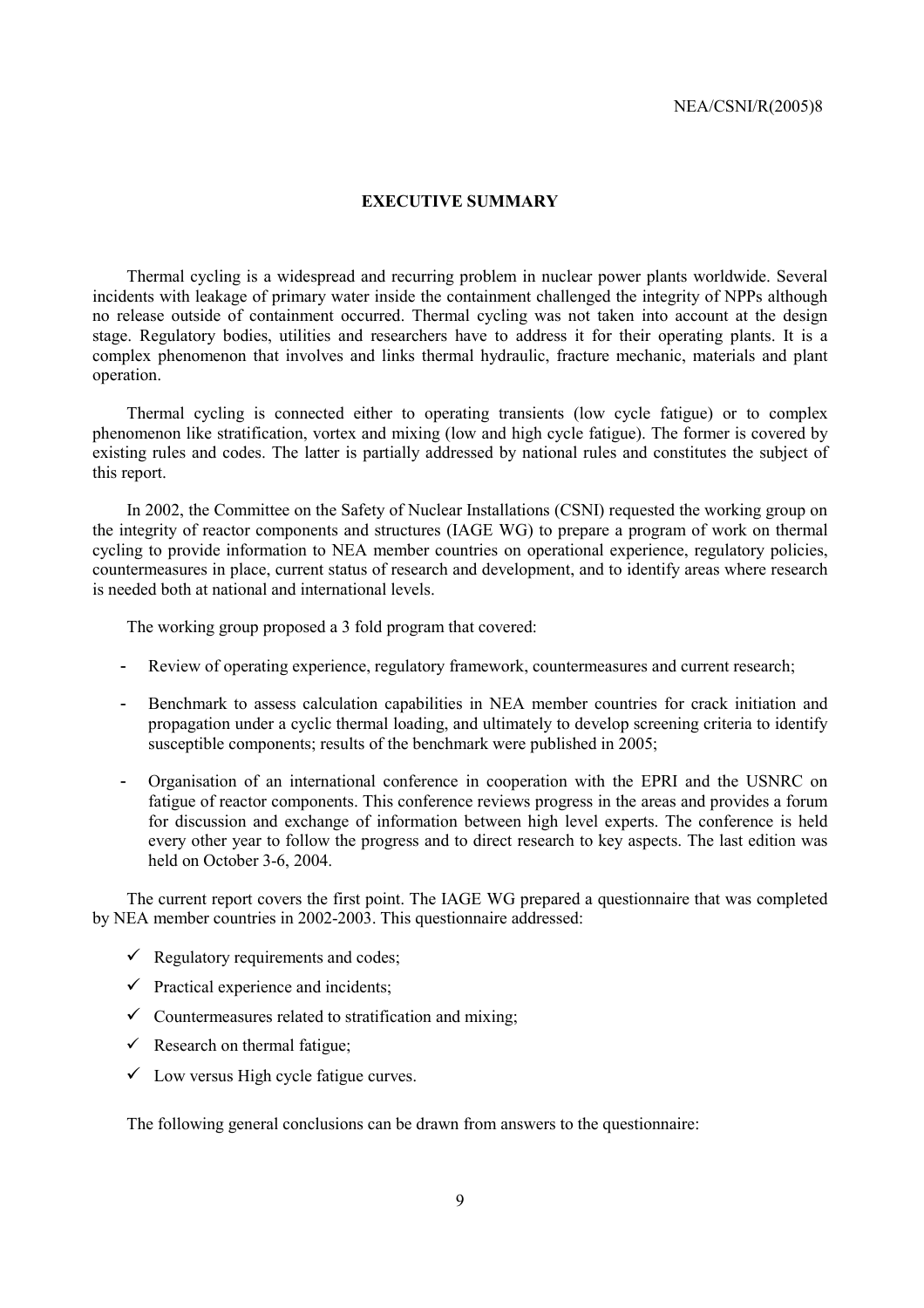Thermal cycling degradations have the potential to be an important safety and economical issues. It strongly affects aging management program of safety components.

Various incidents occurred in different systems and countries. However only few leaks have been observed and there was no release outside the containment.

Analysis carried out showed three loading modes connected to thermal cycling: (a) stratification; (b) dead legs and vortex; (c) mixing tees.

Screening criteria and guidelines development are now proposed to review potential locations. Inservice inspection programs have been modified to integrate monitoring and valve leak tests. In addition, design changes have been implemented in different systems.

Nevertheless large uncertainties remain on quantitative damage estimation. An important R&D effort must be pursued to confirm screening criteria values and to decrease uncertainties with the objective to optimize maintenance action.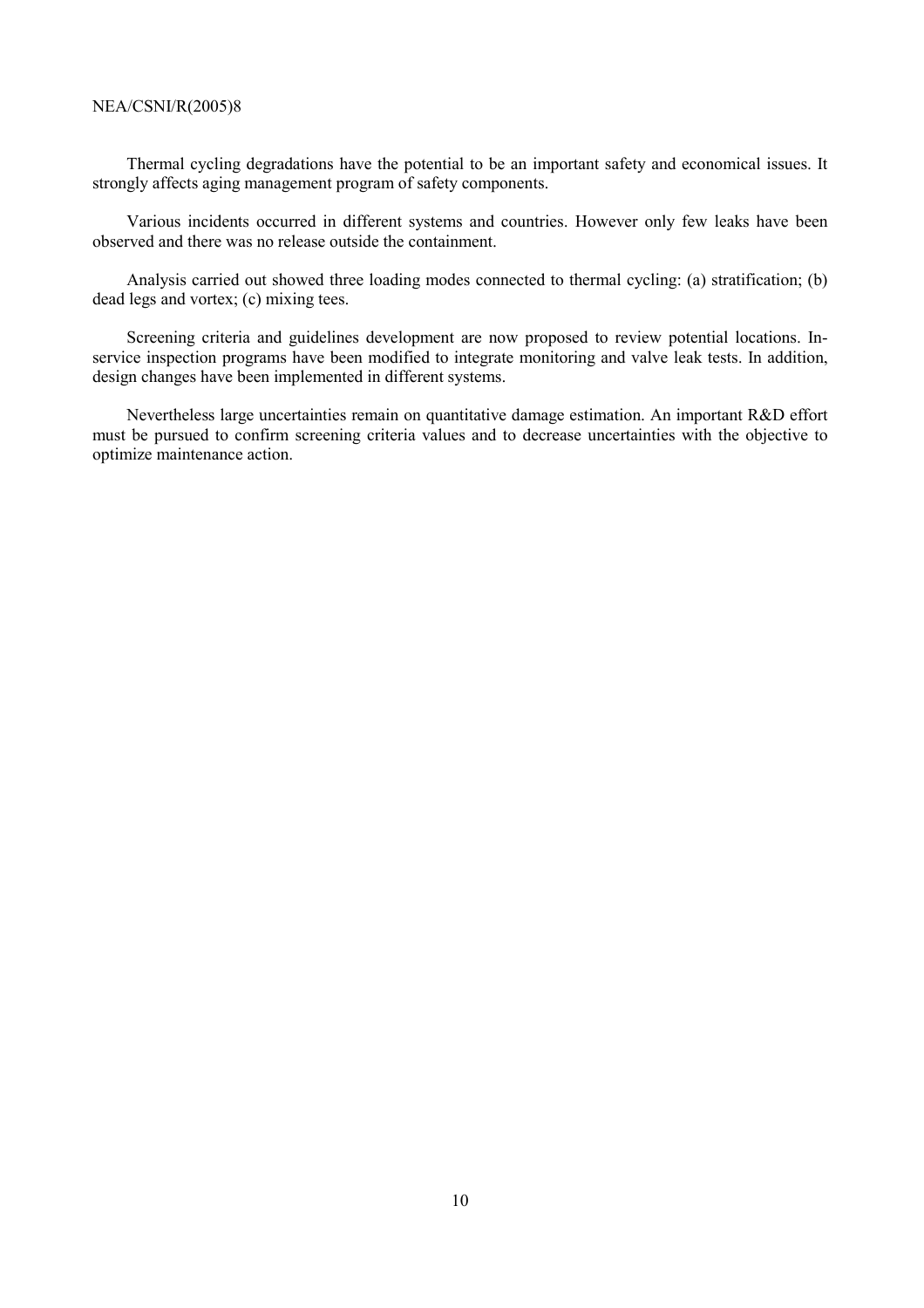# **TABLE OF CONTENTS**

| $\Pi$ . |  |
|---------|--|
| III.    |  |
| IV      |  |
| V —     |  |
| VI.     |  |
|         |  |
|         |  |
|         |  |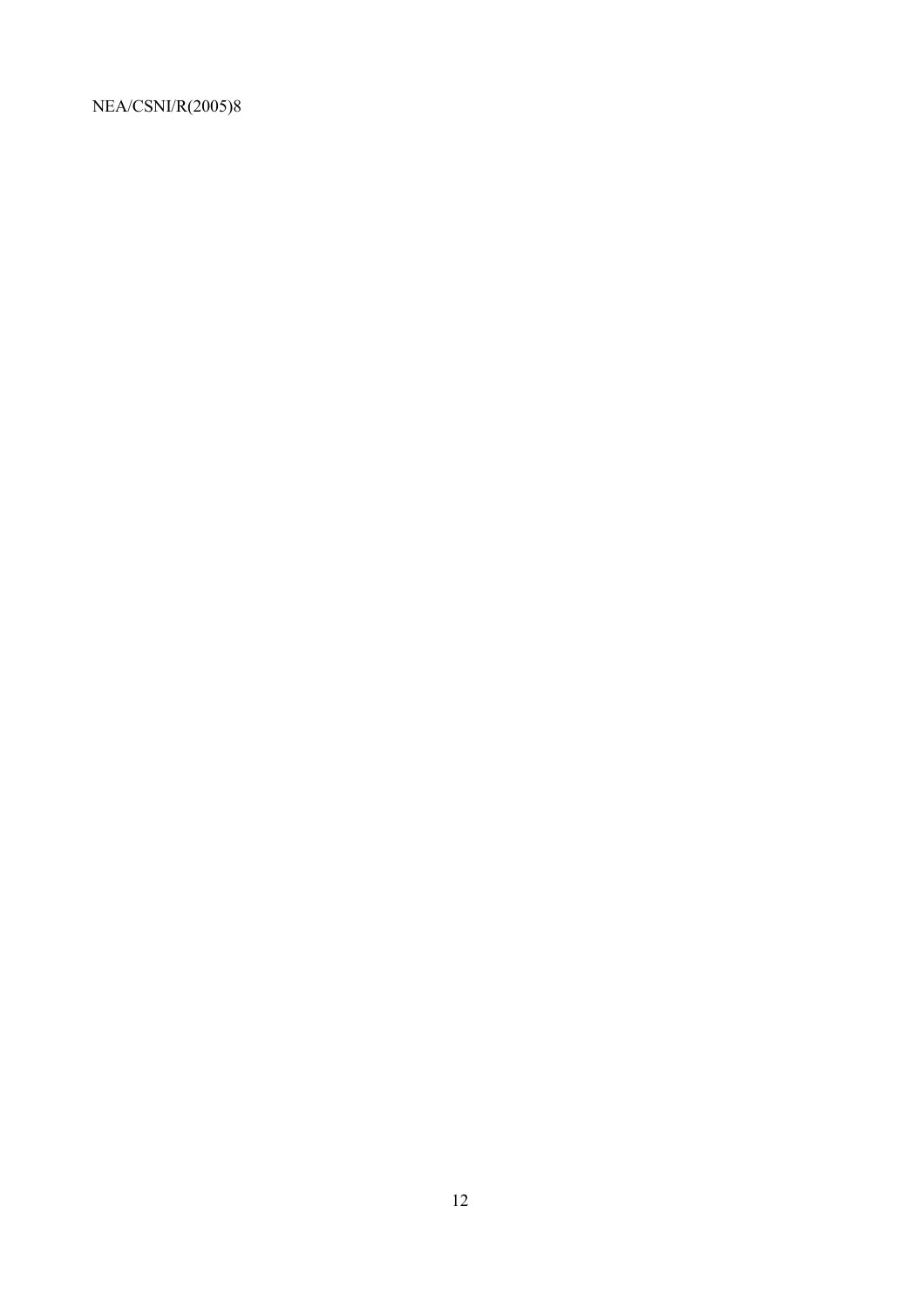### **I. INTRODUCTION**

Thermal cycling is widespread and recurring problems in nuclear power plants worldwide. Several incidents with leakage of primary water inside the containment challenged the integrity of the primary system of nuclear power plants although no release outside of containment occurred. Some complex thermal loads are not taken into account at the design stage of some operating plants (i.e. stratification, mixing). Regulatory bodies, utilities and researchers have to address them for operating plants and design of future plants. There are complex phenomena that involve and link thermal hydraulic, fracture mechanic, materials and plant operation.

In 2002, the Committee on the Safety of Nuclear Installations (CSNI) requested the working group on the integrity of reactor components and structures (IAGE WG) to prepare a program of work on thermal cycling to provide information to NEA member countries on operational experience, regulatory policies, countermeasures in place, current status of research and development, and to identify areas where research is needed both at national and international levels.

Thermal cycling is connected either to operating transients (low cycle fatigue) or to complex phenomenon like stratification, vortex and mixing (low and high cycle fatigue). The former is covered by existing rules and codes. The latter is partially addressed by national rules and constitutes the subject of this report.

The working group proposed a 3 fold program that covered:

- 1. Review of operating experience, regulatory framework, countermeasures and current research;
- 2. Benchmark to assess calculation capabilities in NEA member countries for crack initiation and propagation under a cyclic thermal loading, and ultimately to develop screening criteria to identify susceptible components; results of the benchmark were published in 2005 [1];
- 3. Organization with the EPRI and the USNRC of the international conference on fatigue of reactor components. This conference reviews progress in the areas and provides a forum for discussion and exchange of information between high level experts. The conference is held every other year to follow the progress and to direct research to key aspects. The last edition was held on October 3-6, 2004 [2,3,4]

In addition a large number of NEA member countries are participating in the OECD Piping Failure Data Exchange Project (OPDE) to collect field experience on piping degradation [5,6,7]

The current report covers the first bullet. The IAGE WG prepared a questionnaire that was completed by NEA member countries in 2002-2003 (Appendix A). This questionnaire addressed:

- $\checkmark$  Regulatory requirements and codes;
- $\checkmark$  Practical experience and incidents;
- $\checkmark$  Countermeasures related to stratification and mixing;
- $\checkmark$  Research on thermal fatigue:
- $\checkmark$  Low versus High cycle fatigue curves.

The questionnaire addressed several plant designs and is limited to pressure retaining components in safety-class systems.

A synthesis of the answers is provided hereafter. Complete answers are provided in appendix B.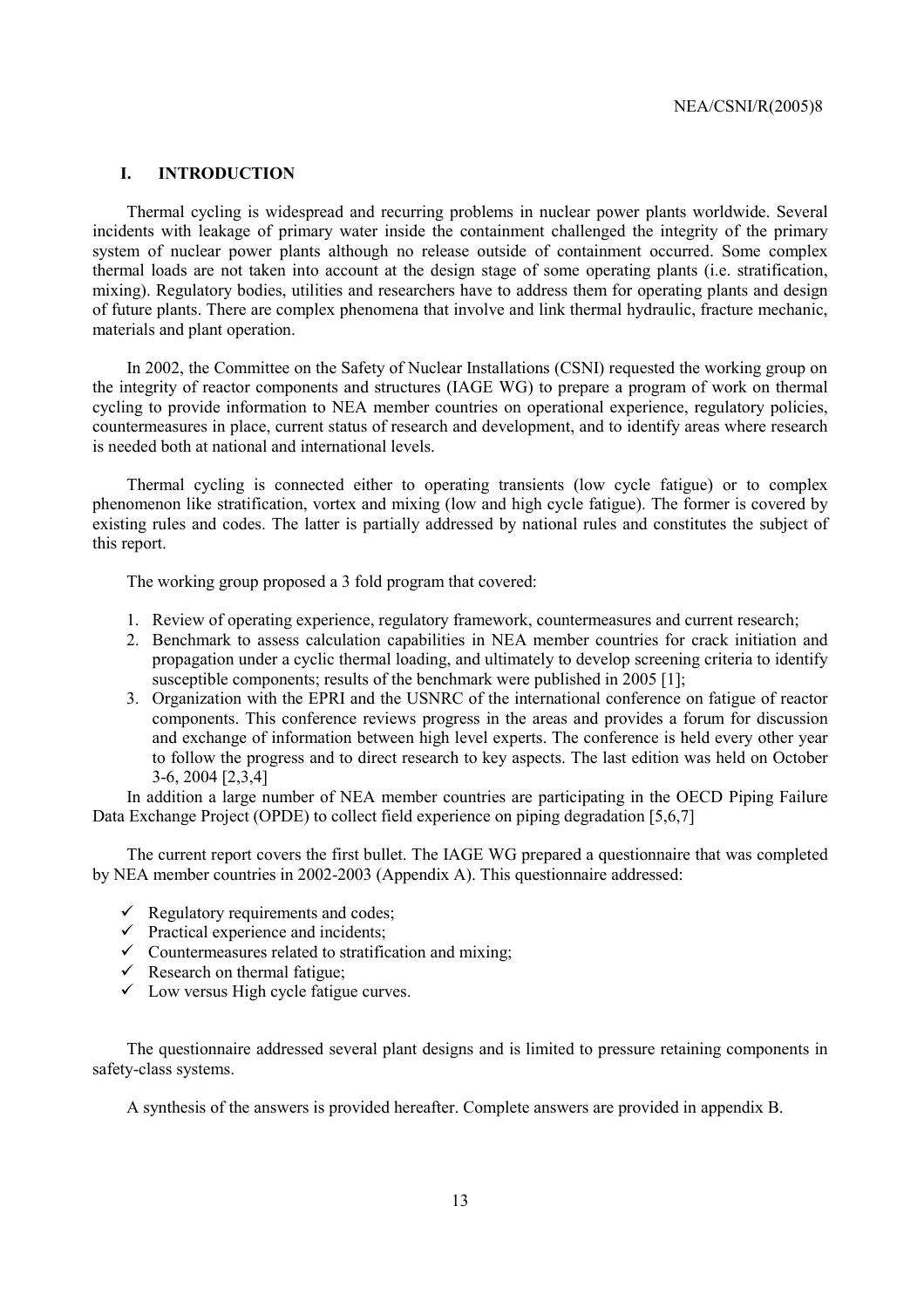### **II. THERMAL CYCLING PHENOMENON**

Complex thermal cycling phenomena are mainly connected to:

- $\checkmark$  Stratification;
- $\checkmark$  Vortex penetration in tees, dead legs, valve leaks;
- $\checkmark$  Mixing tees.

Two fluids at different temperatures stratifying in a pipe cause temperature non-linearity at the interface. This non-linearity induces deformation and important bending stresses in the pipe. In addition flow conditions can create displacement of the interface that can be superposed to fluctuations of great amplitude. All are leading to thermal cycling damages.

As opposed to the relatively low number of cycles in thermal stratification, fatigue in vortex and mixing areas is more of a high cycle fatigue nature. It occurs in pipes where flows at different temperature and different flow rate ratio mix in a turbulent manner. Local or global temperature fields resulting from this turbulent mixing lead to stresses that may cause fatigue damages.

Both problems are complex and involve expertises that have their own specificities and limits:

- $\checkmark$  Thermal hydraulic with regard to thermal loading (turbulent mixing or stratification);
- $\checkmark$  Mechanical expertise with regard to calculation of structure response to complex thermal loading on the inner surface including fracture mechanic;
- $\checkmark$  Material science with regard to material strengths and fatigue resistance.

These thermal loads are difficult to predict and quantify at the design stage. Degradations observed in nuclear power plants are mainly elephant-skin type of damage and in few occurrences through wall cracks. Phenomena leading to the degradation are now understood. Operating condition and design changes may greatly reduce the frequency of degradation. However, in some cases changes are not possible and strategies must be in place accounting for large uncertainties in parameters controlling initiation, propagation and kinetic. Definition of screening criteria is then needed and efforts should be pursued.

### **III. REGULATORY REQUIREMENTS AND CODES**

In all countries fatigue has to be considered at the design stage and during operation.

For complex thermal loads, no specific regulatory requirements at the initial design stage (before 1988) were implemented. Codes used at this time (e.g. US ASME III, Soviet PNAE codes, French RCCM, German KTA) did not specifically mention these loads.

After 1988, some countries have issued specific regulatory requirements (e.g. USNRC Bulletins 88-08 and 88-11, YVL 3.5 in Finland) and in two cases, the regulation was amended in 2001 (Japan and France) along with respective codes.

Many countries have developed their own in-service inspection codes (e.g. USA ASME section XI, France RSEM, Soviet PK-15-14, Japan JEAC4205, Canada CSA/CAN-N285.4, Sweden SKIFS1994:1)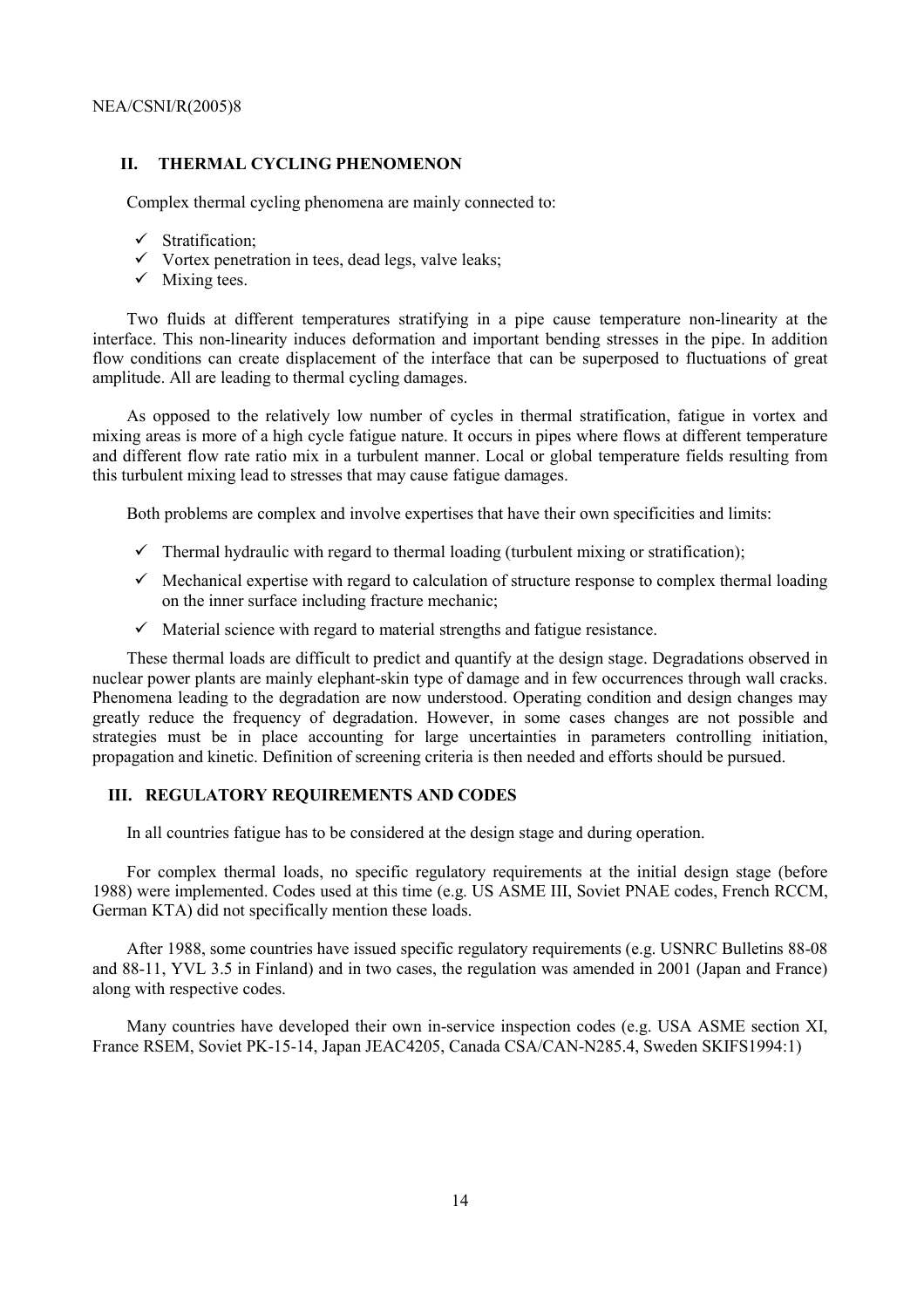### **IV. OPERATING EXPERIENCE AND INCIDENTS**

An extensive and educative list of incidents along with root causes analysis is available in Appendix B covering BWR, PWR, VVER and CANDU reactors.

### **IV.1** *Incidents and root causes*

The three thermal load types have affected some BWRs to different extents. The main locations concerned are:

- $\checkmark$  Feedwater system piping (i.e. nozzles and spargers)
- $\checkmark$  Control Rod Drive return nozzles
- $\checkmark$  Reactor Coolant System
- $\checkmark$  Residual Heat Removal System
- $\checkmark$  Reactor Water Clean-up system
- $\checkmark$  Auxiliary Feedwater System
- $\checkmark$  Pressure Relief System

The three thermal load types have affected some PWRs to different extents. The main locations concerned are:

- $\checkmark$  Feedwater system piping
- $\checkmark$  Pressurizer surge lines (large displacement and mixing of fluids at different temperature were observed)
- $\checkmark$  Emergency Core Cooling System injection line (leaking valves)
- $\checkmark$  Residual Heat Removal Piping in mixing tees
- $\checkmark$  Discharge line (Dead leg)
- $\checkmark$  Reactor Coolant System sampling line
- $\checkmark$  Make-up/High Pressure Injection nozzle
- $\checkmark$  Drain lines
- $\checkmark$  Reactor Coolant Pump thermal barriers
- $\checkmark$  Valves (inner surface)

#### **IV.2** *Countermeasures*

Countermeasures are obviously linked to root causes.

For stratification, new design of piping system including new thermal sleeves along with modified operating conditions was implemented. In some cases potential degradation areas have been protected by a liner and/or helical shaped devices were installed (PWR feedwater system).

For dead legs and vortex, major concern is the leak tightness of valve. Countermeasures used are either optimization of the in service valve leak test procedure or leak collection monitoring.

For mixing tees, countermeasures consist mainly in decreasing of the amplitude of temperature difference, and/or the duration at large ∆T by changing operating procedures. A mixing device is installed in some cases. Component replacement with more fatigue resistant component (e.g. material, surface finish, thickness variation, weld locations) is performed.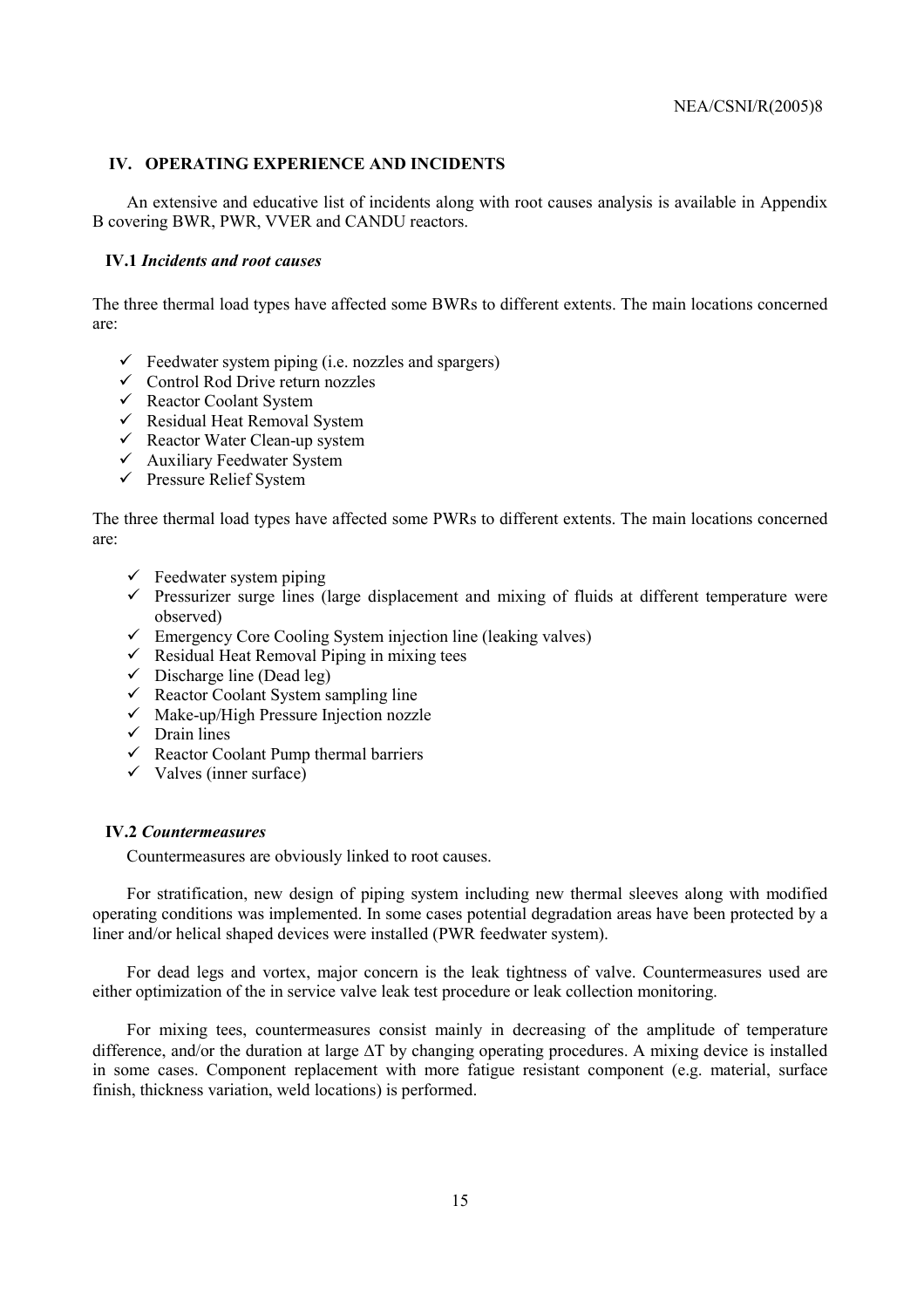In all countries, a specific in-service inspection program is implemented. Monitoring devices have also been considered and installed in few countries. Training of operators (both plant and ISI operators) is also an important aspect to increase awareness of thermal cycling issues at the plants.

#### **IV.3** *Economic impact*

In overall forced outages typically consume a little more than five percent of total power availability, but losses associated with forced outages can represent as much as 30 to 40 percent of annual profits. Degradations due to thermal cycling have resulted in forced outages or in extension of outage from few days to several months. Definition of the repair and repair time, root cause analysis, life evaluation of replaced components, modification and validation of operating conditions are the main contributors.

### **V. RESEARCH PROGRAMS**

#### **V.1** *Completed research projects*

In the past R&D projects mainly addressed low cycle thermal cycling: stratification in piping system and fatigue of components like pumps, valves or components with thickness variations. In this frame, various types of materials and geometrical configurations were analyzed either through analysis or experimentation. Number of guidelines was published to optimize operating management, flaw detection by non-destructive examination for stratification, and changes in inner surface shape of valves.

Very little work was performed on high cycle thermal cycling in mixing areas as it was supposed to mainly concern fast breeder reactors sensitive to this type of load.

### **V.2** *On going and planned research projects*

Currently few works are ongoing on stratification and major programs are now devoted to thermal cycling in mixing areas and vortex in dead legs. Three major disciplines are involved in these programs:

 $\checkmark$  First discipline is the thermo hydraulic experimentation and calculation. This area is developed because of the difficulty to understand the real thermal load applied to the inner surface of the structure. Thus, number of geometrical or flow configurations are studied to try to derive generic parameters, screening values or recommendations.

This work is supported by the recent models and numerical capability development (CFD calculation on large capability computers).

 $\checkmark$  The second is the thermo mechanical component testing and calculation. The objective of these studies is to reproduce, in laboratory, a load equivalent to a thermal cycling load in mixing area on analytical mock-ups. Two main difficulties are then encountered: reaching a high number of cycles (corresponding to a mixing area) and having a good knowledge of the real imposed loading (this last point has in general to be determined by finite element calculation).

At the end, the final goal of these studies is to apply the fatigue evaluation procedures and criteria to validate or not applications on a configuration as close as possible to a reactor case.

 $\checkmark$  The third is the material study in which effects of temperature, surface finish, mean stresses or environment on fatigue resistance constitute the most important part of the work performed. In this field, low and high cycle fatigue is investigated, but the main difficulty is on the determination of the material endurance limit (high cycle fatigue) under applied strain.

There are basically three poles of research: USA, Europe and Japan. These programs are merged into integrated projects. As said before, this aspect is mainly due to the multi disciplinary aspect of high cycle thermal fatigue.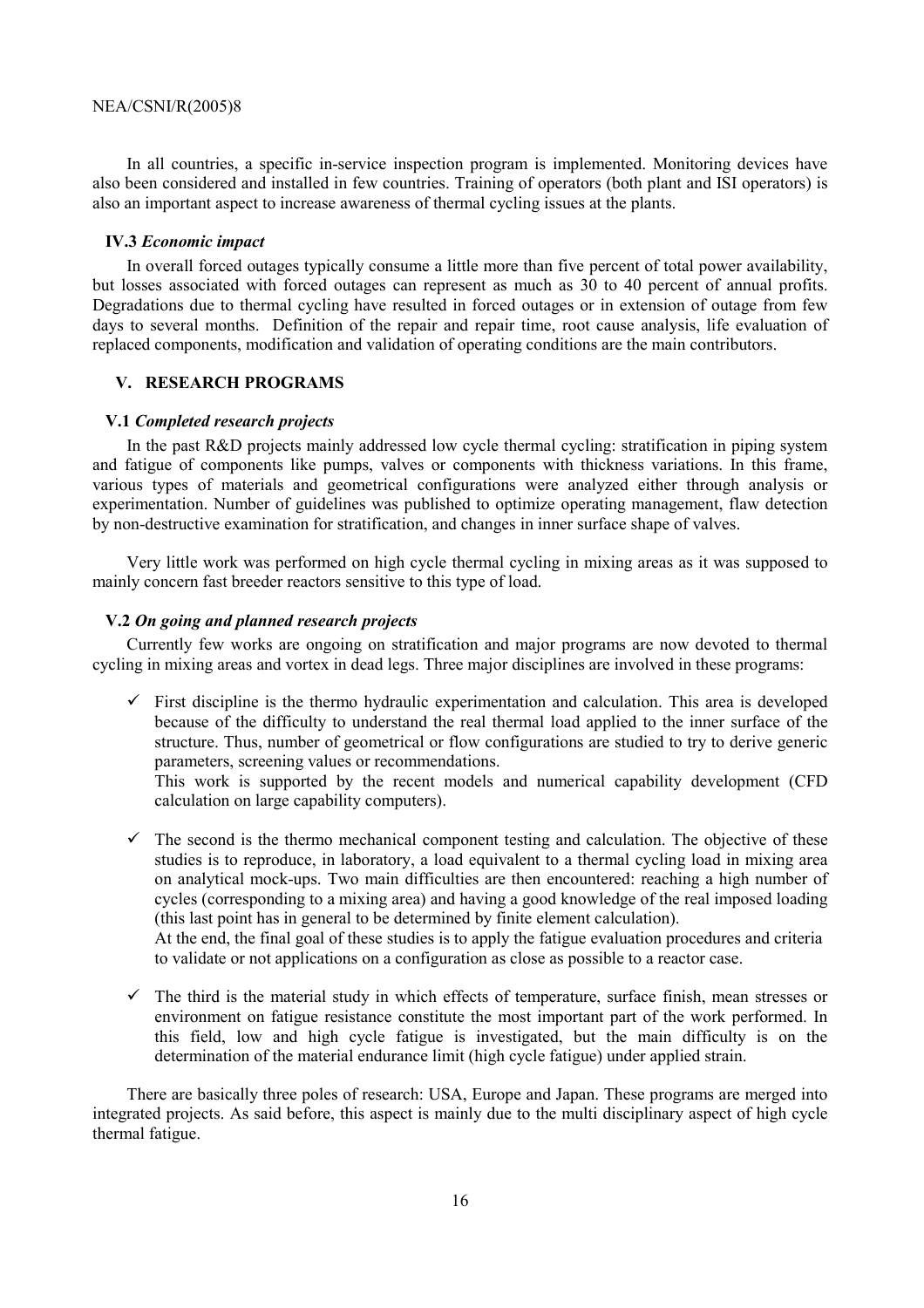The extensive US research program was carried out by the EPRI, the USNRC and NSSS vendors. It mainly focused on stratification, dead legs and vortex. Japan works on large scale tests, environmental effects and mixing tees. Europe combines national programs and the EC/THERFAT project on mixing tees, dead legs and vortex.

In parallel of this R&D effort, programs are continuing to propose or improve thermal cycling management (in stratification or mixing zones) or general fatigue assessment procedures.

#### **V.3** *Research needs*

Because stratification is correctly understood, major R&D needs for the future are mainly dealing with the mixing and vortex issues. Following main needs are mentioned by experts:

- $\checkmark$  Definition of screening values in terms of simple parameters such as the difference of fluid temperature or stresses. Theses screening values have to cover a large number of geometrical, flow velocity or temperature range to be applicable to the industrial case and constitute the first step to improve thermal cycling management. Screening criteria can be determined by thermo hydraulic experiments or CFD calculations with parametric studies. However in each case improvements are still needed in transfer from mock-up to reactor case and CFD models.
- $\checkmark$  In mechanical field, needs concern guidelines to account for complex loading like random biaxial loads, with or without mean stresses or strains. In addition, fracture mechanics thresholds need to be improved so that they could be included in fracture assessment procedures and help to predict large crack growth.
- $\checkmark$  On material aspects, fatigue curves need improvements to take into account surface finish, mean stresses, residual stresses, welds, environments, stress biaxiality, random loads… In this regard, high cycle fatigue under imposed strain is the key research topic. A major question is still under discussion: do we need to modify fatigue curves?

On the stratification problem, expressed needs are mainly focused on thermal cycling management and more precisely on damage evaluation by measuring temperatures on piping systems or feed water nozzles.

### **VI. CONCLUSIONS – RECOMMENDATIONS**

Thermal cycling degradations have the potential to be an important safety and economical issues. It strongly affects aging management program of safety components.

Various incidents occurred in different systems and countries. However only few leaks have been observed and there was no release outside the containment.

Analysis carried out showed three loading modes connected to thermal cycling: (a) stratification; (b) dead legs and vortex; (c) mixing tees.

Screening criteria and guidelines development are now proposed to review potential locations. Inservice inspection programs have been modified to integrate monitoring and valve leak tests. In addition, design changes have been implemented in different systems.

Nevertheless large uncertainties remain on quantitative damage estimation. An important R&D effort must be pursued to confirm screening criteria values and to decrease uncertainties with the objective to optimize maintenance action.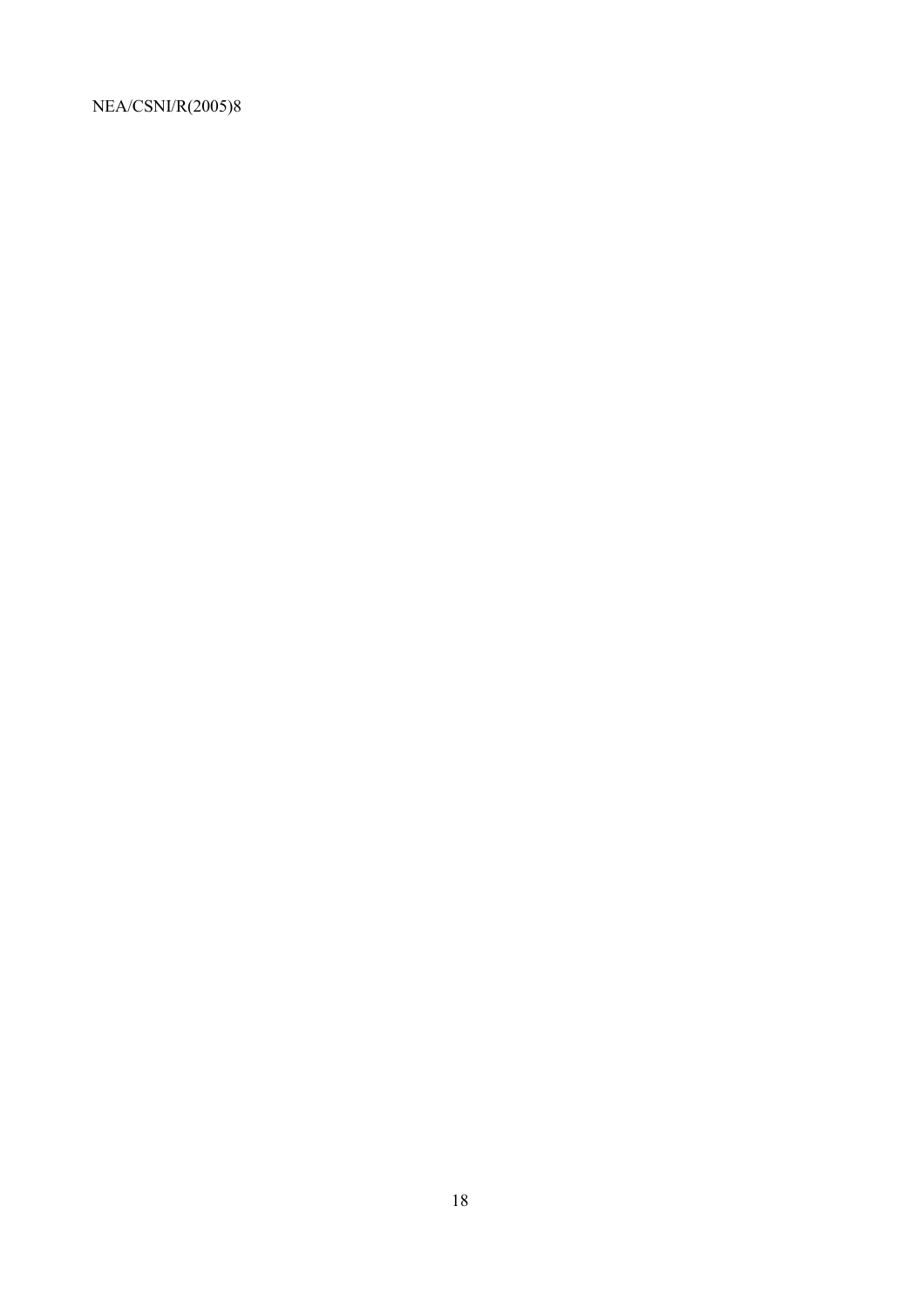#### **REFERENCES**

[1] NEA/CSNI/R2005(2) OECD-NEA Benchmark on Thermal cycling (to be published in 2005)

[2] NEA/CSNI/R(2000)24 Proceedings of the International Conference on Fatigue of Reactor Components, August 2000, Napa, California

[3] NEA/CSNI/R(2003)2 Proceedings of the EPRI/USNRC/OECD International Conference on Fatigue of Reactor Components July 2002 Snowbird, Utah

[4] NEA/CSNI/R(2004)21 3rd International Conference on Fatigue of Reactor Components- Seville, octobre 2004 (to be published in 2005)

[5] PIPING SERVICE LIFE EXPERIENCE IN COMMERCIAL NUCLEAR POWER PLANTS: PROGRESS WITH THE OECD PIPE FAILURE DATA EXCHANGE PROJECT - Proceedings of ASME PVP-2004 Conference:2004 ASME Pressure Vessels and Piping (PVP) Conference July 25-29, 2004, San Diego, California, USA (Presentation)

[6] A Framework for International Cooperation in Piping Reliability: OECD Pipe Failure Data Exchange Project: Proceedings of the 25th ESReDA Seminar, Paris, France, November, 2003

[7] OECD PIPE FAILURE DATA EXCHANGE PROJECT (OPDE) - 2003 STATUS REPORT paper presented at ICONE-12: 12th International Conference on Nuclear Engineering April 25-29, 2004, Arlington, Virginia, U.S.A.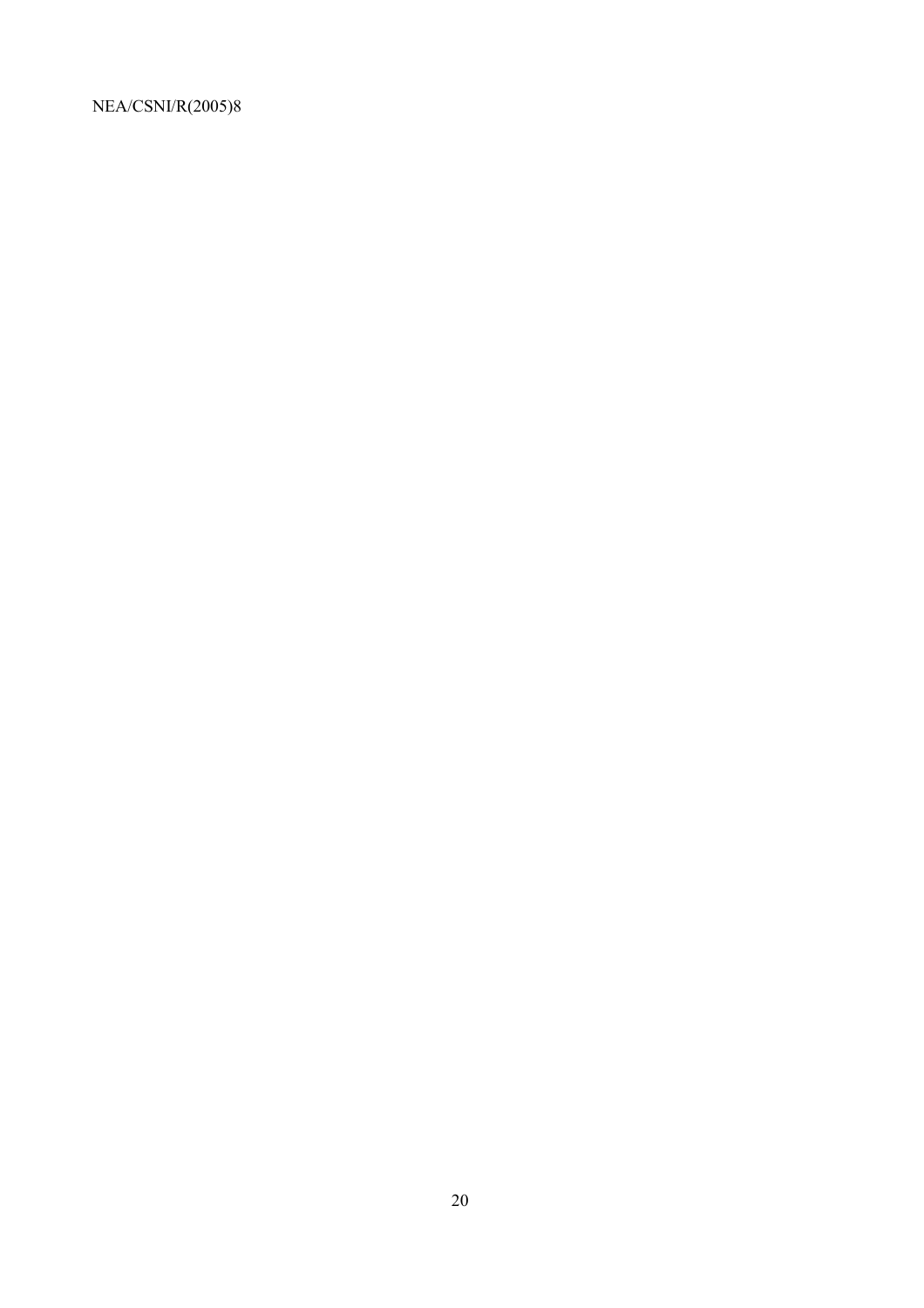### **APPENDIX A: QUESTIONNAIRE**

### **OECD/NEA QUESTIONNAIRE ON THERMAL FATIGUE DUE TO STRATIFICATION AND MIXING OF HOT AND COLD WATER**

### *INTRODUCTION*

Thermal fatigue due to stratification and mixing of hot and cold water is a recurring phenomenon. It is obvious that it was not addressed enough in the design phase of the plants. One purpose of this questionnaire is to find out how widespread a problem thermal fatigue is. The second one is to learn what kind of countermeasures has been taken by countries. Overall objectives are to obtain a detailed view of countries' actions and regulations, if any, and identifying adequate corrective actions.

The questionnaire is restricted to pressure retaining components in safety classified systems.

Simple screening rules would be useful but these can be developed only for specific cases like maximum temperature difference in Tee-joints. Usually solving a practical problem requires experts from several disciplines.

Thermal mixing is defined as the mixing of cold and hot water. Stratification is understood as layers of cold and hot water in pipes with low flow velocity. Cyclic stratification can cause a rapid fatigue damage. Stratification is usually an unforeseen event whereas mixing is part of plant normal operation. Both of these phenomena sometimes coincide. In those cases classification can be made based on the fraction of fatigue damage.

### *GUIDANCE*

Please use the numbering when answering questions.

Text in italic indicates general requests to be applied to plant types/systems listed below.

### *TABLE OF CONTENTS*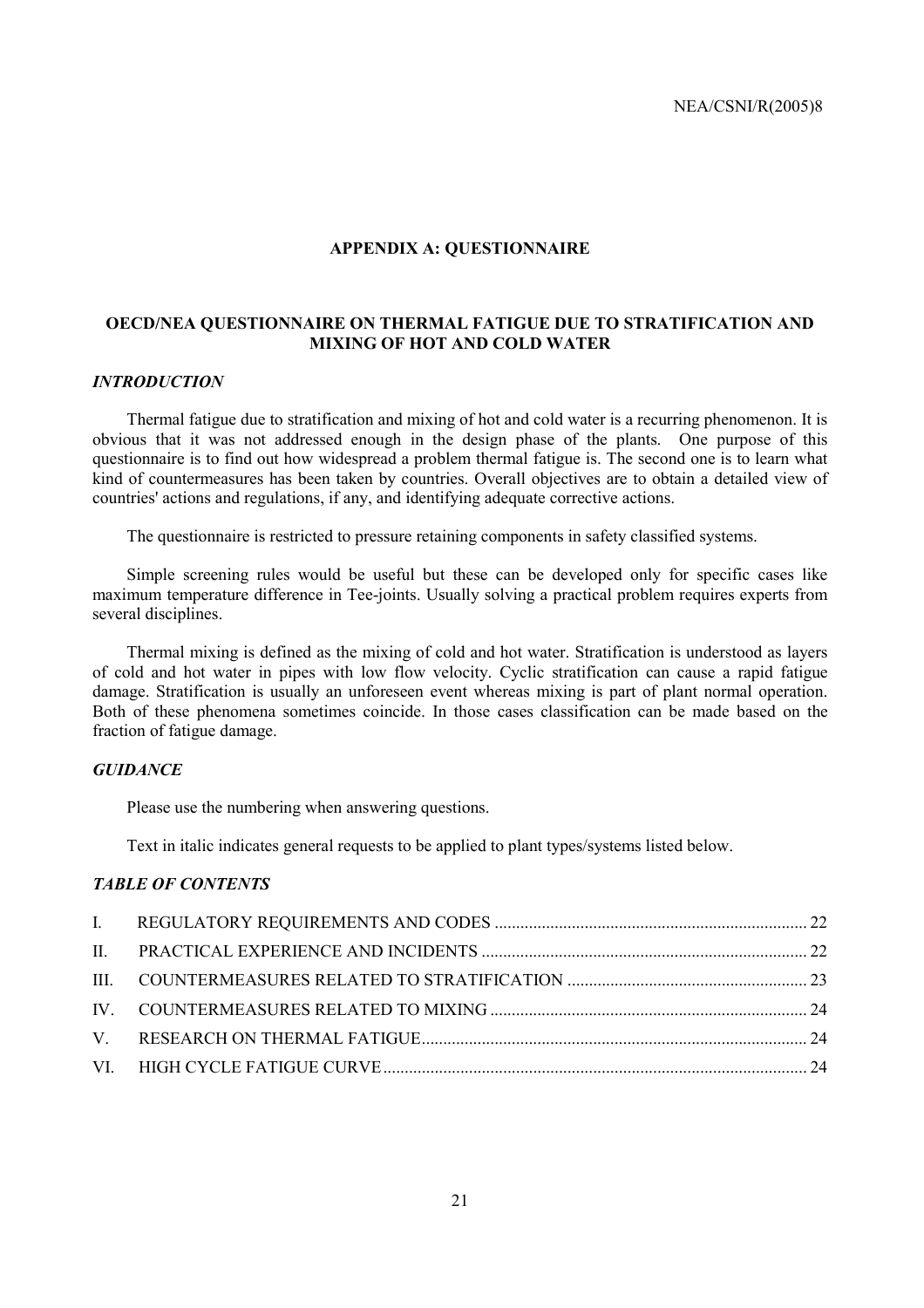### *QUESTIONS*

### I. REGULATORY REQUIREMENTS AND CODES

I.1 Are there any regulatory requirements specific to thermal fatigue? Have these requirements been applied during the design phase of the nuclear power plant?

I.2 What regulatory requirements or guides have been published after incidents caused by the thermal fatigue?

- I.3 Codes
- A) What Design & Fabrication Code and version has been generally used?
- B) What kind of fatigue analysis has been generally done at the design level?

C) Do you consider other thermal fatigue mixing areas in large components? (Like spray of cold

water in pressurizer or auxiliary cold feedwater in steam generators.)

D) What In-Service Inspection Code do you use?

### II. PRACTICAL EXPERIENCE AND INCIDENTS

How many incidents due to thermal fatigue have occurred in each of the following items (II1 to II3) (and how many of these after 1.1.1994)?

1. Differentiate between

cracks, small leaks in piping (LBB), medium leaks in piping (crack opening is 1 mm or more) and total breaks of piping.

2. Provide a short description of root causes with details on (if relevant)

Stratification In leakage of cold (or hot) water through a valve (intermittent leakage?) other Mixing Continuous mixing during power operation Limited operating time, like heat up and cool down other Other phenomenon

### II.1 BWR

- A) Feedwater nozzle and adjacent piping
- B) Other piping (please indicate the system, the diameter of the piping and the possibility of isolation from the reactor)
- C) Other large components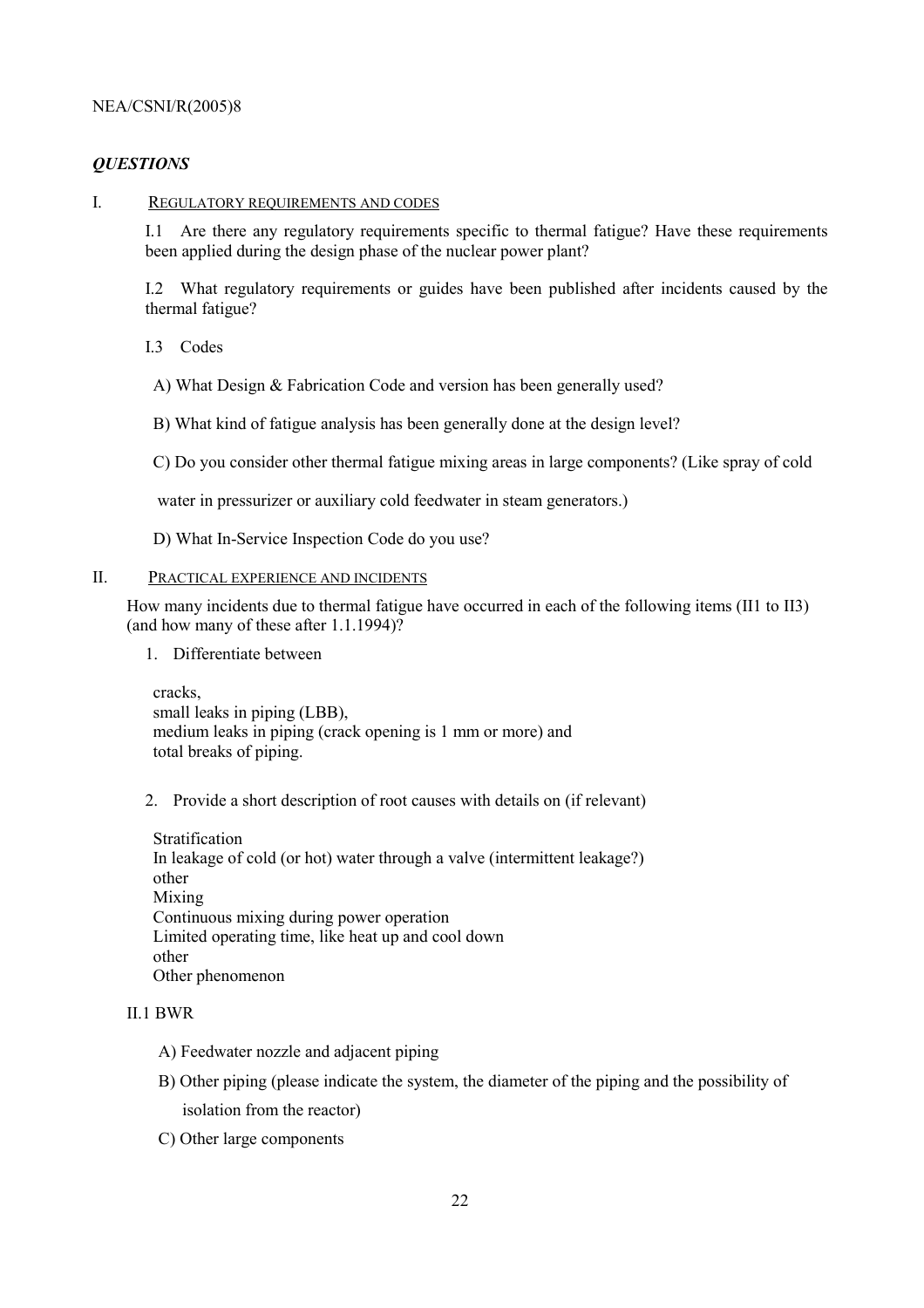### II.2 PWR

- A) Feedwater nozzle and adjacent piping
- B) PWR pressurizer surge line
- C) Other piping (please indicate the system, diameter of the piping and possibility of isolation from reactor)
- D) Other large components
- II.3 Other plants than BWR or PWR
- II.4 Estimate of whole forced shut down time for all thermal fatigue related incidents?
- II.5 Other comments on practical experience and incidents

### III. COUNTERMEASURES RELATED TO STRATIFICATION

For items III 2 to III 4 please describe countermeasures taken considering items listed below:

- a) Identification of locations with potential risk, particularly regarding cyclic stratification. Screening criteria. What disciplines are represented in the review team?
- b) Use of plant normal instrumentation
- c) Temperature measurements
- d) Fatigue meters
- e) Inspections (methods, inspected area, frequency)
- f) Testing of leak tightness of valves
- g) Optimising operating conditions, training of operators
- h) Changes in the systems
- i) LBB
- j) Other measures
- III.1 General approach and policy

### III.2 BWR

- A) Feedwater nozzle and adjacent piping
- B) Other piping

### III.3 PWR

- A) Feedwater nozzle and adjacent piping
- B) PWR pressurizer surge line
- C) Other piping
- III.4 Other plants than BWR or PWR

III.5 If not addressed in items III 2 to III 4, please describe countermeasures, if any, on: The risk of cold water in-leakage through a "closed" valve (as a common phenomenon)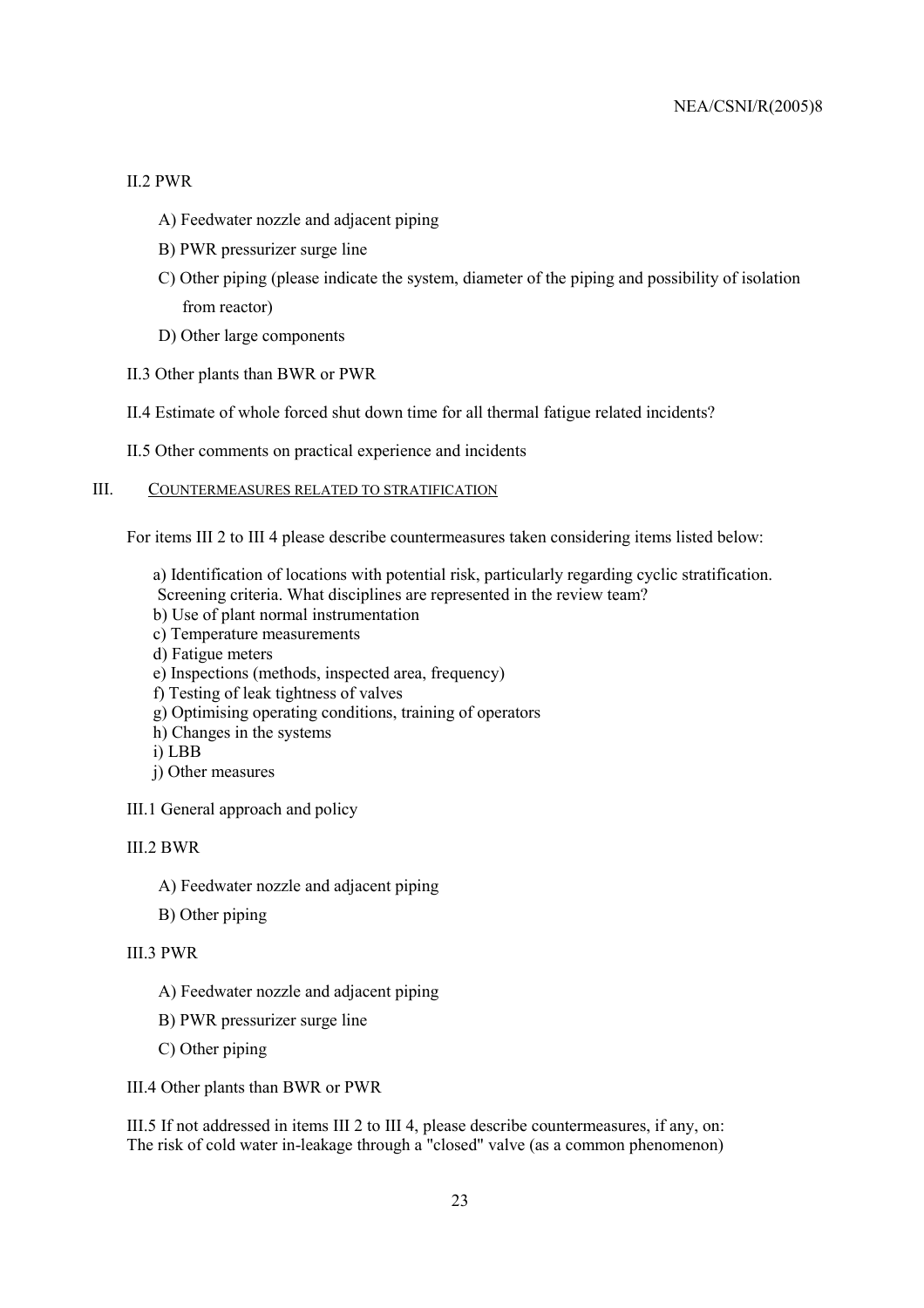Countermeasures for other stratification phenomena

III.6 Other comments

### IV. COUNTERMEASURES RELATED TO MIXING

Same list as in paragraph III

- IV.1 General approach and policy
- IV.2 BWR feedwater nozzle and other systems
- IV.3 PWR feedwater nozzle and other systems
- IV.4 Other plants than BWR or PWR
- IV.5 Tees (common geometry)
- additional questions: Identification of locations with potential risk:
- $\checkmark$  What are the temperature difference limits for austenitic stainless steel and carbon steel (including low alloy steel) in continuous mixing during power operation?
- $\checkmark$  What are the temperature difference limits for austenitic stainless steel and carbon steel (including low alloy steel) in limited operating time (like heat-up and cool-down)?
- $\checkmark$  What are the restrictions for the geometrical configuration in piping, like horizontal and vertical orientation, nearby elbows etc.

IV.6 Other comments

### V. RESEARCH ON THERMAL FATIGUE

V.1 Completed research projects

Please indicate references

- V.2 On-going and planned research projects
- V.3 Research needs

In among others: (please specify what research)

- $\checkmark$  Thermal mixing
- $\checkmark$  Stratification
- $\checkmark$  CDF calculations, parametric studies
- $\checkmark$  Fatigue curves, low cycle (stratification), high cycle (mixing)
- $\checkmark$  Other

### VI. HIGH CYCLE FATIGUE CURVE

VI.1 List reference (i.e. Code) of curves currently used for design and for expertise, if relevant.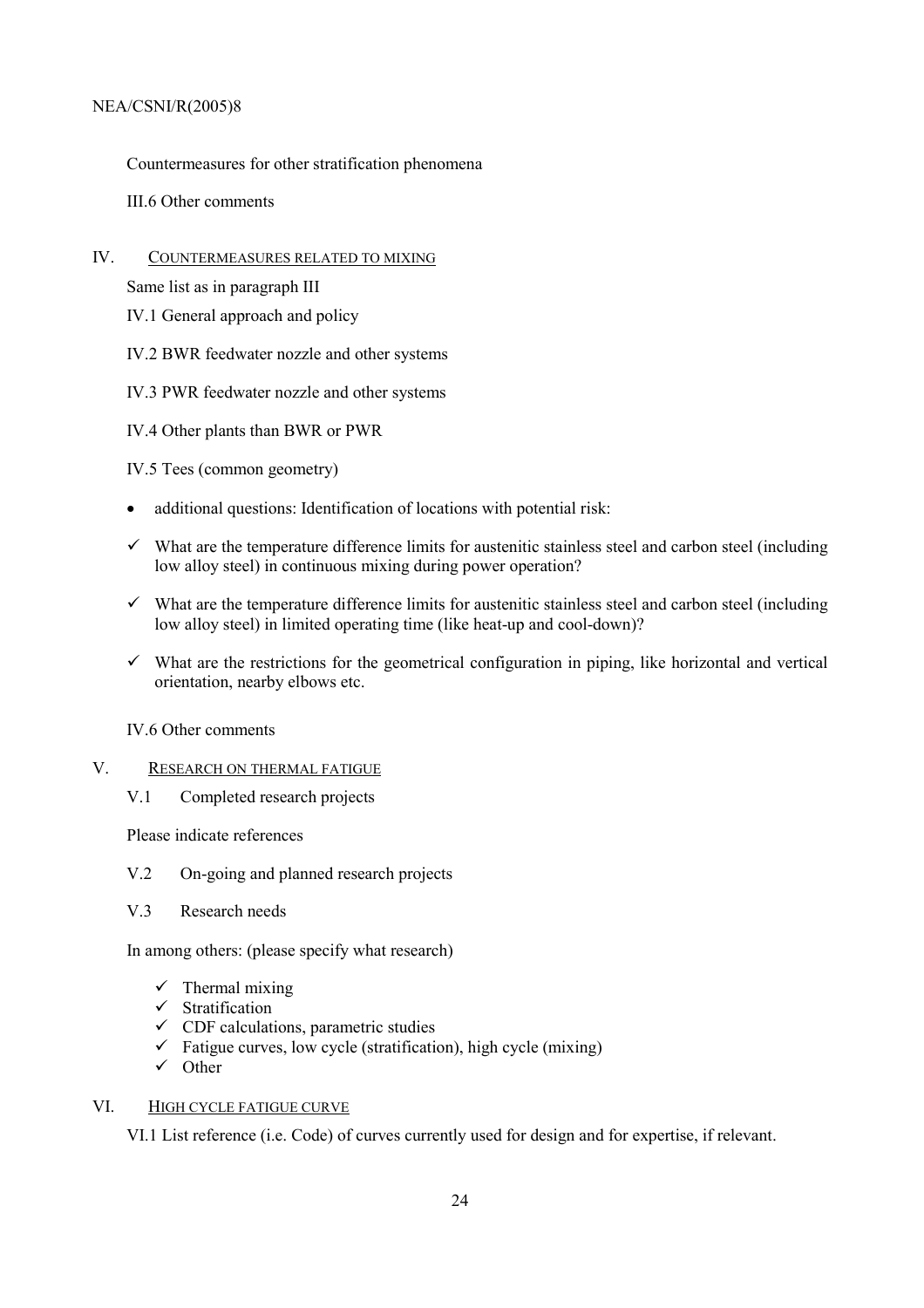- VI.2 Were those curves used for assessment of failure? With what success?
- VI.3 Do you feel the need for new or more appropriate curves for expertise and/or design? (For welded, fabricated, polished materials, environment, frequency etc.)
- VI.4 If yes, what step or action did/do you undertake?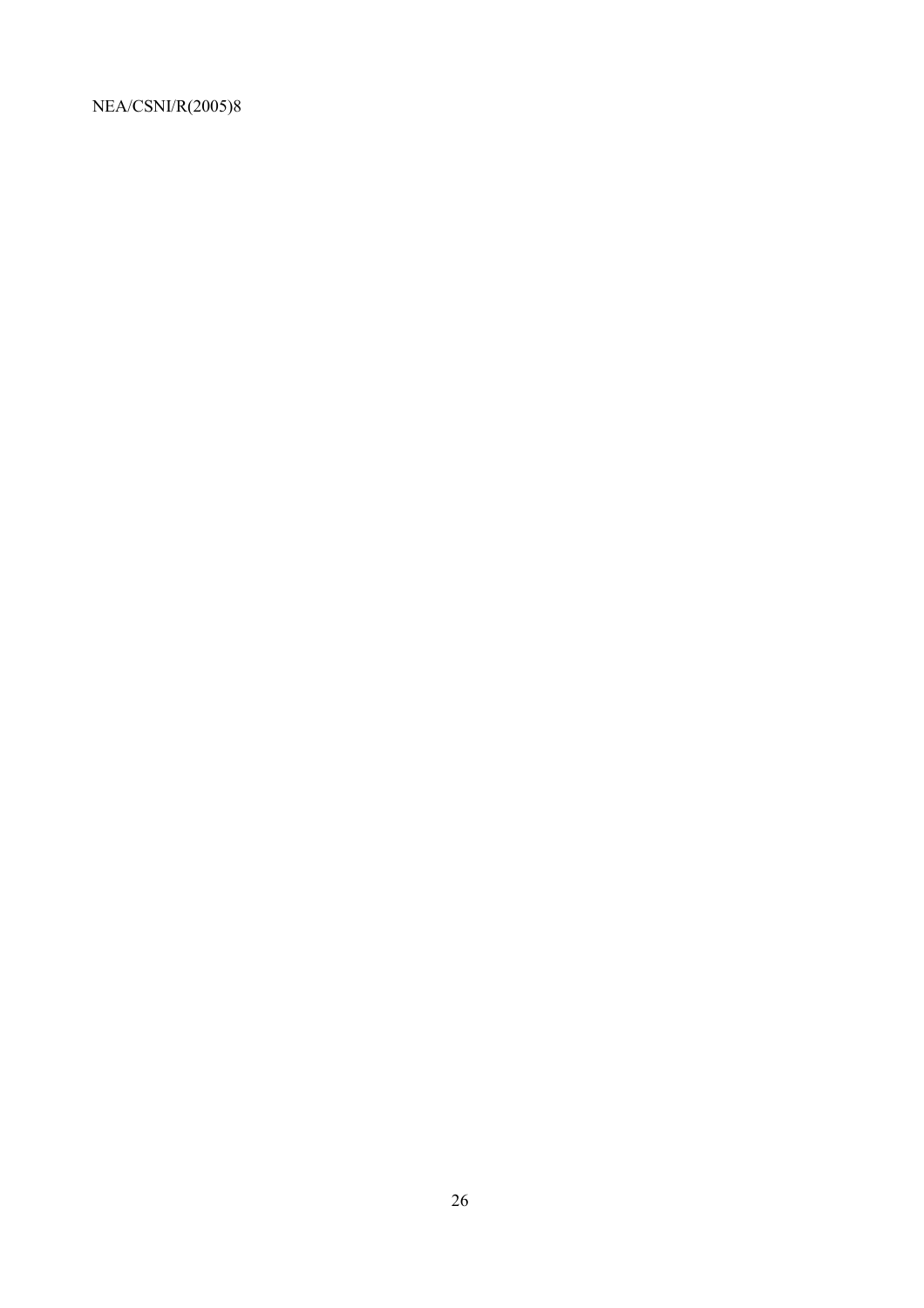### **APPENDIX B: COMPILATION OF ANSWERS**

In this compilation answers from different countries are listed after each question. The following countries have answered: Belgium, Czech Republic, Finland France, Hungary, Japan, Korea, Slovakia, Spain, Sweden and United States of America.

### *GUIDANCE*

### • **Questions are at the top of a page, in bold and in a box**

• Answers are underneath, listed by country in alphabetical order

## *TABLE OF CONTENTS*

### *QUESTIONS AND ANSWERS*

# **I REGULATORY REQUIREMENTS AND CODES I.1 Are there any regulatory requirements specific to thermal fatigue? Have these requirements been applied during the design phase of the nuclear power plant?**

### Belgium:

There was no regulatory requirement specific to thermal fatigue at the time when the Belgian NPP's (PWR's) were designed. However consideration of the thermal stratification in the Feedwater system has been required in the framework of the Steam Generator Replacements.

### Czech Republic:

There are no requirements specific to T.F. but only general requirements. Thermal fatigue must be analyzed for new NPP design and also for old one during operation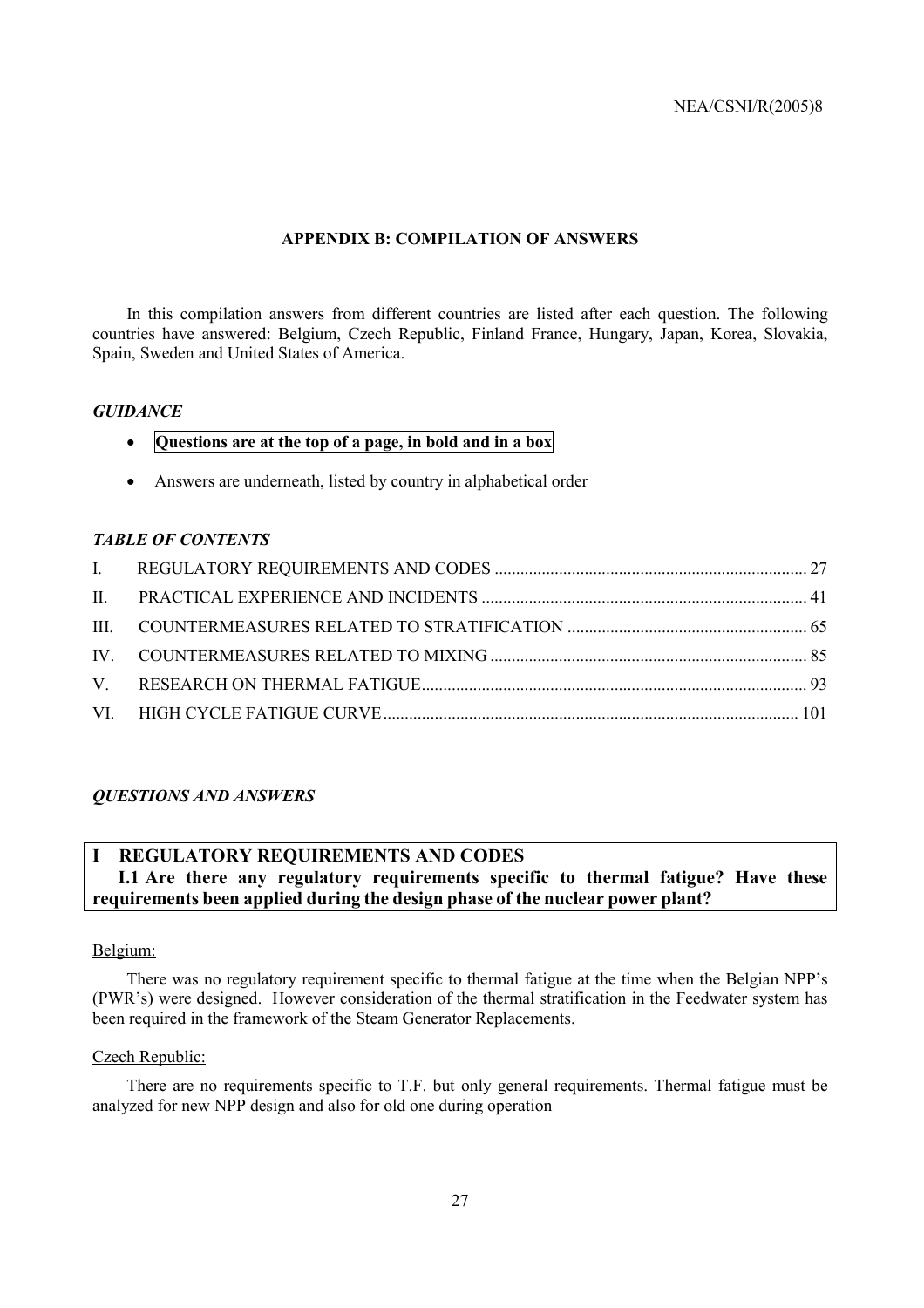#### Finland:

There are no regulatory requirements specific to thermal fatigue by mixing or stratification, only the normal ASME III Code requirements or equivalent norm. Thermal fatigue was party taken into account but not in all vulnerable places.

### France:

No specific requirements for thermal fatigue; fatigue consideration is normally request for all class 1 components; no specific requirements for class 2 and 3 piping systems (except feedwater and steam lines up to the first anchor point outside the containment).

The other request is: to formally take into account national and international field experience.

#### Hungary:

There are no regulatory requirements specific to thermal fatigue by mixing or stratification, only the normal ASME III Code type fatigue cycle assessments are available. In the original assessments thermal fatigue is party taken into account.

#### Japan:

In nuclear power plant component design, fatigue assessment was conventionally conducted according to the Technical Standards for Construction of Nuclear Power Plant Components (MITI Notification No. 501, 1980) (Notification No. 501 hereafter).

The following article was added to the Technical Standards of Facilities for Nuclear Power Plants (MITI Ordinance No. 62, 1965) (MITI Ordinance No. 62 hereafter) in relation to I.2 below. (June 2001)

Prevention of damage due to thermal fatigue:

Article  $6 - 2$ 

Vessels, tubes, pumps and valves of nuclear facilities (auxiliary boilers excluded) must be facilitated to prevent damage due to thermal fatigue caused by the mixture of fluids of different temperatures.

### Korea:

Yes, we have some regulatory requirements specific to thermal stratification. These requirements have been applied to new plants design since 1988.

#### Slovakia**:**

There are no regulatory requirements specific to thermal fatigue by mixing or stratification, only the normal Design Code requirements. Thermal fatigue was partly taken into account but not in all vulnerable places.

### Spain:

Yes. Spanish utilities (PWRs) are required to follow USNRC Bulletins 88-08" Thermal stresses in piping connected to reactor coolant systems" and 88-11 "Pressurizer surge line thermal stratification". These requirements come after an analysis on the applicability of these Bulletins. For one BWR, the requirements are those established in NUREG-0619"BWR feedwater nozzle and control rod drive return line nozzle cracking". These requirements are then developed in a case by case basis in their in-service inspection programs and the areas determined to be susceptible of thermal fatigue are placed in this program and examined according to specific procedures. These requirements have not been applied during the design phase. They have been applied once these NRC Bulletins and NUREG were published in view of the ocurrence of several incidents due to thermal fatigue in several NPPs.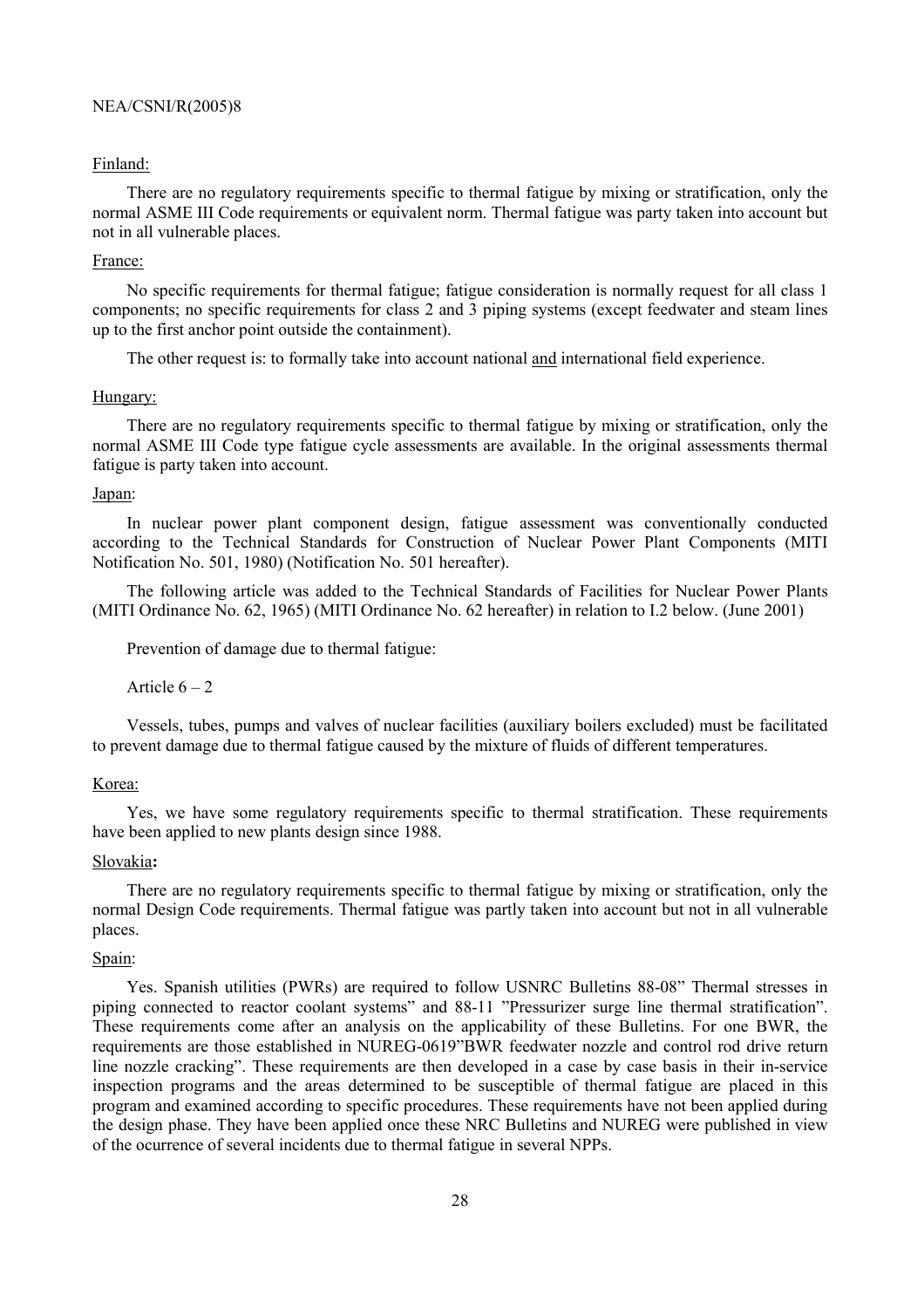However, one PWR has implemented, in its design phase, countermeasures to avoid thermal fatigue during operation, consisting on the installation of thermal sleeves in: a) pressurizer surge line: transition ring to the pressurizer nozzle and connecting nozzle to RCS, b) water connections to the three steam generators: main feedwater and auxiliary feedwater nozzles and c) class 1 piping: RHRS connections to the RCS (hot and cold legs), CVCS connections to cold legs of RCS and in the pressurizer spray nozzles. All these areas are included in the in-service inspection program and are required for inspection in each interval of 10 years by volumetric examination (ultrasonic).

### Sweden:

The general requirement is that a mechanical device may not be exposed to more or greater thermal load variations than those stipulated in the design basis. Cases there the number of such a load variations is exceeded, require that necessary safety measures are adopted immediately.

#### United States of America:

The Nuclear Regulatory Commission, through 10 CFR 50.55a, currently requires the use of the ASME Boiler and Pressure Vessel Code (BPV) in the design of nuclear power plants. Use of the addenda to the BPV is required through Regulatory Guide 1.84. However, many older vintage nuclear power plants have components of the reactor coolant pressure boundary that were designed to industry codes that did not require the explicit fatigue analysis presently required by the ASME Code. In addition, thermal fatigue events that are not part of the design basis were not required to be evaluated.

(The responses to questions I and VI are provided by the staff of the U.S. Nuclear Regulatory Commission. The responses to questions II – V were forwarded to the NRC from EPRI by Stan Rosinski.)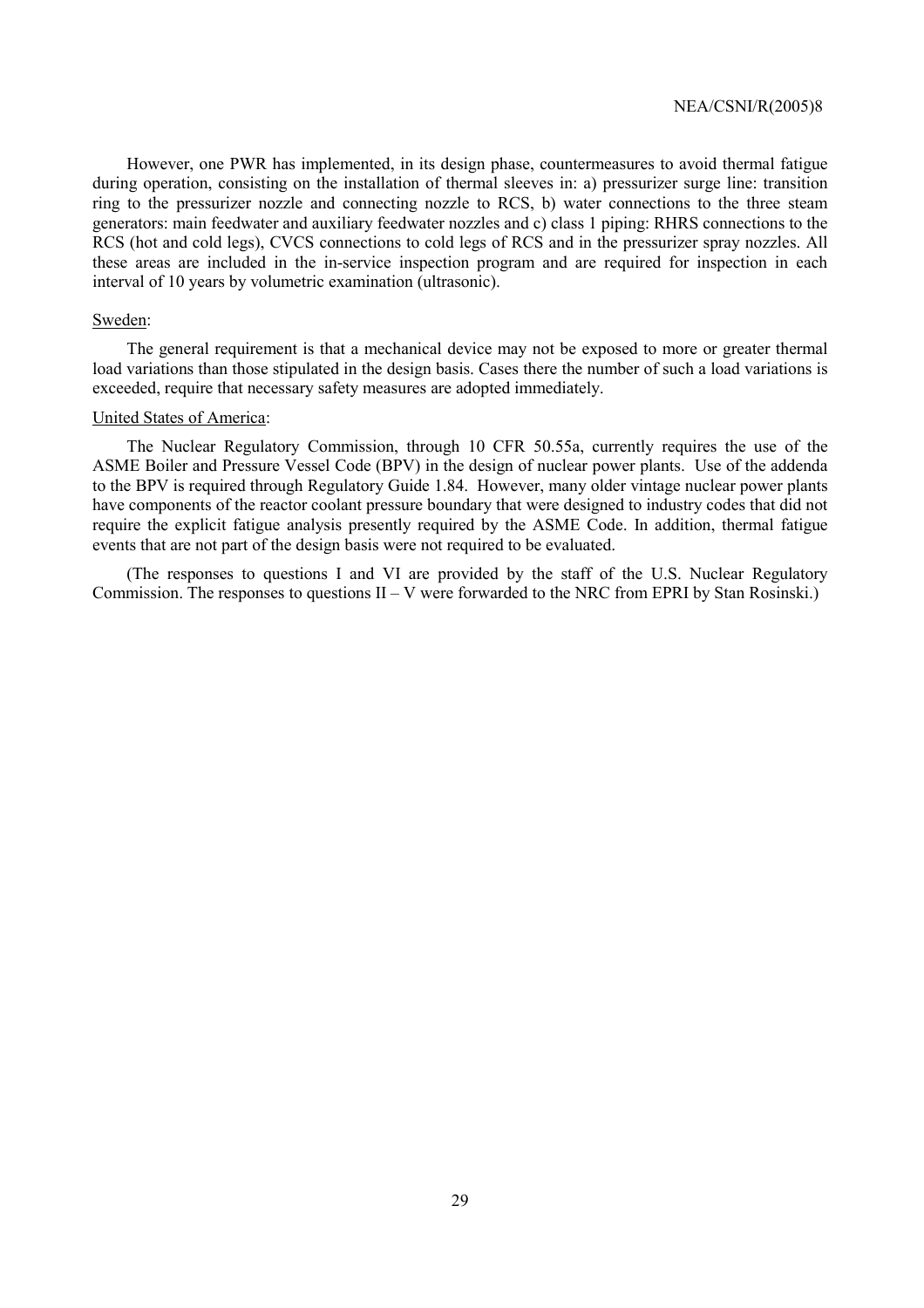# **I. REGULATORY REQUIREMENTS AND CODES**

## **I.2 What regulatory requirements or guides have been published after incidents caused by the thermal fatigue?**

#### Belgium:

No regulatory requirements or guides have been published in Belgium after incidents caused by the thermal fatigue.

#### Czech Republic:

No regulatory requirements or guides after incidents.

#### Finland:

The requirements on mapping of vulnerable areas were sent to the power companies in the letters by STUK. In the first phase mixing points were mapped (1980s) and in the second phase stratification areas (1990s). In a new Guide YVL 3.5 on the integrity of Nuclear Pressure Equipment thermal mixing and stratification is included.

### France:

No specific new requirements at the regulation level; only request to enlarge thermal fatigue review of all safety class components through "safety authority generic letters".

### Hungary:

The requirements on mapping and occasional monitoring of vulnerable areas are written in the Aging Management Regulatory Guidelines.

### Japan:

The Guideline for Practising Technical Standards for High-cycle Thermal Fatigue has been established in December 1999 by the Nuclear Power Safety Administration Division, Public Utilities Department, Agency of Natural Resources and Energy.

The following article was added to MITI Ordinance No. 62 in June 2001 (Prevention of damage due to thermal fatigue).

Article  $6 - 2$ : Vessels, tubes, pumps and valves of nuclear facilities (auxiliary boilers excluded) must be facilitated to prevent damage due to thermal fatigue caused by the mixture of fluids of different temperatures.

### Korea:

The regulatory requirements are as follows:

Evaluation of thermal fatigue for Class 1 components including thermal stratification and turbulent penetration phenomena

Enhanced ISI for the pipings susceptible to thermal fatigue such as pressurizer surge line, ECCS, and RHR pipings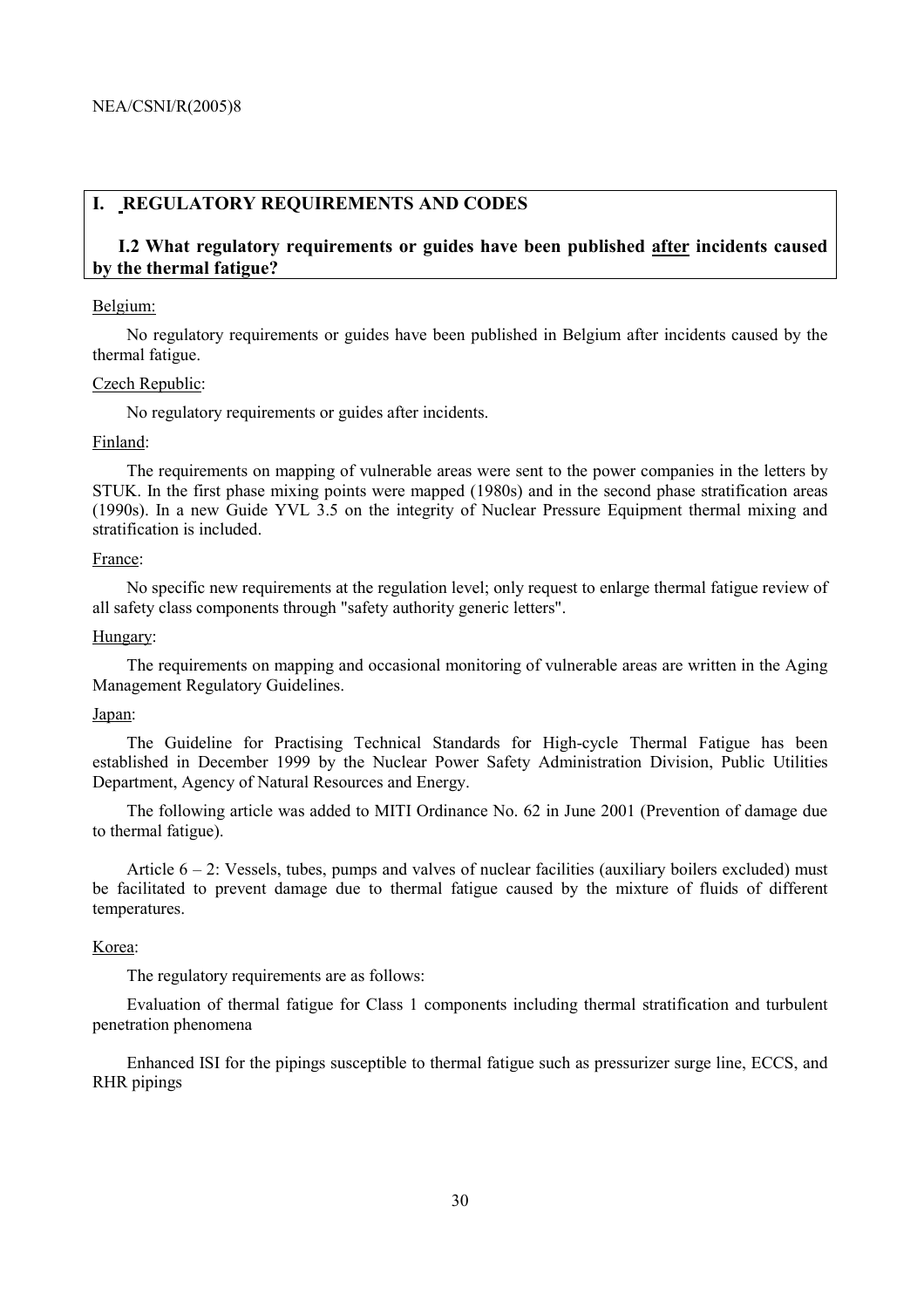### Slovakia:

No special regulatory requirements or guides have been published in Slovakia after incidents caused by the thermal fatigue. But according to our regulatory body each NPP has to submit fatigue damage calculation of all critical component and piping parts based on actual load history.

### Spain:

In Spain no regulatory requirements or guides have been published after incidents caused by thermal fatigue. Licensees are required to analyse the applicability to them of USNRC requirements, through 10 CFR 50, Generic Letters, Bulletins, Information Notices and to follow the requirements established in these documents in case they applied to them. CSN verifies this applicability through evaluations and then follows it through inspections.

After an incident caused by thermal fatigue in a BWR, the feedwater spargers, the terminal-ends and the thermal sleeves of the feedwater nozzles were replaced and the CSN required this unit a specific inspection program, consisting on the inspection, each refuelling outage, of a least two feedwater nozzles. This aspect is done through a Technical Instruction issued by the CSN and addressed to the licensee, without any need of publishing a guide. These requirements follow those established in Bulletin 88-08; however, additional inspection requirements are also included in the in-service inspection program due to operating experience in other plants, in particular, the piping upstream the last check valve of the ECCS to the cold leg of RCS.

### Sweden:

None

### United States of America:

The NRC published Bulletin 88-08, "Thermal Stresses in Piping Connected to Reactor Cooling Systems" in response to an event at Farley 2 in December of 1987. This bulletin required licensees to:

Review systems connected to the RCS to determine whether unisolable sections of piping connected to the RCS can be subjected to stresses from temperature stratification or temperature oscillations that could be induced by leaking valves and that were not evaluated in the design analysis of the piping.

For any unisolable sections of piping connected to the RCS that may have been subjected to excessive thermal stresses, examine non-destructively the welds, heat-affected zones and high stress locations, including geometric discontinuities, in that piping to provide assurance that there are no existing flaws.

Plan and implement a program to provide continuing assurance that unisolable sections of all piping connected to the RCS will not be subjected to combined cyclic and static thermal and other stresses that could cause fatigue failure during the remaining life of the unit.

Bulletin 88-11, "Pressurizer Surge Line Thermal Stratification," was issued after events at Trojan. This bulletin required licensees to:

Conduct a visual inspection (ASME, Section XI, VT-3) of the pressurizer surge line at the first available cold shutdown to determine any gross discernible distress or structural damage in the entire pressurizer surge line, including piping, pipe supports, pipe whip restraints, and anchor bolts.

Demonstrate that the pressurizer surge line meets the applicable design codes (fatigue analysis should be performed in accordance with the latest ASME Section III requirements incorporating high cycle fatigue) and other FSAR and regulatory commitments for the licensed life of the plant, considering the phenomenon of thermal stratification and thermal striping in the fatigue and stress evaluations. This was to be accomplished by performing a plant specific or generic bounding analysis.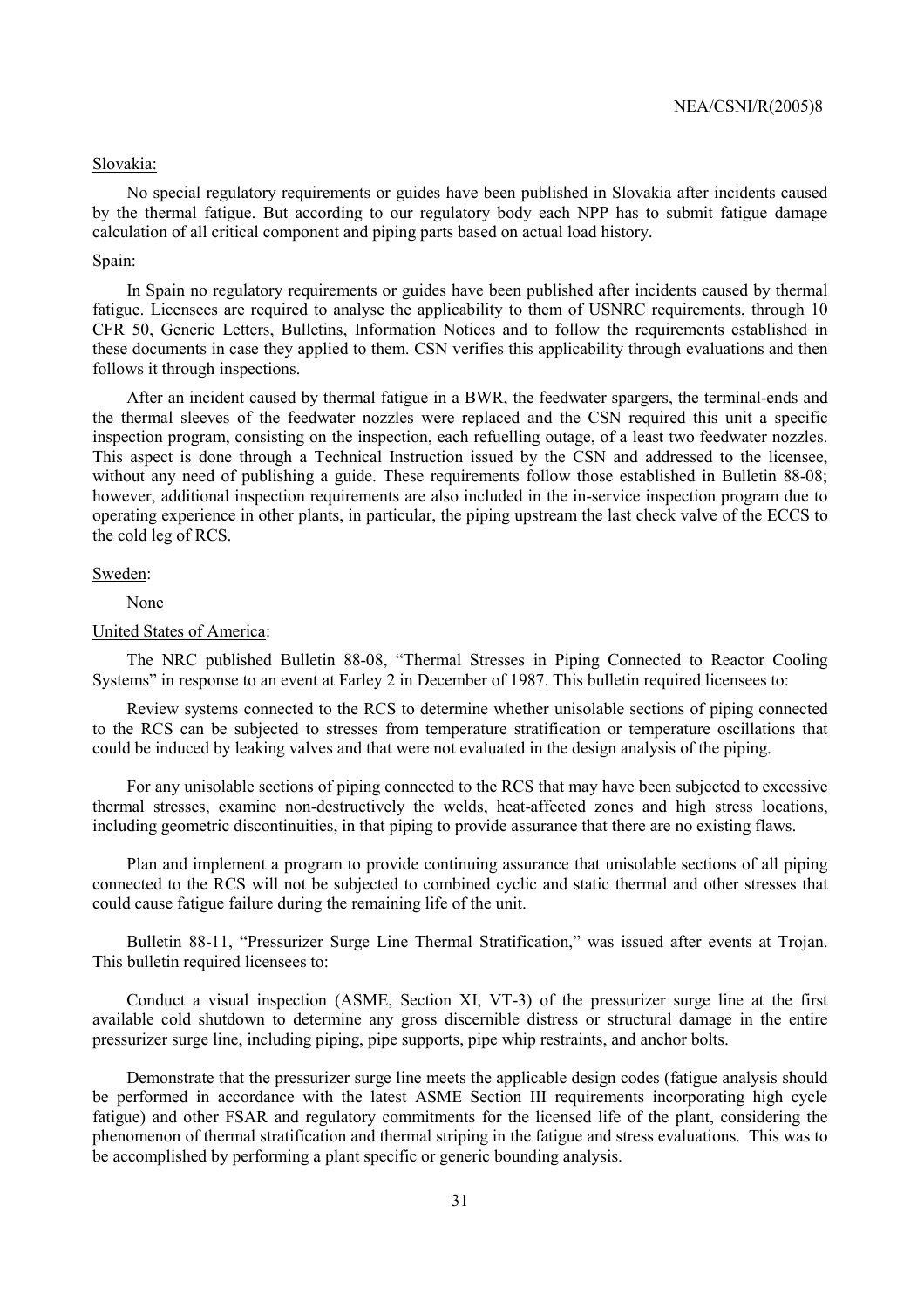For further details, both of these documents can be found on the Nuclear Regulatory Commission's web site.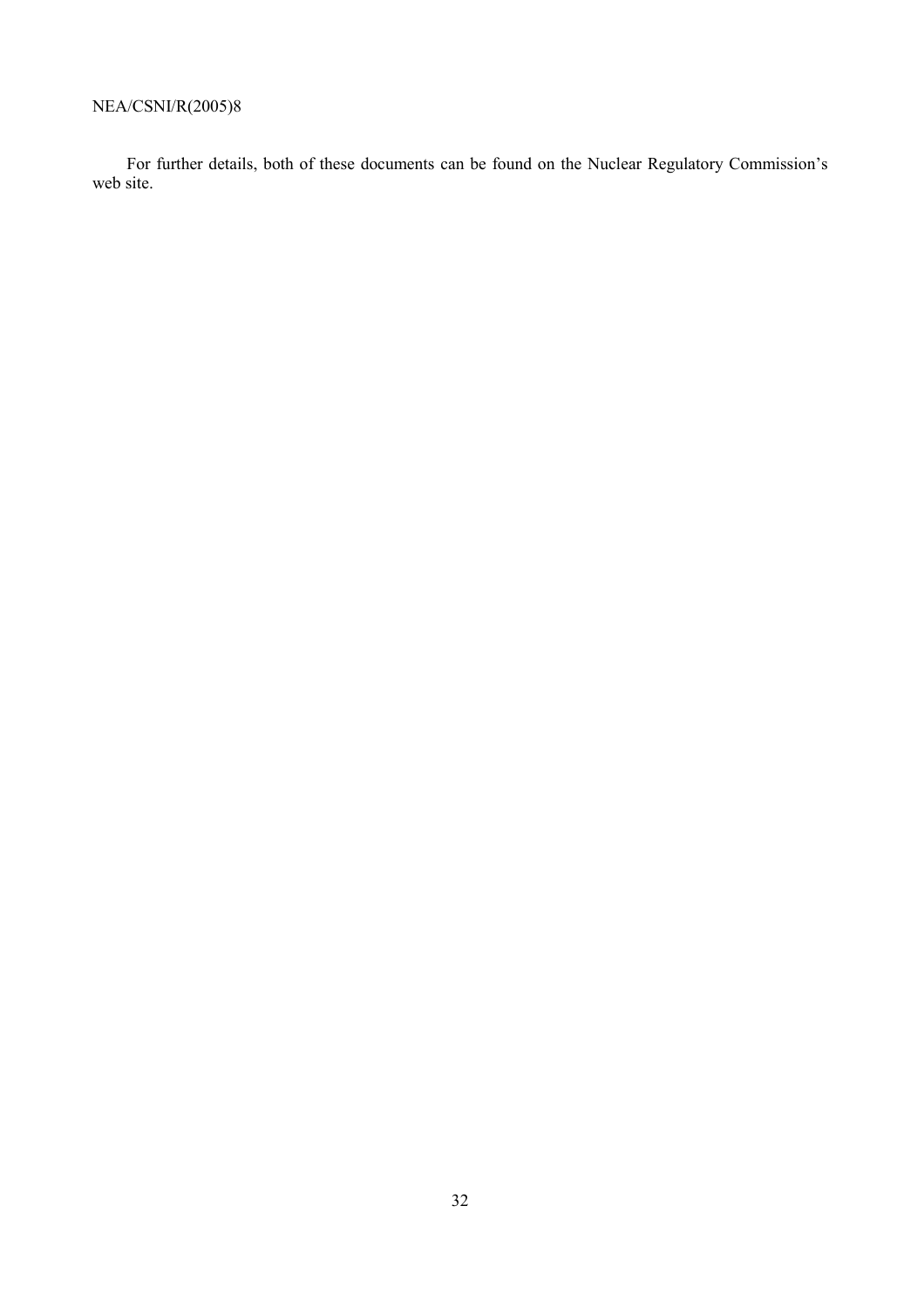# **I. REGULATORY REQUIREMENTS AND CODES I.3 Codes**

### **A) What Design & Fabrication Code and version have been generally used?**

#### Belgium:

ASME B &PV Code, Section III

#### Czech Republic:

Soviet Code and standards were used for original design. Additionally, also partly Czech standards were partly used.

### Finland:

Loviisa 1 and 2: Soviet norms at the time for the main components and for other components conventional Finnish norms augmented with additional requirements.

Olkiluoto 1 and 2: ASME III for Class 1 components and for other components conventional Finnish norms augmented with additional requirements.

#### France:

ASME III up to 1984 – RCCM from 1984 (last edition 2000- next addenda July 2002)

#### Hungary:

Soviet norms at the time of design for most of the Class 1 components and for some other components ASME III or KTA norms were used.

#### Japan:

As described in I.1, fatigue assessment is conducted according to Notification No. 501. The 1999 version is the latest edition.

### Korea:

PWR: ASME Code Sec. III

CANDU : CSA/CAN-N285.0 & ASME Code Sec. III

### Slovakia:

Soviet norms and standards at the time of design for most of the Class 1 components were applied. For some other components national standards were applied along with ASME III.

### Spain:

In Spain we follow the standards of the country of origin of the technology. In this sense different Editions of ASME III (1971, 1974 and addendas) were used for class 1, 2 and 3 components and piping. One unit was designed also according to KTA standards, as the country of origin is Germany. For nonnuclear components and piping, the standard ANSI/ASME B31.1 is followed.

#### Sweden:

ASME III and Swedish piping codes.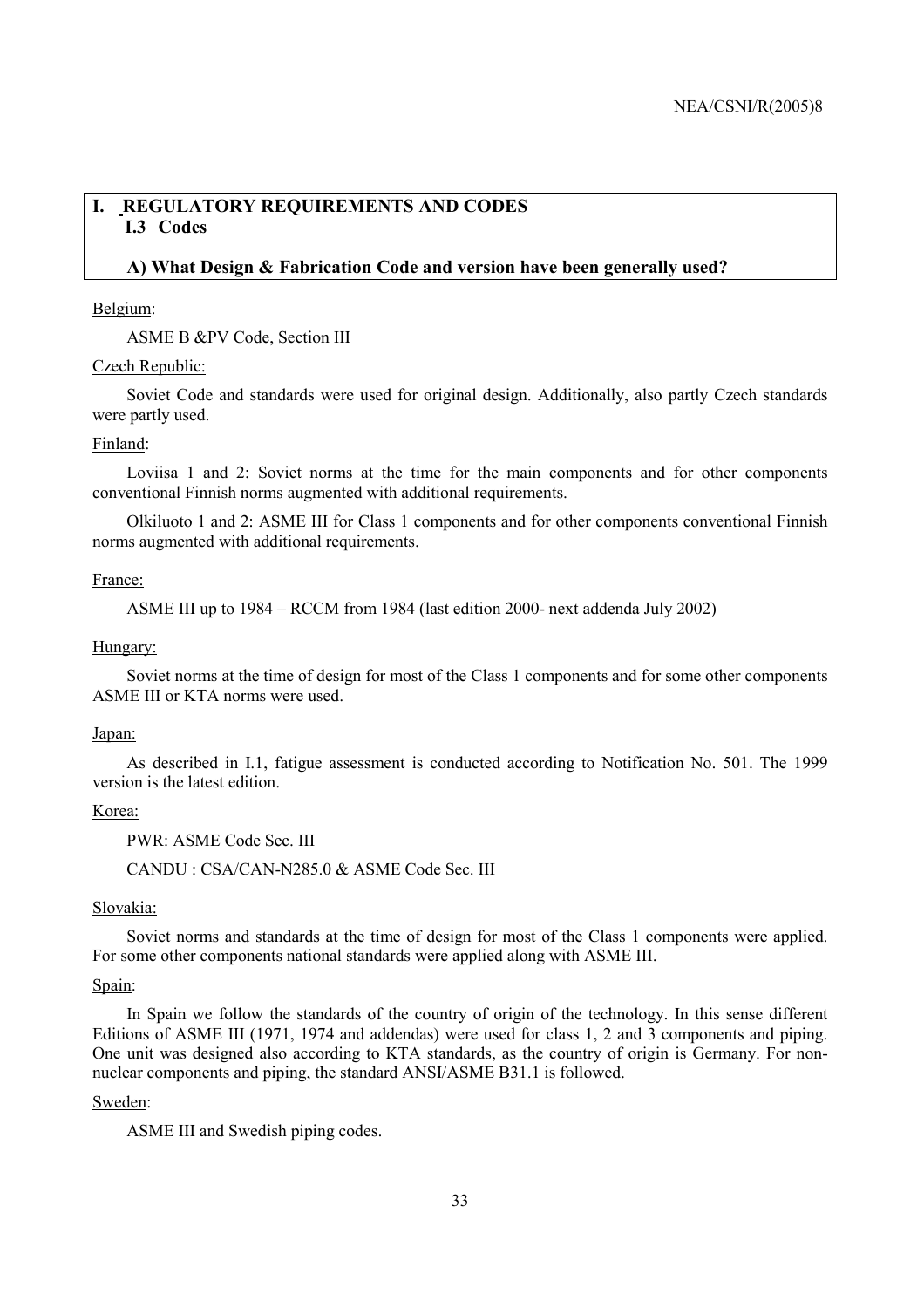### United States of America:

The ASME Boiler and Pressure Vessel Code Section III was initially issued in the early 1960's and later revised. As a result, currently 102 of 104 reactor vessels at plants licensed to operate were designed to Section III. The remaining two plants, Nine Mile Point 1 and Oyster Creek, were designed to Section I of the ASME Code. Safety-related piping systems of 61 plants were designed in accordance with either USA Standard (USAS) B31.1, "Power Piping," or USAS B31.7, "Nuclear Power Piping," or a combination of them with portions of piping designed to Section III. The safety-related piping systems of the remaining 43 plants were all designed to Section III.

The specific design codes used for the Reactor Vessel, RCS Piping and the Remaining Safety-Related Piping for each individual plant is listed in SECY-97-159, "Staff Requirements Memorandum (SRM) Dated February 21, 1997, Re: Briefing for Commission on Codes and Standards, January 22,1997." This document can be found on the Nuclear Regulatory Commission's web site, and contains (in Appendix 1) a listing of all the applicable design codes for (a) the vessel, (b) the safety-related, and (c) the non-safety related piping for all of the US reactors. Appendix 2 of SEWCY-95-129 contains an interesting dissertation on the status of the older vessels designed before Section III came into existence.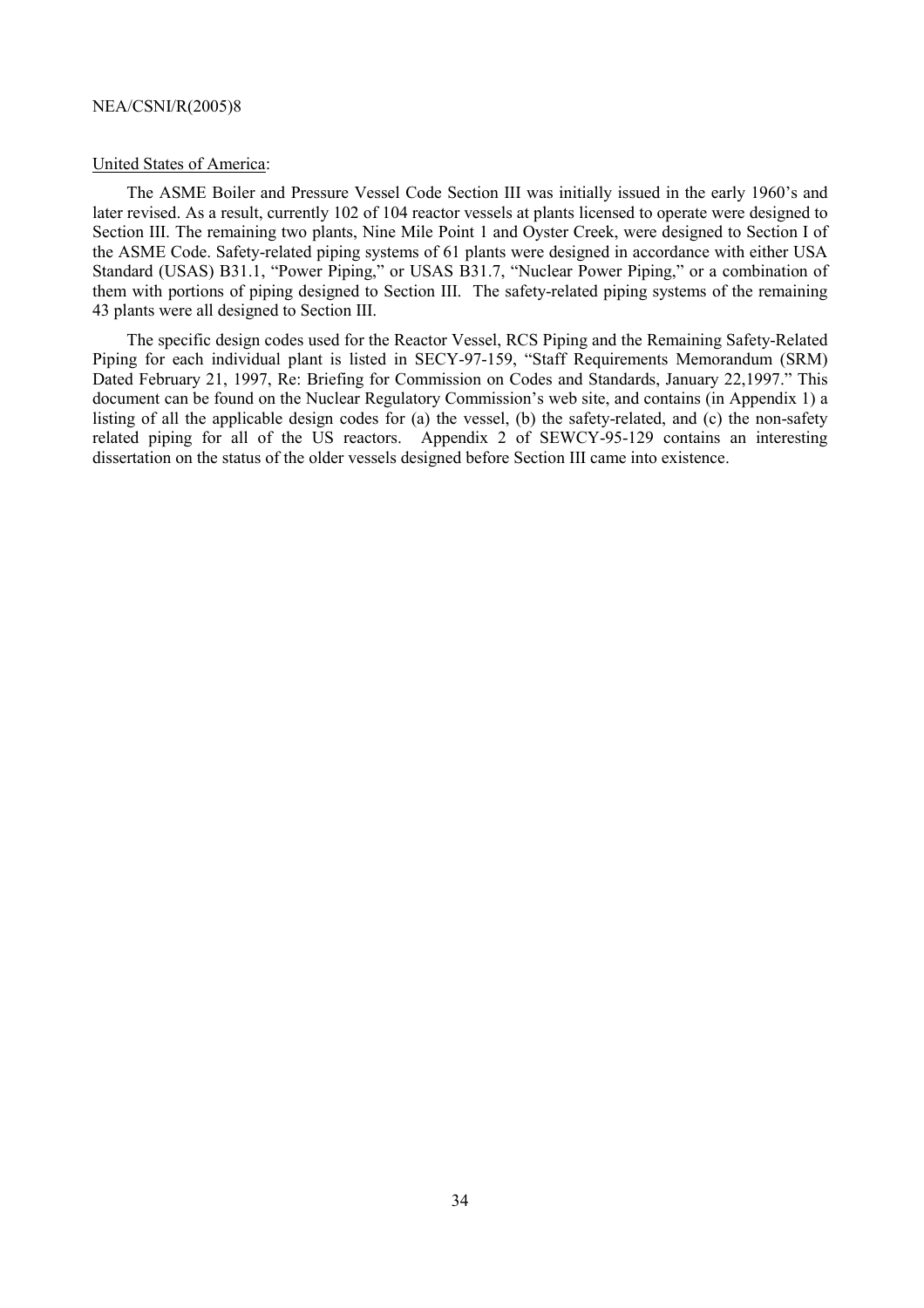# **I. REGULATORY REQUIREMENTS AND CODES I.3 Codes**

### **B) What kind of fatigue analysis has been generally done at the design level?**

### Belgium:

Fatigue analyses are done in accordance with the requirements of the ASME B &PV Code, Section III.

### Czech Republic:

Fatigue analyses have been done according Soviet and Czech standards.

### Finland:

Normal ASME Code fatigue analysis or equivalent.

In some areas like feed water nozzle and adjacent horizontal pipe the stratification was part of the original stress analyses (BWR).

### France:

Low cycle fatigue for level A and B transients for all class 1-2-3 components (including crack like defects); no fatigue analysis for class 2-3 piping systems.

High cycle fatigue considerations are included in 2000 edition of RCCM.

### Hungary:

Normal Soviet PNAE Code fatigue analysis or equivalent was performed for safety related equipment. (CUF is less or equal 1.0)

### Japan:

Total stress (primary, secondary and peak stress intensities) is calculated for the design transient event under operation phases I and II. With the design fatigue curve, it is then designed wherein the allowable number of cycles or the Usage Factor does not exceed 1.0.

### Korea:

Fatigue Analysis based on Cumulative Usage Factor (CUF).

### Slovakia:

Normal Soviet PNAE Code fatigue analysis or equivalent was performed for safety related equipment. (CUF is less or equal 1.0)

### Spain:

Those established in ASME III. These analyses include primary and secondary stresses where thermal fatigue is considered.

### Sweden:

ASME III and Swedish piping codes.

### United States of America: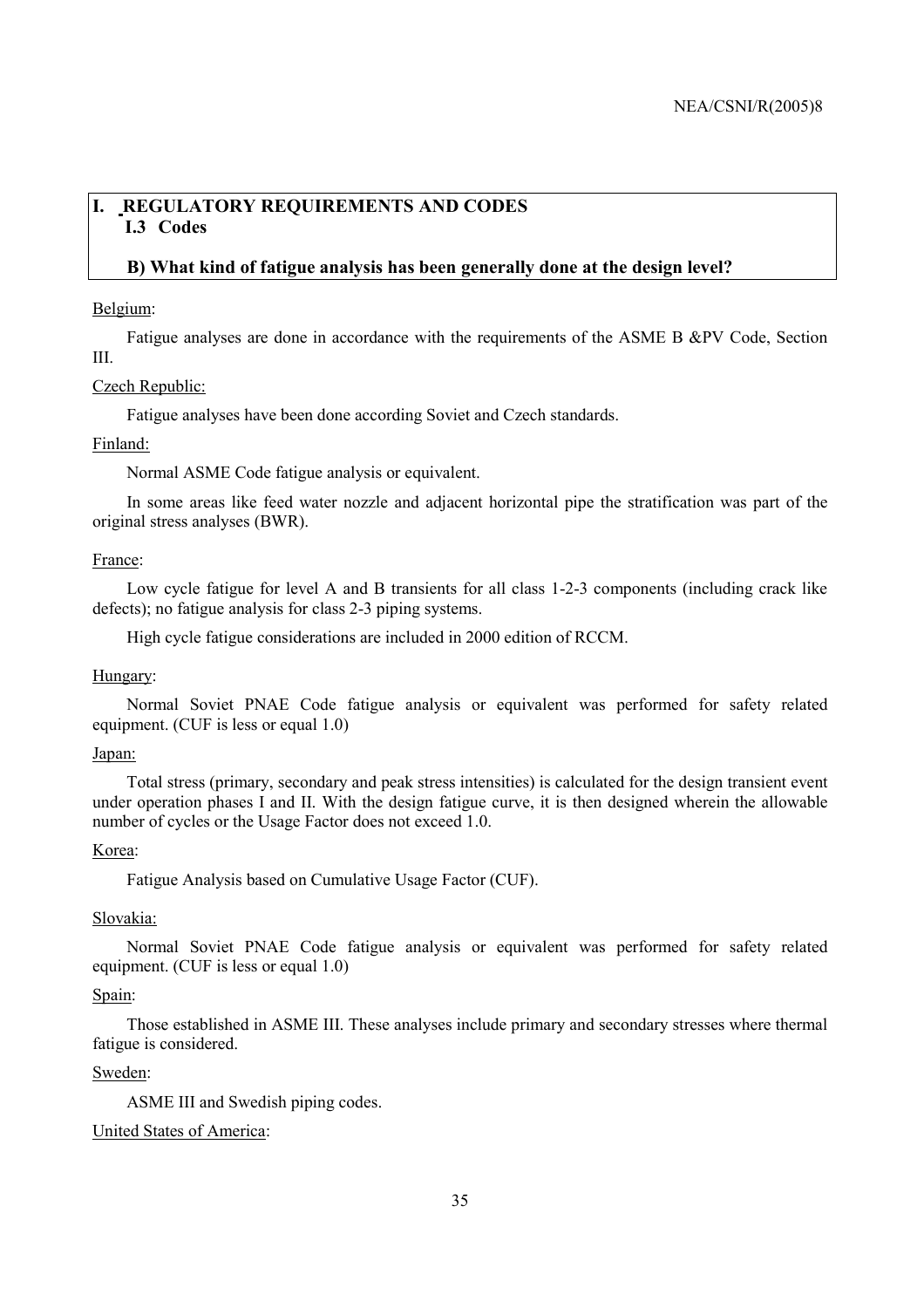See response to Question I.1. The answer generally depends on the age of the plant, and ranges from not at all, to whatever is required by Sec. III and its applicable (at the time) appendices and code cases.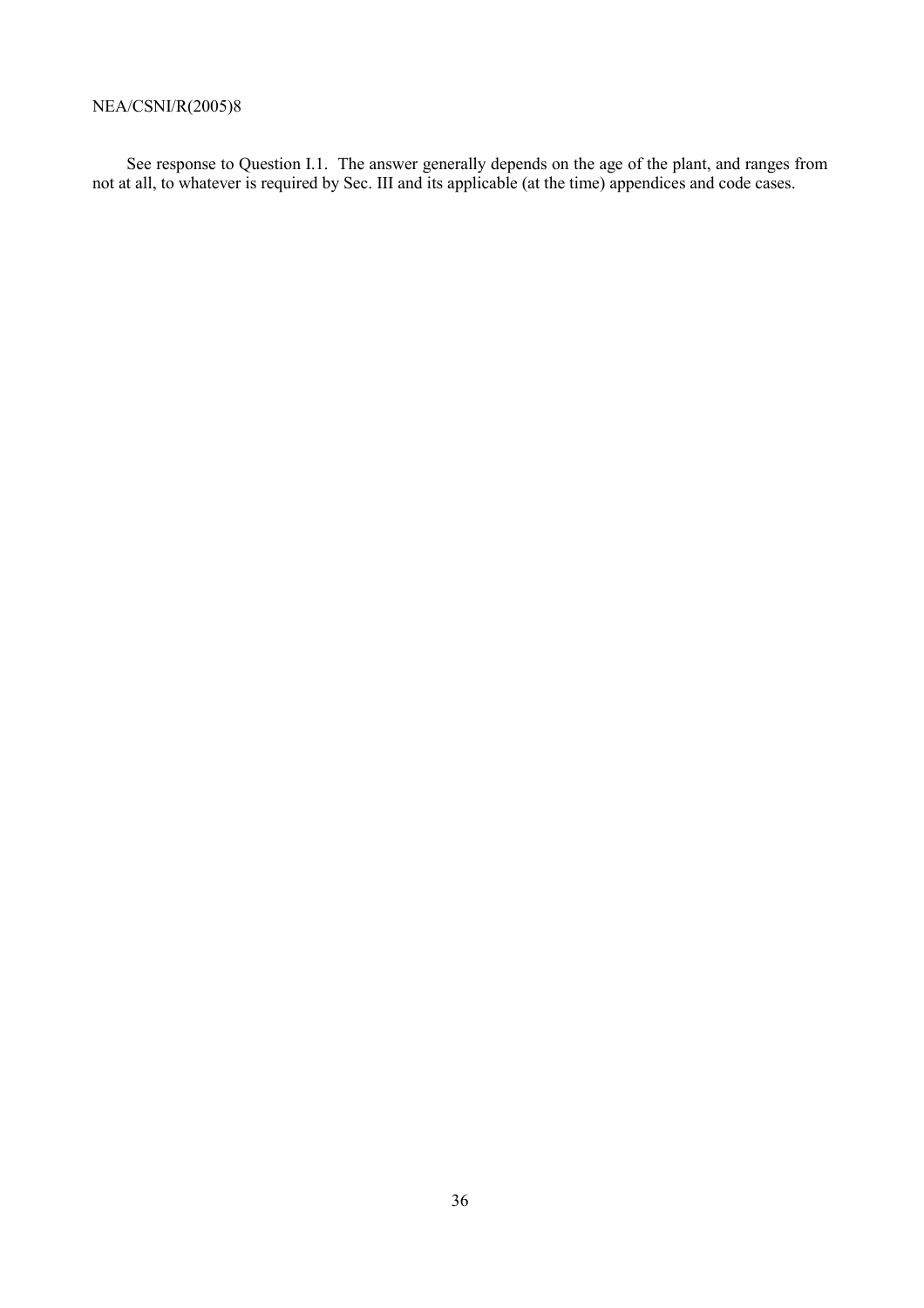# **I. REGULATORY REQUIREMENTS AND CODES I.3 Codes**

# **C) Do you consider other thermal fatigue mixing areas in large components? (Like spray of cold water in pressurizer or auxiliary cold feedwater in steam generators.)**

## Belgium:

Yes

### Czech Republic:

Yes

# Finland:

Yes, these should be part of the design. The problem is, that in some cases it is difficult identify sensitive areas.

## France:

Yes this large review is on going following the CIVAUX 1 mixing tee event.

# Hungary:

Yes, thermal fatigue at these critical sites was taken into account in the design (There is an allowable number of cold water injections.)

#### Japan:

```
As described in I.1, I.2, I.3 A) and I.3 B).
```
# Korea:

Thermal fatigue mixing is only considered in the unisolable section piping connected to reactor coolant line such as ECCS line and RHR line up to the first isolation valve. No consideration in large components.

### Slovakia:

Yes, thermal fatigue at these critical sites was taken into account in the design (There is an allowable number of cold water injections.)

### Spain:

The areas mentioned in this question, spray of cold water in pressurizer and auxiliary cold feedwater in steam generators, are included in the in-service inspection programs of Spanish NPPs. Other areas also included in the in-service inspection programs are those referenced in USNRC Bulletin 88-08 and its supplements: ECCS to hot and cold legs of RCS, RHR suction line, normal charging of CVCS, alternative charging of CVCS, pressurizer auxiliary spray and ECCS from the accumulators. Also those areas mentioned in I.1 and I.2.

### Sweden:

Such areas have been considered at the design basis.

### United States of America:

Yes, the thermal mixing areas in large components are considered in the fatigue analyses.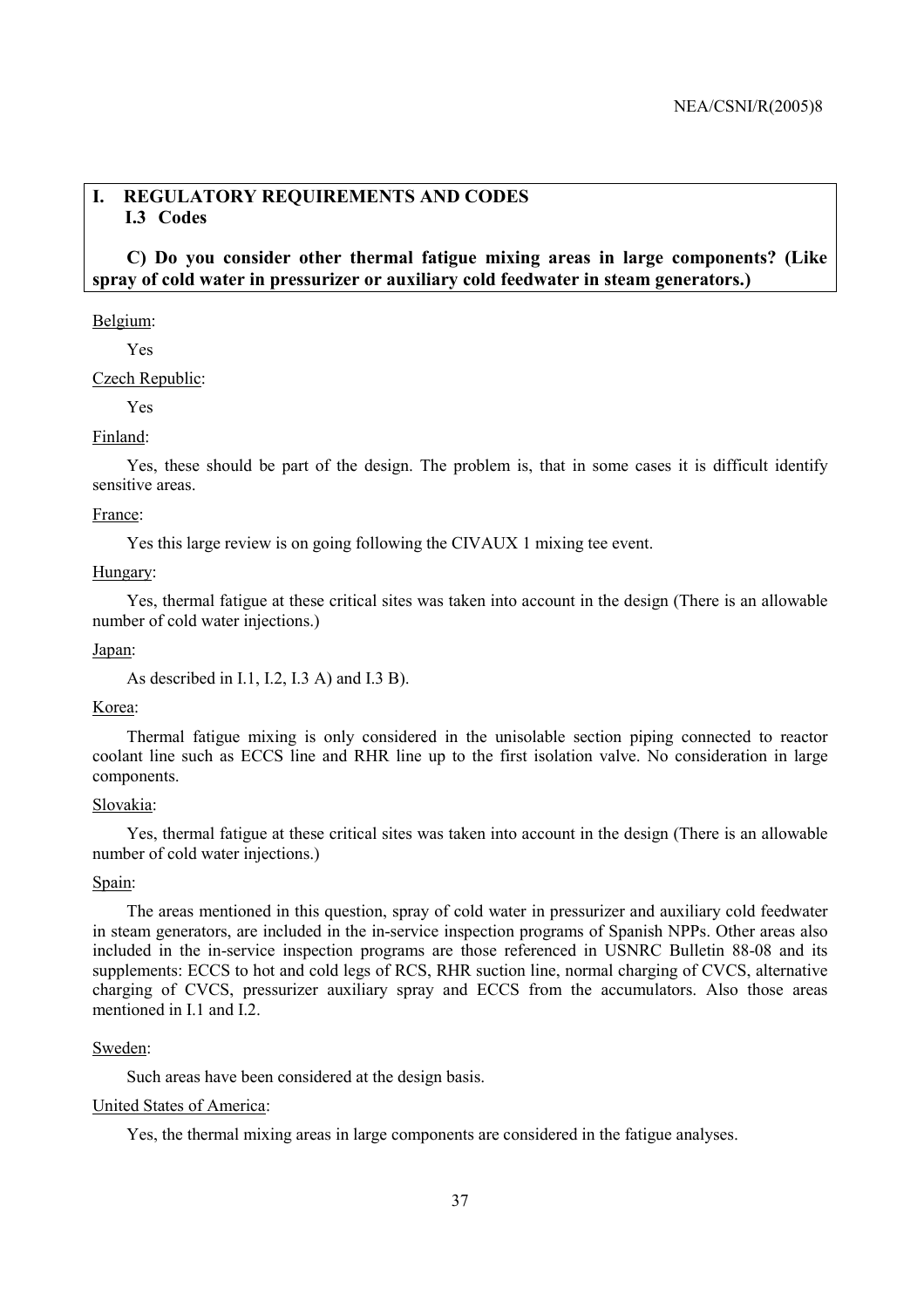# **I. REGULATORY REQUIREMENTS AND CODES I.3 Codes**

## **D) What In-Service Inspection Code do you use?**

#### Belgium:

ASME B & PV Code, Section XI

#### Czech Republic:

Former Soviet standard PK-15-14 and partly ASME XI as recommended.

#### Finland:

ASME XI In-Service Inspection Code is applied.

## France:

RSEM last edition 1999+addenda 2000, next addenda 2003)

#### Hungary:

In Hungary we mainly follow the original soviet in-service inspection requirements and there are plans to investigate the possibility of adaptation of ASME XI in the next years.

#### Japan:

The private sector code "In-service Inspection for LWR Components (JEAC4205-1996 edition: The Japan Electric Association Code 4205-1996)" is used.

## Korea:

PWR: ASME Code Sec. XI

CANDU: CSA/CAN-N285.4

## Slovakia:

In Slovakia we mainly follow the original Soviet in-service inspection requirements. For each NPP unit special requirements for in-service inspections (time intervals, methods etc.) were developed

# Spain:

In Spain we follow Section XI of the ASME Code for in-service inspection activities and all other normative related with in-service inspection (Generic Letters, Bulletins, Information Notices) coming from the USA (NSSS supplier of 8 out of 9 units actually in operation). Actually, ASME/ANSI OM Standards for testing of valves, pumps, snubbers, etc. are used as referenced in Section XI of the ASME Code.

#### Sweden:

SKIFS 1994:1 (The Swedish Nuclear Power Inspectorate Regulations concerning Mechanical Components)

## United States of America:

The In-Service Inspection Code to be used is specified in 10 CFR 50.55a. Generally, the flaw inspection provisions found in 50.55a refer to the inspection requirements of Appendix VIII of Section XI of the BPV.

References (I.1 - I.3):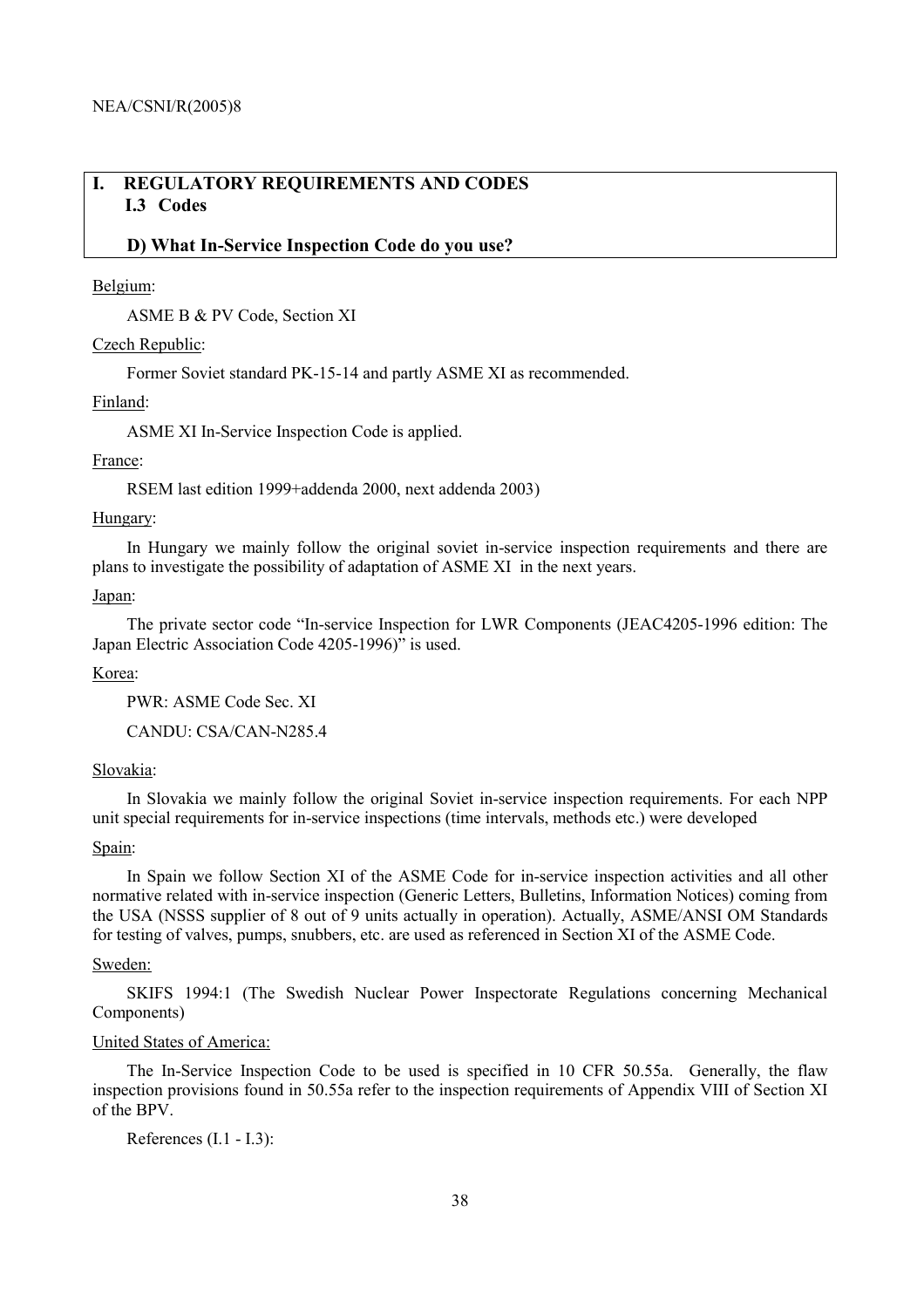Code of Federal Regulations, Title10, Part 50 (Energy), available for viewing or download at: http://www.nrc.gov/reading-rm/doc-collections/cfr/part050/part050-0055a.html

NRC Regulatory Guide 1.84, Revision 32, "Design, Fabrication, and Materials Code Case Acceptability, ASME Section III" (June 2003); available for viewing or download at: http://www.nrc.gov/reading-rm/doc-collections/reg-guides/power-reactors/active/01-084/ml030730417.pdf

NRC Bulletins are available for viewing or downloading at:

http://www.nrc.gov/reading-rm/doc-collections/gen-comm/bulletins/

The SECY documents may be found at:

http://www.nrc.gov/reading-rm/doc-collections/commission/secys/

The ASME Boiler and Pressure Vessel Code, and the American National Standards Institute requirements (the ANSI B31.x standards) are available from ASME and ANSI, respectively.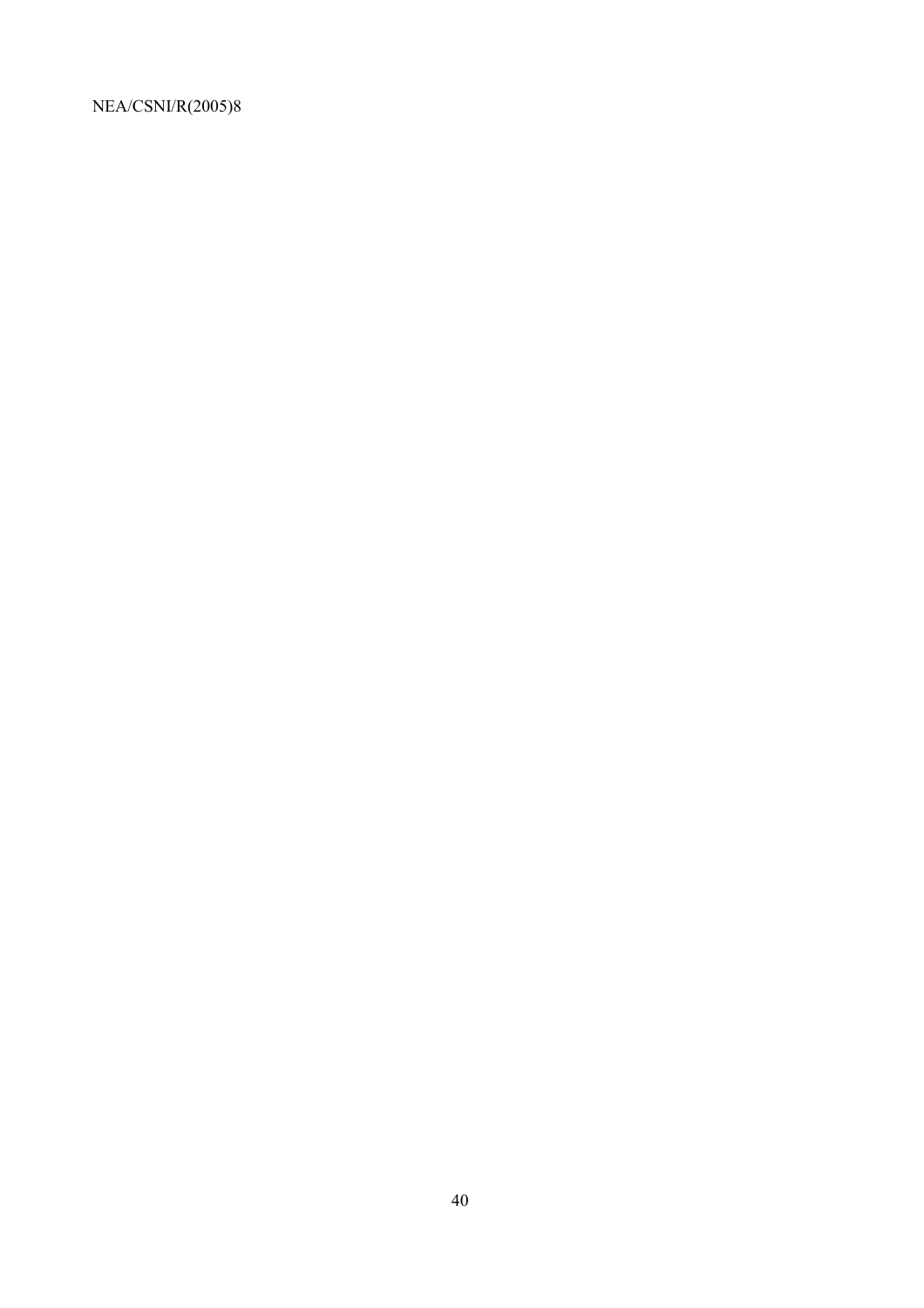**How many incidents due to thermal fatigue have occurred in each of the following items (II1 to II3) (and how many of these after 1.1.1994)?** 

 **a) Differentiate between** 

 **cracks, small leaks in piping (LBB), medium leaks in piping (crack opening is 1 mm or more) and total breaks of piping.** 

 **b) Provide a short description of root causes with details on (if relevant)** 

 **Stratification In leakage of cold (or hot) water though a valve (intermittent leakage?) other Mixing Continuous mixing during power operation Limited operating time, like heat up and cool down other Other phenomenon** 

# **II.1 BWR**

### **A) Feedwater nozzle and adjacent piping**

Belgium:

No BWR

Czech Republic:

No BWR

Finland:

Four (4) cracked areas.

Continuous mixing takes place during operation in the feedwater pipe (nozzle for the pipe from purification system). ∆T is about 100 C during normal operation and up to 220 C during start-up and shutdown of the reactor. Shallow cracks were found in all four similar places 1985 (Olkiluoto 1 and 2). The reason was improper mixing devices. The diameters of the pipes are 400 and 150 mm (austenitic steel). The mixer was changed to the better design. The check valve is between the Tee and the reactor.

France:

Not applicable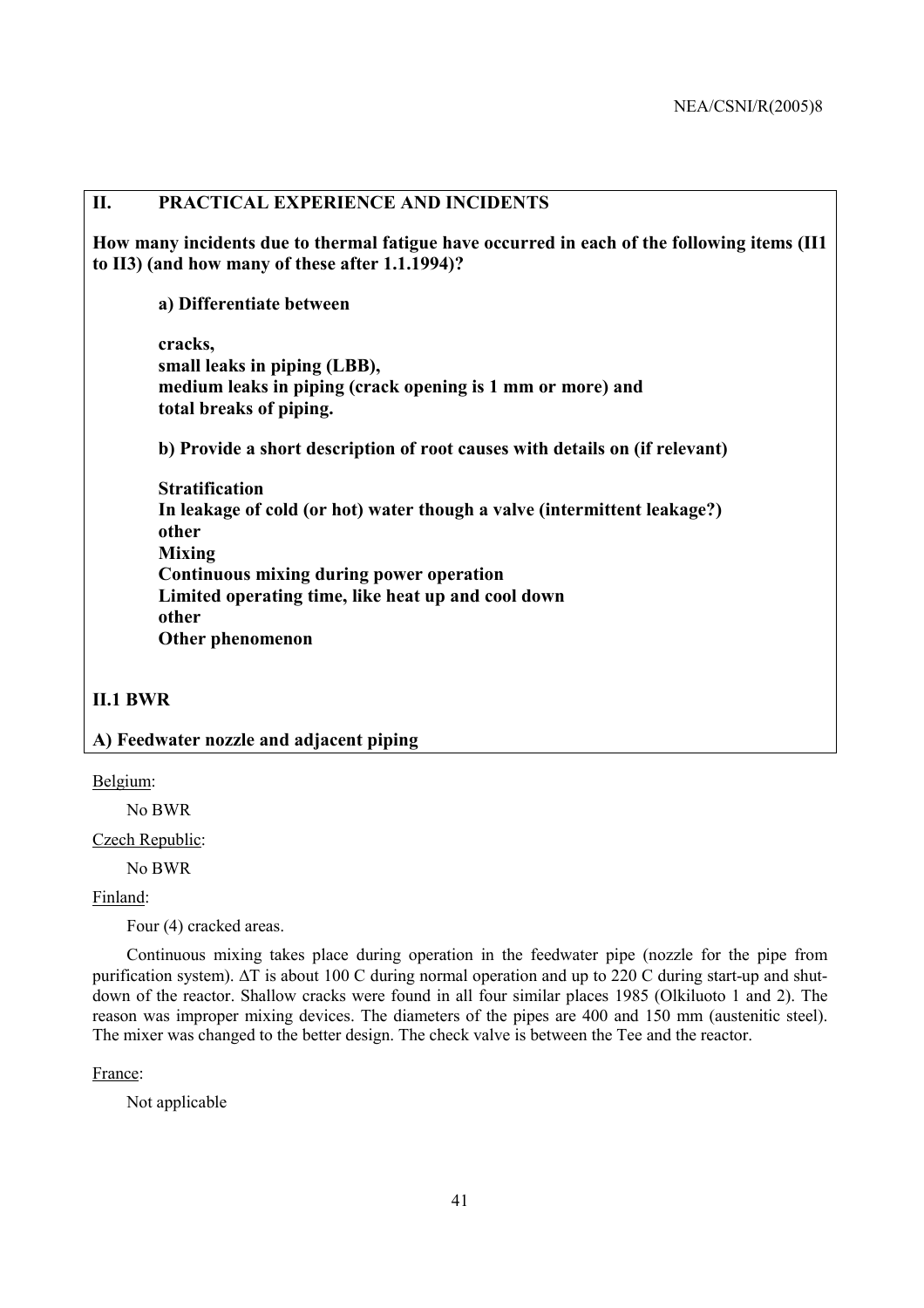#### Hungary:

### No BWR

Japan:

Plant & time of occurrence: Fukushima Daiichi Unit 1, 02/1977

Location of failure: Reactor pressure vessel feedwater nozzle

Conditions: Crack found in feedwater nozzle inner surface by liquid penetrant test. Two cracks (approx. 120mm& 40mm long) on A nozzle and two cracks (approx. 30mm & 40mm long) on C nozzle confirmed.

Causes: Thermal fatigue due to mixing of hot and cold water. Cold feedwater leakage flow through the clearance between nozzle and thermal sleeve mixed at the feedwater nozzle corner during reactor operation and fluctuated at high frequency, thus causing thermal fatigue at the nozzle corner.

Major counter-measures: Application of structure modification design to prevent hot and cold water mixing. Thermal sleeve outside diameter was made larger by 0.254 mm than nozzle and installed to nozzle by shrink-fit to eliminate clearance between the nozzle and thermal sleeve.

#### Korea:

No BWR

# Slovakia:

No BWR

## Spain:

The only known incident due to thermal fatigue consisted in some cracks found in the spargers of the main feedwater system, inside the vessel. The root cause was the difference in temperature between the incoming feedwater and the water inside the vessel, producing turbulent mixing capable of initiating cracks in this area of the spargers. Also, the thermal sleeves of this incoming piping presented some leaks which produced erosion (lack of material) in the safe-ends, which were replaced together with the thermal sleeves. The inner radii of the nozzles were no affected.

#### Sweden:

43 cracks, 2 small leaks. Root causes: 1a, 2a and 1b (error in design)

#### United States of America:

Cracking in the feedwater nozzles of boiling water reactors is an issue that occurred mainly prior to 1980 (no incidents of cracking have been noted after 1993.) The cracking was due to leakage past the feedwater sparger inlets, since the early plants did not have sufficient flow resistance to prevent a small amount of relatively colder feedwater from bypassing the inlets. The relatively colder feedwater interacted with hot water in the reactor, causing rapid thermal cycling at the feedwater nozzle bore and vessel blend radius regions. The presence of cladding in the nozzles and the cyclic behaviour of the feedwater controllers contributed to the potential for crack initiation. This cracking is well documented in NUREG-0619.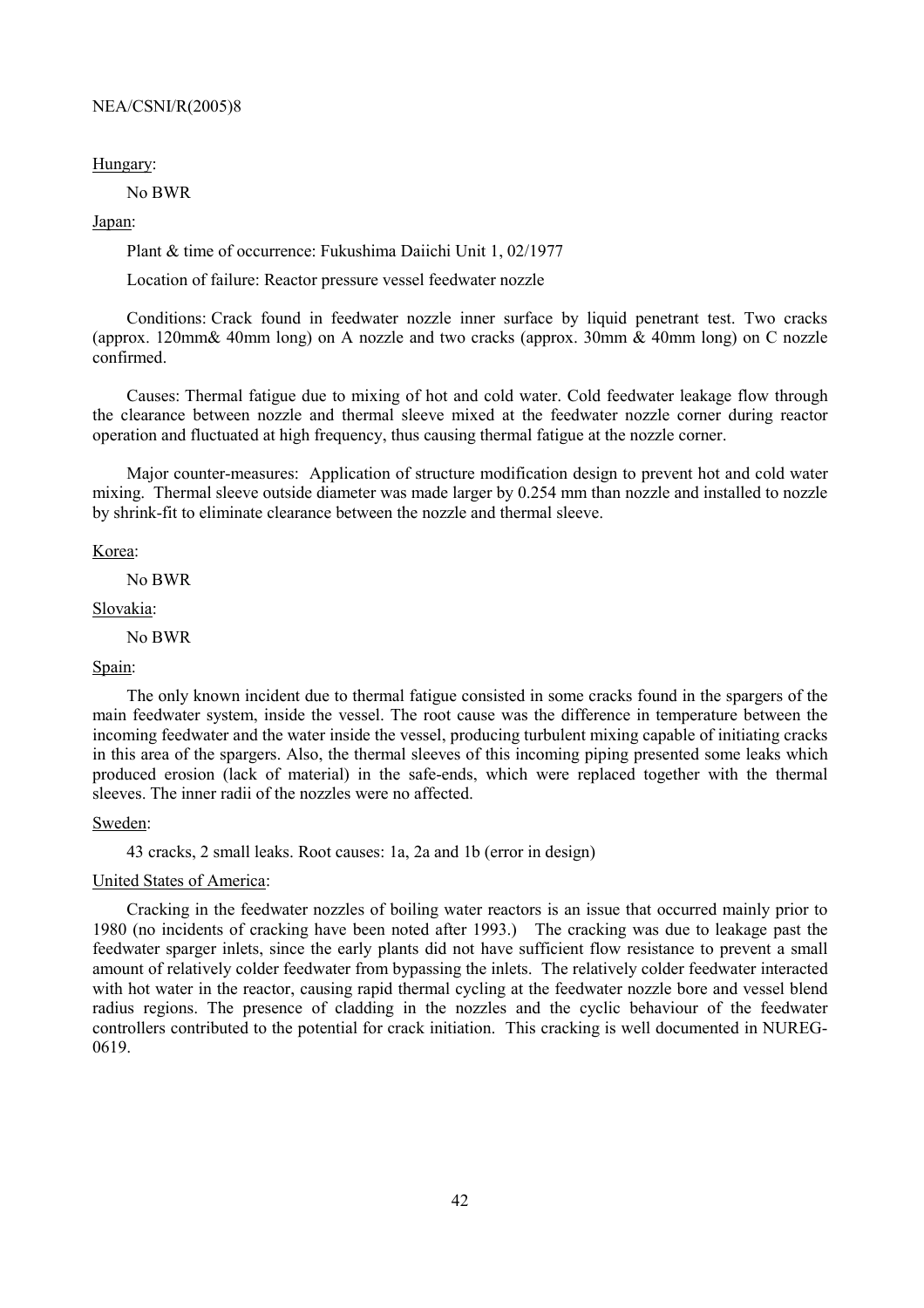# **II.1 BWR**

**B) Other piping (please indicate the system, the diameter of the piping and the possibility of isolation from the reactor)** 

Belgium:

No BWR

Czech Republic:

No BWR

Finland:

Case 1, mixing: Shallow cracks were found in four similar places in the shutdown cooling systems (outside the containment) of Olkiluoto 1 and 2 units in 1983. During normal operation temperature difference between cold and hot water is about 200 C. Diameters of the austenitic pipes are 250 and 50 mm. Thermal sleeve in the smaller pipe was replace by the longer sleeve, with the purpose of making waters with different temperatures mix in the centre of the larger pipe.

Case 2, mixing: Shallow cracks were found in a Tee-peace, which was in the purification system (outside the containment). During normal operation ∆T is 30 C and during increased purification flow 85 C (typically about 15 days/year, probably more during commissioning). Diameters of the pipes are 150 and 25 mm (austenitic steel). The mixer was added (1991).

Case 3, mixing: The medium size leak was in the purification system of Olkiluoto 1 unit (outside the containment). There was continues mixing during operation in a Tee-peace. Temperature difference was 150 C and rupture (medium leak) took place after 4000 h of operation (1979). Nominal diameters of pipes are 150 mm (austenitic steel). Operating instructions were unclear and a three-way valve was in the middle position to adjust the water temperature bypassing the heat exchanger. The leak was isolated automatically from the reactor.

France:

Not applicable

Hungary:

No BWR

Japan:

Plant & time of occurrence: Fukushima Daiichi Unit 1, 02/1977; Shimane Unit 1, 02/1977; Tsuruga Unit 1, 05/1977; Fukushima Daiichi Unit 3, 06/1977; Hamaoka Unit 1, 11/1977

Location of failure: Return water nozzle for control rod drive

Conditions: Several cracks found in return water nozzle inner surface by liquid penetrant test.

Causes: Thermal fatigue due to mixing of hot and cold water: Mixing of hot reactor water (approx. 280°C) and cold water (approx. 40°C) flowing through return water nozzle of control rod drive caused relatively high frequency temperature fluctuation, thus generating cracks on metal surface due to thermal fatigue.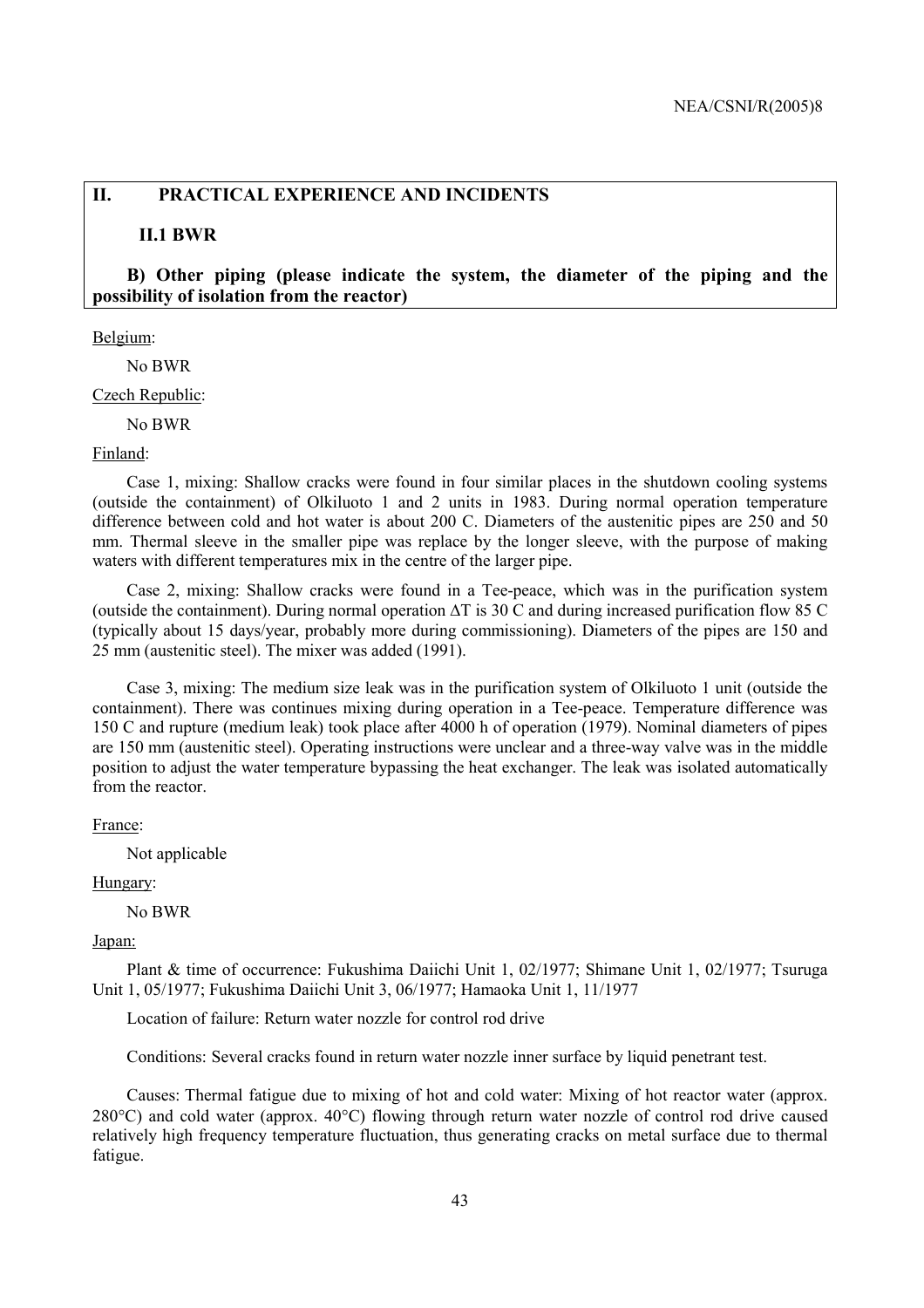Major counter-measures: Application of structure and system modification to prevent hot and cold water mixing:

Control rod drive hydraulic system is changed to prevent the control rod drive water returning to the reactor nozzle, thus preventing thermal fatigue.

Remarks: Structure design changed.

# Korea:

Not applicable

## Slovakia:

No BWR

# Spain:

Not applicable

#### Sweden:

Reactor Coolant System: 17 cracks. Root causes: Mostly 1a (valves).

Residual Heat Removal System: 11 cracks. Root causes: 2a

Reactor Water Clean-up system: 10 cracks. Root causes: 2a

Auxiliary Feedwater System: 7 cracks, 1 small leak. Root causes: 2c (design error)

Pressure Relief System: 12 cracks. Root causes: 1a

# United States of America:

At about same time as the feedwater nozzle cracking noted above, cracking was also noted in the CRD return nozzles on some of the early BWR reactor vessels. This is also addressed in NUREG-0619. There have been no cracking incidents after 1993.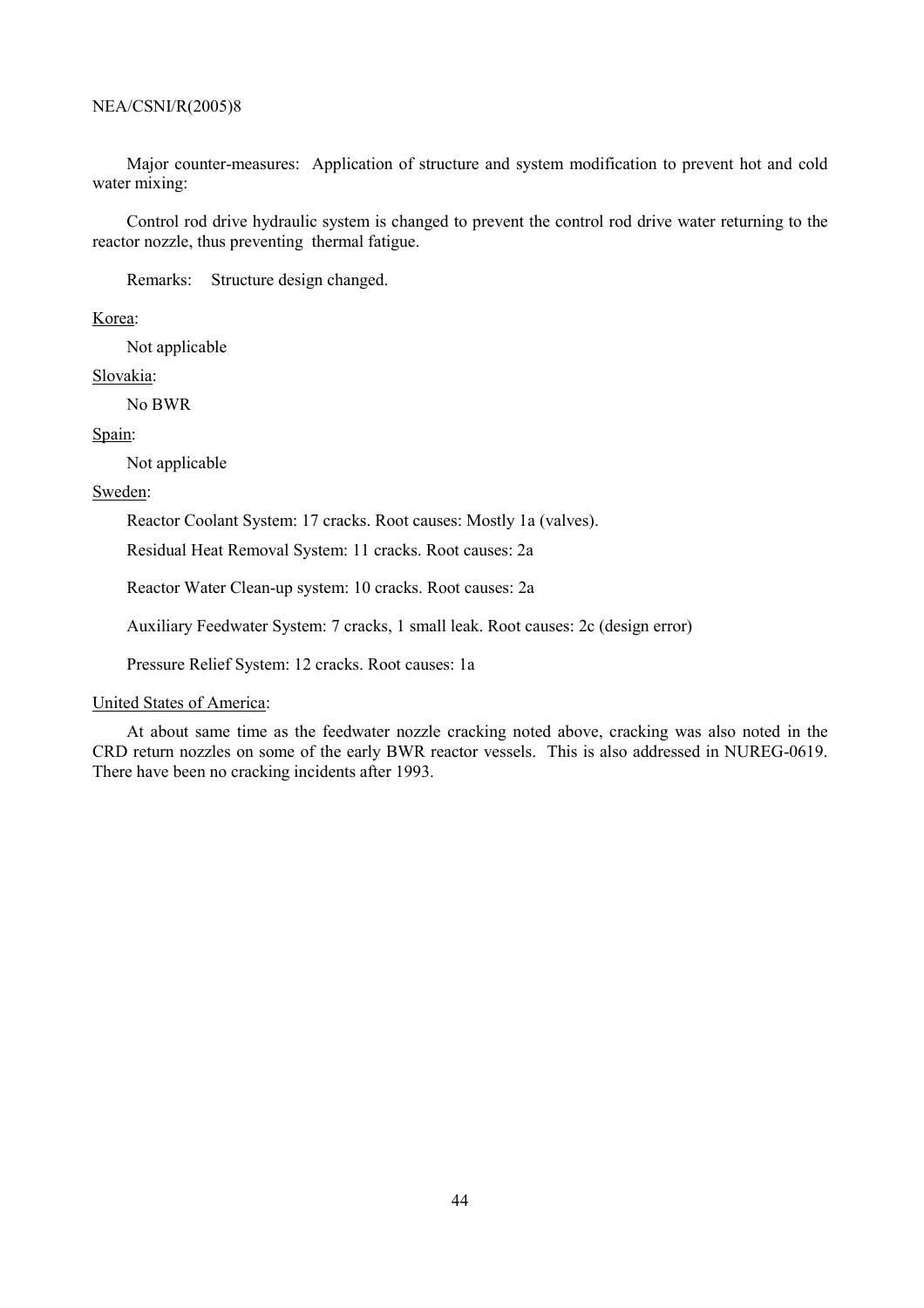# **II.1 BWR**

## **C) Other large components**

Belgium:

No BWR

Czech Republic:

No BWR

# Finland:

No incidents

# France:

Not applicable

#### Hungary:

No BWR

## Japan:

Plant & time of occurrence: Tsuruga Unit 1, 09/1983

Location of failure: Reactor recirculation pump casing cover

Conditions: Leakage of reactor recirculation pump mechanical seal purge water to chiller system assumed.

Pump casing cover disassembled for penetrant test of all potential parts for leakage including the casing cover and cooling water coil welds (casing cover lower) and cooling tubes. Some indications recognized at casing cover lower surface.

Causes: Thermal fatigue due to mixing of hot and cold water: Insufficient sealing at suction cover seal welds provided a passage resulting in the mixture of hot and cold water. Thus, high cycle thermal fatigue caused cracks on casing cover. Fluctuation of seal purge water developed cracks, and propageted due to low cycle thermal fatigue.

Major counter-measures:

Application of structure to prevent hot and cold water mixing: Pump casing cover was replaced with new one.

Remarks: Structure design changed.

#### Korea:

Not applicable

# Slovakia:

No BWR

### Spain:

No incidents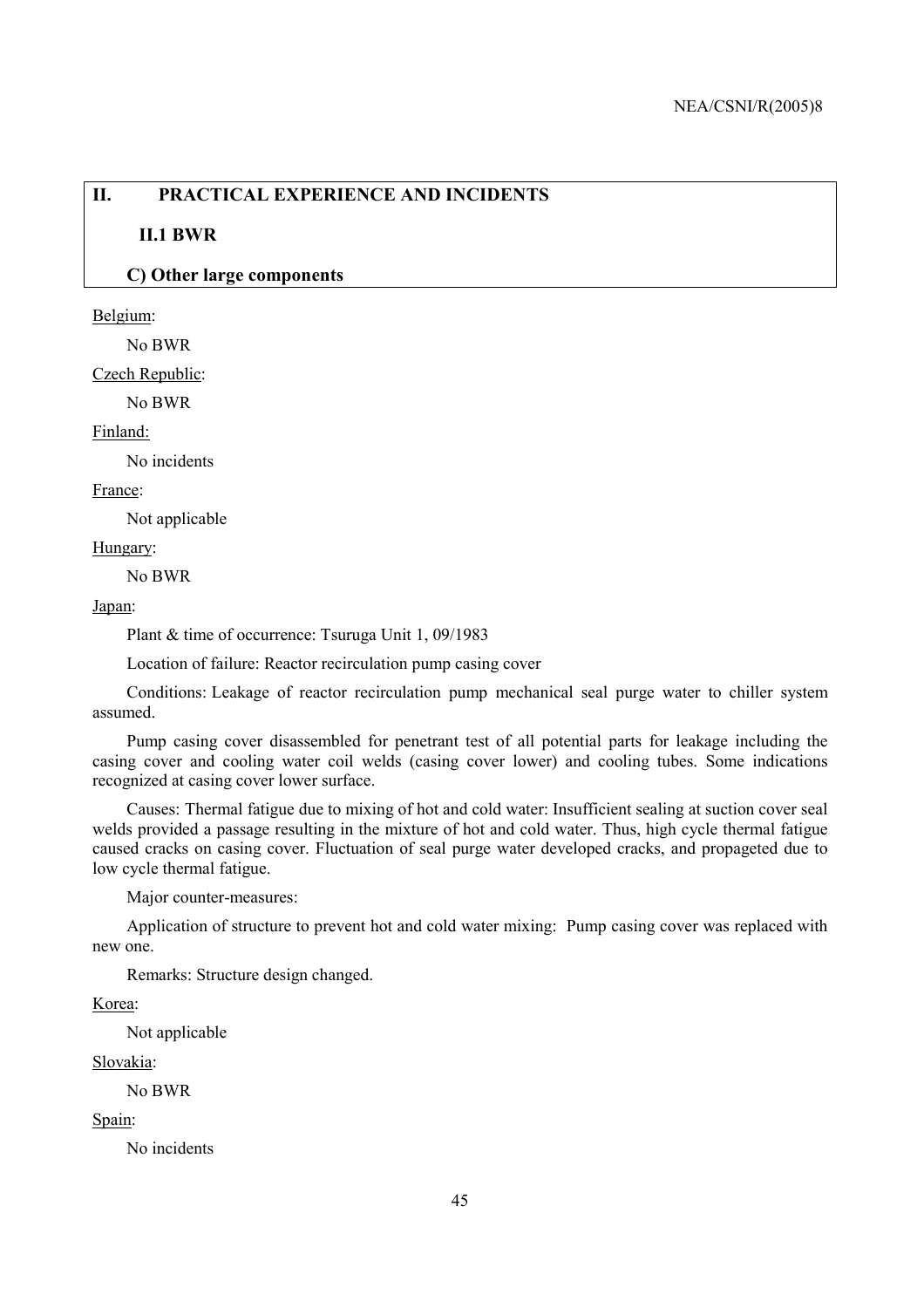# Sweden:

RPVs internal parts: 18 cracks, 7 through-thickness cracks. Root causes: Mostly 2b and a few cases 1a.

# United States of America:

In one early BWR (Nine Mile Point, a BWR 2 plant), thermal fatigue cracking and leakage occurred in the isolation condenser return line to the recirculation system. This was a typical valve leakage-type thermal fatigue event, in that the isolation valve leaked a small amount of water back toward the reactor primary coolant boundary. Interaction with a check valve was attributed to producing cyclic behaviour that resulted in growth of a crack though the pipe wall. This event is described in USNRC Information Notice 92-50.

A couple of years later, this plant had thermal fatigue cracking in the isolation condenser heat exchanger tubes/tubesheet intersections. The cause of this thermal fatigue cycling was draindown of the level in the inlet pipe to the tube side of the isolation condenser such that there was unstable condensation in the tubes near the surface of the water. There have been no other cracking events attributed to thermal fatigue.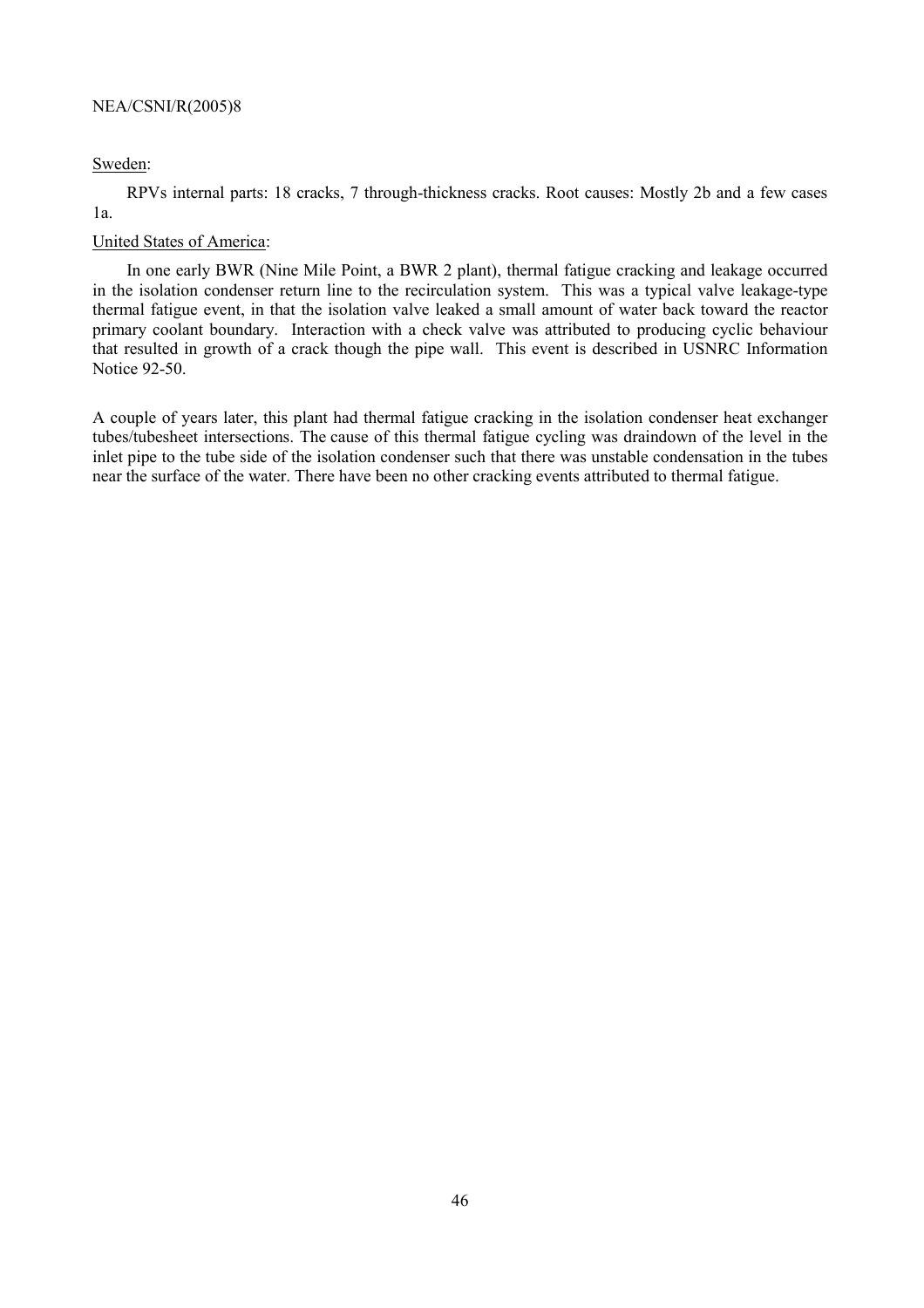# **II.2 PWR**

## **A) Feedwater nozzle and adjacent piping**

#### Belgium:

No incidents

# Czech Republic:

No incidents

#### Finland:

No incidents

#### France:

Just few small cracks (2 or 3) for 58 plants

### Hungary:

No incidents

#### Japan:

No incidents

# Korea:

No significant crack due to thermal fatigue

# Slovakia:

No incidents

# Spain:

No incidents

# Sweden:

No incidents

United States of America:

Events (a)

A number of cracking incidents have occurred in the PWR feedwater piping at the steam generator nozzles. Most of these have occurred in the counterbore region of the weld between the pipe and the nozzle safe end. These cracks are attributed to thermal stratification and fatigue. The root causes for these events are described in part b. The following are known incidents of feedwater nozzle cracking:

At D.C. Cook Unit 2, in May 1979, leaking of feedwater from circumferential cracks in two feedwater lines occurred at the 16-inch (406.4 mm) elbows adjacent to the steam generator nozzles. The largest crack was 3.5 inches (88.9 mm) long at the outside surface and originated at an inside surface corner in the weld prep counterbore, away from the heat-affected zone. The crack was located at the top of the pipe. Additional cracks were found in all steam generator feedwater lines in similar locations in both units.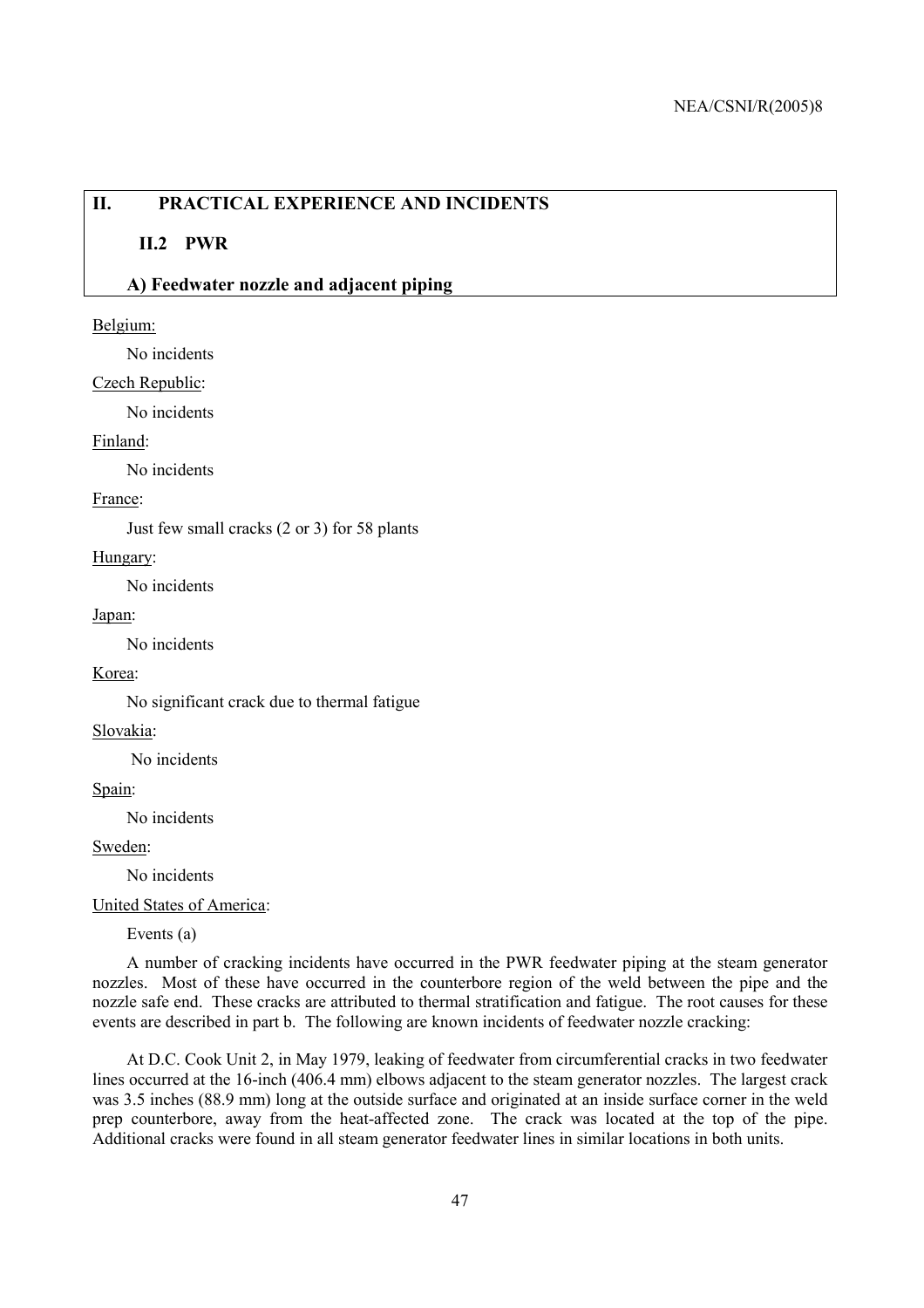As a result of inspections in response to the Cook incident, in 1979, San Onofre Unit 1 reported finding indications of cracks in the feedwater nozzle to piping welds on two of the three steam generators. Palisades found cracking in the weld heat affected zone. Cracking was also identified in 1979 at Beaver Valley 1, Ginna, Kewaunee, Millstone 2, Point Beach 1 and 2, Robinson 2, Salem 1, Surry 1 and 2, Turkey Point 3 and 4, and Zion 1 and 2. In most of the cases, the cracks were located at the upstream corner of the counterbore, away from the weld. However, there were a few cases of cracking in the weld or in the heat affected zone. The cracks were most commonly located at the side of the pipe, 90° from the top.

In 1983-1987, another group of plants found feedwater nozzle cracking. Farley 1 found cracking in the reducer to nozzle weld in all three steam generators. Another crack was found in 1986 in one nozzle. Farley 2 found cracking in a pipe to nozzle joint. Trojan found counterbore region cracking and thermal sleeve erosion. The largest cracks were 50% through-wall. Beaver Valley 1 found additional cracking in all three steam generator nozzles. A large top to bottom temperature gradient was measured during periods of auxiliary feedwater injection, which resulted in pipe movements that have closed rupture restraint gaps. At Turkey Point 4, after replacing the feedwater reducers that had cracking in 1979, crack indications were again found in the reducer base metal after only one operating cycle. St. Lucie also found some cracking.

In 1983, Maine Yankee had a through wall crack with leakage. The crack was circumferential, 11 inches (279.4 mm) long on the outside surface and 35 inches (0.89 m) long on the inside, and was located at the bottom of the pipe. All three nozzles had some cracking, but only one propagated through wall. It was determined that the leak was caused by a water hammer event exacerbating a pre-existing thermal fatigue crack.

Indian Point 2 found cracking in 1989 in the feedwater nozzle blend radius, the nozzle bore region under the thermal sleeve, as well as in the pipe to nozzle weld region. Also, cracking was noted in the steam generator upper shell to transition girth weld. It was noted that the thermal sleeve had eroded and there was flow in the gap under the sleeve. The cracking was in the lower portion of the nozzle, and was shallow, less than 0.2 in. (5.1 mm)

In 1992, Sequoyah 1 found leakage from a through wall crack in one of the feedwater nozzles. The leaking crack was 2 inches (50.8 mm) long on the outside surface and 7 inches (177.8 mm) long on the inside, in the nozzle-to-transition piece weld region, 90° from the top of the pipe. The crack originated at a geometric discontinuity associated with the inside surface of the nozzle-to-transition piece weld. Sequoyah 2 found cracks in two of the four nozzles, with a maximum depth of 60% of pipe thickness. All four nozzles in both units were replaced. One fuel cycle later, cracking was again found in five of the eight replaced nozzles, the largest crack having a length of 8.625 in. (219 mm) and a depth of 25% of pipe thickness.

In 1992, Diablo Canyon 1 found cracking in the four steam generator feedwater nozzles. The cracking was located in base metal in the nozzle weld counterbore region, and was 360° around the circumference in some locations. In addition, there was significant erosion in the thermal sleeve. The gap between the nozzle and the thermal sleeve had increased from 0.020 (.05 mm) to a maximum of 0.222 in. (5.6 mm). The four Unit 1 nozzles and one in Unit 2 were replaced with a new design that included a longer thermal sleeve that protects the counterbore region. Subsequently it was found that the crack sizing, which was done by UT, had overestimated the crack depth by a factor of 10.

In 1992, Salem 1 found feedwater nozzle cracking and thermal sleeve erosion. Unit 2 has also had some cracking. The nozzles were replaced along with the installation of an improved thermal sleeve design. Beaver Valley 1 and both units of Prairie Island also found cracking in 1992. In 1993, Turkey Point 3 found counterbore region cracking as deep as 80% of through-wall. Connecticut Yankee found circumferential crack indications in three of the four nozzles in 1993. The largest was 18 inches (457 mm)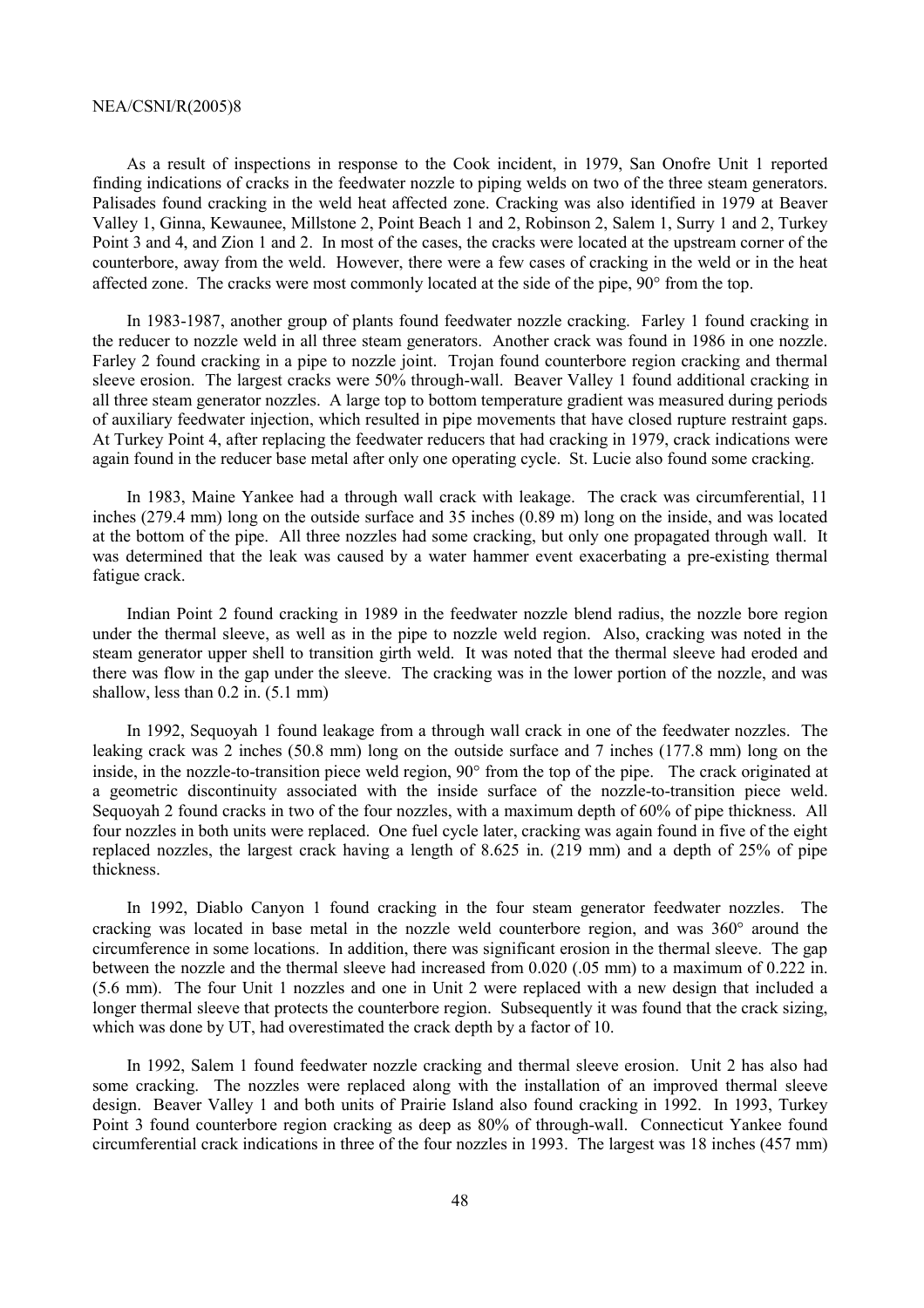long and 40% through wall. San Onofre 3, Robinson, and Farley 2 also found some cracking indications in 1993. Millstone 3 had minor longitudinal cracking detected in 1994.

#### Root Causes (b)

The root cause of most of the cracking incidents was thermal fatigue caused by thermal stratification cycling. In these plants, during heatup, hot standby, and low power operation, the main feedwater system is not used to supply water to the steam generators. This is because main turbine steam is not available to supply heat to the feedwater heaters. Also, main feedwater flow control is not accurate enough at low flows to be relied upon for steam generator level management. Most plants use the auxiliary feedwater system to supply feedwater during these periods. The source of auxiliary feedwater is the condensate storage tank, which is cold, typically at  $100^{\circ}F(37.8^{\circ}C)$ . The auxiliary feedwater tees into the main feedwater line upstream of the steam generator nozzle. During heatup, the amount of auxiliary feedwater needed is often less than 200 gpm (757 l/min) and does not fill the cross-section of the feedwater nozzle. Steam generator liquid is drawn out of the steam generator and travels upstream into the nozzle. This produces a top to bottom thermal gradient of up to  $300^{\circ}F$  (148.9 $^{\circ}C$ ) between the steam generator fluid and the auxiliary feedwater. Plants that have a separate auxiliary feedwater nozzle in the steam generator do not have stratification because the nozzle diameter is smaller and is located higher up in the steam generator.

Due to the nature of the feedwater level controllers, auxiliary feedwater flow is not supplied at a constant rate, but rather it fluctuates between near zero and near maximum. Since at maximum flow, stratification can be eliminated, each variation in auxiliary feedwater flow can produce a stratification stress cycle. Many of the automatic controllers vary the flow continuously, producing numerous stress cycles. Even small variations in flow affect the elevation of the hot-to-cold interface level, which can cause a local point on the pipe to be exposed to alternating hot and cold temperatures. Plants that control auxiliary feedwater flow manually have significantly fewer stratification cycles.

The weld between the steam generator feedwater nozzle and the connecting pipe contains a counterbore weld preparation end. The counterbore was originally provided for placement of a backing ring, and the geometry was also a function of the difference in required pipe wall thickness between the two ends of the joint due to the higher strength of the nozzle material. The counterbore geometry often contains a sharp corner at each end. These sharp corners act as geometric discontinuities that result in a point of stress concentration. Most of the cracking initiated at these points. In addition, many of these joints are to reducers or elbows, which already are locations of geometric stress concentration. Later designs either removed the counterbore or employed a gradual transition to reduce the stress concentration to reduce the potential for cracking.

In a few cases, such as at Beaver Valley, there is a long horizontal pipe run attached to the steam generator nozzle. With this geometry, large global bending moments occurred due to stratification. This caused high stresses at the nozzle, and high reactions at the pipe supports.

Cracking at the nozzle bore and inner radius regions such as occurred at Indian Point was additionally attributed to the flow erosion of the thermal sleeve allowing cold feedwater under the sleeve and onto the base metal. In addition, poor chemistry control allowed high oxygen water to exacerbate the flow-assisted corrosion.

## References:

The USNRC has published several information notices and reports on the issue of feedwater nozzle cracking. These include the following: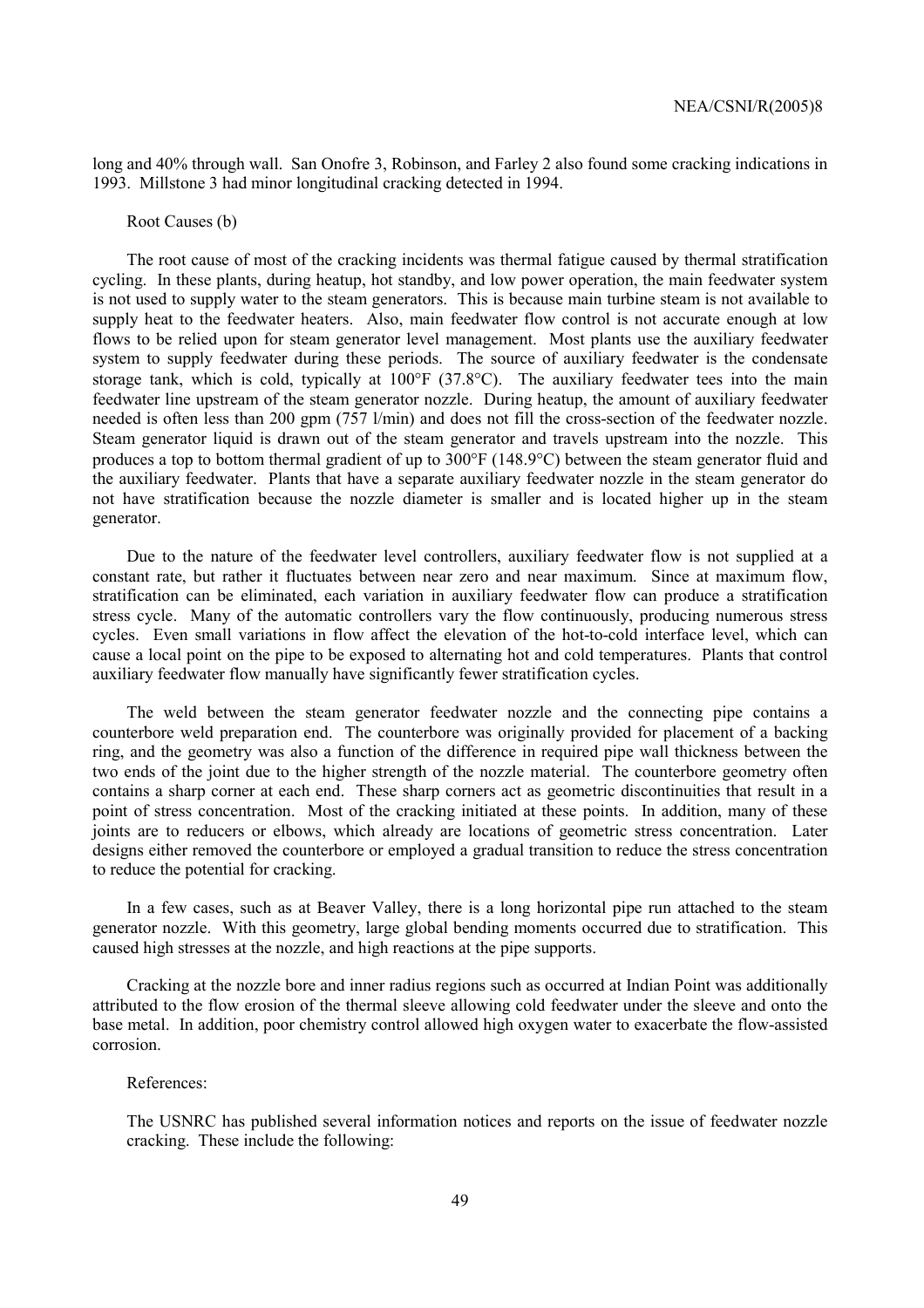IE Bulletin 79-13, Cracking in Feedwater System Piping, 1979

NUREG-0691, USNRC Investigation and Evaluation of Cracking Incidents in Piping in Pressurized Water Reactors, 1980

NUREG/CR-5285, Closeout of IE Bulletin 79-13, Cracking in Feedwater System Piping, 1991

Information Notice 91-38, Thermal Stratification in Feedwater System Piping, 1991

Information Notice 93-20, Thermal Fatigue Cracking of Feedwater Piping to Steam Generators, 1993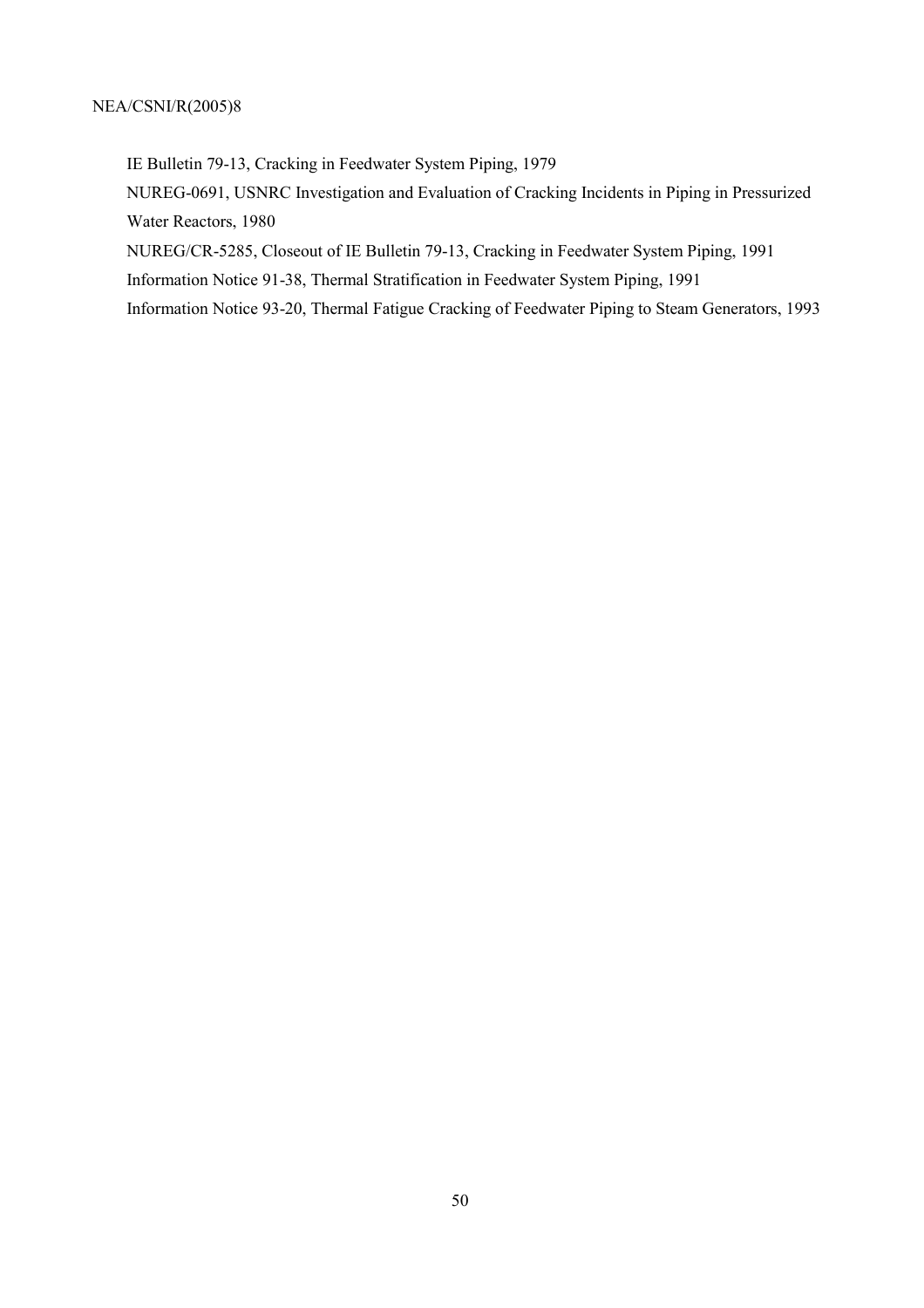# **II.2 PWR**

# **B) PWR pressurizer surge lines**

#### Belgium:

No incidents

# Czech Republic:

No incidents

#### Finland:

No incidents

### France:

No incidents

# Hungary:

No incidents

# Japan:

No incidents

# Korea:

No significant crack due to thermal fatigue

# Slovakia:

No incidents. Replacement of surge line elbow at Unit 3 of Bohunice NPP has been done in 2003 due to a high calculated value of cumulative fatigue usage factor. More detail information is in chapter II.5.

Spain:

No incidents

### Sweden:

No incidents

United States of America:

Events

No cracking events have occurred on the pressurizer surge line or at the nozzles. The Trojan plant reported unexpectedly high piping displacements due to thermal stratification, which resulted in crushed insulation, closing of gaps at rupture restraints, and increased pipe support loads. The displacements caused plastic stresses and permanent deformation. Beaver Valley 2 also found larger than expected piping displacements, which caused snubbers to stroke out.

Root Causes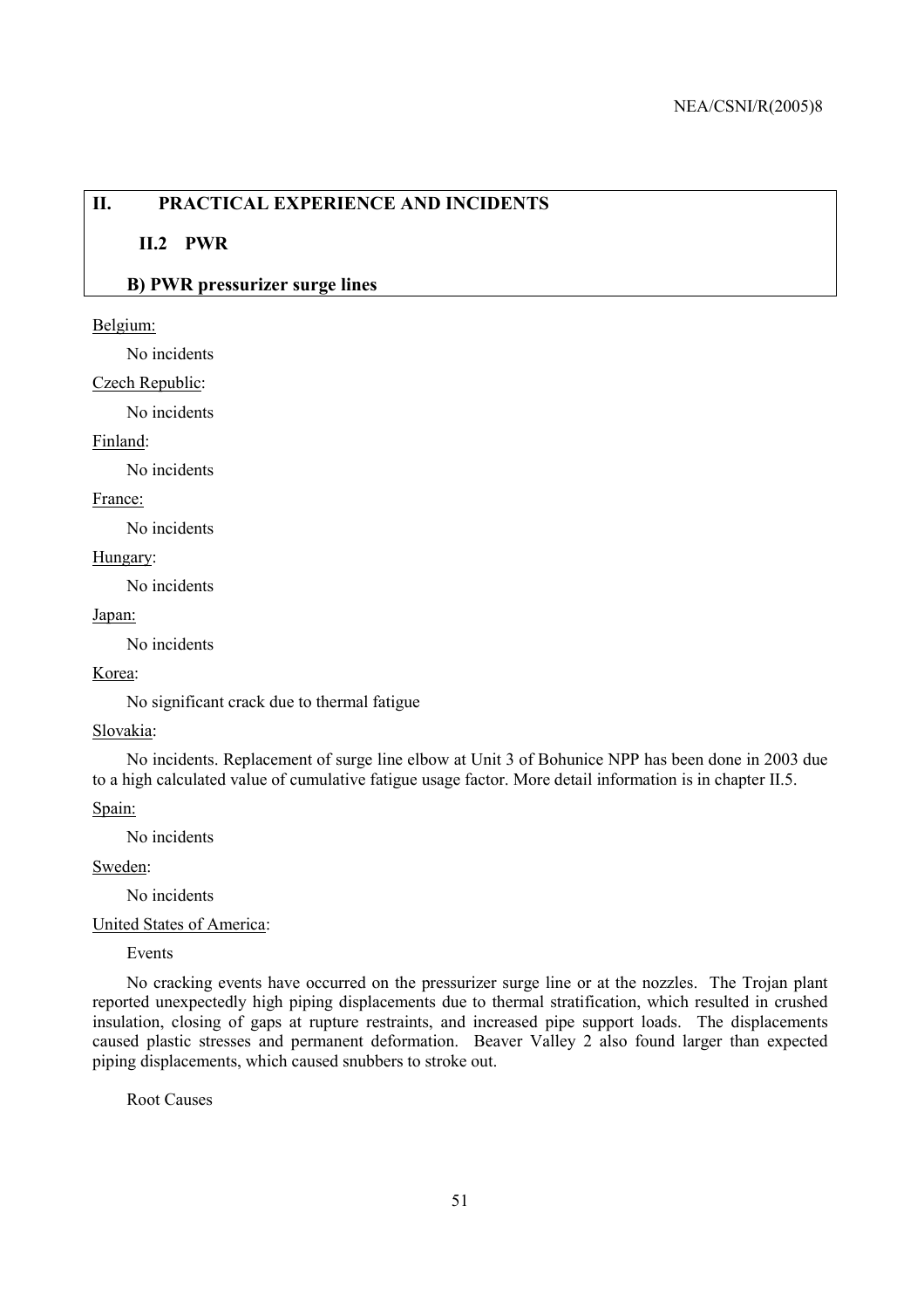Thermal stratification in the pressurizer surge line occurs in significant magnitude primarily during plant heatup. The surge line connects at one end to the reactor coolant loop hot leg, and at the other to the pressurizer. During the early stages of a heatup, the pressurizer temperature increases faster than does the temperature of the hot leg. Typically, the pressurizer is initially water solid, and after reactor coolant loop flow in the connecting loop begins circulating, a bubble is drawn in the pressurizer. As the pressurizer level decreases, an outsurge of pressurizer water at a temperature of approximately 425°F (218°C) travels down the pipe, but generally at a flow rate that is not high enough to fill the entire cross section of the pipe. The bottom of the pipe contains water from the hot leg, at a temperature of about  $150^{\circ}F (65.6^{\circ}C)$ . A topto-bottom temperature gradient of 300°F (166.7°C) has been measured at several plants. As the heatup progresses, the magnitude of the stratification is proportional to the difference in temperature between the hot leg and the pressurizer, which does not decrease significantly until entering Mode 2 (start of power ascension). During the heatup, changes in letdown and charging flow, and actuations of pressurizer main or auxiliary spray cause partial insurges or outsurges in the line, that result in thermal stratification cycling. Bowing of the lines occurs due to global stratification moments; stress cycling occurs at the hot leg and pressurizer nozzles due to the resisting of these moments.

#### References (USNRC Documents):

IE Bulletin 88-11, Pressurizer Surge Line Thermal Stratification, 1988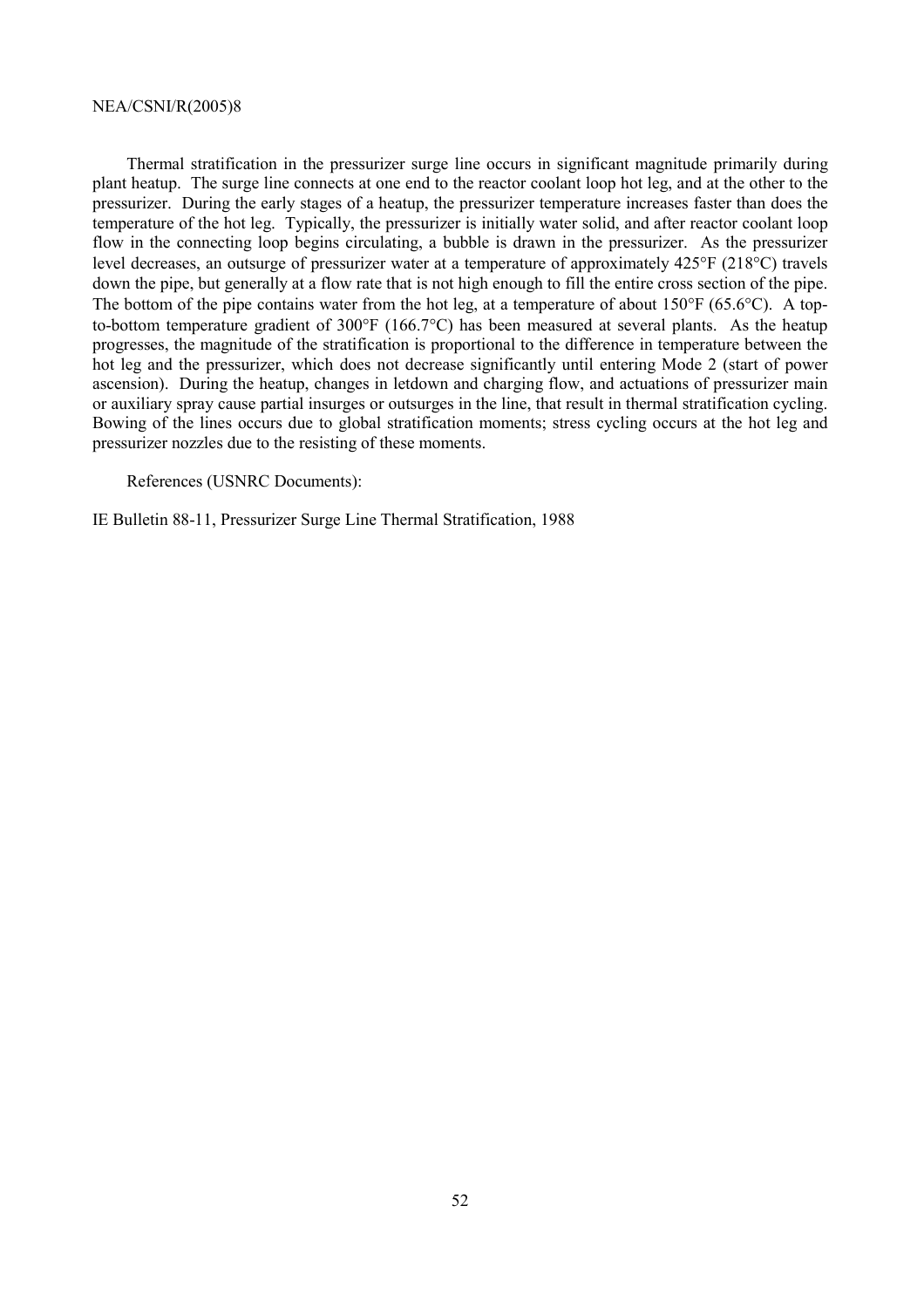## **II.2 PWR**

# **C) Other piping (please indicate the system, diameter of the piping and possibility of isolation from reactor)**

#### Belgium:

Tihange Unit 1 :Leak (of about  $1m<sup>3</sup>/h$ ) in an elbow of an Emergency Core Cooling System injection line in a pipe section (6-inch) directly connected to the RCS hot leg downstream of the first isolation valve. (Before 01.01.1994)

Ref.: NEA/CSNI/R(98)8 "Specialists Meeting on Experience with Thermal Fatigue in LWR Piping Caused by Mixing and Stratification, pp 103-114

Czech Republic:

No

Finland:

2 leaks and 2 cracks.

A small leak was discovered during an inspection walk-down in the pressuriser auxiliary spray line valve (Loviisa 2, 1994). Small heating flow is continuous though the valve (1 mm hole). Nominal diameter of the pipe is 50 mm. Isolation is not possible. The valve was changed and the pipe modified. A crack was also found by UT in the same valve of Loviisa 1 unit. The main reason is stratification.

A small leak was discovered in the so-called cross-tie line between the hot and cold leg. The line is closed by one valve during normal operation. A first indication of a reactor primary circuit leak at Loviisa 2 came from the steam generator compartment air activity measurement system on January 1997. Short vertical (height 400 mm) pipe (diameter 50 mm) is connected to the horizontal pipe (50 mm). Hot turbulence water can reach the horizontal pipe, cools down there and causes stratification (pour thermal insulation). A crack was found by UT in another cross over pipe in the same unit. The pipes were repaired and the valves tightened. Later on the cross-tie lines have been removed as unnecessary.

#### France:

Leak and few cracks on Safety Injection Systems, 10" diameter, class 1 but after first isolation valve on BUGEY 2; chemical pollution, stratification and support problems.

2 Leaks on Safety Injection Systems, 10" diameter, connected to primary loops for 2 plants DAMPIERRE 1 and 2 (class 1, not isolable), one deep crack after 9 months of operation of one repaired solution; vortex and stratification connected to continuous valve leaking, ∆T fluid greater than 150°C.

Leak on Reactor Heat Removal System, 10" and 4" tees, class 2 part of the system, (2 trains damaged, one leak) on CIVAUX 1; mixing tees, around 1500 hours at 140°C ∆T fluid, during intermediate shutdown.

Many Cracks on Reactor Heat Removal System, 10" and 4" tees, more than 100 tees damaged on 58 plants, a lot of small cracks (2-3 mm) and few deep cracks (less than 10, greater than 50% of the thickness); mixing tees from 300 to 3000 hours at 140°C ∆T fluid, during intermediate shutdown.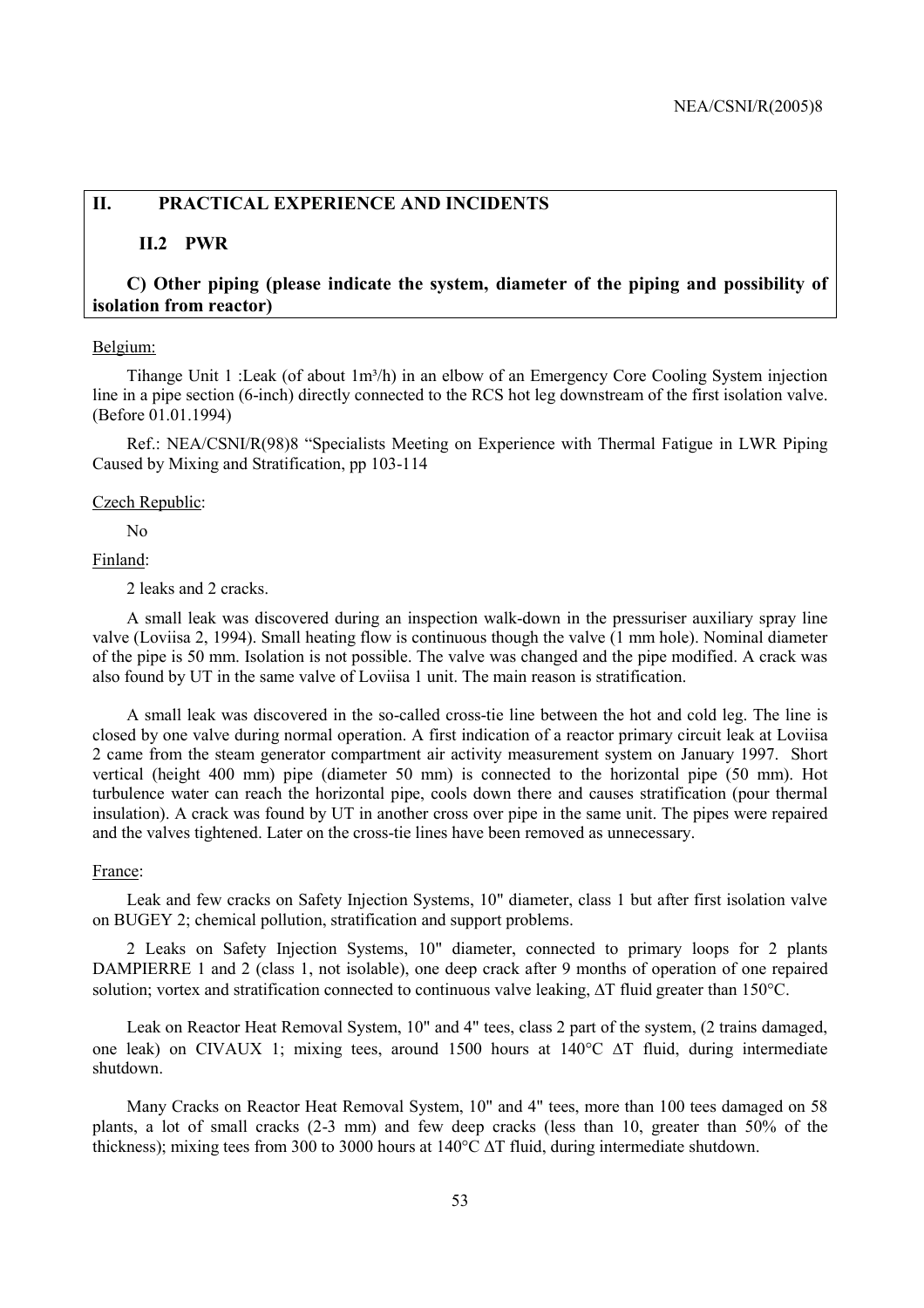#### Hungary:

No incidents

Japan:

Plant & time of occurrence: Gengai Unit 1, 06/1988

Location of failure: Welds on horizontal piping (8B) between RHR line No.1 isolation valve and hot leg (circumferential direction)

Outline: A 97mm length crack (approx. 1.5mm on outer surface) on welds inner surface in circumferential direction, crack starts at inner surface and propagates through along the boundary of weld metal and base metal penetrating to the external surface through the weld metal.

Striation recognised on the fracture surface. (0.3-1.0µm intervals)

Causes: Thermal fatigue due to stratification caused by valve gland leakage:

Hot water leakage to isolation valve packing generates stratification at RHR piping horizontal part where cold water constantly stays. Repetition of cycle (valve expansion due to hot water leakage)  $\rightarrow$ closure of leakage path  $\rightarrow$  leakage stop  $\rightarrow$  valve contraction due to heat discharge & cooling  $\rightarrow$  leakage start) results repetition of formation & elimination of stratification, thus generating high-cycle thermal fatigue.

Major counter-measures:

Reinforced monitoring of stratification occurrence: Thermometer installed to detect stratification.

Reinforced monitoring of unexpected flow generation: Leak off line insulated to improve gland leakage detecting performance.

Plant & time of occurrence: Mihama Unit 2, 04/1999

Location of failure: Base metal at the bend of excess extracted water discharge piping (2B&2DR)

(at rear)

Outline: Penetrating crack (approx. 24mm on inner surface & approx. 7mm on external surface) at approx. 45° toward tube axial direction plus approx. 14.5mm crack & several fine cracks in inner surface of opposite side of tube axis.

Benchmark on fracture surface. Precise observation recognized striation patterns.

Valve downstream from leak area is usually closed.

Causes: Thermal fatigue due to cavity-flow type stratification: Since cold water stays in the tube where flow does not occur during the normal operation, inflow of hot water (primary cooling water) generates temperature boundary. As the boundary situates at the piping bend, thermal stress fluctuates in response to the fluctuation of temperature boundary. With the residual stress, this generated/ developed the crack. (The stratification fluctuates periodically at approx. 100 seconds causing approx. 100°C temperature difference.)

Major counter-measures:

Elimination of high stress part from the hot/cold water fluctuation region: Bend of the subject piping relocated to prevent impact of stratification.

Reduction of mean stress: Subject piping replaced with member of less residual stress. Where the impact of stratification is expected, location of bend and impacts of material on residual stress are reflected on the design standards.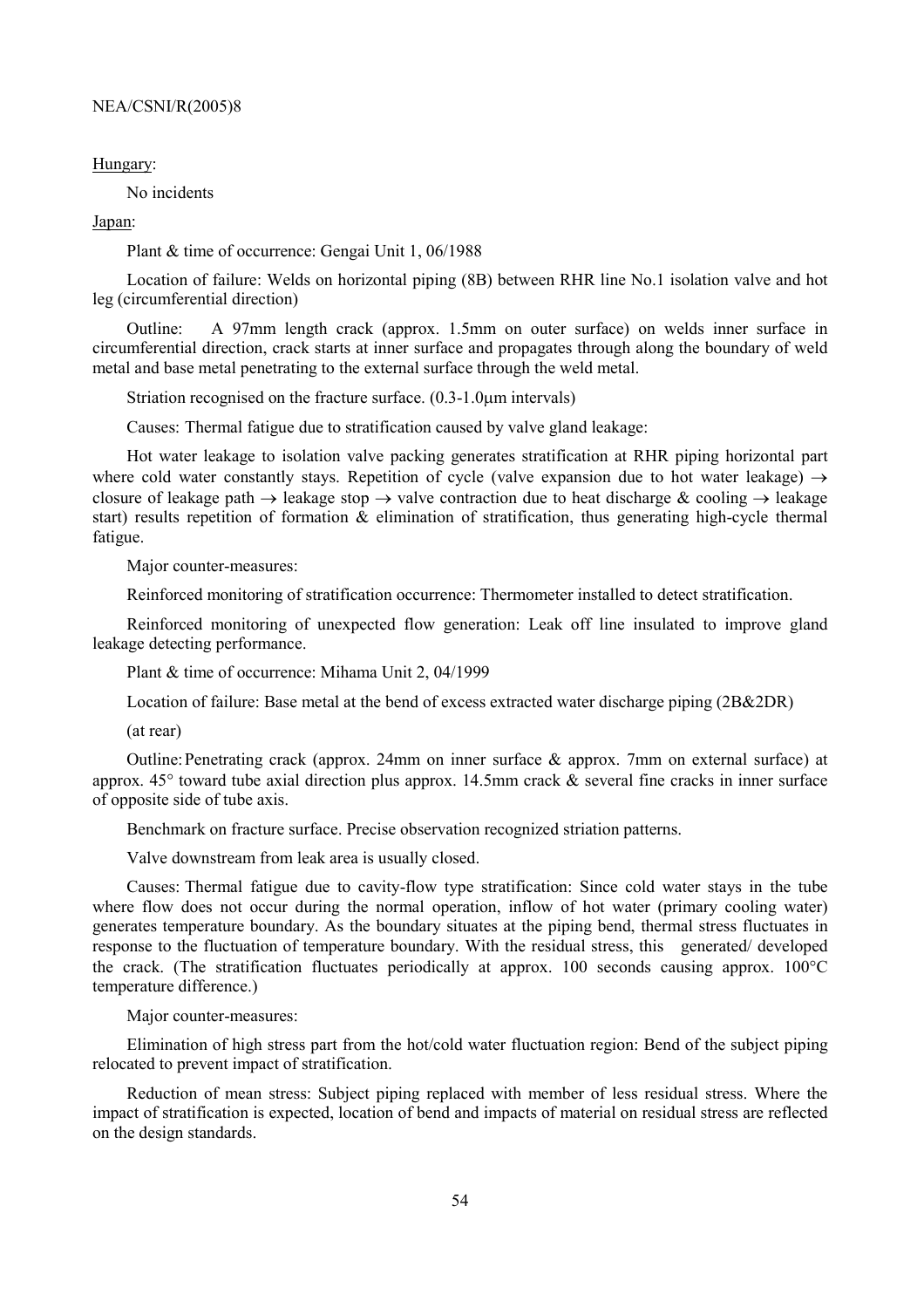Plant & time of occurrence: Tsuruga Unit 2, 07/1999

Location of failure: Connecting piping of regenerative heat exchanger (extraction piping elbow). Regenerative heat exchanger shell

Outline: Twelve (12) large and small cracks were recognized in the axial and circumferential directions in the connecting piping. Cracks were also recognized in five (5) regions in the shell internal surface of the heat exchanger.

Cracks in both the axial and circumferential directions originated from several points on the internal surface and developed therefrom. The cracks in the shell internal surface were hexagonally patterned.

Striation pattern and beach marks were confirmed on the fracture surface. The beach mark intervals become narrower according to the crack depth.

No abnormalities regarding the materials or general corrosion were recognized.

Causes: Thermal fatigue caused by overlapping of long cycle thermal fluctuation and short cycle thermal fluctuation due to hot/cold water mixing:

Since the regenerative heat exchanger is of an inner shell structure, the flow pattern changes at the junction where the hot bypass flow outside of the inner shell and the main cold flow meet. Therefore, the temperature distribution at the connecting piping and shell main body changes cyclically. The temperature fluctuation in a relatively long cycle due to this flow pattern change and the temperature fluctuation in relatively short cycle due to mixing of hot bypass flow and cold main flow overlapped. This generated cyclic stress exceeding the fatigue strength on the connecting piping and shell main body, thereby generating thermal fatigue cracks.

Major counter-measures:

Regenerative heat exchanger replacement: The regenerative heat exchanger was replaced with a model that has no inner shell.

#### Korea:

15 operating PWRs in Korea. We have 2 leakage accidents due to thermal fatigue in PWR after 1.1.1994 in Korea.

Case 1: RCS sampling line in 2001 a) Small leak in piping b) Thermal transient Case 2: RCS sampling line Heat Exchanger in 2001 a) Small leak in piping b) Thermal transient

## Slovakia:

No incidents

# Spain:

No incidents

### Sweden:

No incidents

United States of America:

High Pressure Safety Injection Piping (events and root causes)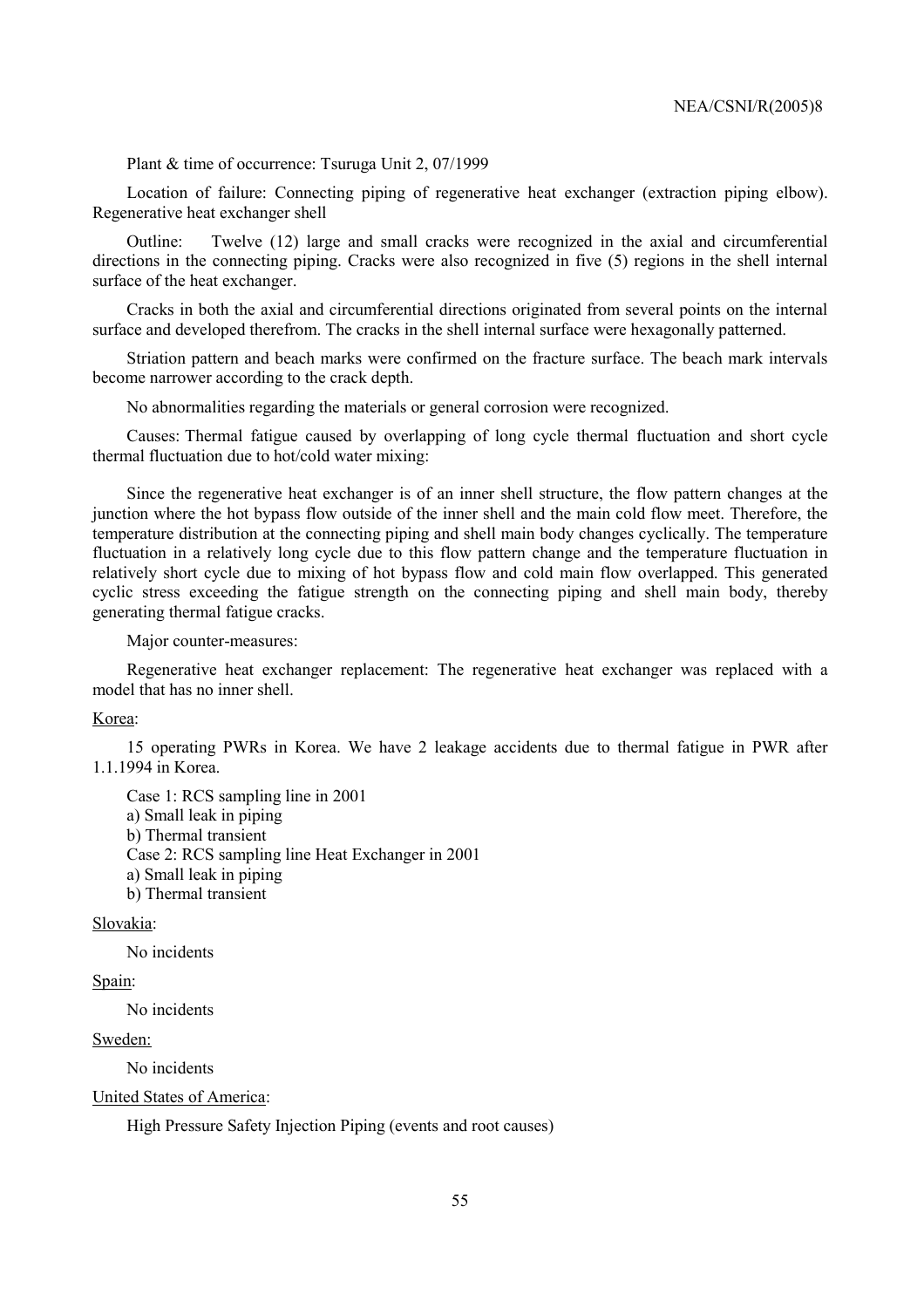Through-wall leakage has occurred in unisolable high-pressure safety injection piping. A leak occurred at Farley 2 in December 1987 and was located in the heat-affected zone of the weld between the first elbow and the horizontal run upstream of the RCS cold leg nozzle. The pipe is 6-inch (152.4 mm) in diameter, Schedule 160, made of 304 stainless steel. The line rises vertically from the cold leg, then turns horizontally for 3.5 feet (1.07 m) to the check valve. The crack location was about 3 feet (0.9 m) from the ID of the RCS cold leg. The orientation of the crack was circumferential, in the bottom third of the pipe, 120° around the pipe on the inside diameter and about 1 inch (25.4 mm) long on the outside. The leak rate was estimated to be 0.7 gpm (2.6 l/min) when the crack was discovered, which was while the plant was at 33% power returning from a refueling outage. Farley is a Westinghouse design, 3 loop plant which had been operating for 6.5 years at the time of the failure.

The cause of the crack was turbulence penetration of hot RCS fluid interacting with cold fluid from valve leakage that had stratified at the bottom of the pipe. High pressure injection is supplied by the charging pumps, operating at about 2450 psia (16.9 MPa), which is higher than RCS pressure nominally at 2250 psia (15.5 MPa). This pressure difference enables cooler, stagnant fluid upstream of the isolation valve to potentially enter the unisolable piping when the valve leaks. It was originally believed that the failure was caused by thermal cycling due to the check valve motion; testing demonstrated that it was instead caused by turbulence penetration of the RCS fluid. Temperature monitoring performed subsequent to the cracking indicated that downstream of the check valve, the difference in temperature between top and bottom of the pipe was 215°F (101.7°C). The bottom temperature was not constant; the amplitude of the cycling was 70°F (38.9°C) with a cycle period between 2 and 20 minutes. On the upstream side of the check valve, the top to bottom temperature difference was  $128^{\circ}F (71.1^{\circ}C)$  as a result of heat transfer through the valve. The leaking valve was a 1in. (25.4 mm) manual globe valve on the Boron Injection Tank (BIT) bypass line. The leak rate was estimated at 0.5 gpm (1.9 l/min).

No other U.S. plants have found cracking in this line. Some plants have measured thermal stratification at times when not all of the reactor coolant pumps are in operation, which was caused by check valve back-leakage.

#### Residual Heat Removal Piping

A number of power plants measured significant amounts of thermal stratification in the RHR piping near the reactor coolant loop, but no cracking was found. Some plants have noted top-to-bottom gradients just downstream of the RHR heat exchanger, where the bypass flow mixes with the heat exchanger discharge, but cracking has not been found. At Sequoyah, a 70% thru wall crack was found on the upstream side of the first check valve off of the reactor coolant loop in the RHR return line, which is an isolable location. The crack was attributed to IGSCC but thermal fatigue was considered a possible contributing cause.

# Makeup / High Pressure Injection Nozzle

In January 1982 a crack in a makeup / high pressure injection nozzle occurred at the Crystal River plant. The plant had been operating for five years; the leak occurred during normal operation and measured one gpm. The nozzle is 2.5 in. (63.5 mm), Schedule 160 carbon steel and is shop welded to a safe end made of 316 stainless steel. The safe end is then field welded to the 2.5 in. (63.5 mm), Schedule 160 type 316 stainless steel makeup line. A thermal sleeve of type 316 stainless steel was installed in the nozzle by a mechanical press fit. The crack was in the safe end to pipe weld. The orientation was circumferential, 140° around on the outside surface. There were actually two separate cracks; one initiated on the inside due to thermal fatigue caused by turbulent mixing of the hot reactor coolant and the cold makeup water; the other originated on the outside and was believed to be caused by mechanical vibration. Other cracks were found in the safe end, check valve, and the thermal sleeve.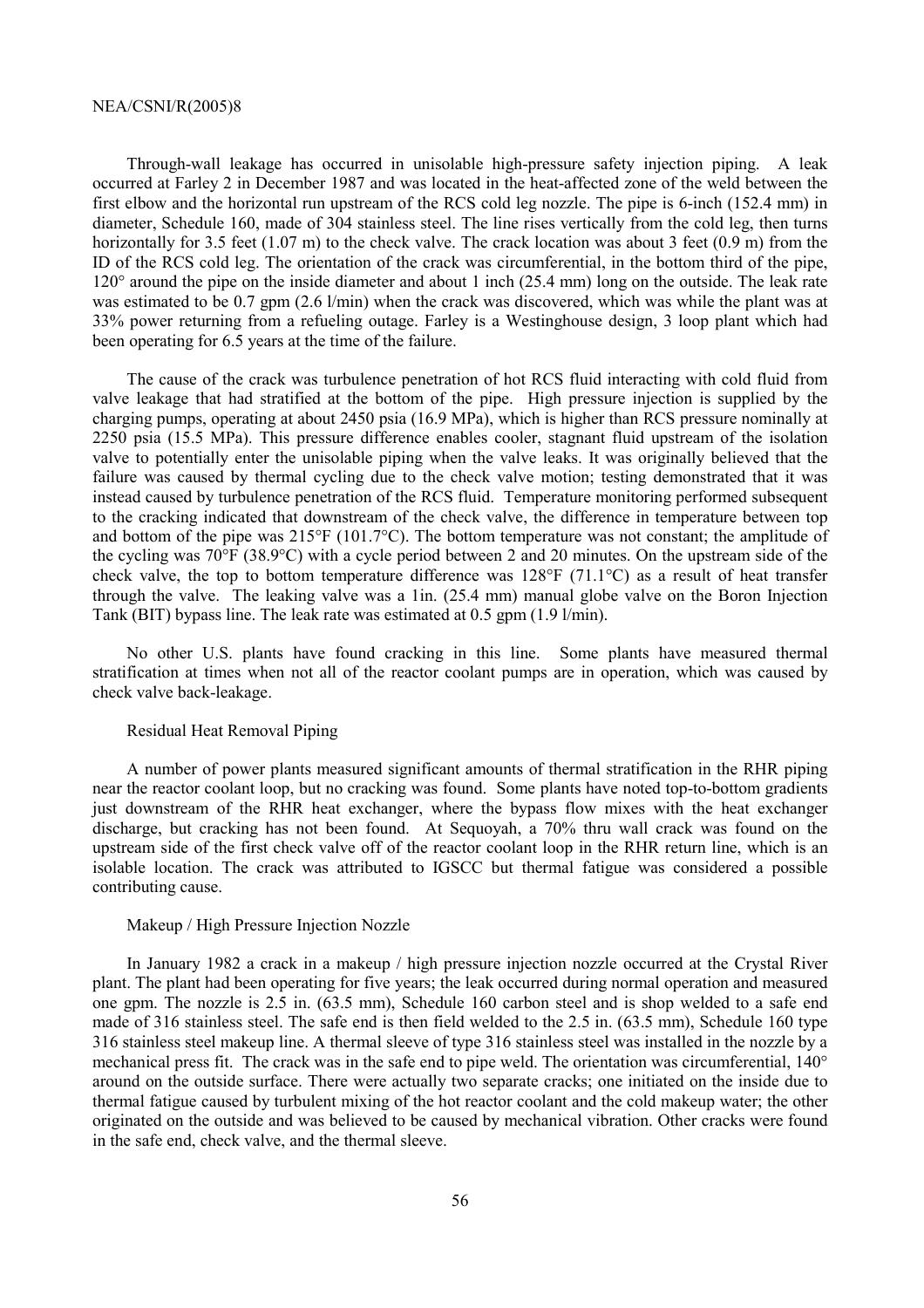In the B&W plant design, makeup does not pass through a regenerative heat exchanger and thus the flow temperature is much colder than the RCS temperature. A thermal sleeve is provided in the nozzle to protect the immediate area from thermal fatigue. However, if there is any problem with the sleeve, turbulent mixing of fluids with a large temperature difference can result. Also, in-leakage stratification can potentially occur in the makeup / HPI line. At Crystal River, the thermal sleeve was found to have been loosened, and there was a gap between the sleeve and the safe end. The gap allowed cold makeup flow to mix with the RCS fluid on the nozzle surface, and the resulting flow induced vibrations caused additional wear of the thermal sleeve. However, there was no thermal stratification. Five of the other B&W plants also found cracking at this location although it was not through wall.

In April 1997, a 2 gpm (7.6 l/min) leak occurred at Oconee 2 in the makeup/HPI nozzle. The leak was through a circumferential crack in the weld between the safe end and the makeup line. The crack was 360° around on the inside surface and 77° around on the outside, centered about 30° off top dead center. Cracking was also found in the thermal sleeve, and around the connection of a constant flow "warming" line to the makeup line. Examination of the thermal sleeve found that it was loose and had a significant gap. The gap had been present for several years but had not been detected. The thermal sleeve was of the original design and had not been replaced after the Crystal River event.

The cause of the cracking was also turbulent mixing of the cold makeup flow with the hot RCS flow. The gap behind the sleeve allowed the RCS fluid to penetrate back past the safe end. Variations in the makeup flow rate plus high frequency turbulence effects resulted in thermal cycling at the crack location. It was postulated that the sleeve had been loosened by differential thermal expansion cycling due to back flow with partial pump operation, and evidence suggested that further wear occurred due to flow induced vibrations.

One of the replacement HPI nozzle thermal sleeves at Oconee was found to be cracked again in 2001. The crack was located at the reactor coolant loop end of the sleeve, in the A1 nozzle of unit 3. The crack was oriented axially, about 2 in. (50.8 mm) long, and was through-wall. A small crack was also found in one of the Unit 2 thermal sleeves.

The cracking was attributed to high cycle thermal fatigue caused by turbulence penetration. Previous computational fluid dynamics analyses had determined that a minimum required makeup line flow of 30 gpm (113.6 l/min) is required to push the turbulence penetration out of the thermal sleeve. Two nozzles provide makeup flow during operation, supplied by the makeup/HPI pumps. Monitoring of flow rates indicated that a mismatch was occurring, with one nozzle receiving 75% of the total flow of 37 gpm (140 l/min) and the other 25% during four pump operation, but during three pump operation, these percentages reversed. The variations in flow rate resulted in varying turbulence penetration and consequently, cyclic thermal stresses. The thin thermal sleeve was not effective in preventing crack initiation and propagation.

Davis-Besse also reported finding axial cracks in two makeup/HPI nozzle thermal sleeves in 2002. The cracks were part through-wall, and were attributed to the same mechanism as the original thermal sleeve cracking issue.

#### Pressurizer Spray Piping

Several plants measured significant thermal stratification in the upper pressurizer spray piping during plant heatup and cooldown when the reactor coolant pumps are not in service. At such times, main spray and bypass spray flow is not available. Pressurizer steam can re-enter the upper spray piping in between actuations of auxiliary spray, causing stratification and thermal cycling. Stratification cycles also occur at initiation and termination of main spray flow. No cracking has been found to date.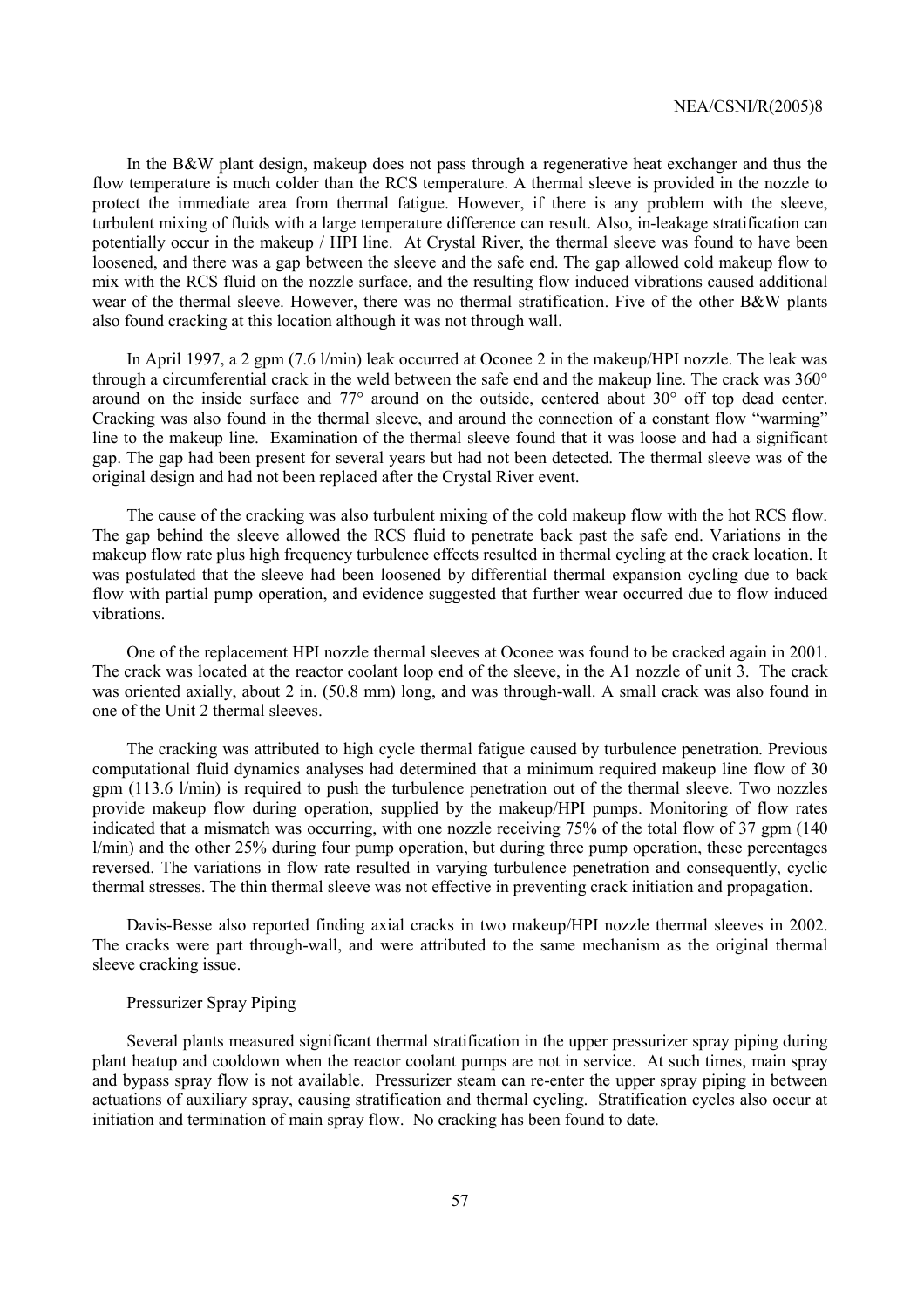Reactor Coolant Loop Drains

Each of the reactor coolant loop crossover legs normally contains a drain line, typically 1.5 in. (38.1 mm) to 2.5 in. (63.5 mm) in diameter. Westinghouse plants also have an excess letdown line, which is used primarily during startup to facilitate drawing a steam bubble in the pressurizer. The excess letdown line is similar in size and orientation to the cold leg drain lines. The lines are generally oriented vertically down from the reactor coolant loop, followed by a horizontal run to an isolation valve. In recent years there have been leakage events in these lines.

In September 1995, a leak occurred in a cold leg drain line at Three Mile Island 1. The crack was located in the weld between the first elbow downstream of the reactor coolant loop nozzle and the horizontal pipe run. At the time of the leak, the plant had been operating for 21 years and was at 0% power, beginning a cooldown. The leak rate was 20 "drops" per second. The pipe routing is vertically down 14 in. (355.6 mm) from the cold leg, then 7.3 ft. (2.23 m) horizontally to the first valve. The vertical run is 1.5 in. (38.1 mm) diameter pipe, the horizontal run is 2 in. (50.8 mm) diameter, and the elbow between them is a reducing elbow. The elbow and horizontal run are type 316 stainless steel, and the vertical run included an Inconel safe end. The location of the crack was in the weld between the elbow and the horizontal pipe, near the top of the pipe. The distance from the crack to the cold leg inside diameter was 14 in. (355.6 mm), or about 10 pipe diameters. The crack was circumferential, 2 in. (50.8 mm) long on the inside and 0.55 in. (14 mm) long on the outside surface, centered at the 11 o'clock position. The drain line was not insulated.

The cause of the cracking was thermal fatigue, attributed to turbulence penetration of the hot RCS fluid extending into the horizontal pipe. The horizontal pipe, being uninsulated, allowed heat to escape to the surroundings, and when the turbulence penetration reached the horizontal run, this produced thermal stratification in the line. Fluctuations in the extent of turbulence penetration caused local thermal cycling at the elbow weld, a point of stress concentration.

There were other contributing causes as well. Two improperly installed pipe support U-bolts restricted the free thermal expansion of the pipe and produced a 37 ksi (255.1 MPa) stress at the elbow. Also, the placement of the pipe supports caused the horizontal pipe to slope upward away from the elbow, which facilitated thermal stratification and cycling in this pipe run. In addition, the toe of the cracked weld had a pre-existing notch.

A similar crack occurred at Oconee 1 in February 2000. During normal operation, a small leak of 0.04 gpm (.15 l/min) was discovered during a walkdown. It was located in an RCS cold leg drain line, at the first elbow downstream of the cold leg. The crack was near the center of the extrados of the elbow, at the elevation of the top of the horizontal pipe. The pipe was 1.5 in. (38.1 mm) Schedule 160, type 316 stainless steel. The pipe routing was 11 in. (279.4 mm) vertically down from the cold leg, then 5.5 ft. (1.7 m) horizontally to a downturn, then 2 ft. (0.61 m) to the first valve. The line was uninsulated. The distance from the RCS inside surface to the crack was 13 in. (330.2 mm), or about 9 pipe diameters. The crack orientation was  $45^{\circ}$  off vertical, 0.5 in. (12.7 mm) long on the inside and 0.2 in. (5 mm) long on the outside surface. There were two major cracks that originated in the ID, plus crazed cracking along the top surface of the horizontal pipe. The cracking was all in base metal, and had propagated slowly over time.

The crack was attributed to turbulence penetration from the RCS intermittently extending into the horizontal run. The lack of insulation of the pipe made it easier for the horizontal portion to stratify. The vertical pipe length was short enough for the hot fluid to periodically extend into the horizontal run, but not so short as to keep the horizontal pipe warm all the time. A contributing cause was that the Post Accident Liquid Sampling system is connected to this line, and samples taken quarterly introduced a temperature fluctuation of 104°F at the elbow.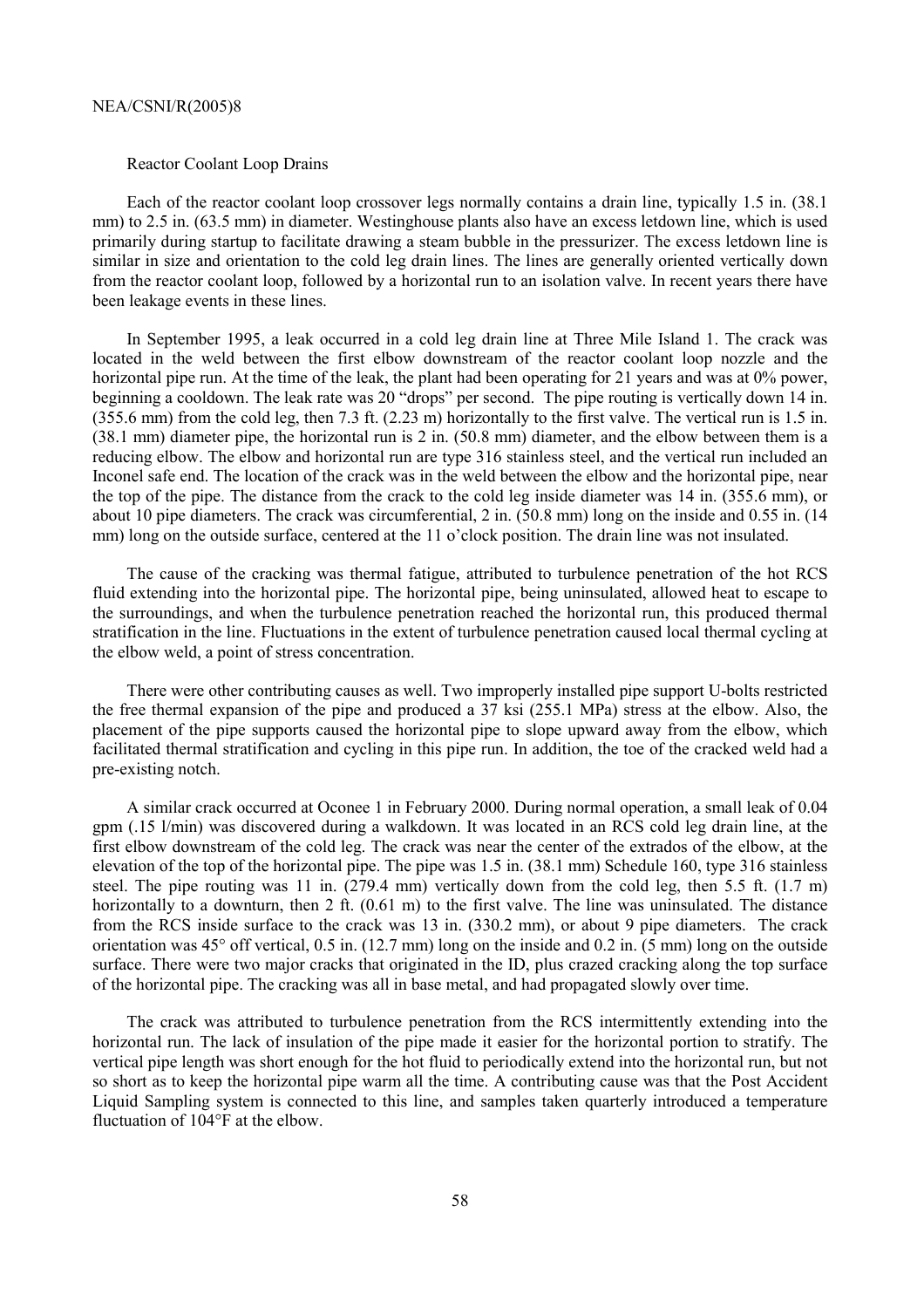At Callaway, a leak occurred in October 1995 in the excess letdown line in the first elbow downstream of the RCS crossover leg. The line is 2 in. (50.8 mm) Schedule 160, type 304 stainless steel, and the crack was located 13 in. (330.2 mm) from the reactor coolant loop inside surface, or about 8 pipe diameters. The crack was in the center extrados of the elbow, oriented 45° from the pipe centerline. The leak was 2 gpm (7.6 l/min) and the plant was at full power operation at the time. The crack was located in the heat affected zone of the weld between the first elbow downstream of the RCS crossover leg and the horizontal pipe. The orientation was circumferential, at the bottom of the pipe, 210° around on the inside surface and 10° around on the outside. The geometry of the Callaway line is a 2 in. (50.8 mm) diameter vertical run, 13 in. (330.2 mm) down, followed by a horizontal run that is 12 ft. (3.66 m) long to a vertical upturn. About 2.5 ft.  $(0.76 \text{ m})$  from the first elbow is a tee to a  $\frac{3}{4}$  in.  $(19 \text{ mm})$  Schedule 160 drain pipe. The line was fully insulated.

The  $\frac{3}{4}$  in. (19 mm) line contained a flange, which was found to be interfering with a pipe support plate on the floor. As the RCS heated up, the flange scraped the plate from crossover leg temperatures of  $310^{\circ}$ F (154.4°C) to 520°F (271°C), then completely hung up the pipe from 520°F (271°C) to 560°F (293.3°C). The cause of the crack was attributed to low cycle fatigue due to high bending stresses resulting from the thermal interference. Subsequent metallographic examinations of the crack concluded that it had initiated on the inside surface and was typical of mid to high cycle fatigue. It was postulated that the crack was due to the combined effects of the thermal interference and high cycle fatigue, possibly from flow induced vibrations, attributed to turbulence of the RCS flow into the branch being close to the resonant frequency of the piping. This location is also potentially susceptible to thermal stratification cycling due to reactor coolant turbulence penetration periodically entering the horizontal piping, as described in the above events.

References (USNRC Documents)

Information Notice 82-09, Cracking in Piping of Makeup Coolant Lines in B&W Plants, 1982

Generic Letter 85-20, Resolution of Generic Issue 69: High Pressure Injection/ Makeup Nozzle Cracking in Babcock & Wilcox Plants, 1985

Information Notice 88-01, Safety Injection Pipe Failure, 1988

Bulletin 88-08 and Supplements 1-3, Thermal Stresses in Piping Connected to Reactor Coolant Systems, 1988-89

Information Notice 97-46, Unisolable Crack in High Pressure Injection Piping, 1997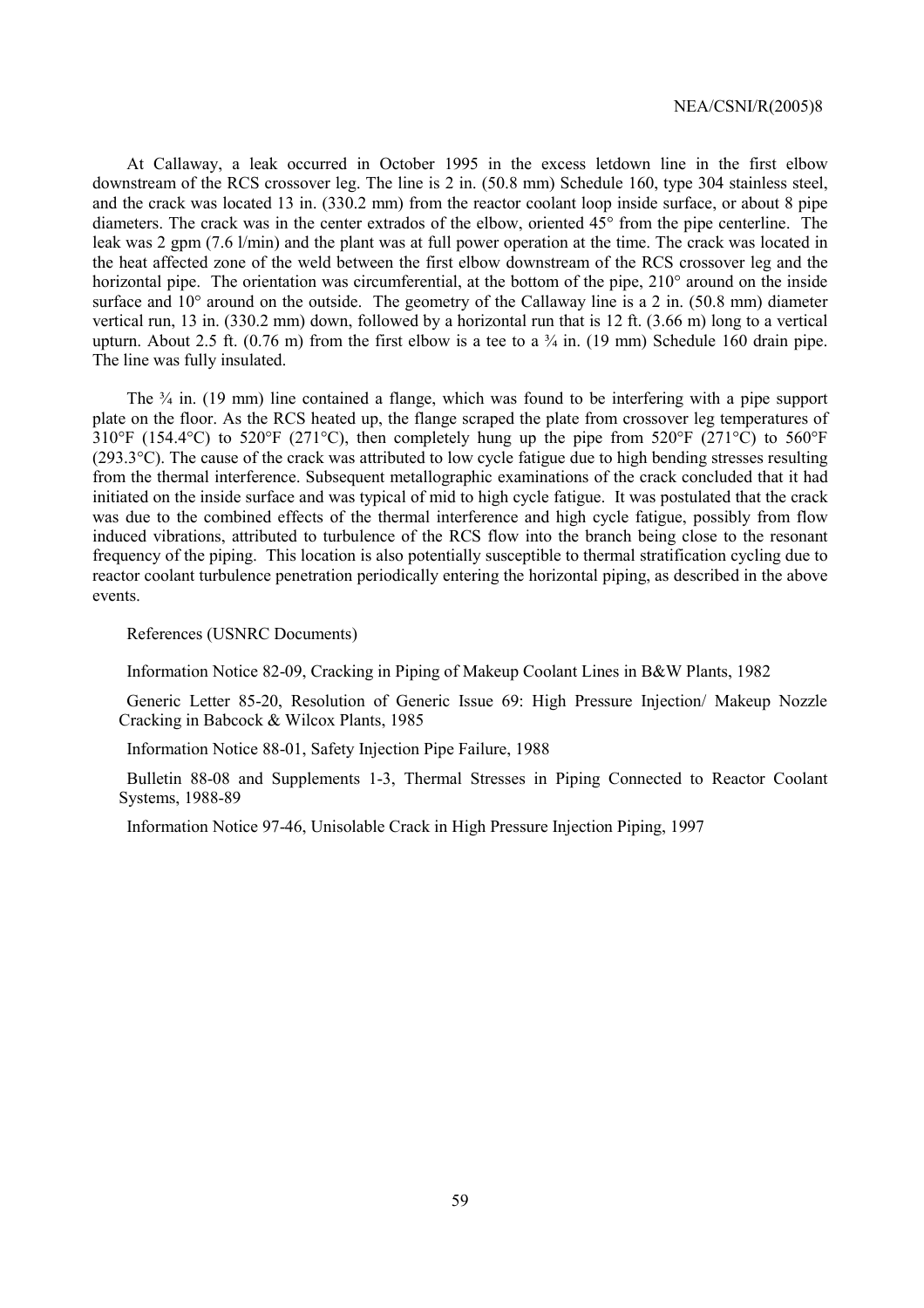## **II.2 PWR**

# **D) Other large components**

#### Belgium:

Thermal fatigue cracking in thermal barrier of primary pump

#### Czech Republic:

No incidents

Finland:

No incidents

#### France:

1 deep crack (17mm) and a lot of small cracks on Reactor Coolant Pump thermal barriers, no leak, not directly the pressure boundary part of the pump; mixing zone, continuous operation with small ∆T (around 40°C) few small cracks in valve inner surface on high fatigue load systems: CVCS, auxiliary pressuriser spray line..., low cycle fatigue, high thermal shocks (up to 200 °C), small inner surface radius

#### Hungary:

High cycle thermal fatigue cracking in the rotor and drive wheel of the main circulation pumps in the area of mixing flows with temperature difference of 120 degree C. Root cause: design deficiency, partial change of material was completed

#### Japan:

No incidents

Korea:

No significant crack due to thermal fatigue

Slovakia:

No incidents

Spain:

No incidents

#### Sweden:

Only a few cases on Reactor coolant pumps and 1 case on Vessel Head Penetration. Root causes: 1b (Generic, design error).

### United States of America:

There has not been any cracking in other components that has been attributed to thermal fatigue or thermal stratification.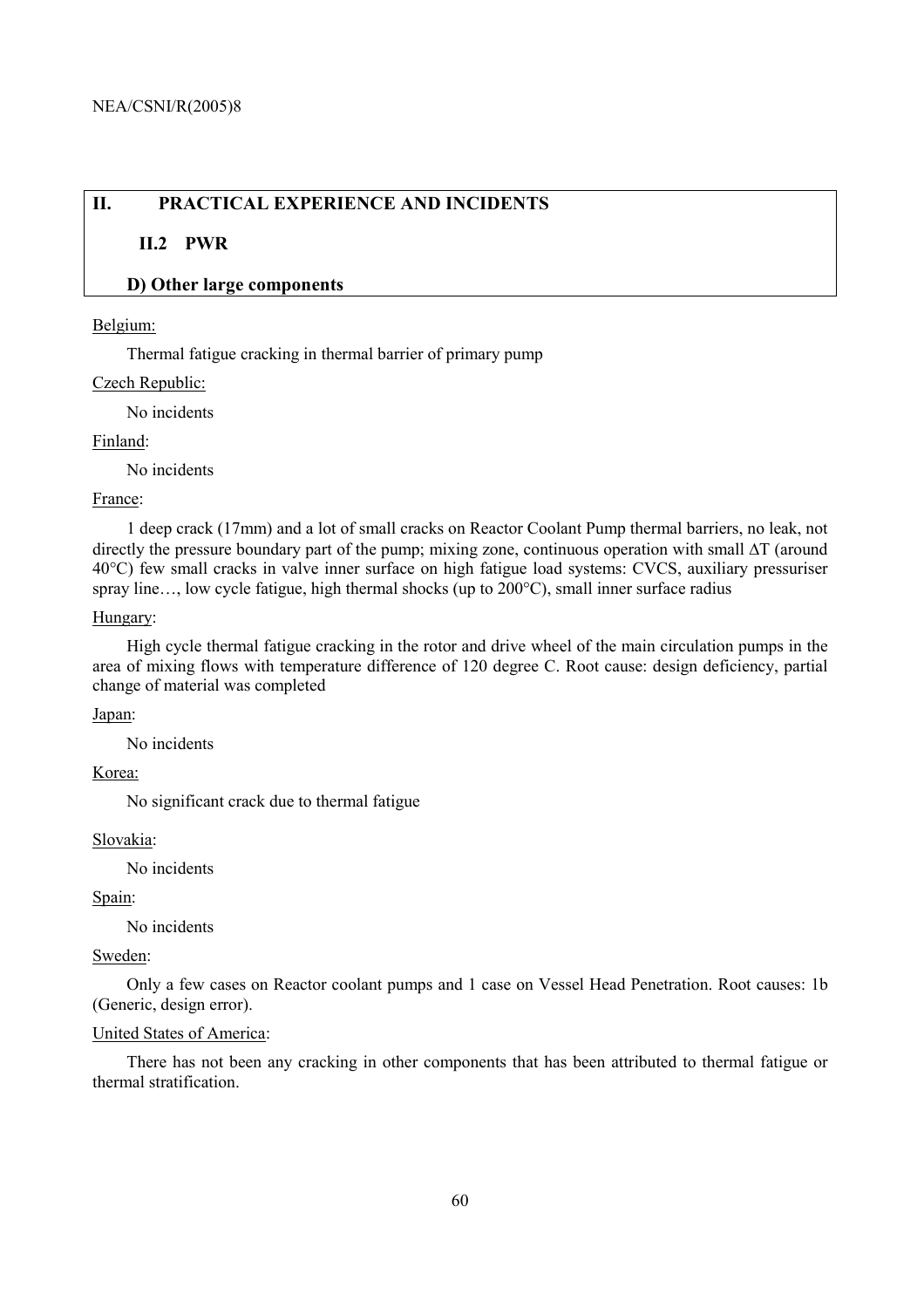#### **II.3 Other plants than BWR or PWR**

# Belgium:

Not applicable

## Czech Republic:

Not in NPP, but some case in coal power plant

### Finland:

Not applicable

### France:

Some thermal fatigue cracks on collectors of French fossile plants, low cycle fatigue, high thermal shocks, cold water injection, no significant effect on plant availability due to low number of hours of use

Some on SPX FBR (now shut down)

## Hungary:

Not applicable

## Japan:

No incidents

# Korea:

CANDU (4 operating CANDUs in Korea)

We have 1 leakage accident due to thermal fatigue in CANDU after 1.1.1994 in Korea.

A) Feedwater nozzle and Adjacent piping No significant crack due to thermal fatigue B) Purification piping in 2001 a) Medium leak in piping b) Thermal transient

## Slovakia:

Not applicable

# Spain:

No incidents

### Sweden:

Not applicable

#### United States of America:

Not applicable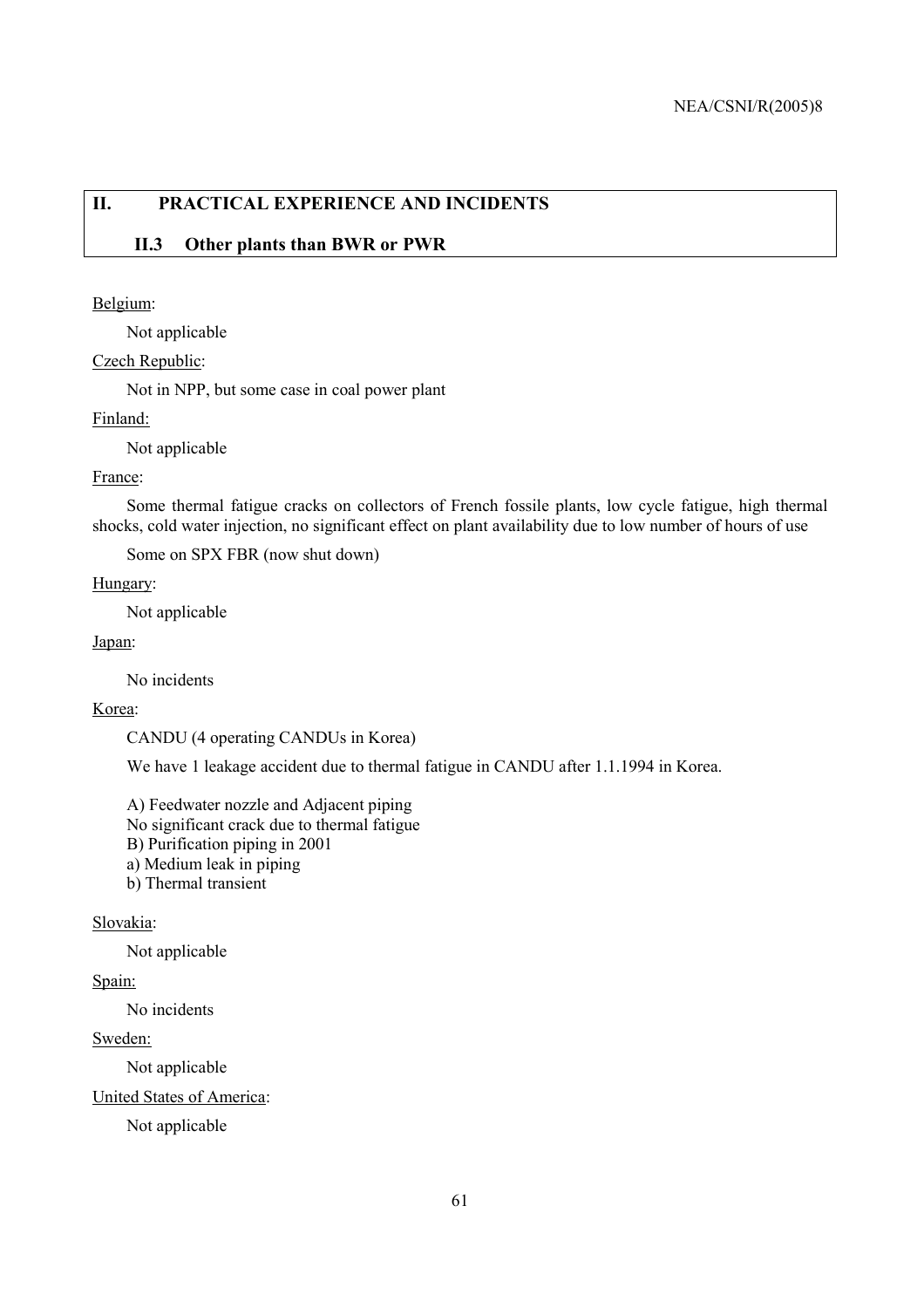#### **II.4 Estimate of whole forced shut down time for all thermal fatigue related incidents?**

#### Belgium:

Tihange Unit 1: about 2 weeks (from June 18 to June 30, 1988)

Czech Republic:

None

Finland:

Days: 25

## France:

(1): negligible, use of steam generator replacement operation for inspections and destructive examinations (II.2.A)

(2): few weeks for one PWR- 900MWe (II.2.C)

(3): few months on 2 PWRs- 900MWe (II.2.C)

(4): 1 year for 4 PWRs- 1450MWe (II.2.C)

(5): few days on outage duration for each of the 52 remaining plants (II.2.C)

(6): few weeks of some plants (II.2.D)

(7): few weeks on limited number of different plants (II.2.D)

# Hungary:

No forced shut downs due to incidents related to thermal fatigue

#### Japan:

No answer

# Korea:

A) RCS sampling line in 2001: None

B) RCS sampling line Heat Exchanger in 2001: 2 day

C) CANDU Purification Piping in 2001: 10 days

Total Time: 12 days

# Slovakia:

No forced shut downs due to incidents related to thermal fatigue

# Spain:

No forced shut downs due to incidents related to thermal fatigue

# Sweden:

About 6 months.

## United States of America:

It is estimated that each of the through-wall crack events caused an average of one month of forced outage or outage extension time. The total can be estimated at six months.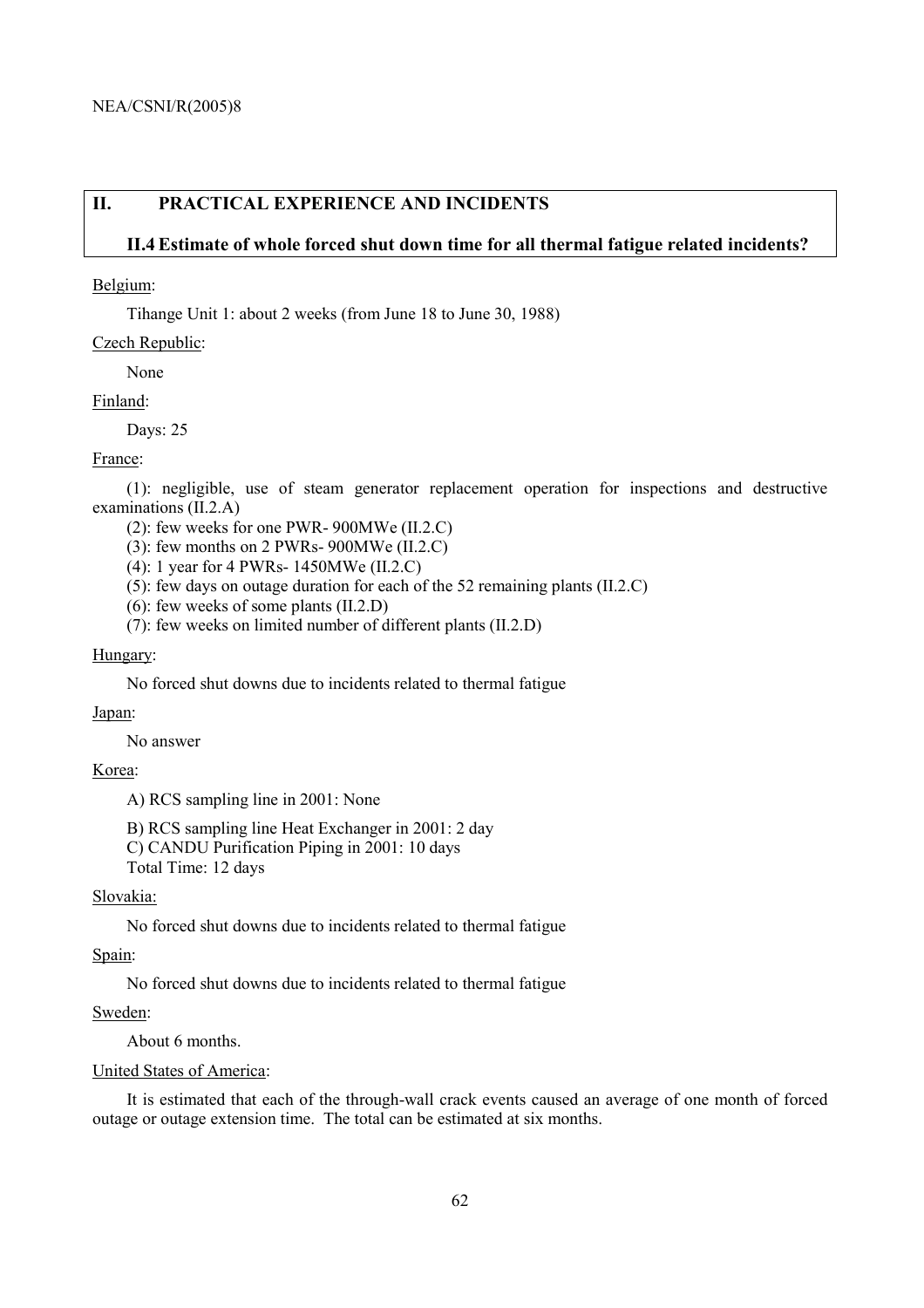## **II.5 Other comments on practical experience and incidents**

### France:

Different other locations are under surveillance: pressuriser spray and auxiliary spray lines, RHR system and RCL noozle; without any crack detected anywhere

## United States of America:

Many plants have instrumented piping systems and measured thermal stratification profiles. Thermal cycling has also been measured. Analysis of this data has provided many insights, which are helping to develop screening criteria to identify potential locations and mechanisms for thermal fatigue damage. Analytical efforts are currently underway to better quantify turbulence penetration effects.

Several BWR plants have experienced pipe hanger damage due to stratification in the feedwater piping beyond the primary coolant isolation valves. This stratification occurs as a result of relatively hot reactor water cleanup flow entering long horizontal sections of feedwater piping, following feedwater flow termination with relatively cold feedwater temperature. The returning reactor cleanup water flow tended to stratify in the tops of the isolated lines. There has been no leakage observed due to this occurrence.

### Slovakia

 Based on thermal stratification monitoring, a high cyclic load has been identified on the elbow No.6 of pressurizer surge line at Unit 3 of Bohunice NPP. A regular evaluation of a fatigue usage factor has shown that it reached an important value. Following countermeasures have been implemented:

- installation of temporary monitoring system (32 strain gauges and 16 termocouples) to determine and to verify respectively the temperature loads equivalent (measurement in the period of two fuel cycles)
- based on the annual evaluation of a fatigue usage factor the preparation of a replacement of the elbow have been initiated by the utility and the replacement took place in 2003.
- preparation and experimental testing of proposed modification of operational regimes, especially during the start-up of the unit in order to reduce the thermal loads on the pressurizer surge line.
- implementation of wide material research programme including surface and volumetric NDT, mechanical and low fatigue tests, metallographic analyses, etc.
- re-evaluation of a new elbow section from the point of view of validity of LBB criteria after the replacement.

Remark: This case has been reported at the "Third International Conference on Fatigue of Reactor Components", Seville, Spain, 3-6 October 2004.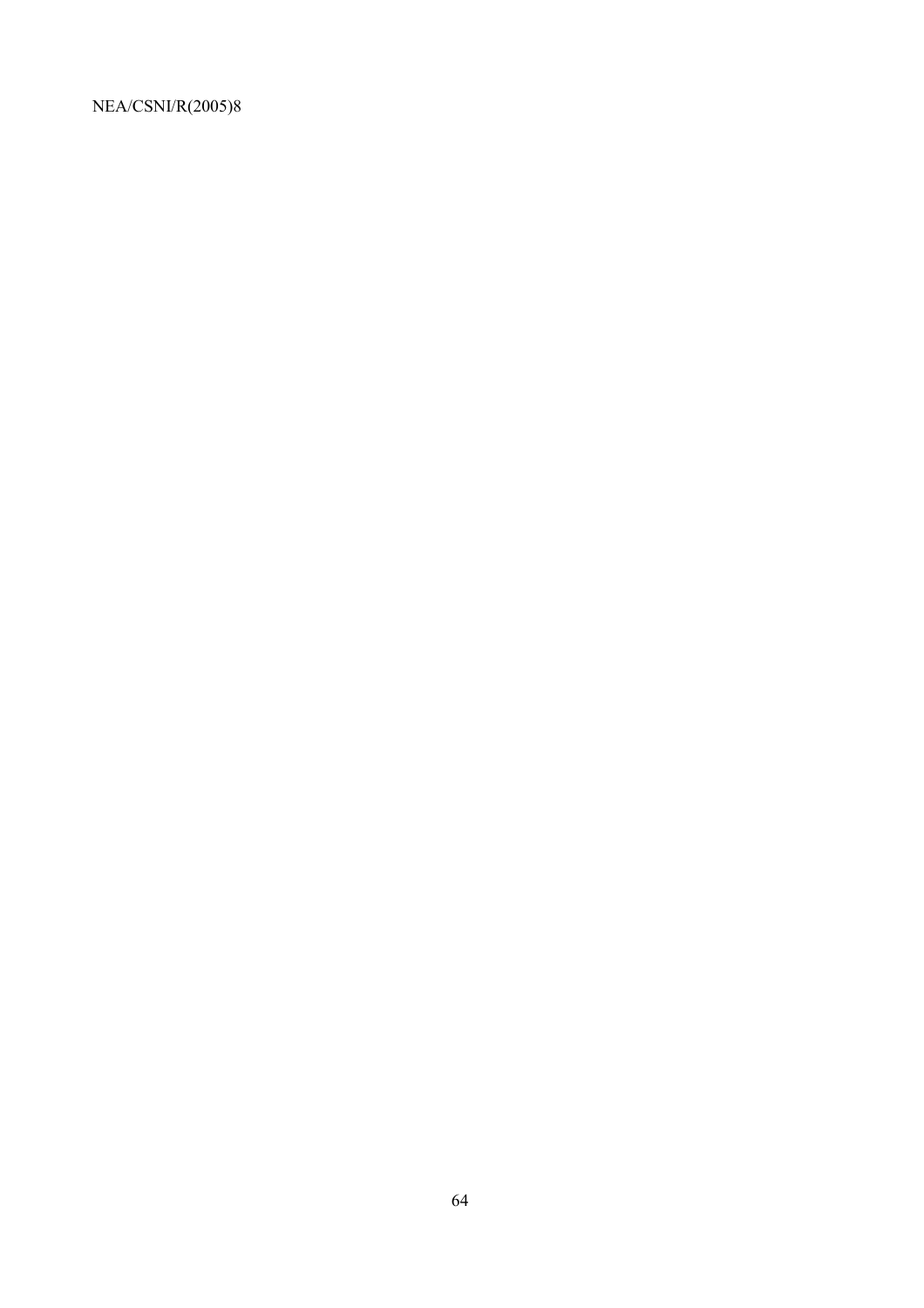# **III. COUNTERMEASURES RELATED TO STRATIFICATION**

**For items III 2 to III 4 please describe countermeasures taken considering items listed below:** 

**a) Identification of locations with potential risk, particularly regarding cyclic stratification. Screening criteria. What disciplines are represented in the review team?** 

- **b) Use of plant normal instrumentation**
- **c) Temperature measurements**
- **d) Fatigue meters**
- **e) Inspections (methods, inspected area, frequency)**
- **f) Testing of leak tightness of valves**
- **g) Optimising operating conditions, training of operators**
- **h) Changes in the systems**
- **i) LBB**
- **j) Other measures**

# **III.1 General approach and policy**

# Belgium:

As for other degradation phenomena, operational experience related to stratification from other countries is analysed. If incidents appear in foreign plants, their applicability to the Belgian plants is evaluated. As such, actions have been undertaken regarding stratification in the feed water system (see III.2.A) and stratification in the PWR pressuriser surge line (see III.2.B).

In general, stratification is addressed by performing short-term or long-term external wall temperature measurements, followed by stress and fatigue analyses based on measured stratification transients.

# Czech Republic:

Periodic temperature measurements on outer surfaces and periodic fatigue analyses for selected locations. In case of cold injection or mixing of medium with significant ∆T, non destructive testing has to be performed.

#### Finland:

After the 1987 and 1988 incidents in foreign PWR's mapping of the potential stratification locations was started. Power companies did not fully understand the seriousness of the problem, which resulted into slow progress. After the incidents in Loviisa the work intensified.

Training: Designers, operators and plant personnel should be aware about thermal mixing and thermal stratification. Revised operating practices can decrease the risk of thermal fatigue.

The responsibility is always in the power company and the authority review there work.

#### France:

detailed root cause analysis / comparison with international field experience repair-replacement analysis to re-start the plant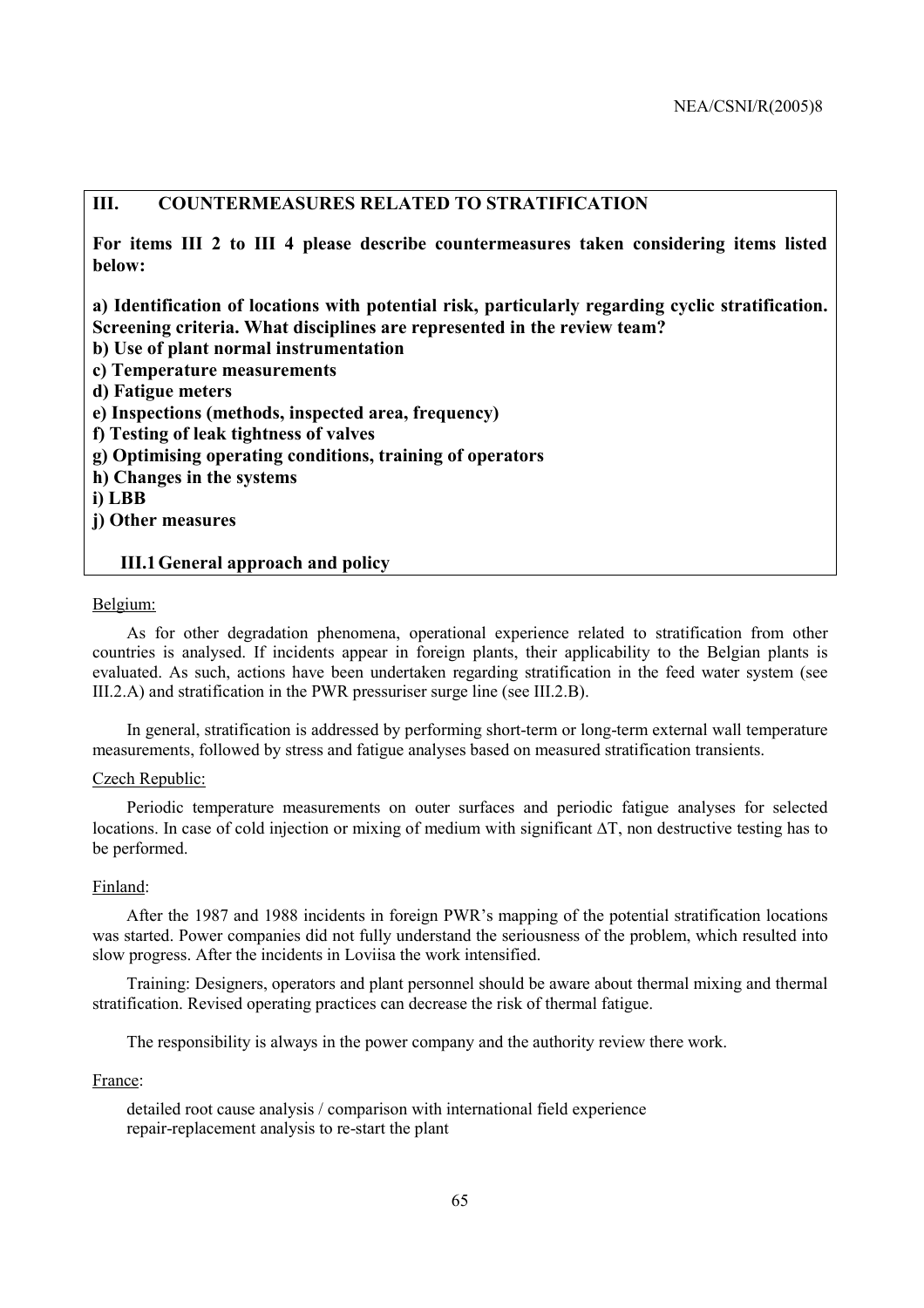life evaluation of repaired-replaced components, and definition of construction specifications for replacement (surface finish, residual stress, system modification, new layout, device development…)

define surveillance (temperature measurements, valve leak tightness…) and ISI (performance and periodicity) of the new solution

define condition and screening criteria to review all similar locations (same systems / other systems, same plants / other plants)

define complementary surveillance or ISI, specifically for these potentially damaged areas

anticipate some repair – replacement programs

define and develop a complementary R&D program, on thermal-hydraulic load evaluation, material properties, stress and damage analysis

review and improve existing codes requirements

report periodically to French Safety Authority

#### Hungary:

In the 2000 mapping of the potential stratification locations was started. As a pilot study the monitoring of the surge line stratification phenomena was implemented the assessment of the results are being performed. Not only the stationary temperature measurements are used but additional measurements are installed as well.

#### Japan:

Establishment and verification of the standards for high-cycle thermal fatigue shall be carried out as described below.

(1) Revision of MITI Ordinance No. 62

Regulations to prevent damage due to high-cycle fatigue shall be introduced into MITI Ordinance No. 62.

(2) Verification of explanation

The utility companies have voluntarily practiced certain damage prevention measures in which overseas and domestic events are reflected. Concerning their engagement with the prevention of damage caused by high-cycle thermal fatigue, as a part of these measures, 'Explanation of Impact of High-cycle Thermal Fatigue' shall be attached to the construction plan for renovation/ replacement. Since the construction plan must be applied for permission and notification, the aforesaid Explanation shall be verified in the review of the said construction plan.

(3) Establishment of private sector standards

Promoting the activities of the private sectors to develop standards for high-cycle thermal fatigue in the future, and the enacted private sector standards shall be considered in the interpretation of MITI Ordinance No. 62.

#### Korea:

Consideration of thermal stratification in piping design Measurement of temperature during hot functional test Enhanced ISI for the piping susceptible to thermal fatigue

# Slovakia:

After the incidents in foreign PWR's and as a result of R&D activities in Slovakia a mapping of the potential stratification locations was started and first measurement systems were installed (since 1993). An example of concrete specific countermeasures- also see in chapter II.5.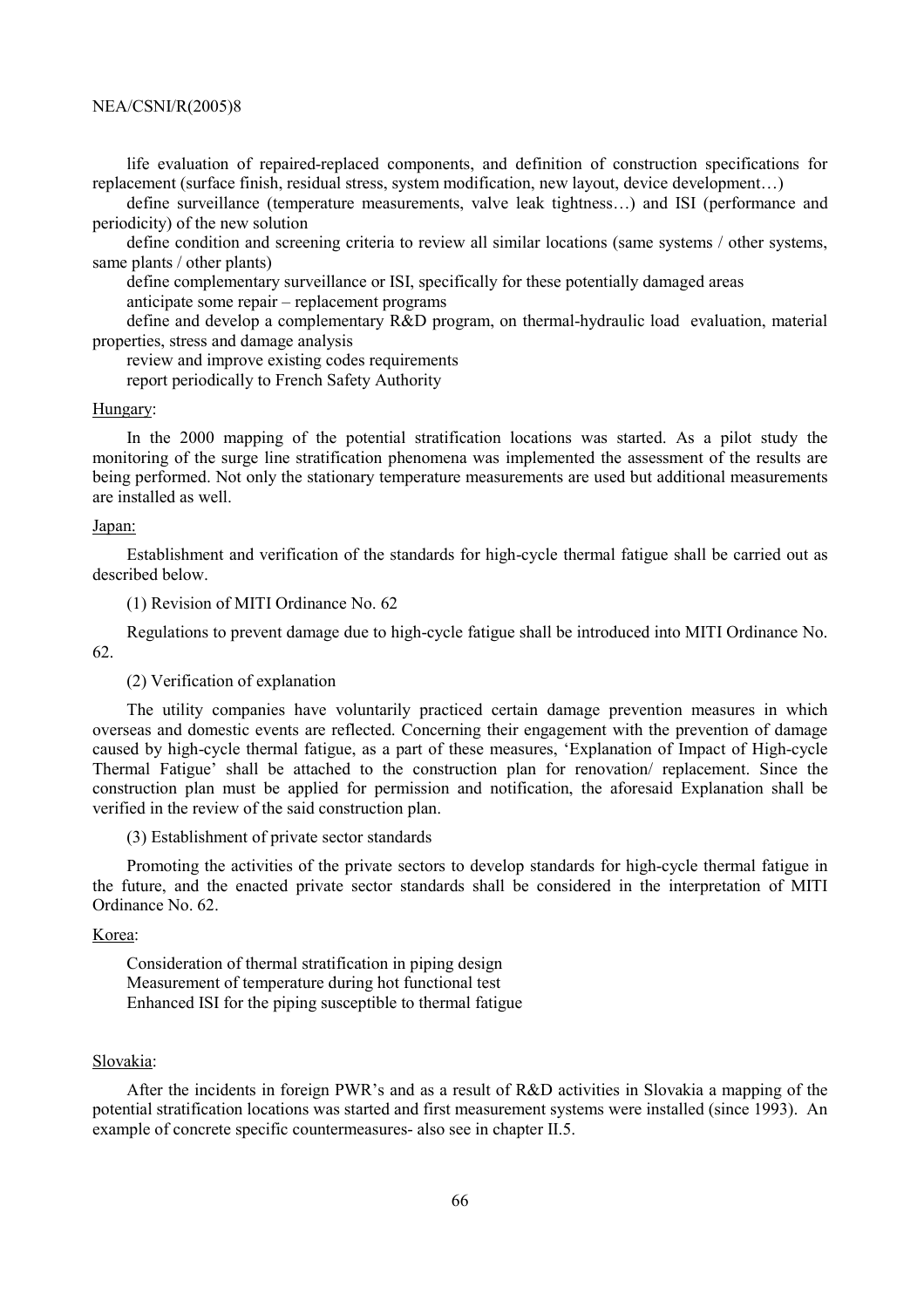## Spain:

The policy that we follow in Spain is to analyse the operational experience in other countries, mainly USA, as 8 out of 9 of our units are of W or GE design. If incidents appear in foreign plants, then they are analysed to determine the applicability of the countermeasures adopted or proposed.

### Sweden:

Detected cracks may be removed without any repair of the material provided that safety margins are maintained and necessary measures are adopted to prevent the occurrence of new damage. If the damage is of such an extent that the safety margins cannot be maintained, the component or part of the component shall be replaced or repaired. Such components should be included in a revised ISI-programme.

### United States of America:

The U.S. Nuclear Regulatory Commission issues generic letters and information notices to alert nuclear facilities of thermal fatigue events that have occurred and their root causes, and requires preventative actions. The Electric Power Research Institute (EPRI) has sponsored a number of research programs, including the development of thermal fatigue management guidelines. The guidelines include screening criteria to identify locations of potential thermal fatigue damage, and methodology for mitigating or preventing damage. Thermal fatigue operating experience and corrective actions taken have also been compiled in order to help plants avoid damage. EPRI has sponsored training seminars at each nuclear facility, in which the screening criteria are applied to the specific plant geometries, and the plant personnel are instructed in the application of the thermal fatigue management guidelines. This training has increased the awareness of thermal fatigue issues at the plants.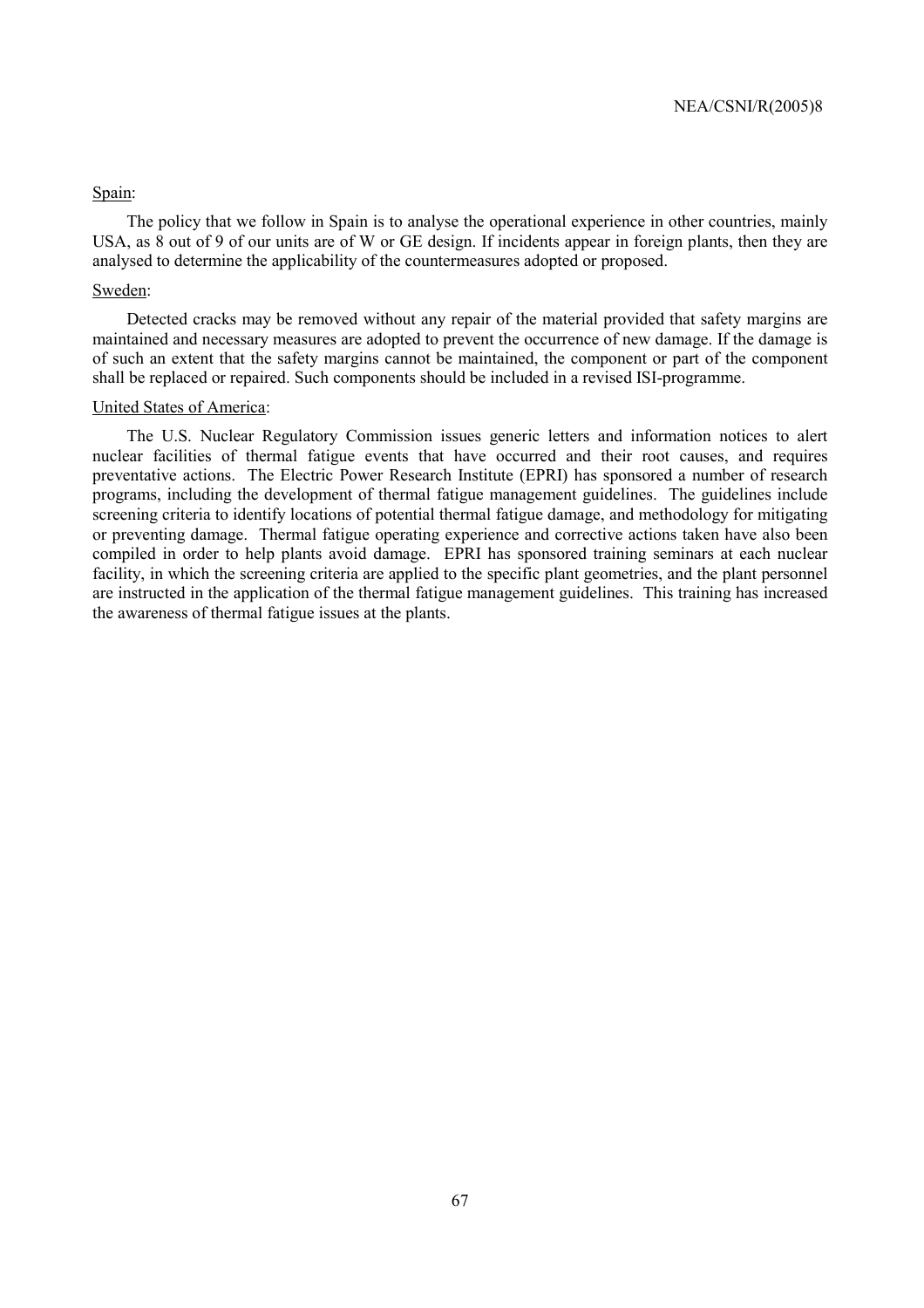# **III. COUNTERMEASURES RELATED TO STRATIFICATION**

# **III.2 BWR**

## **A) Feedwater nozzle and adjacent piping**

Belgium:

No BWR

Czech Republic:

No BWR

Finland:

Nozzle

improvement of feedwater control in low flow conditions

temperature measurements in the nozzle using thermocouples on the outer surface (difficulties to interpret the results)

monitoring of plant normal temperature measurements

France:

Not applicable

## Hungary:

No BWR

# Japan:

See II.1. A)

# Korea:

Not applicable

# Slovakia:

No BWR

### Spain:

Following the recommendations established in NUREG-0619:

Replacement of the safe-ends of the incoming feedwater piping.

New design of the thermal sleeves of the incoming feedwater piping, improving its design to prevent from leaks of the incoming cold water to the nozzle avoiding its erosion.

# Sweden:

-

# United States of America:

Cracking in BWR feedwater nozzles has been managed using a number of different countermeasures:

All plants have installed an improved feedwater sparger inlet. For most plants, the inlet is a double piston-ring, triple sleeve sparger that routes any leakage past the primary seal between an inner set of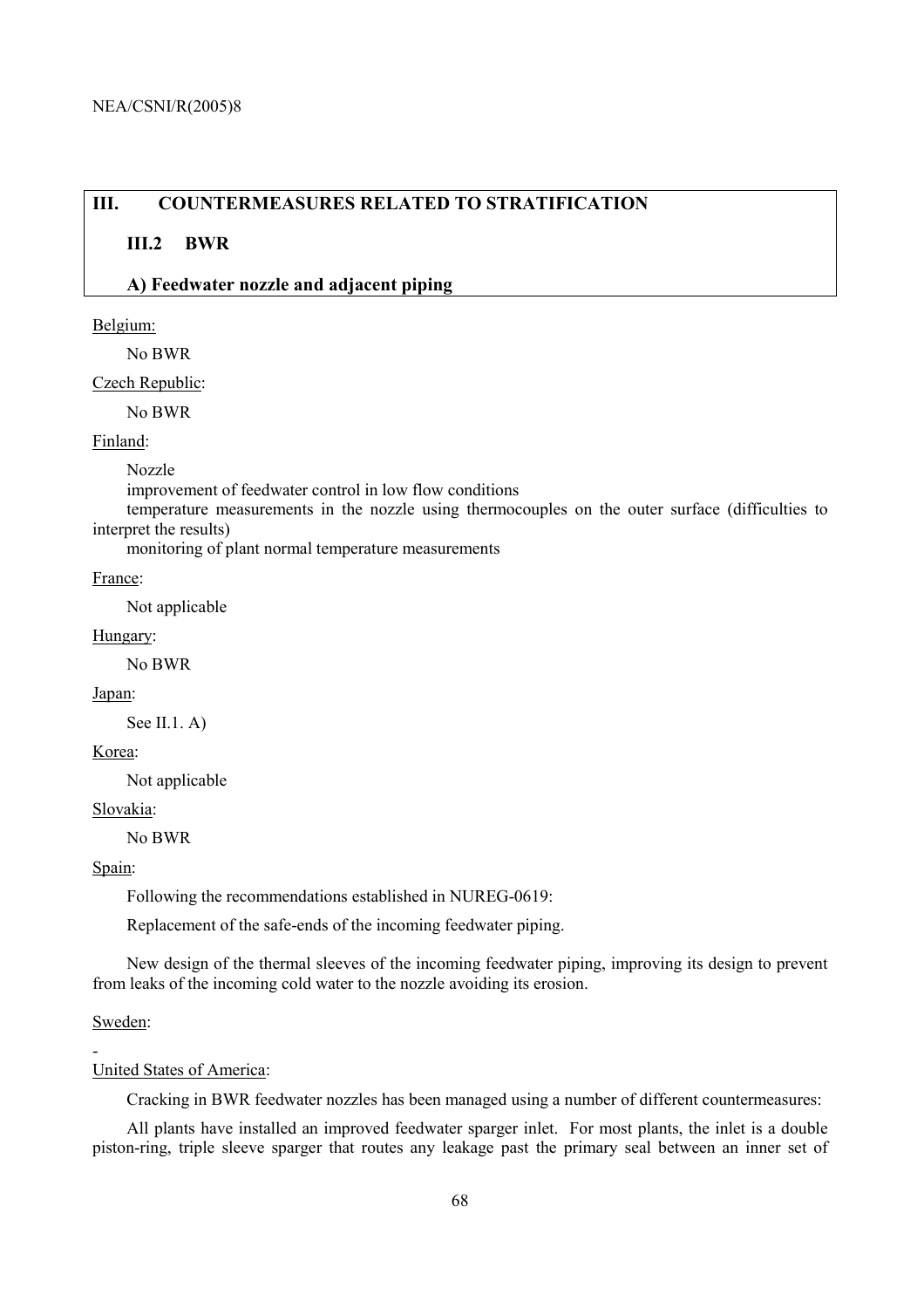sleeves, such that leakage does not impinge directly on the nozzle inside diameter. This configuration is standard on all relatively newer plants.

Plants with nozzle ID cladding have removed the cladding. This configuration is standard on all relatively newer plants.

Plants have implemented improved feedwater flow controllers to avoid on-off flow cycling.

Many plants have re-routed the reactor water cleanup flow so that it enters both feedwater loops. This is standard on all relatively newer plants.

Some plants have implemented temperature monitoring on the feedwater nozzles as an approach to justifying a longer inspection interval.

Many plants have performed nozzle flaw tolerance evaluations to justify an increased interval for nozzle examination. These analyses show that cracks will not grow to an ASME Section XI allowable flaw size even if crack initiation were to occur.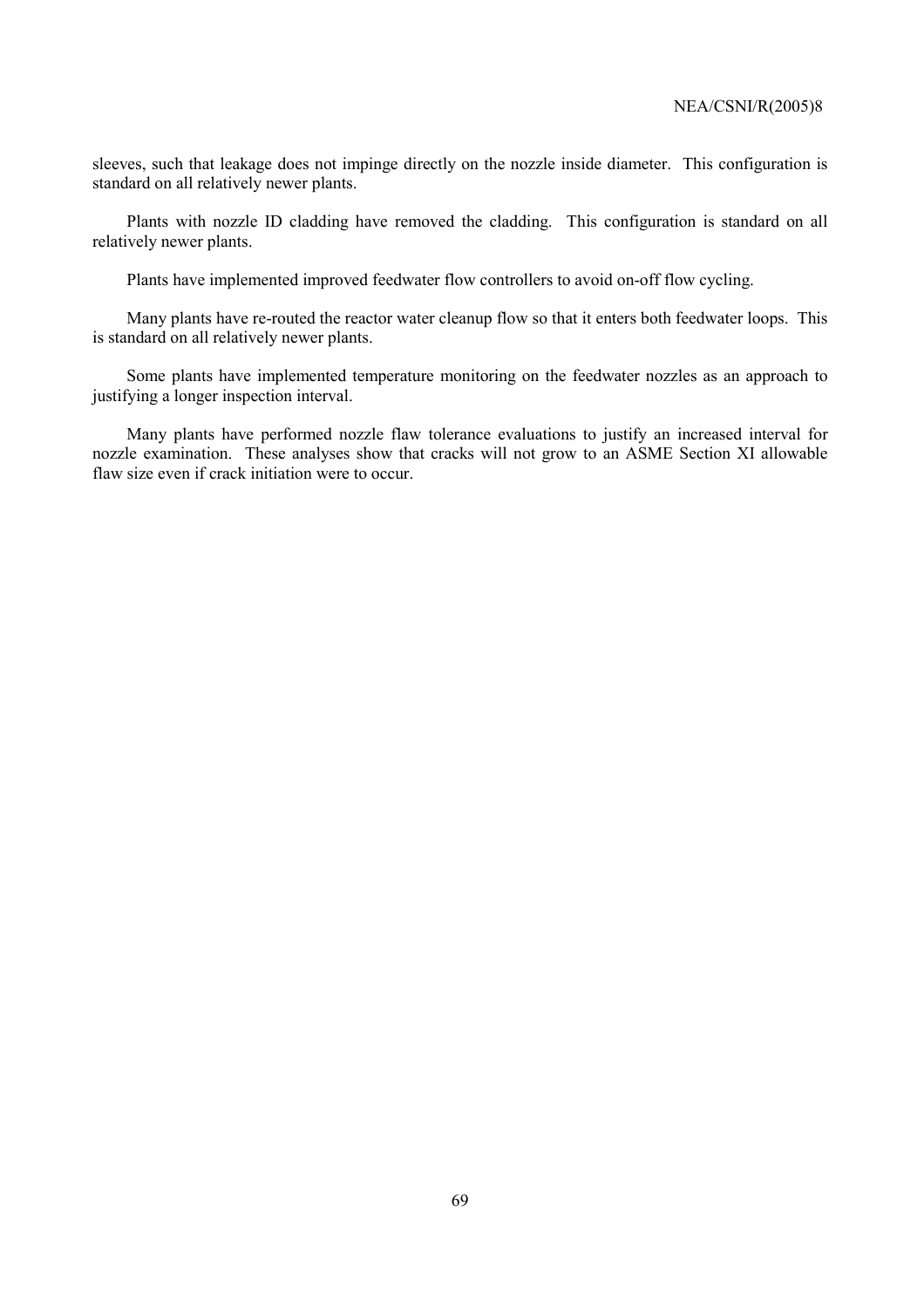# **III. COUNTERMEASURES RELATED TO STRATIFICATION**

# **III.1 BWR**

# **B) Other piping**

Belgium:

No BWR

Czech Republic:

No BWR

Finland:

The main focus was on valves, which are closed but not tight enough. The area was considered vulnerable if there was only one valve (control valve is supposed to leak), the temperature is high enough and pressure difference is possible.

In the review teams there were people from different disciplines (stress analyses, thermal hydraulic, systems and operation).

Temperature measurements of vulnerable areas using thermocouples on the outer surface

France:

Not applicable

#### Hungary:

No BWR

# Japan:

See II.1. B)

Korea:

Not applicable

Slovakia:

No BWR

Spain:

Sweden:

-

-

# United States of America:

CRD return nozzle cracking has been eliminated by terminating any flow to the nozzles. Most plants have cut the line to the nozzle and capped the nozzle. More recent plants do not have the nozzle. The flow that was previously routed to this nozzle is now routed through the CRD nozzles in the bottom of the reactor.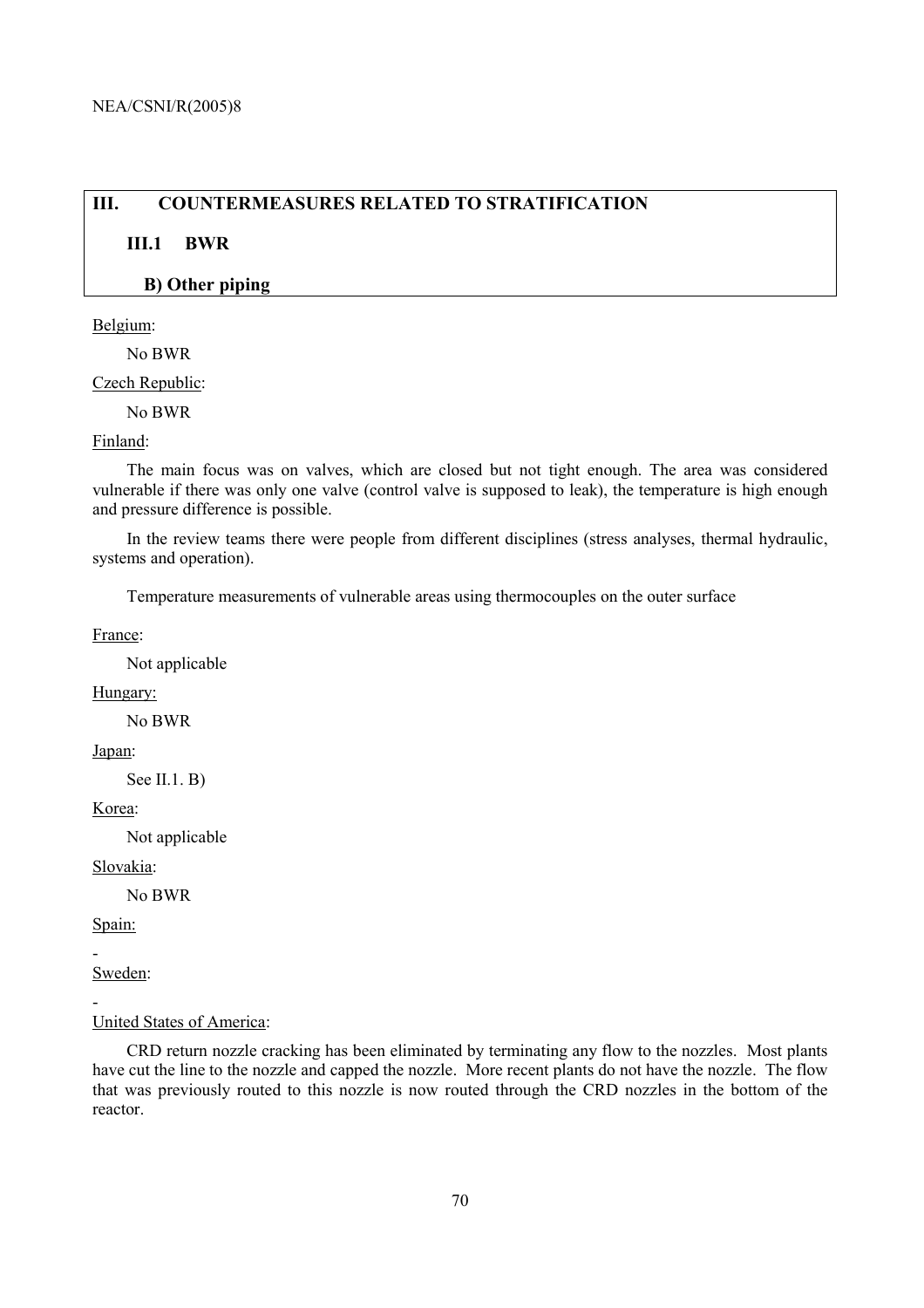For the plant that experienced cracking in the Isolation Condenser return line, to mitigate the valveleakage induced cracking, valve modifications were made to keep the isolation valve (which is a globe valve) as leak-tight as possible. However, there is still a small amount of leakage. The isolation valve is also used for containment isolation and has a more stringent leakage acceptance criteria to help keep the leakage in the reverse direction to a minimum. The isolation condenser return piping is instrumented with thermocouples to monitor for thermal stratification and cycling to assure that the temperatures are below an acceptance criteria based on piping stress analyses. To mitigate the heat exchanger cracking, a small amount of CRD return flow has been routed to the heat exchanger as a keep-full system. This combination of mitigation approaches has prevented further thermal fatigue in the heat exchanger tubes and assures stratification/cycling in the return piping remains below acceptance limits.

Stratification in feedwater piping has been handled by optimizing the piping supports so that stratification movements can be accommodated.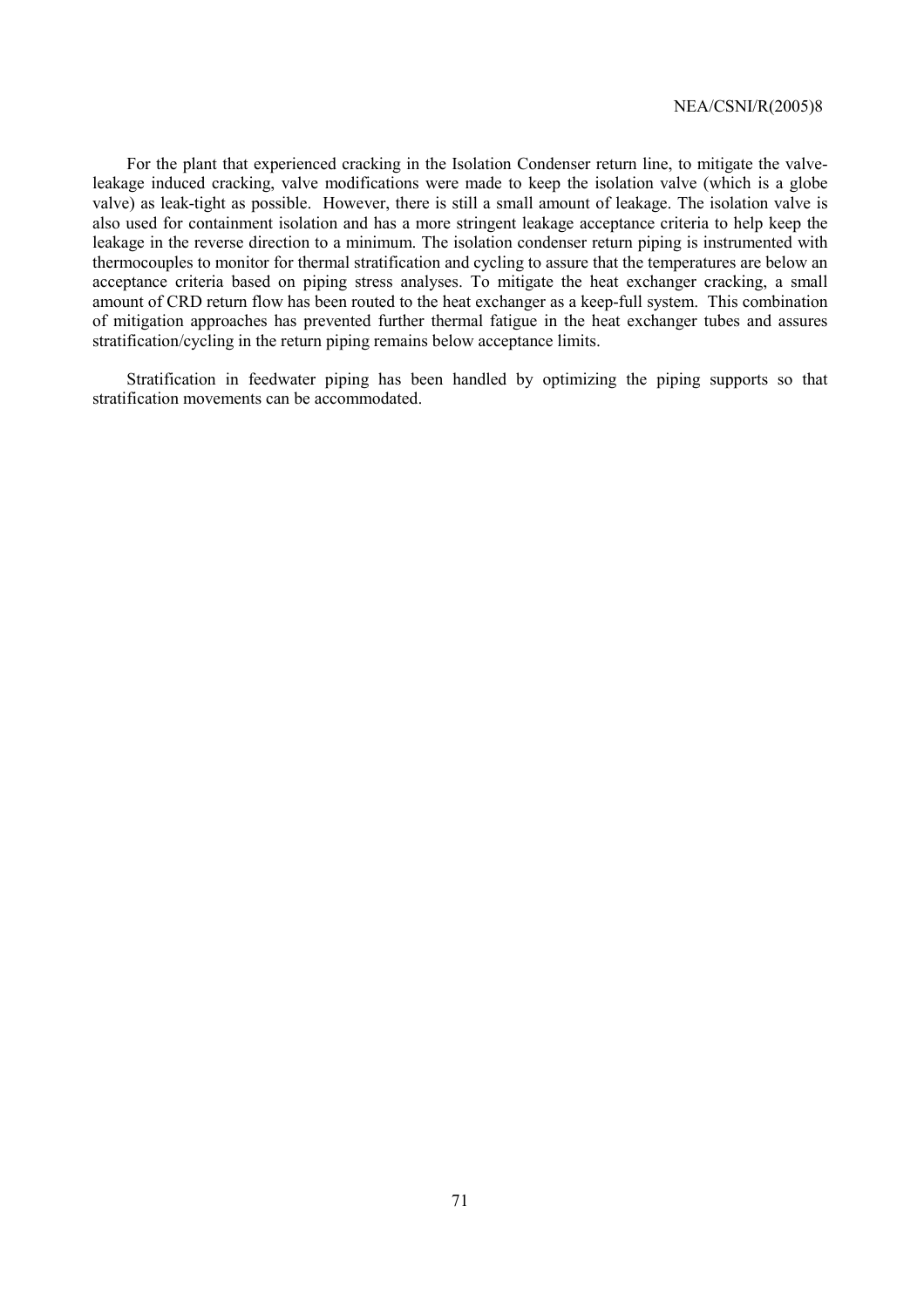# **III. COUNTERMEASURES RELATED TO STRATIFICATION**

# **III.2 PWR**

# **A) Feedwater nozzle and adjacent piping**

## Belgium:

Short-term or long-term detailed external wall temperature measurements have been performed on the feed water lines of almost all Belgian NPPs. At the same time, data from normal plant instrumentation, such as auxiliary feed water flow rate, are recorded in order to facilitate the interpretation of measured stratification transients.

From the measurements, typical stratification phenomena have been identified, and for each phenomenon, a representative transient has been derived. Some of the phenomena are generic, others are really plant specific. All representative transients are transformed into a set of 'design' stratification transients that are used in the stress and fatigue analyses of the different components of the feed water system (steam generator feed water nozzle, feed water lines, feed water line reactor building penetrations). The number of occurrences of the stratification transients is determined in a conservative way from the measurements. The stress and fatigue analyses are performed using the in-house developed code THERMAXS (see V.1).

In the framework of steam generator replacement projects, stratification has been considered in a detailed way by:

- $\checkmark$  including stratification load-cases in the design specification of the replacement steam generators;
- $\checkmark$  defining envelope stratification load-cases for the ASME Cl.2 and/or Cl.1 analyses of the feed water lines;
- $\checkmark$  providing different types of anti-stratification devices in the feed water nozzles of the replacement steam generators;
- $\checkmark$  adapting the lay-out of the feed water lines when necessary in order to eliminate particular types of stratification transients;
- $\checkmark$  adapting the supports of the feed water lines when necessary in order to accommodate unavoidable stratification transients;
- $\checkmark$  performing external temperature measurements after steam generator replacement in order to validate the hypotheses made during the analyses and to judge the effect of the antistratification devices. In some cases, measurements had to be continued for several years in order to obtain enough data to establish a set of typical and representative transients that served as a basis for new analyses;
- $\checkmark$  non-periodic inspections in specific heavily loaded areas.

### Czech Republic:

Periodic fatigue analyse including stratification based on thermocouple measurements on outer surfaces. Optimization of locations where thermocouple are installed after four years of measurement of stratification.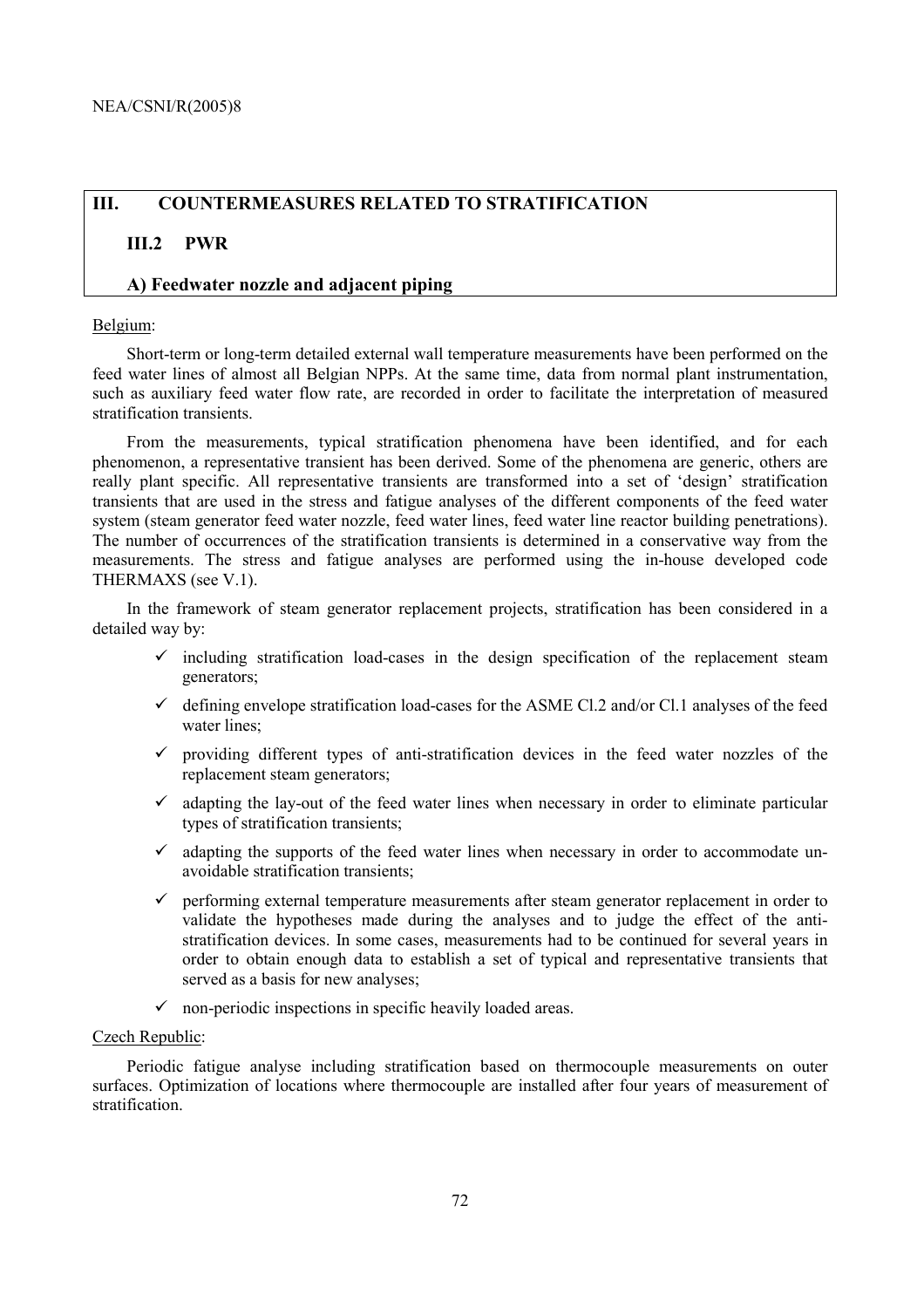#### Finland:

Nozzle Continues temperature measurements Estimated crack growth in the geometrical crack NDT

### France:

large ISI program French and USA field experience collection Root cause analysis (leak and deep cracks in USA, practically nothing in France) fatiguemeter development temperature measurements on some typical plants, stratification and fluctuations mock-ups developments (plexiglass and metallic), stratification and fluctuations load evaluation through CFD Codes for stratification stress-strain evaluation and corresponding damage evaluation without and with cracks critical crack size and ISI performance repair-replacement pre-analysis

#### Hungary:

Continues temperature measurements

ISI (4 yearly)

#### Japan: -

#### Korea:

e) Periodic ISI (UT in ASME Code, Welds near elbow, once per 10 years inspection interval)

#### Slovakia:

Special system measuring continuously temperatures on outer surface of SG feed water line nozzle is installed. Periodic ISI (4 year period). Stress and fatigue periodic evaluation.

Spain:

-

Sweden:

#### United States of America:

There are several countermeasures that plants have taken to prevent cracking in the steam generator feedwater nozzles and connecting piping. These are the following:

Increased inspections – The feedwater nozzles are inspected more frequently than is required by the ASME Section XI inspection plans. Typically, at least one nozzle will be nondestructively examined at each outage, rather than once every ten years as was previously the case.

Change in counterbore geometry – The sharp corners at each end of the weld preparation counterbore at the nozzle to pipe weld have been removed. On the nozzle side, the counterbore inside diameter is built up to match the nozzle diameter; on the pipe side, a gradual taper such as  $10^{\circ}$  is applied from the pipe inside diameter to the root of the weld. This reduces the geometric stress concentrations in this region.

Installation of a protective sleeve – The thermal sleeve has been replaced by a new design that does not allow any flow between the sleeve and the pipe, and extends over the nozzle counterbore region to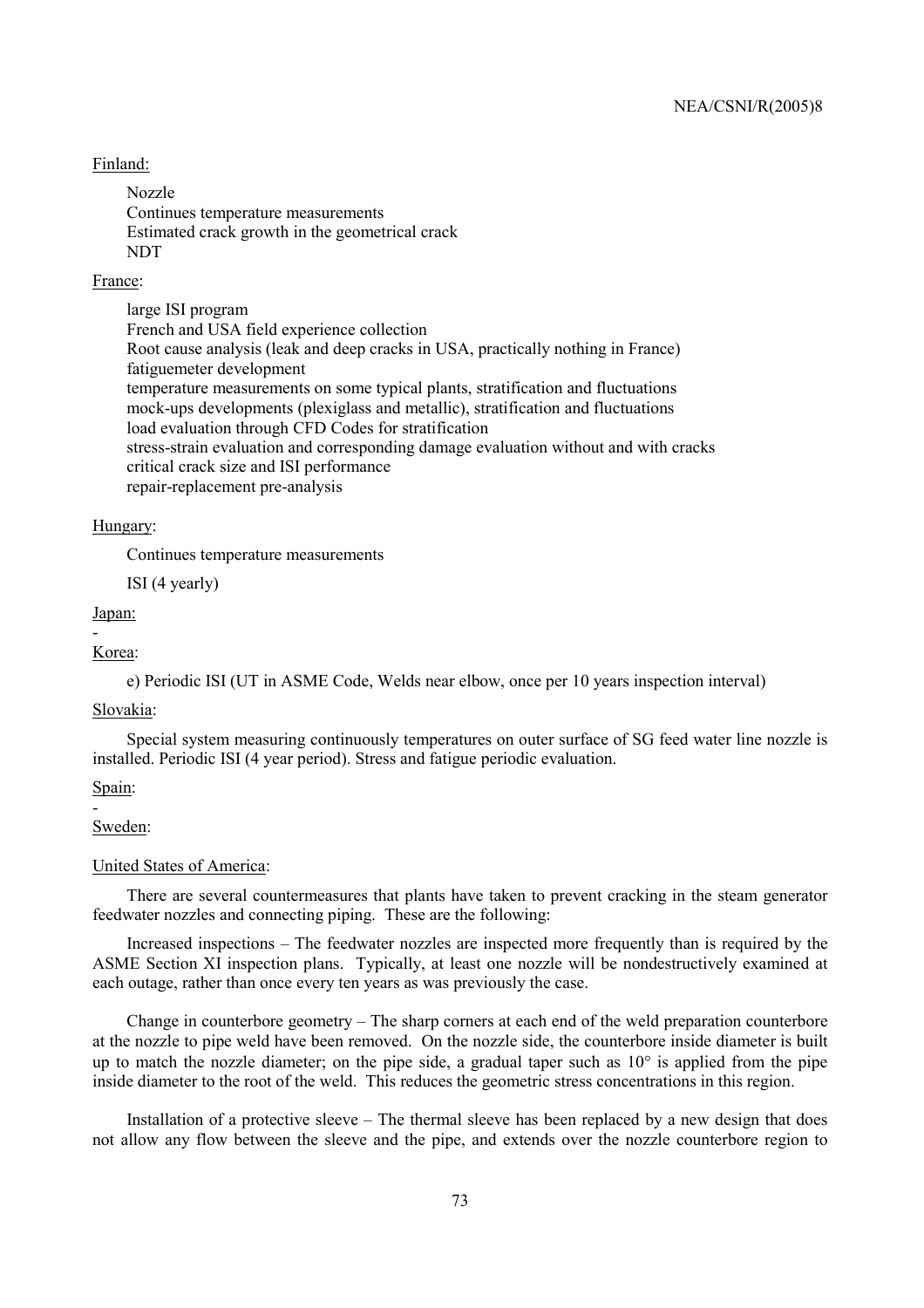shield this area from thermal stratification cycling. This also prevents sleeve erosion and nozzle bore cracking. There are two designs that have been used – one extends to the counterbore area, and the other extends all the way upstream through the connecting elbow.

Fatigue monitoring – Thermocouples have been installed on the piping to measure thermal stratification and correlate it to plant evolutions. Based on these correlations, software has been developed and installed that calculates the fatigue usage due to thermal stratification using existing plant instrumentation.

Changes in auxiliary feedwater flow control – Feedwater flow is regulated manually rather than automatically, which results in fewer changes in flow rate and consequently reduces the number of thermal fatigue cycles.

Preheating feedwater – Some plants have installed additional feedwater heaters that preheat the water when the main turbine extraction steam is not available. During plant startup, or other periods of low feedwater flow, an auxiliary steam supply is available to the startup feedwater heater, which allows feedwater heating during periods when the turbine extraction steam is unavailable. Feedwater heating reduces the temperature gradients within the steam generator feedwater nozzle metal that occur due to the low flows during operation at 3 percent reactor power and below. During periods of low feedwater flow, feedwater temperature is maintained at above 250°F (121.1°C) to minimize thermal cycling of the metal and associated metal fatigue. Such conditions may occur at plant hot stand-by where full no-load steam conditions exist in the steam generators, the main turbine is not passing out heating steam, and feedwater is being supplied from a cold source such as the condenser or condensate storage tank.

Direct injection of auxiliary feedwater – In some cases, the auxiliary feedwater piping has been rerouted so that it can inject into the steam generators through a dedicated auxiliary feedwater nozzle. The advantage of this design is that the auxiliary feedwater nozzle is of much smaller diameter and consequently is much less susceptible to stratification at low flows. Also, it discharges at a higher elevation in the steam generator, which prevents steam generator liquid from exiting through the nozzle.

Installation of anti-stratification device – A helical shaped device has been inserted into the feedwater nozzles to prevent thermal stratification. Primarily installed during steam generator replacement, the helical device prevents the steam generator liquid from exiting the steam generator, and also facilitates mixing of the incoming colder fluid.

Installation of "goose neck" – An upward bend and loop was installed downstream of the feedwater nozzle, primarily in replacement steam generators. The goose neck provides a loop seal that prevents the steam generator fluid from travelling upstream, this preventing thermal stratification in the nozzle.

Oxygen control – Hydrazine is added to the condensate system to scavenge oxygen during operation. The reduction in oxygen content in the water reduces wall thinning in the feedwater nozzle thermal sleeve, which helps to prevent cold feedwater from travelling under the sleeve. This helps avoid thermal fatigue cracking in the nozzle bore and transition regions.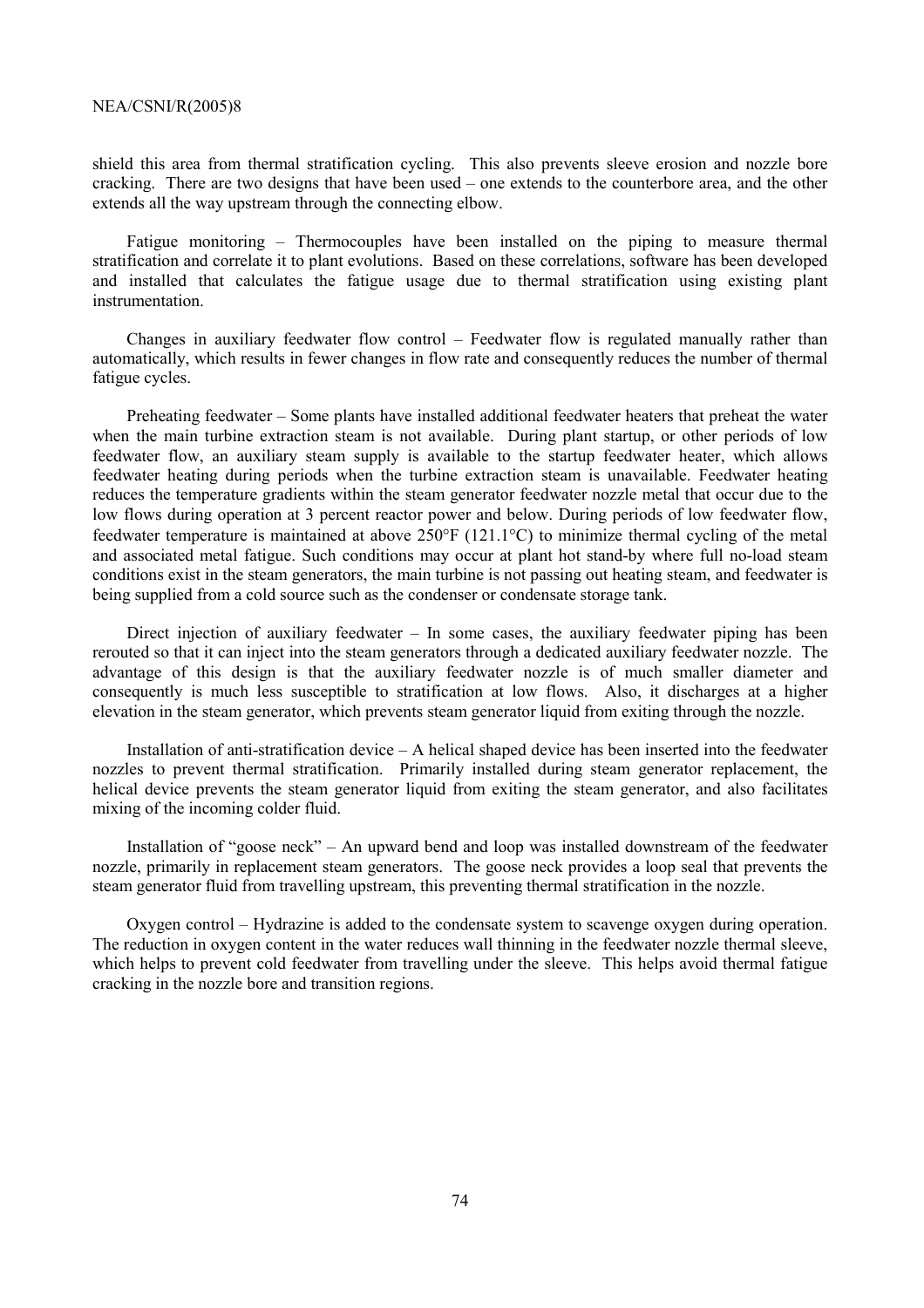## **III. COUNTERMEASURES RELATED TO STRATIFICATION**

### **III.2 PWR**

### **B) PWR pressurizer surge line**

#### Belgium:

The Belgian Safety Authorities imposed the actions requested by the US-NRC Bulletin No. 88-11. As such, visual inspection walk-downs and short term temperature measurement campaigns were performed in all Belgian NPPs, showing the generic character of stratification in the surge lines.

Long-term external wall temperature measurements have been performed in two of the seven units, that were considered to cover the other five. Based on the measurements, detailed fatigue analyses have been performed of the surge lines and their nozzles on the hot leg and pressuriser of all units. The analyses have been performed without modification of the plant heat-up method and without modification of the maximum temperature difference between pressuriser and hot leg.

#### Czech Republic:

Periodic fatigue analysis based on thermocouple measurements on outer piping surface

Finland:

Continues temperature and strain gauge measurements

NDT

France:

large ISI program

French and international field experience collection fatiguemeter development temperature measurements on some typical plants, stratification and fluctuations mock-ups developments (plexiglass and metallic), stratification and fluctuations load evaluation through CFD Codes for stratification stress-strain evaluation and corresponding damage evaluation without and with cracks critical crack size and ISI performance repair-replacement pre-analysis

#### Hungary:

Continuous temperature monitoring of several locations of the surge line Stress analysis ISI( every 4 years)

#### Japan:

- Korea:

c) Temperature Measurement

e) Enhanced ISI (Advanced UT, all Welds including nozzle area, once per 10 years inspection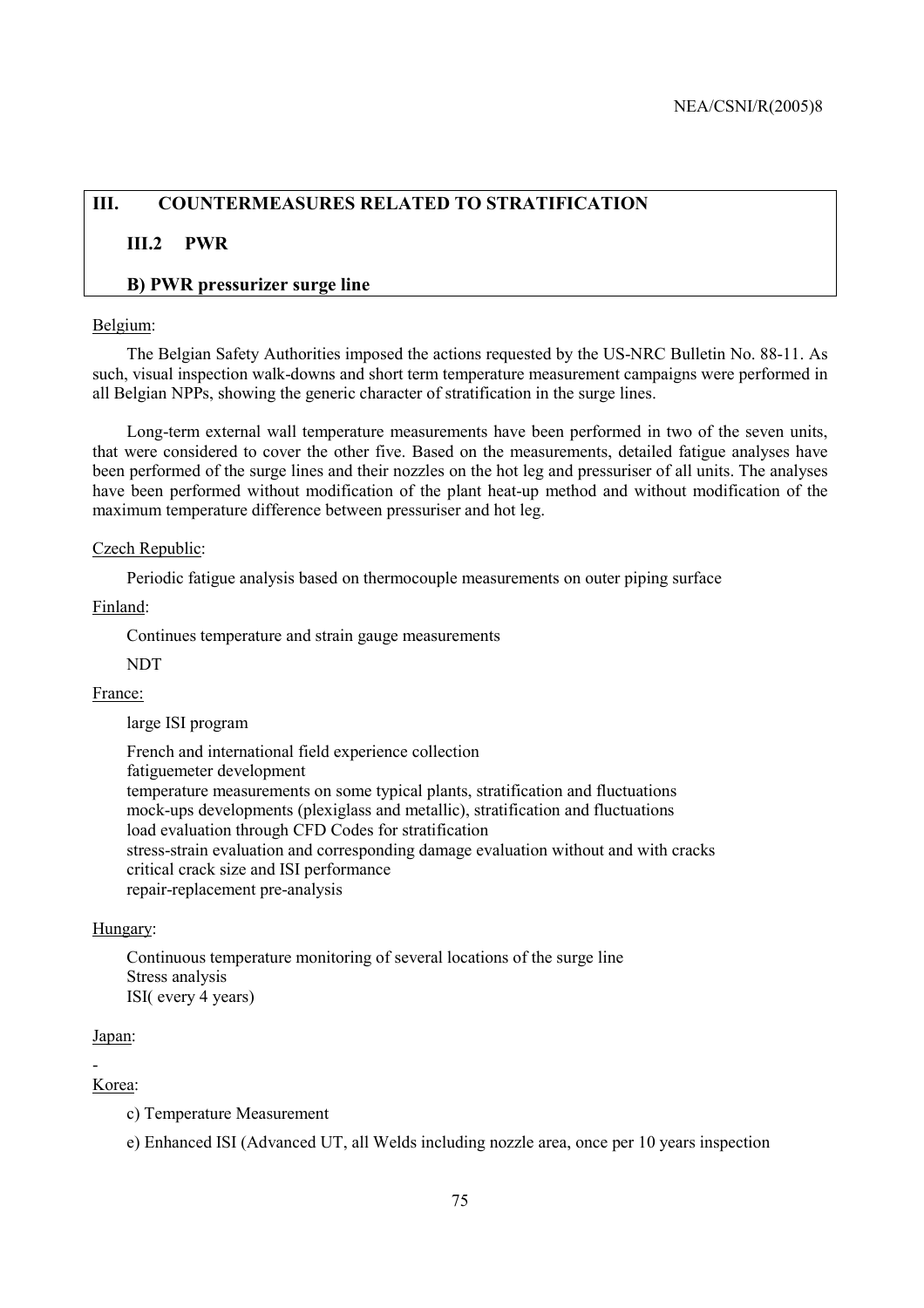interval) i) LBB j) Stress and fatigue analysis including thermal stratification

#### Slovakia:

Continues temperature measurements and periodic stress and fatigue evaluation.

ISI (4 years)

Spain: -

Sweden:

-

#### United States of America:

The following countermeasures have been taken to prevent damage to the pressurizer surge line and nozzles from thermal stratification effects:

Fatigue monitoring – Thermocouples have been installed on the piping to measure thermal stratification and correlate it to plant evolutions. Based on these correlations, software has been developed and installed that calculates the fatigue usage due to thermal stratification using existing plant instrumentation.

Control of temperature differential – A restriction is put on the temperature difference between the pressurizer liquid and the reactor coolant loop hot leg temperature during heatup and cooldown. The limit is generally 200 $\degree$ F (93.3 $\degree$ C). This limits the magnitude of the thermal stratification loading.

Constant outsurge – Thermal stratification is minimized or eliminated in the surge line by establishing a continuous outflow of fluid from the pressurizer to the RCS hot leg during heatup and cooldown. This is done by turning on the pressurizer heaters and spraying in the pressurizer continuously, while running at least one of the reactor coolant pumps for the loops that supply main pressurizer spray.

Modified heatup method – Instead of heating up and cooling down the plant using the standard steam bubble method, the water solid heatup method is used. In the water solid method, the pressurizer remains filled while the reactor coolant system is pressurized to 350 psig (2413 kPa). This allows all reactor coolant pumps to be started before drawing a bubble. Then the pressurizer heaters are energized and main spray is actuated, and pressurizer liquid is circulated through the RCS, resulting in a uniform temperature between the hot leg and the pressurizer. Then the bubble is drawn and the heatup progresses, but the temperature difference between the pressurizer and the hot leg does not exceed 100°F (37.8°C). This greatly reduces the potential thermal stratification magnitude as compared with the standard heatup and cooldown method.

Avoiding insurges – inflow through the surge line is avoided by varying the charging / letdown flow match to compensate for shrink and swell effects resulting from heat input to the reactor coolant inventory. This reduces thermal stratification cycles in the surge line.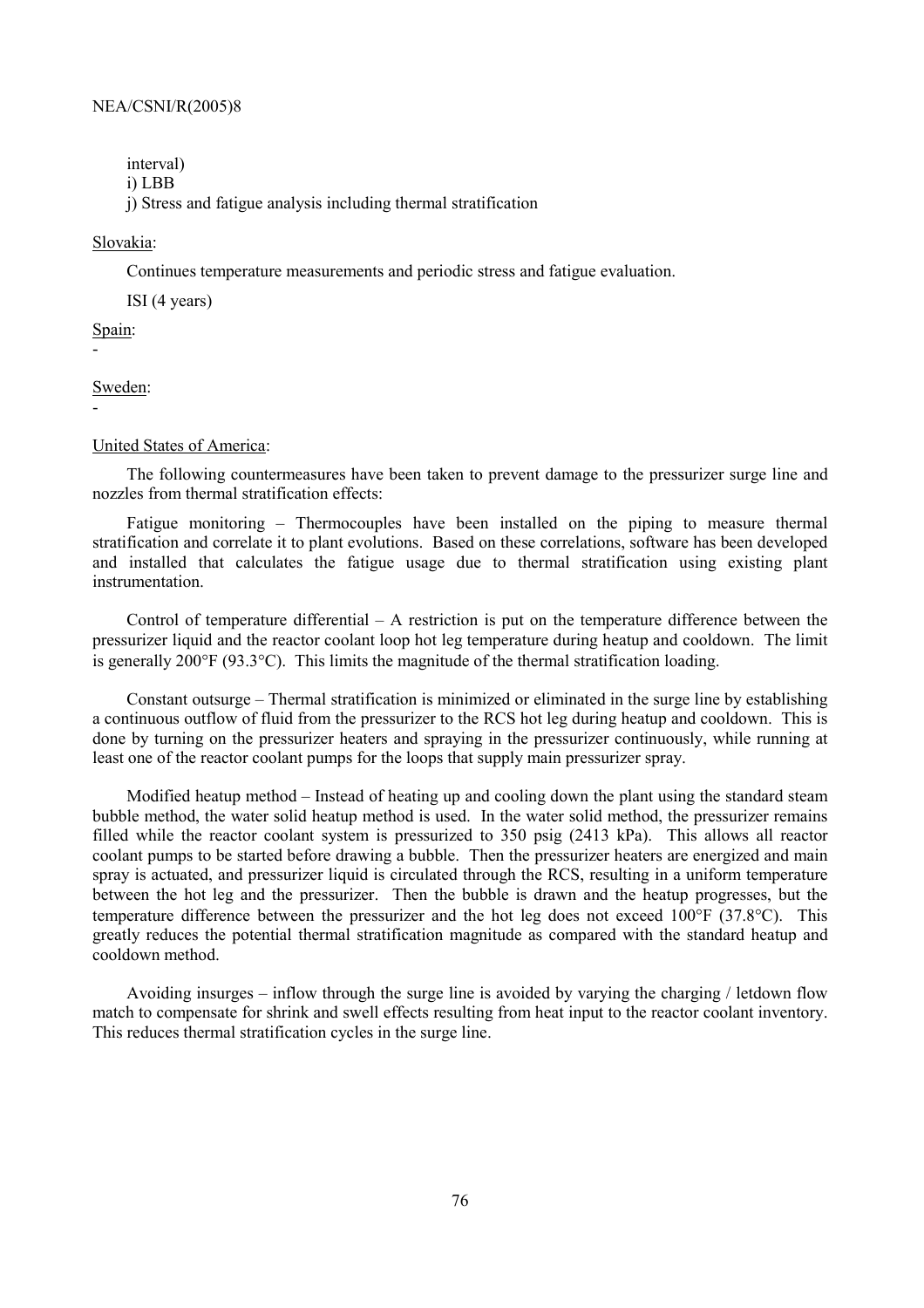## **III. COUNTERMEASURES RELATED TO STRATIFICATION**

## **III.2 PWR**

## **C) Other piping**

### Belgium:

- $\Rightarrow$  In Tihange 1, following the incident referred to in II.2.C, hardware modifications were performed on the Emergency Core Cooling System injection line in order to eliminate inleakage definitely.
- $\Rightarrow$  In Tihange 3, thermal stratification was discovered and monitored in the junction between the auxiliary feed water system and the normal feed water system. Due to the presence of stress raisers in the auxiliary, fatigue analyses yielded unacceptable fatigue usage factors for a short operation time. Therefore, siphons were installed that eliminate stratification in the auxiliary feed water system.

### Czech Republic:

Thermocouple periodic measurements on outer surfaces (main circulation loops, charging systems, high pressure ECCS, low pressure ECCS, passive ECCS, cold water injection to pressurizer)

### Finland:

In Loviisa 1 there are over 150 thermocouples (continuous recording). In one measurement point there are 2 or 7 thermocouples. After some years thermocouples are moved to another location (questions  $A+B+C$ ).

The main focus was on valves, which are closed but not tight enough. The other configuration was short vertical pipe connected to horizontal pipe with no flow. In the review teams there were people from different disciplines (stress analyses, thermal hydraulic, systems and operation).

Temperature measurements in several places.

NDT of the most affected areas have been done.

#### France:

- $\checkmark$  assure absence of pollution (chloride/resine in stainless steel piping systems or oxygen in carbon steel piping systems)
- $\checkmark$  check leak tightness requirements of valves and periodic leak test procedures
- $\checkmark$  modify some piping layouts
- $\checkmark$  reduce number of welds (mainly longitudinal and un-flushed welds) in high fatigue areas
- $\checkmark$  increase surface finish requirements<br> $\checkmark$  develop high compressive residual st
- develop high compressive residual stress on the inner surface
- $\checkmark$  different system modification: lower  $\Delta T$ , different flow rate ratio, decreased duration at high  $\Delta T$ . define pressure drop complementary systems
- $\checkmark$  develop specific devices: like mixing devices or thermal sleeves
- $\checkmark$  increased inner surface radius in valves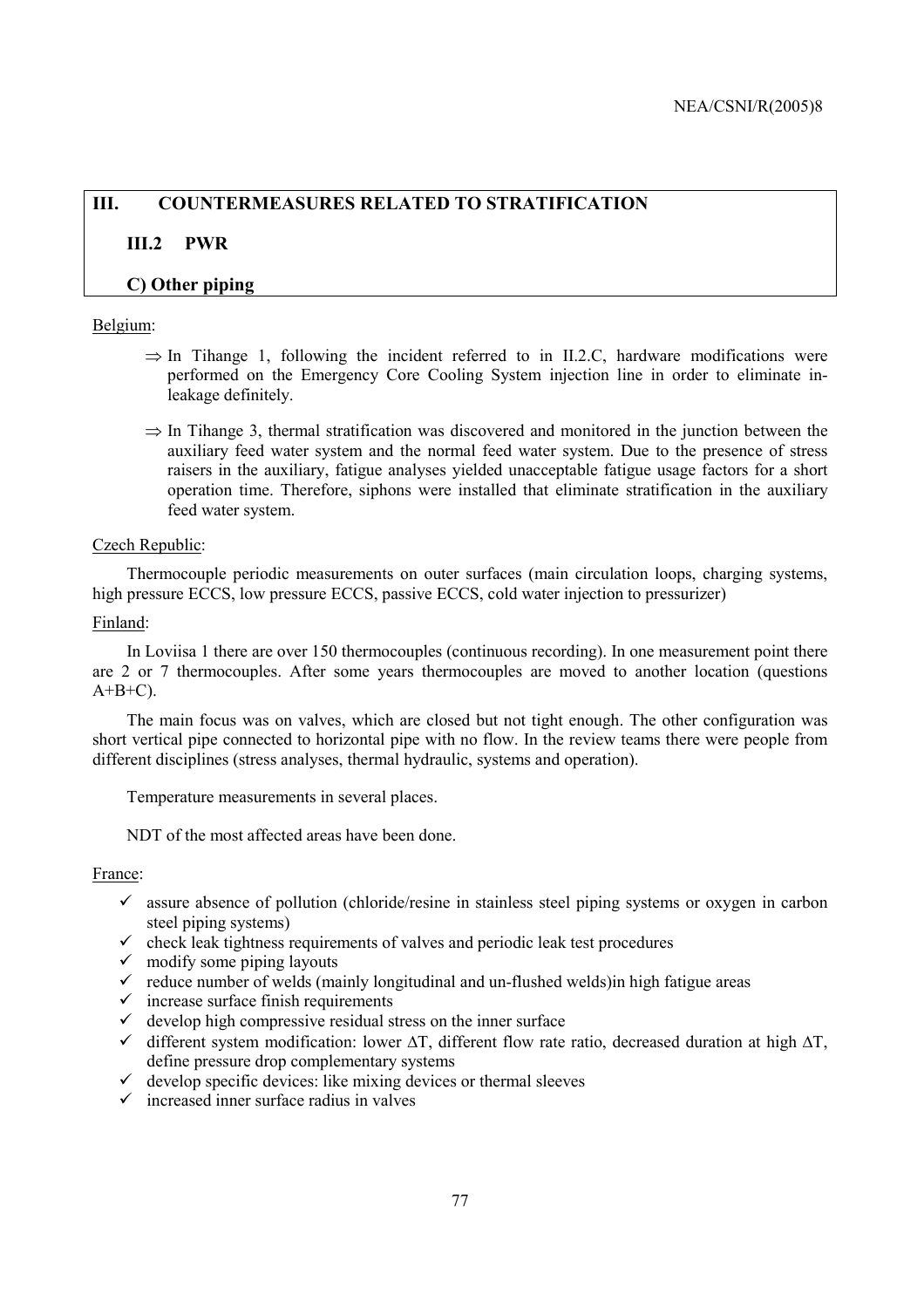#### Hungary:

There are plans to map other critical locations in the piping connected to the main circulation lines and to install additional temperature measurements as well.

#### Japan:

See II.2. C)

#### Korea:

Unisolable section piping connected to reactor coolant line such as ECCS line and RHR line up to the first isolation valve

e) Enhanced ISI (Advanced UT, all Welds including nozzle area, once per 10 years inspection interval)

i) LBB

j) Stress and fatigue analysis including thermal stratification and turbulent penetration

#### Slovakia:

Spray piping nozzle of pressurizer, RPV primary piping nozzles and RPV ECC piping nozzles.

Continues temperature measurements and periodic stress and fatigue evaluation.

ISI

Spain:

-

-

Sweden:

### United States of America:

Thermal fatigue cracking events in unisolable piping attached to the reactor coolant loop have been addressed by a variety of preventative actions:

Research programs – the EPRI Materials Reliability Program (MRP) has sponsored research to improve understanding of the thermal fatigue phenomena, provide tools for evaluation, develop screening criteria to identify susceptible locations, and recommend countermeasures. These research programs are described in Question V.

Screening criteria – the EPRI MRP has developed the Interim Thermal Fatigue Management Guidelines. Final guidelines are in preparation. This guideline presents evaluation and inspection recommendations for detecting potential cracking that might be occurring in normally stagnant piping systems attached to main reactor coolant piping. The guideline also provides criteria to identify lines that should not be susceptible to cracking. The specific locations recommended for evaluation and/or inspection in this guideline are those where cracking and leakage have been identified in domestic and similar foreign PWRs, and are not currently part of other augmented inspection programs as a result of specific cracking issues (e.g. B&W plant high pressure injection nozzle/thermal sleeves). The guideline provides the specific recommendations for near-term assessment and possible volumetric examination. The piping systems and locations considered are those like drain lines and safety injection lines subject to valve inleakage. It describes how assessments may be performed to determine if volumetric examination and/or monitoring should be considered. Guidelines for conducting effective examinations and monitoring are also provided.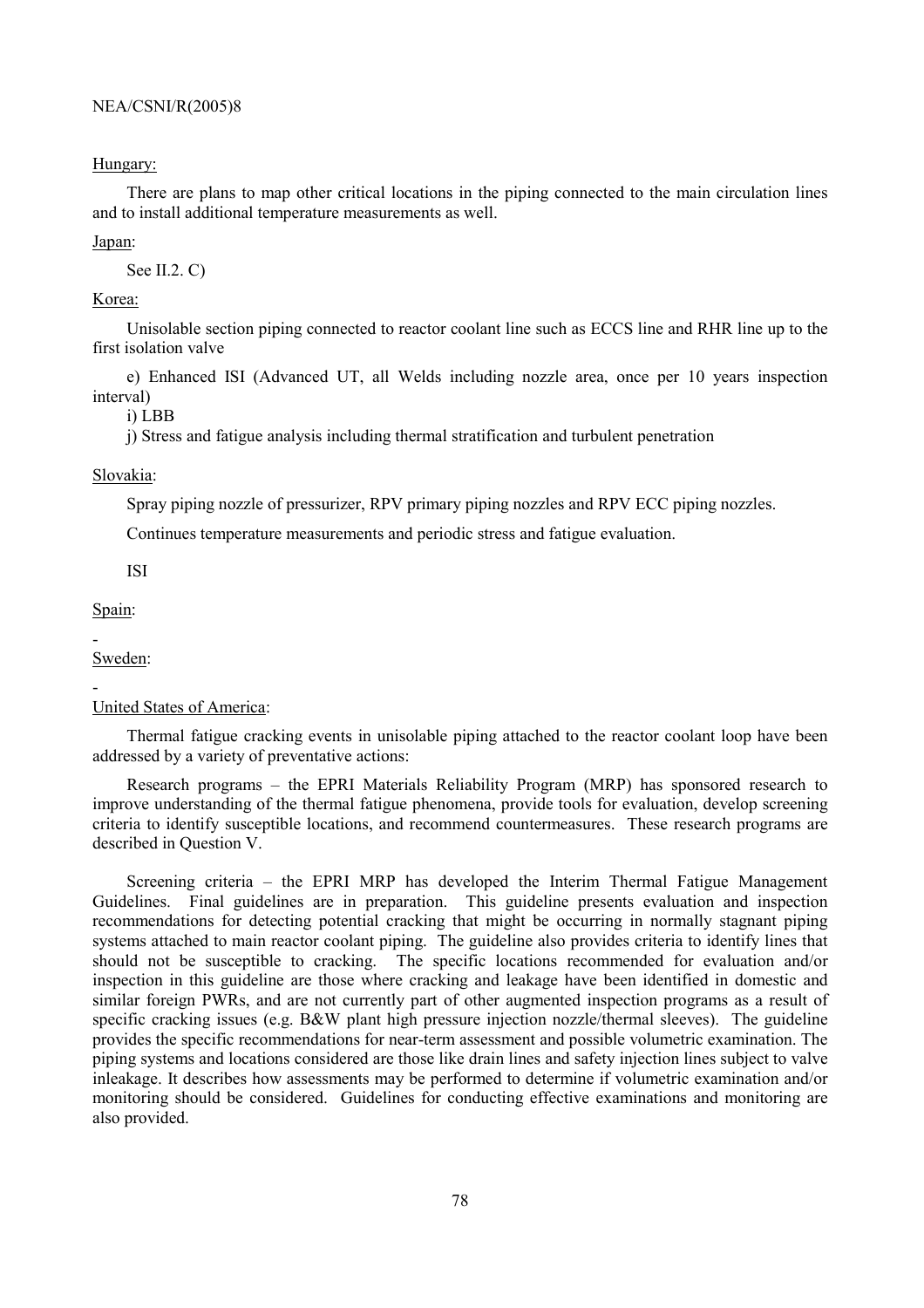Training – the EPRI MRP has also sponsored a training program. Member utilities have received training in the thermal fatigue management guidelines. This training included the application of the guidelines to the plant specific piping system geometry to identify potential locations for thermal fatigue damage. The plant personnel obtained a better understanding of the thermal fatigue phenomena and the actions that can be taken to prevent damage.

Fatigue monitoring – the locations with the greatest potential for thermal fatigue damage have been identified, and software has been developed (FatiguePro) and installed that tracks the actual fatigue usage at these locations. Fatigue calculations are done using transfer functions that take plant instrument data and calculate stress and strain, based on logic that identifies significant plant evolutions.

Thermocouple installation – a number of plants have measured thermal stratification levels by installing thermocouples on the pipe. The temperature profiles obtained from this instrumentation have been analyzed to better understand the phenomena taking place.

Leakage monitoring – on the high pressure safety injection lines, valve leakage is monitored to minimize the potential for thermal stratification. Maximum allowable leakage levels are determined by calculation and are tracked. In addition, some plants have installed pressure monitoring systems that determine if the higher pressure from the charging system is present downstream of the isolation valve, which would indicate a valve leak. Pressure is also monitored to prevent backleakage through the check valves in the low pressure safety injection systems.

Added valves – some plants have added a second isolation valve to the safety injection line to prevent leakage into the unisolable portion of the piping.

Improved valve maintenance – improvements in valve packing design, and more frequent preventative maintenance actions are taken to prevent leakage in reactor coolant system boundary valves. In some cases, the valve was replaced with a different type that is less prone to leakage.

On makeup / HPI lines (Babcock and Wilcox plants), a double wall thermal sleeve design is being developed for installation in the RCS nozzle. Flow velocity will be increased to prevent turbulence penetration from entering the upstream region. Better thermal sleeve fabrication and inspection methods have been implemented.

Isolation valves have been relocated to provide for a vertical piping section downstream of the valve, which assists in mixing any possible leakage, thus avoiding stratification.

In the pressurizer spray line, in order to prevent draindown of the upper spray piping and the associated thermal stratification cycling, bypass spray flow is increased. In a cooldown, auxiliary spray is started before shutting down the reactor coolant pumps to prevent the upper piping from draining.

Drain lines attached to the reactor coolant loop are insulated to prevent long horizontal runs from losing sufficient heat set up a natural convection thermal stratification gradient. This gradient can be subject to thermal cycling due to turbulence penetration effects.

Thought is given to the pipe support arrangement so as to prevent an adverse slope in the pipe. Sufficient flexibility is also provided in the piping layout to prevent high stresses from global stratification moments.

The residual heat removal system is preheated before entering into service during a cooldown. Flow initially bypasses the RHR heat exchanger in order that the RCS nozzle is not thermally shocked.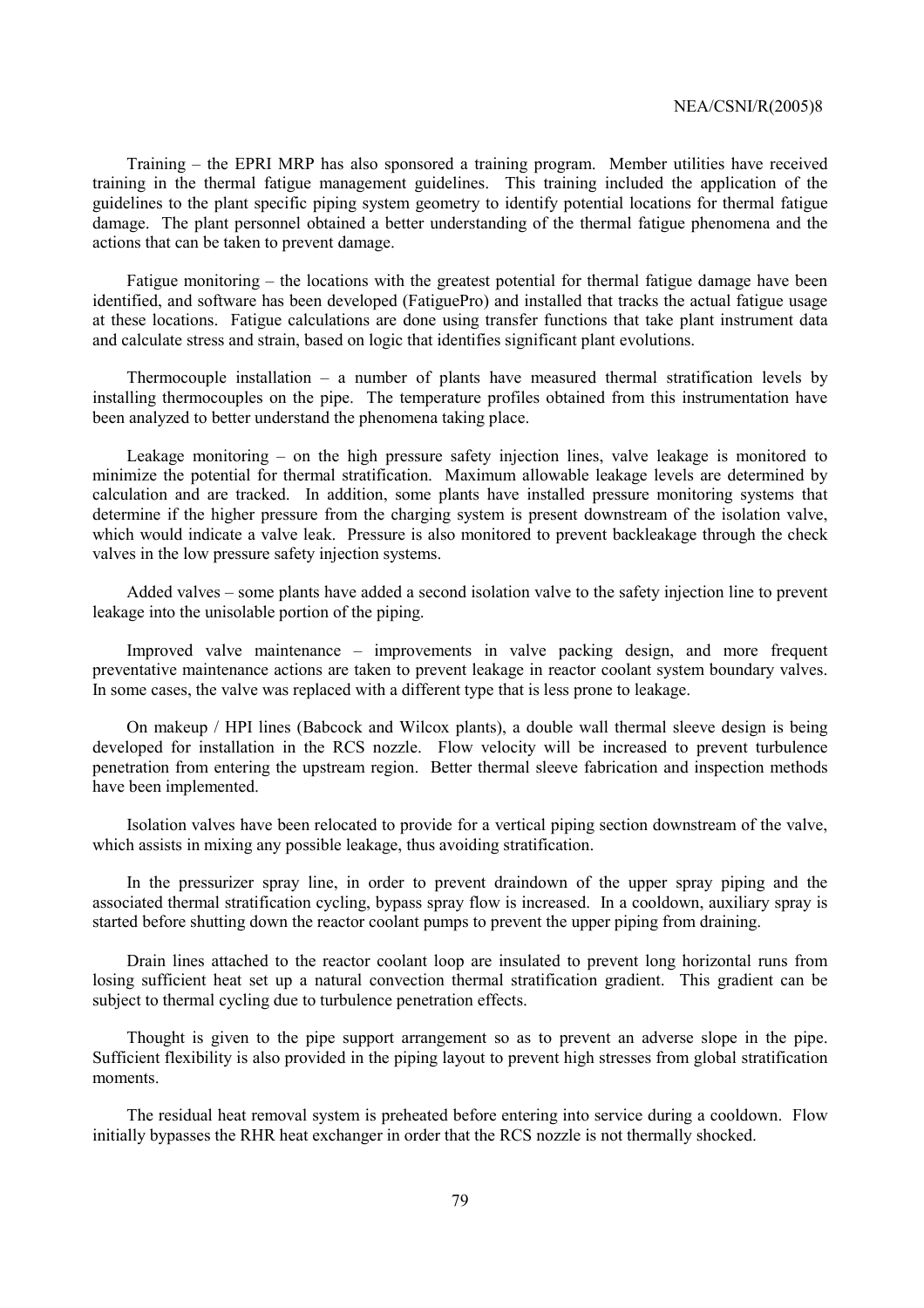## **III. COUNTERMEASURES RELATED TO STRATIFICATION**

### **III.4 Other plants than BWR or PWR**

### Belgium:

No plants other than BWR or PWR in Belgium

### Czech Republic:

Not applicable

### Finland:

Not applicable

## France:

- $\checkmark$  change operation procedure
- $\checkmark$  repair-replacement techniques
- $\sqrt{ISI}$

## Hungary:

Not applicable

## Japan:

- Korea:

CANDU(4 operating CANDUs in Korea)

A) Feedwater nozzle and adjacent piping

- e) Periodic ISI (UT in ASME Code, Welds near elbow, once per 10 years inspection interval)
- B) Other systems: No action for thermal stratification

Slovakia:

Not applicable

Spain:

-

Sweden:

Not applicable United States of America:

Not applicable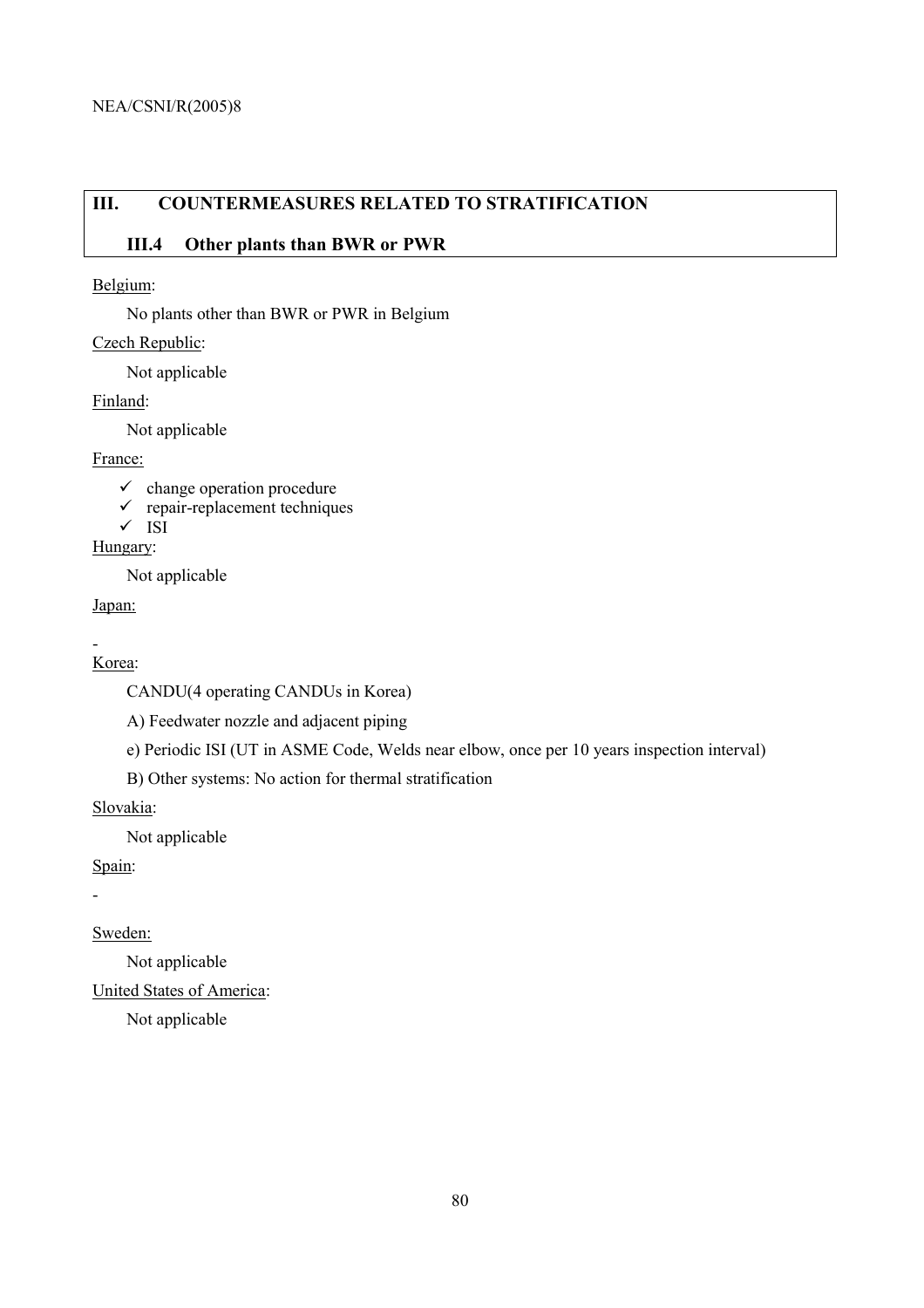## **III. COUNTERMEASURES RELATED TO STRATIFICATION**

**III.5 If not addressed in items III 2 to III 4, please describe countermeasures, if any, on: The risk of cold water in-leakage through a "closed" valve (as a common phenomenon)** 

### Belgium:

-

## Czech Republic:

-

## Finland:

See above

France:

## Hungary:

-

-

## Japan:

See II. 1. and 2.

## Korea:

-

## Slovakia:

See above

Spain: -

Sweden:

## United States of America:

Addressed in III.3 above. BWR plants do not have the potential for cold water inleakage toward the reactor coolant system. There is no alternate path for CRD return water or reactor water cleanup water to be injected toward hot primary coolant boundary components.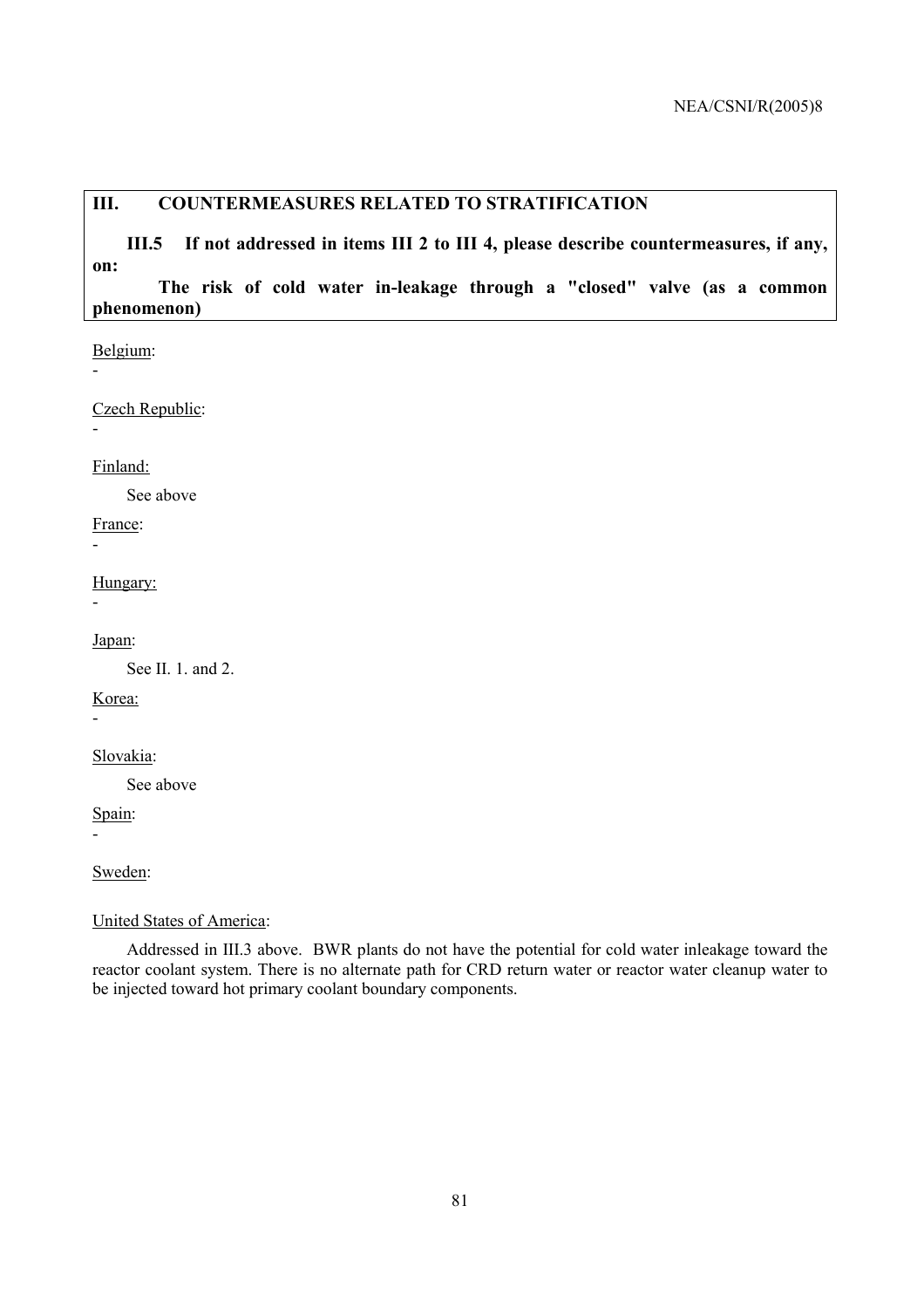## **III. COUNTERMEASURES RELATED TO STRATIFICATION**

## **III.5 If not addressed in items III 2 to III 4, please describe countermeasures, if any, on: Countermeasures for other stratification phenomena**

Belgium:

-

Czech Republic:

-

Finland:

See above

France:

-

Hungary:

-

Japan:

See II. 1. and 2.

Korea:

Slovakia:

See above

Spain:

-

Sweden:

United States of America: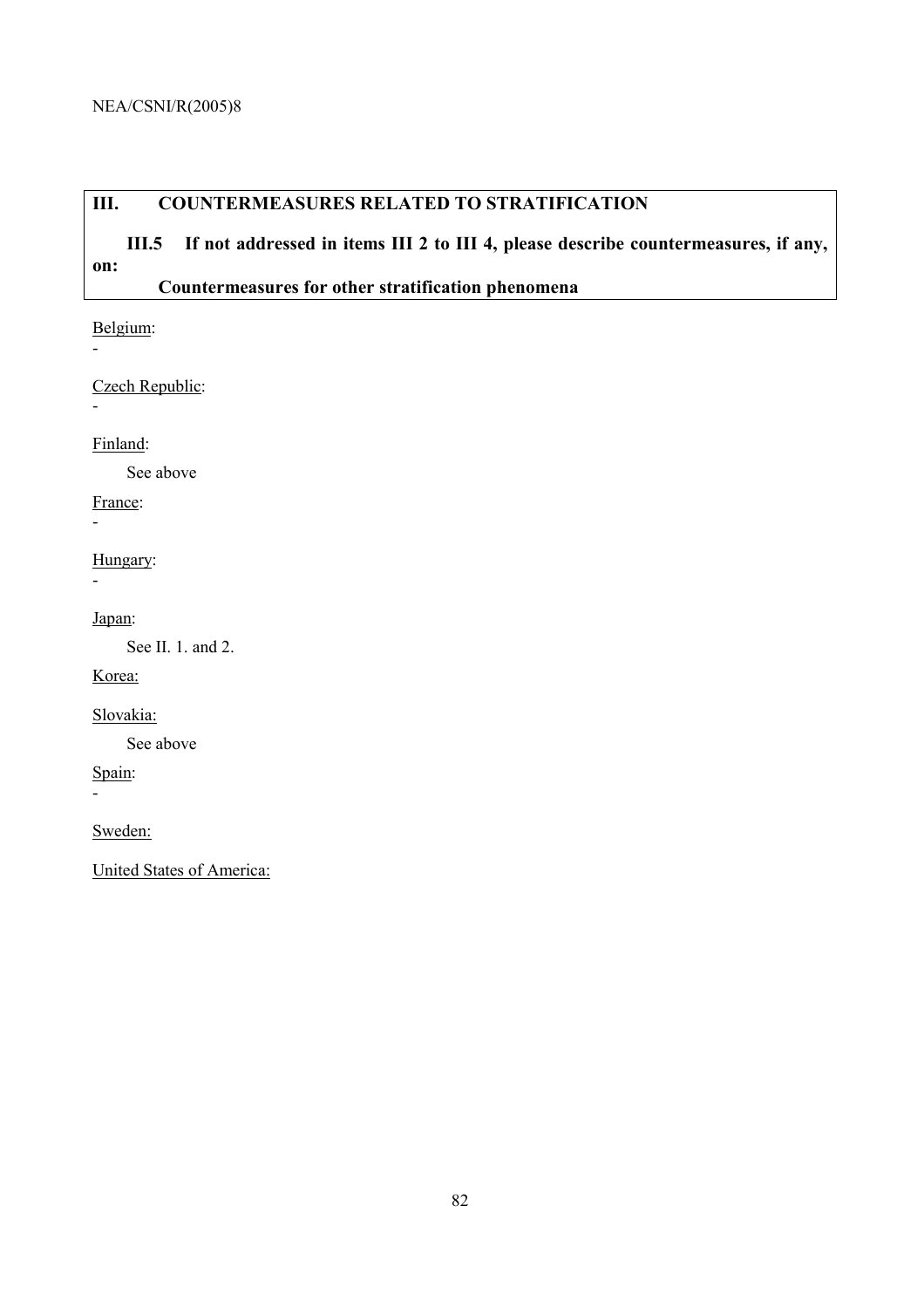## **III. COUNTERMEASURES RELATED TO STRATIFICATION**

#### **III.6 Other comments**

#### Belgium:

Feedwater baffle plate system installed in Doel Units1/2 to fix a water hammer problem was also found to be an effective countermeasure for thermal stratification.

Ref.: NEA/CSNI/R(98)8 "Specialists Meeting on Experience with Thermal Fatigue in LWR Piping Caused by Mixing and Stratification, pp 377-395

#### Czech Republic:

Periodic temperature measurements on outer surfaces and periodic fatigue analyses for selected locations. In case of cold injection or mixing of medium with significant ∆T, non destructive testing has to be performed.

#### Finland:

Pressurizer, bottom nozzle: Protection (thermal insulation) against rapid temperature changes has been improved. Changes in the water level and temperature difference between the pressurizer and the surge line causes fatigue. The crack growth in the geometrical crack is estimated.

Steam generator: Auxiliary feedwater can be pumped to the bottom of the horizontal steam generator. The water has been warmed up due to stratification and thermal shock in thick wall vessel.

#### France:

The more sensitive location are:

- $\checkmark$  a small cold water flow in a small hot water flow, with deep gradient through the height of the pipe
- $\checkmark$  a stratified situation frequently push by a large flow rate of cold water

The countermeasures are different in these 2 cases.

#### Hungary:

In the 2001 there were fatigue cracks in 4 Steam Generator nozzles connecting the auxiliary feedwater. The possible root cause is under investigation. (Mixing?)

#### Japan:

Regarding "Research regarding Assessment of High-cycle Thermal Fatigue due to Stratification of Stagnant Water Part" and 'Research into Cavity-flow type Stratification Phenomena (PWR)" in V.2: Ongoing and Planned Research Projects on Thermal Fatigue, the concept of thermal stratification related damage preventive measure shall be regulated as below:

The structure shall be designed wherein the stratification boundary is not situated in the elbow. The main piping flow velocity, vertical branch piping length and branch piping diameter shall be designed wherein the stratification boundary stays sufficiently within the vertical piping or sufficiently goes inside the horizontal piping. Tests are presently being conducted to confirm the relationship between the main piping flow velocity, the length and diameter of the vertical branch piping, and the depth of cavity flow intrusion.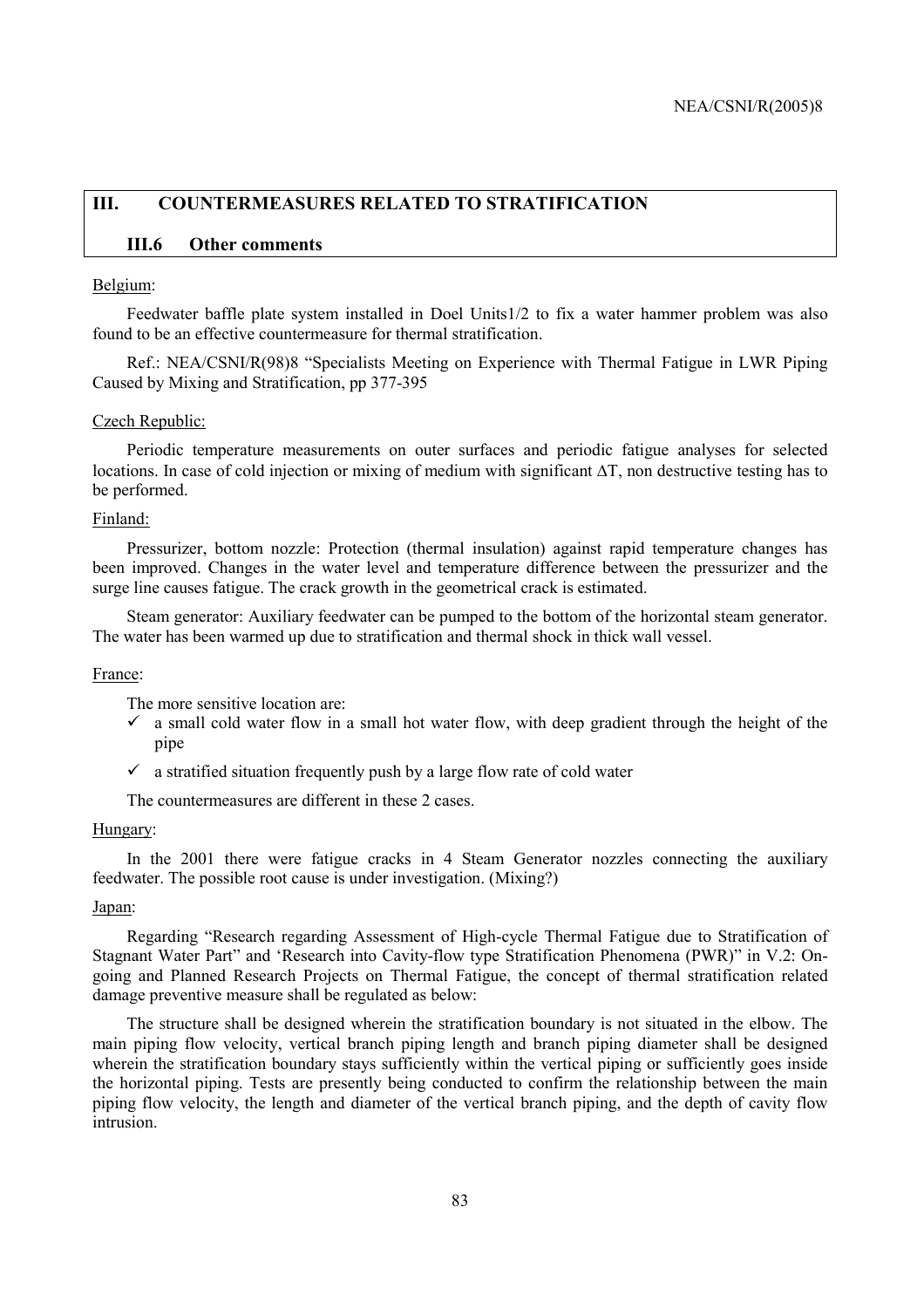Korea:

Slovakia:

Spain:

-

Sweden:

Approach: According to a) and e)

Operation: According to b), c) and f). Mitigation: According to g) and h). Note: No difference made between BWR / PWR or type of components.

United States of America:

A number of plants have done detailed fatigue analyses to demonstrate that the effects of thermal stratification are acceptable, based on monitored leakage levels or thermocouple measurements.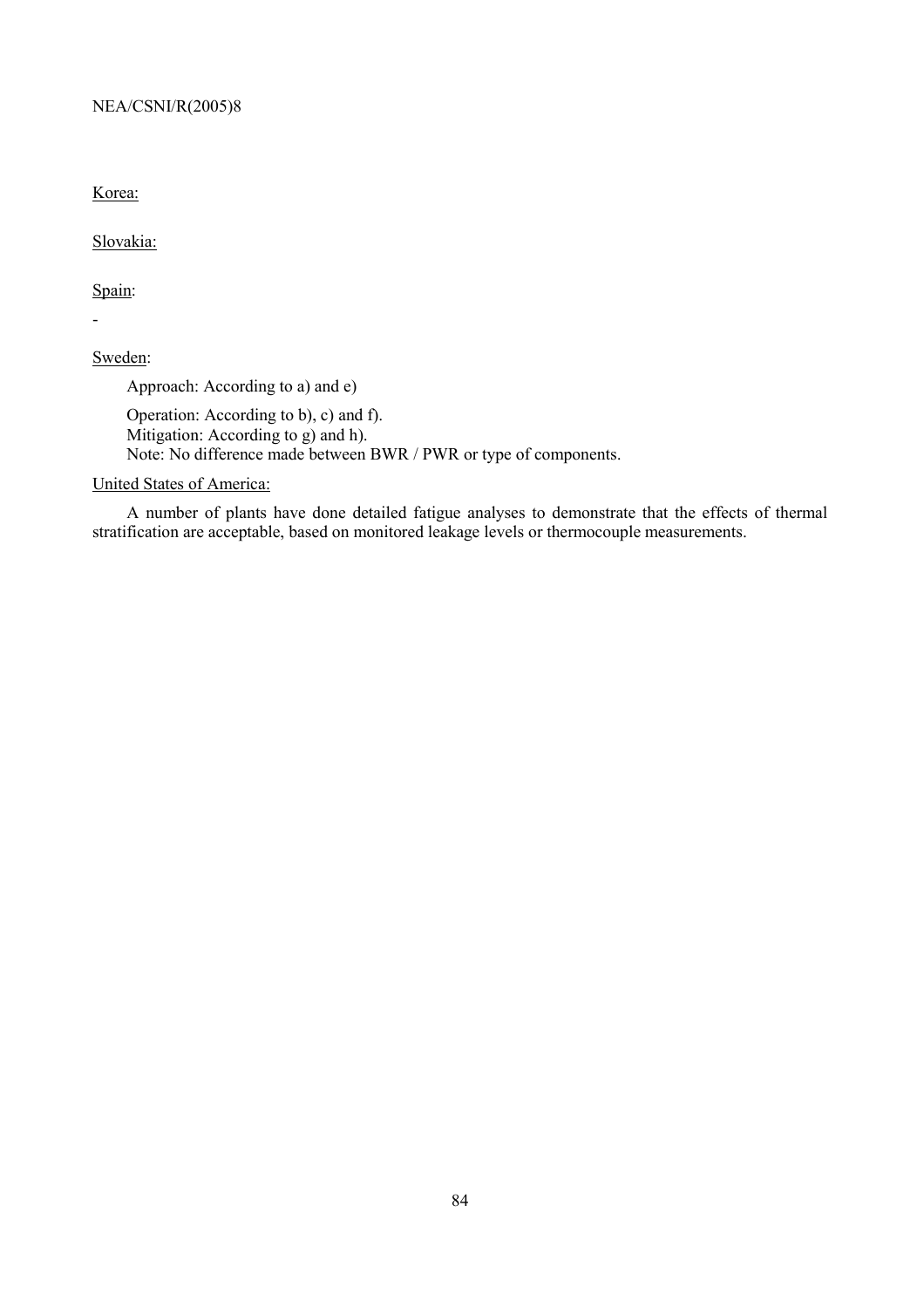## **IV COUNTERMEASURES RELATED TO MIXING Same list as in paragraph III**

### **IV.1 General approach and policy**

### Belgium:

As for stratification, operational experience related to mixing from other countries is analysed. If incidents appear in foreign plants, their applicability to the Belgian plants is evaluated. As such, the applicability of the Civaux incident on the Belgian RHR systems has been evaluated.

Czech Republic:

No

Finland:

After the 1979 leak in Olkiluoto (Case 1 in II.1 A) the main systems in Loviisa and Olkiluoto were reviewed for thermal mixing. The mapping was based on process and instrumentation (P&I) drawings and operating instructions.

The affected areas are inspected every three years.

France:

- $\checkmark$  try to reduce the load: temperature difference or duration at large  $\Delta T$
- $\checkmark$  try to justify large margins in term of crack growth rate versus critical crack sizes
- $\checkmark$  define specific ISI program and objectives for performance demonstration
- $\checkmark$  prepare replacement, and define specification to assure the life of the new component

#### Hungary:

-

Japan:

See III.1.

Korea:

1) Consideration of turbulent penetration in piping design

2) Enhanced ISI for the piping susceptible to thermal fatigue

Slovakia:

-

## Spain:

Same as for III.1

## Sweden:

In such cases mixing devices should be installed.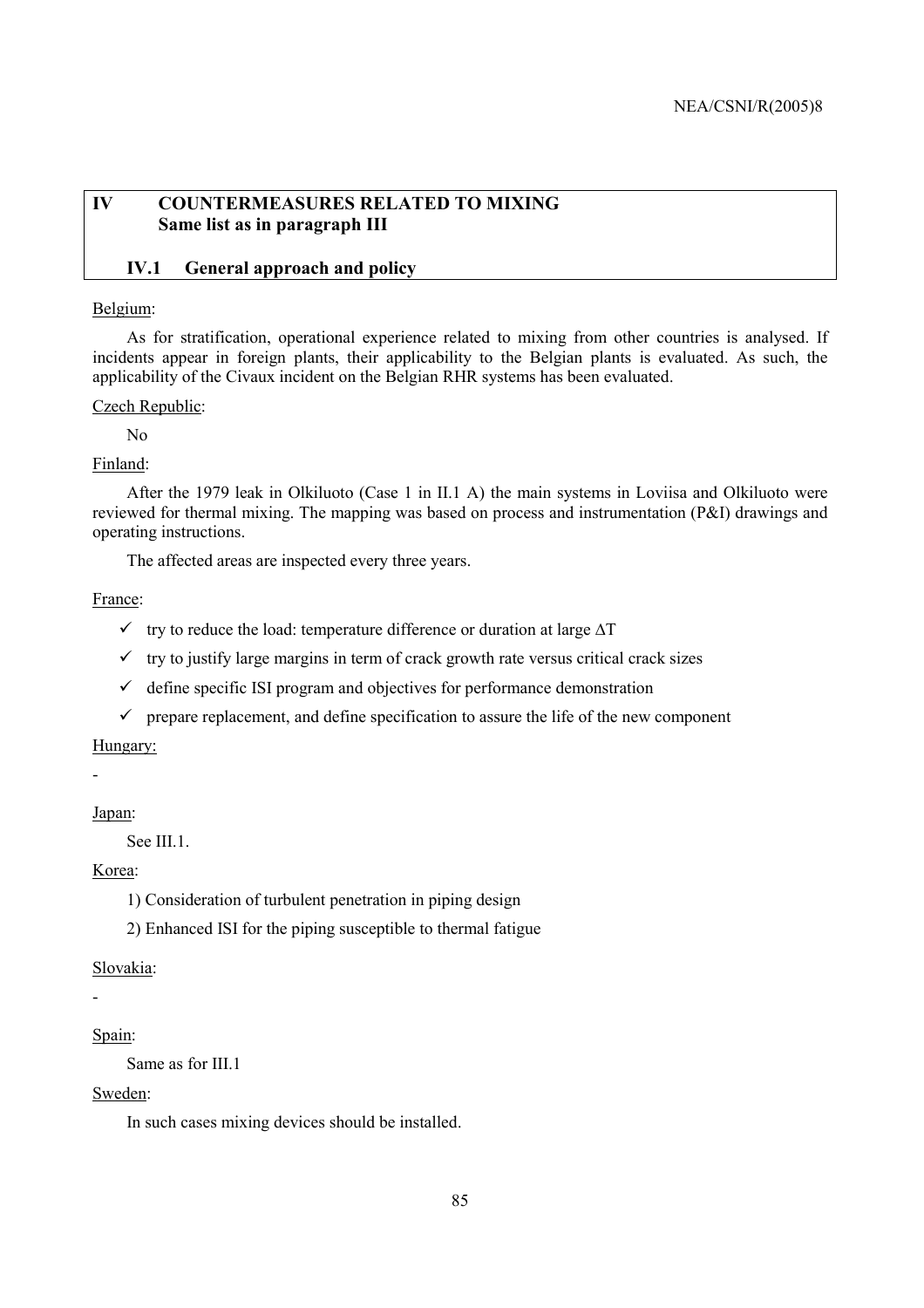### United States of America:

There have not been any incidents of damage occurring due to thermal mixing phenomena in U.S. plants. Therefore, no preventative actions have been implemented beyond basic good design.

The findings from the Civaux event have been considered in development of risk-informed inspection programs to assure that the regions downstream of the RHR heat exchangers are considered for detailed inspection. Although not specifically a countermeasure, it has been found that U.S. plants do not operate for any significant time with hot water bypass around the RHR heat exchangers.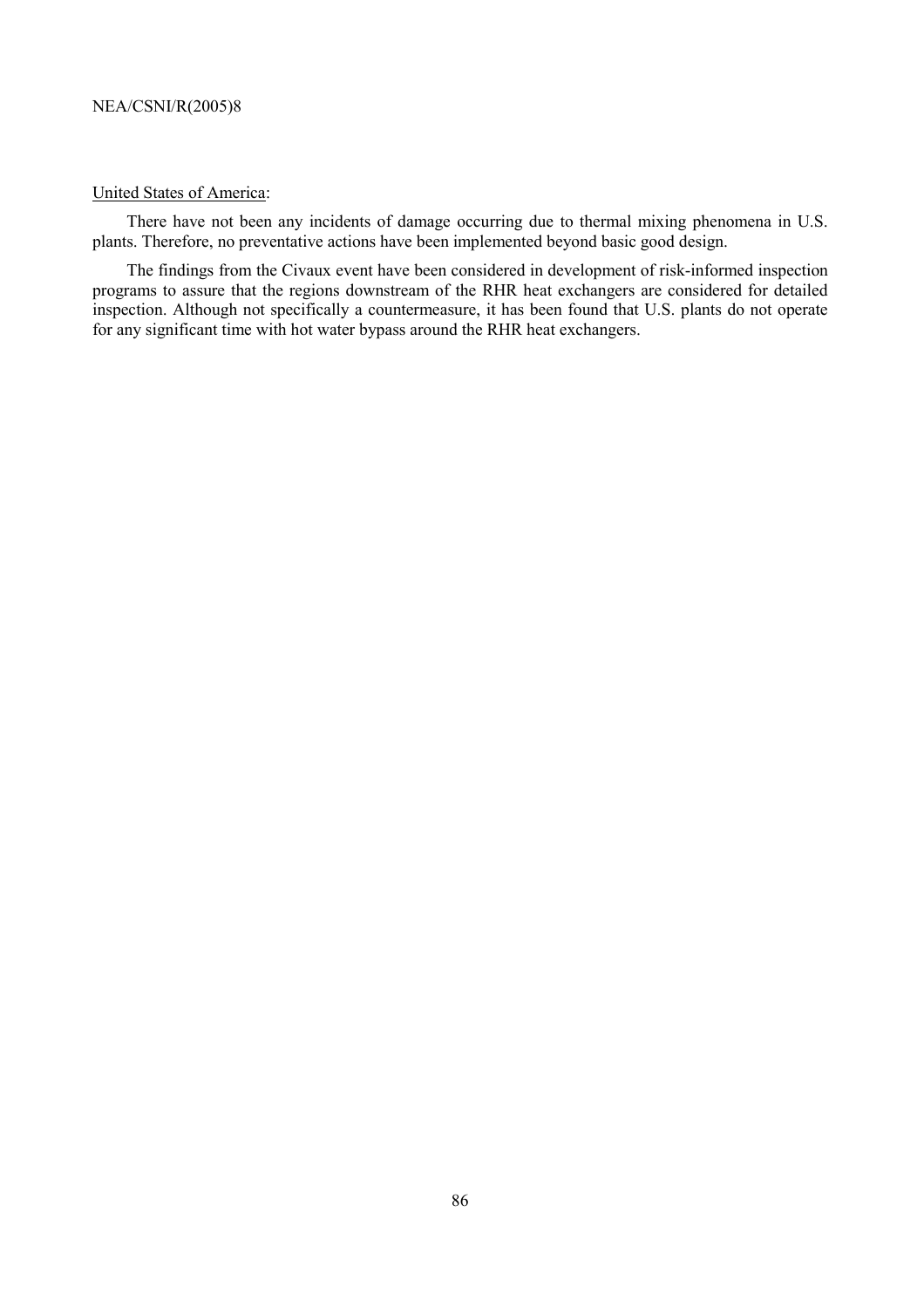## **IV.2 BWR feedwater nozzle and other systems**

## Belgium:

-

## Czech Republic:

Not applicable

### Finland:

See the general approach.

Mixing devices in the feedwater lines.

### France:

-

## Hungary:

No BWR

### Japan:

See II. 1.

## Korea:

 $N/A$ 

## Slovakia:

Not applicable

## Spain:

Following the recommendations established in NUREG-0619: Replacement of feedwater spargers. Sweden:

United States of America: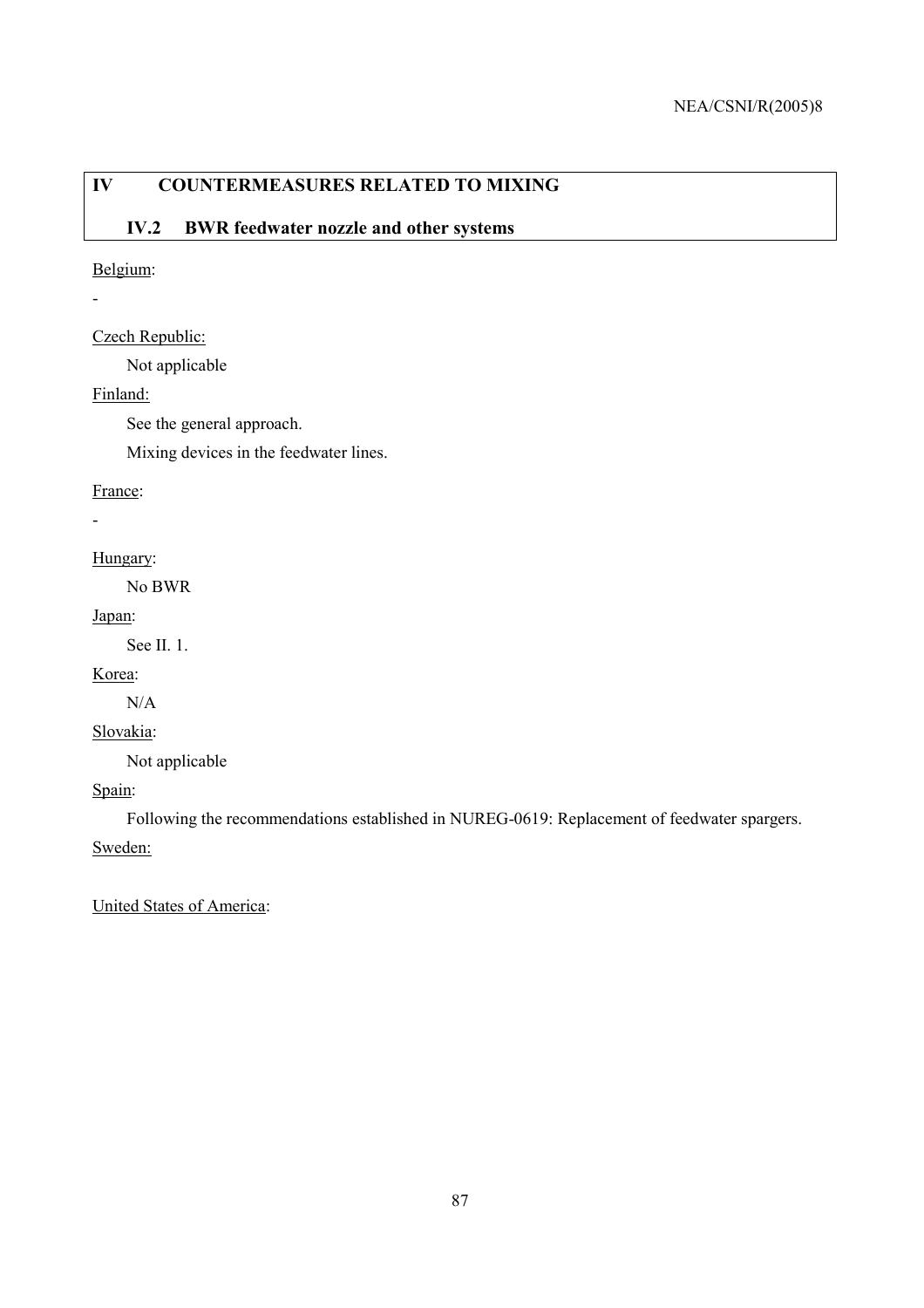## **IV.3 PWR feedwater nozzle and other systems**

### Belgium:

#### - Czech Republic:

After-Outer surface temperature measurement, FE flow analysis and fatigue evaluation on mixing tee (Temelin NPP), new control valve will be designed on surge lines by-pass piping.

### Finland:

See the general approach

### France:

- − detailed analysis of all the existing data of each locations: geometry, material, load history, fabrication, ISI, transient monitoring...
- − load evaluation through mock-ups, computation and direct measurements on the plant
- − stress evaluation and damage analysis
- − usage factor / crack growth rate / critical crack size
- − ISI program and performance
- − replacement pre-analysis

### Hungary:

Feedwater nozzle and adjacent piping: No action for mixing

Pressurizer surge line: No action for mixing

### Japan:

See II. 2.

Korea:

A) Feedwater nozzle and adjacent piping: No action for mixing

B) PWR pressurizer surge line: No action for mixing

C) Unisolable section piping connected to reactor coolant line such as ECCS line and RHR line up to the first isolation valve

e) Enhanced ISI (Advanced UT, all Welds including nozzle area, once per 10 years inspection interval)

i) LBB

j) Stress and fatigue analysis including thermal stratification and turbulent penetration

D) Other large components: No Action for mixing

### Slovakia:

See the general approach

### Spain:

None

Sweden:

- United States of America: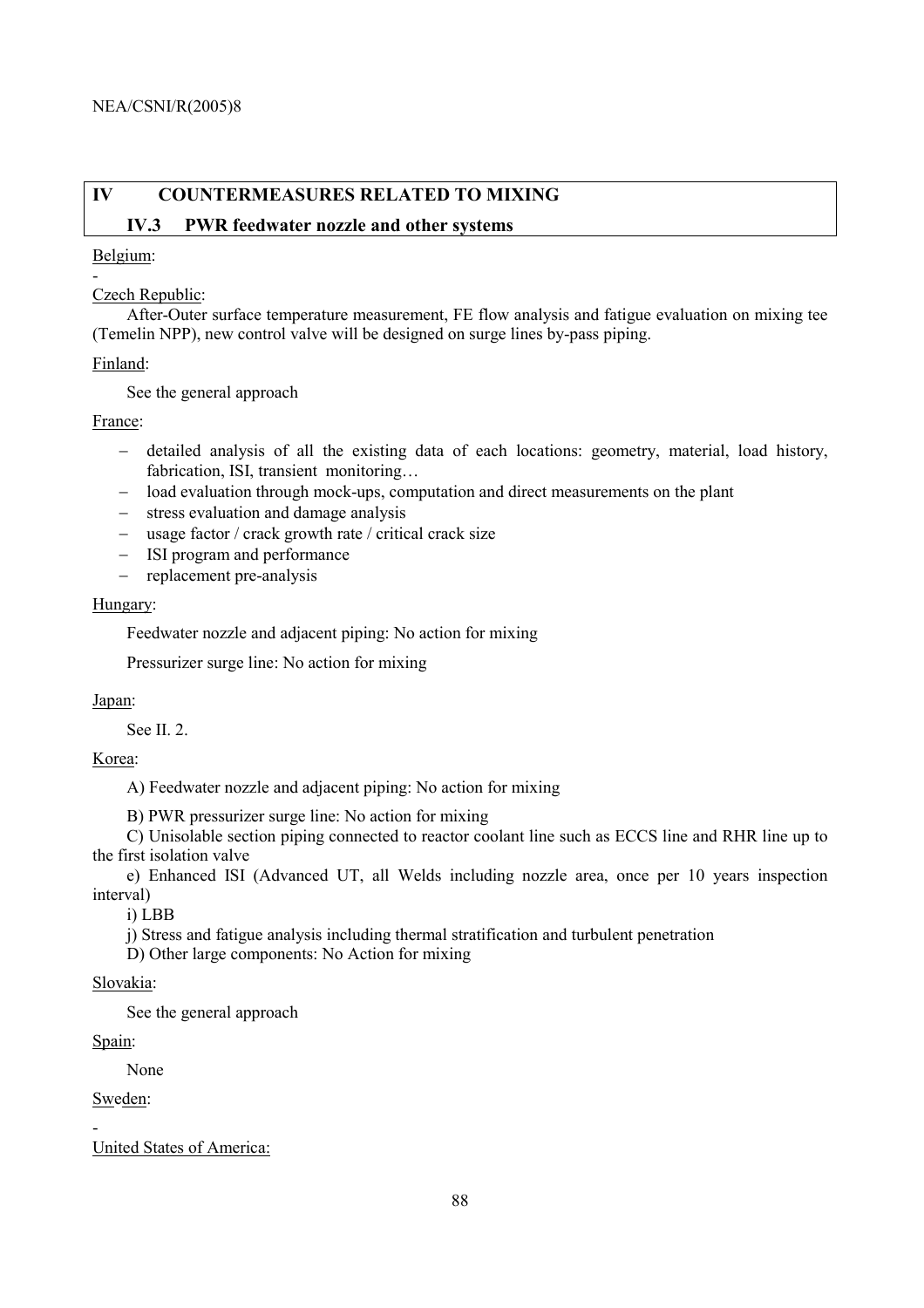## **IV.4 -Other plants than BWR or PWR**

## Belgium:

Not applicable

## Czech Republic:

Not applicable

## Finland:

Not applicable

France:

-

## Hungary:

Not applicable

Japan:

-

## Korea:

A) Feedwater nozzle and adjacent piping: No action for mixing

B) Other systems: No action for mixing

### Slovakia:

Not applicable

Spain:

None

Sweden:

Not applicable

United States of America: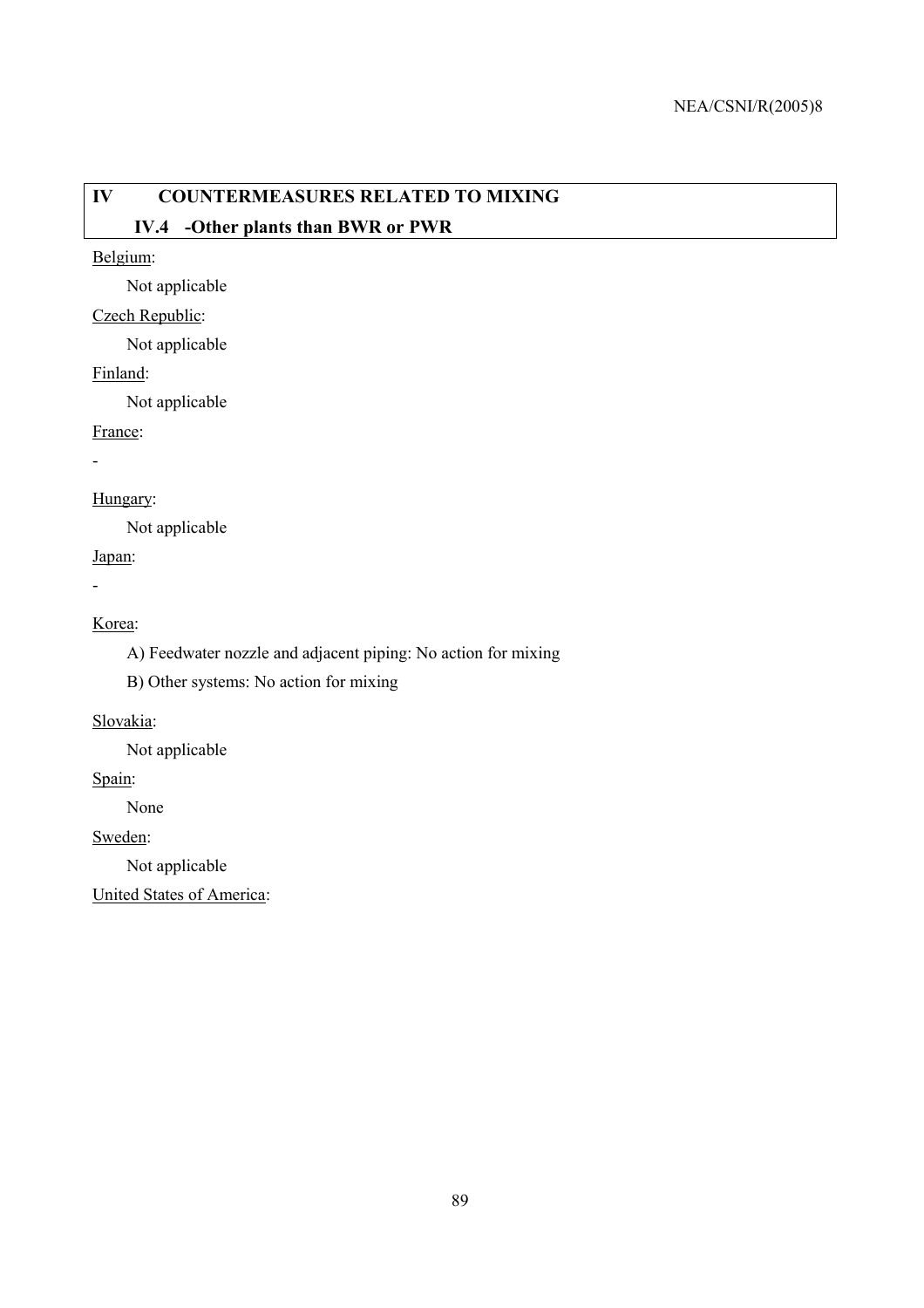**IV.5 Tees (common geometry)** 

- **additional questions: Identification of locations with potential risk:**
- $\checkmark$  What are the temperature difference limits for austenitic stainless steel and carbon steel **(including low alloy steel) in continuous mixing during power operation?**
- $\checkmark$  What are the temperature difference limits for austenitic stainless steel and carbon steel **(including low alloy steel) in limited operating time (like heat-up and cool-down)?**
- $\checkmark$  What are the restrictions for the geometrical configuration in piping, like horizontal and **vertical orientation, nearby elbows etc.**

#### Belgium:

-

#### Czech Republic:

No limits, no restrictions on geometry

#### Finland:

Temperature difference limits in continuous mixing: Screening limit for austenic steel is 30 C and for carbon steel 50 C. We consider these as conservative values. Higher values are allowed, when inspected (NDT) periodically.

Temperature difference limits in limited operating time: Not specified for limited operation, case by case

Restrictions for the geometrical configuration in piping: There are no formal restrictions and seriousness is estimated case by case. It would be useful to have recommendations concerning favourable configurations and warnings on vulnerable configurations.

#### France:

Temperature difference limits in continuous mixing: To-day RCCM 2000 proposes: mixing fluide temperature difference 80°C for SS and 50°C for CS (it's base on existing RCCM fatigue analysis procedure RCCM fatigue curves)

Temperature difference limits in limited operating time: 110°C between pressuriser and hot leg, 140°C between RHRS or CVCS and RCL during intermediate hot stand-by (180°C)

Restrictions for the geometrical configuration in piping: Some are under preparation for future plants or operating plant modifications.

### Hungary:

These limits are not established

### Japan:

See II.1 and 2.

Korea: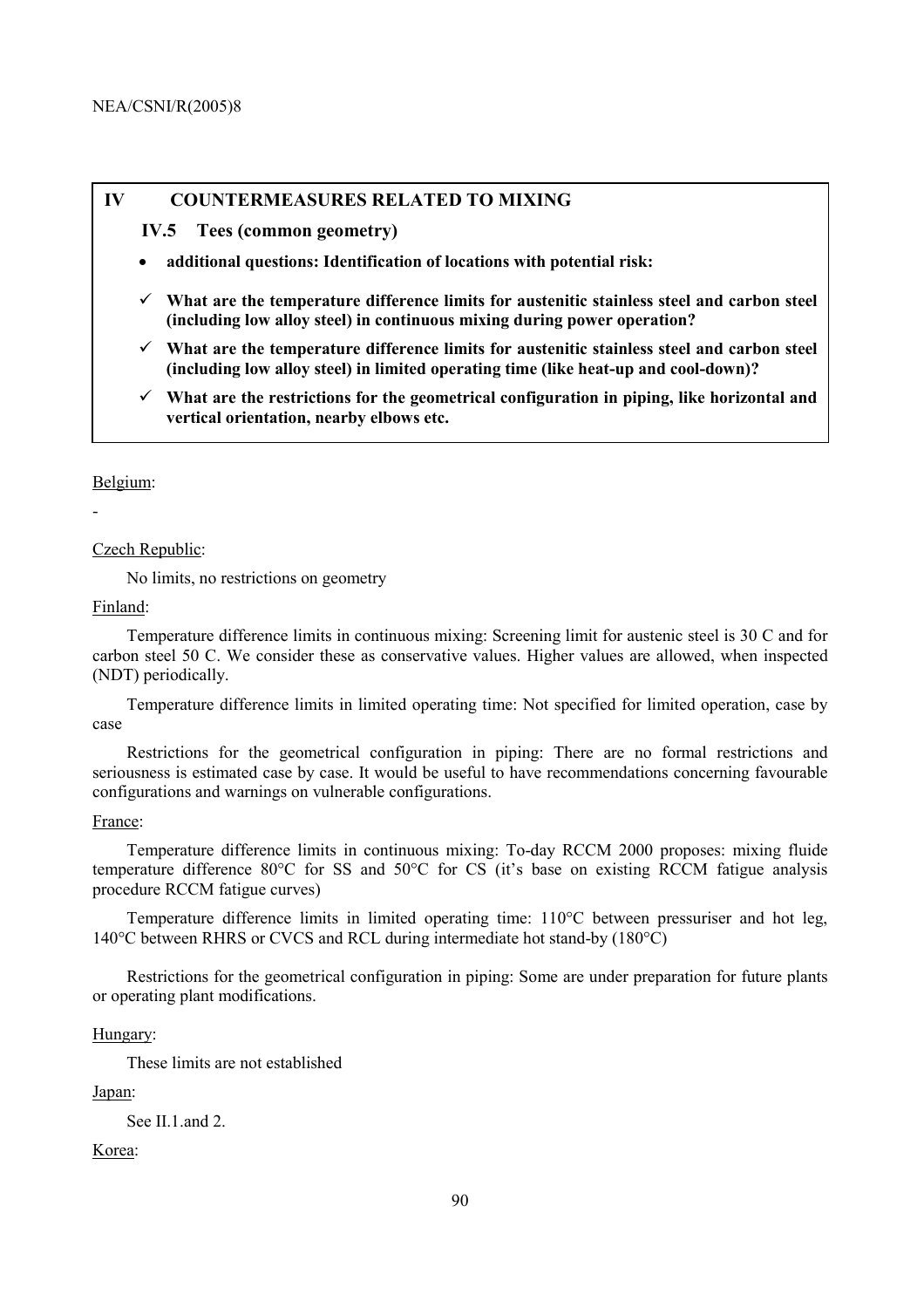## Slovakia:

-

These limits are not established

## Spain:

These limits are not established, except as described in IV.6 .

Same answer as before.

Standard configurations are used, that's to say: 90º or 45º elbows.

Sweden:

United States of America: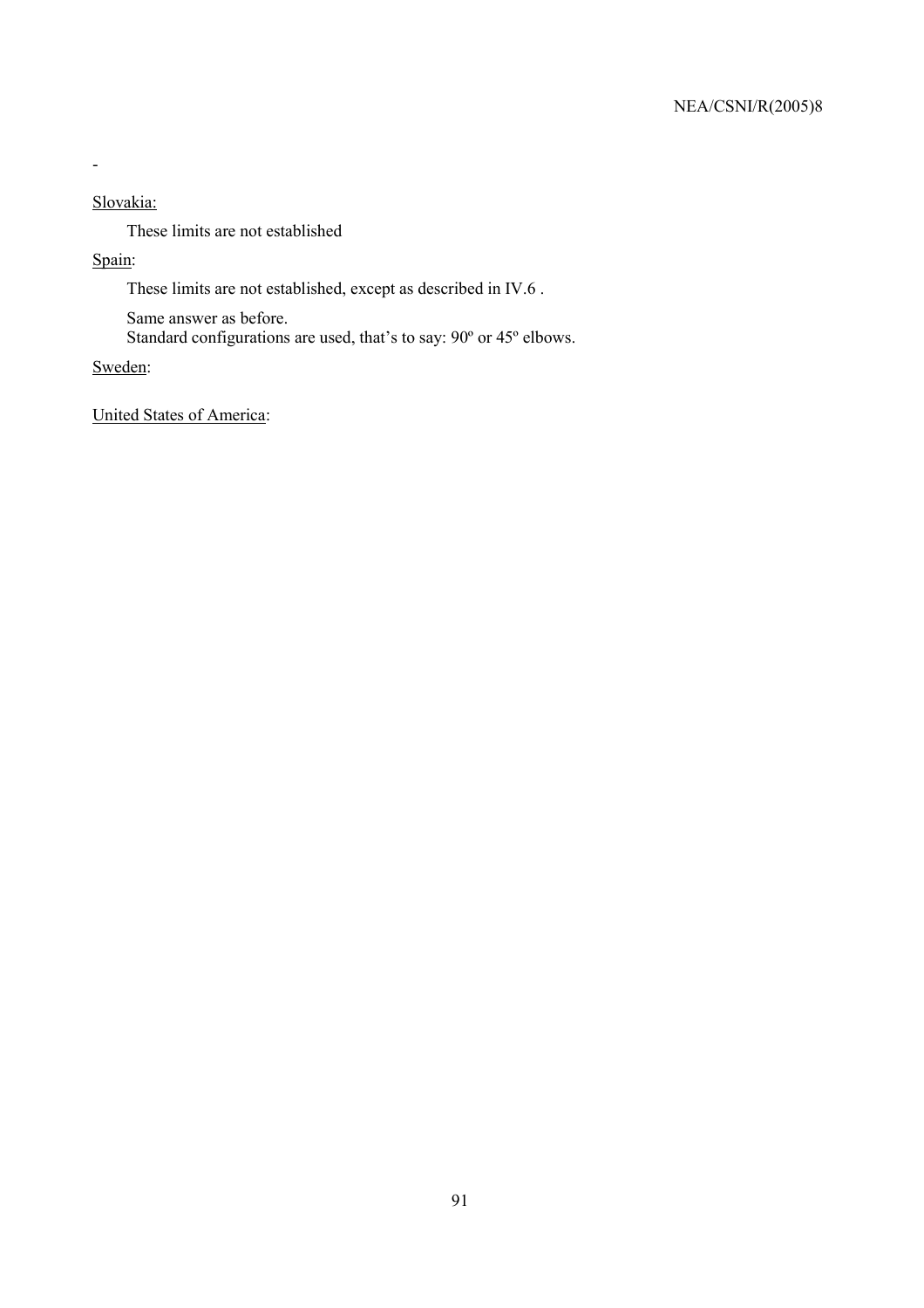### **IV.6 Other comments**

#### Belgium:

A screening of the branches connected to the reactor coolant system with respect to thermal fatigue susceptibility, including the thermal mixing issue, is going on in the framework of the 10-yearly safety reassessments of the Belgian NPPs.

Czech Republic:

-

Finland:

-

France:

-

Hungary:

- Japan:

Regarding 'Research regarding Assessment of High-cycle Fatigue at Hot and Cold Water Junction (BWR & PWR) in Table V-2: On-going and Planned Research Projects on Thermal Fatigue, the concept of mixing related damage preventive measure shall be regulated as below:

Assessment shall be made by step-by-step screening. The necessity for such assessment shall be screened in the first step by the temperature difference. Simple assessment shall be conducted when the temperature difference is small. This assessment shall be gradually, forwarded into more detailed assessment according to the level of temperature difference. Tests are presently being conducted to confirm the effect of reducing the temperature differences by mixing or by disturbance, and to confirm the coefficient of thermal conductivity under conditions wherein the flow velocity conditions of an actual plant are enveloped.

Korea:

-

Slovakia:

-

Spain:

Spanish utilities have restrictions in their operational procedures related to the speed of valve opening in certain lines, and with the speed they can heat-up and cold-down, especially for the presurizer surge line and for the presurizer sprinklers, which are the locations with potential risk.

Sweden:

See under III.6

United States of America: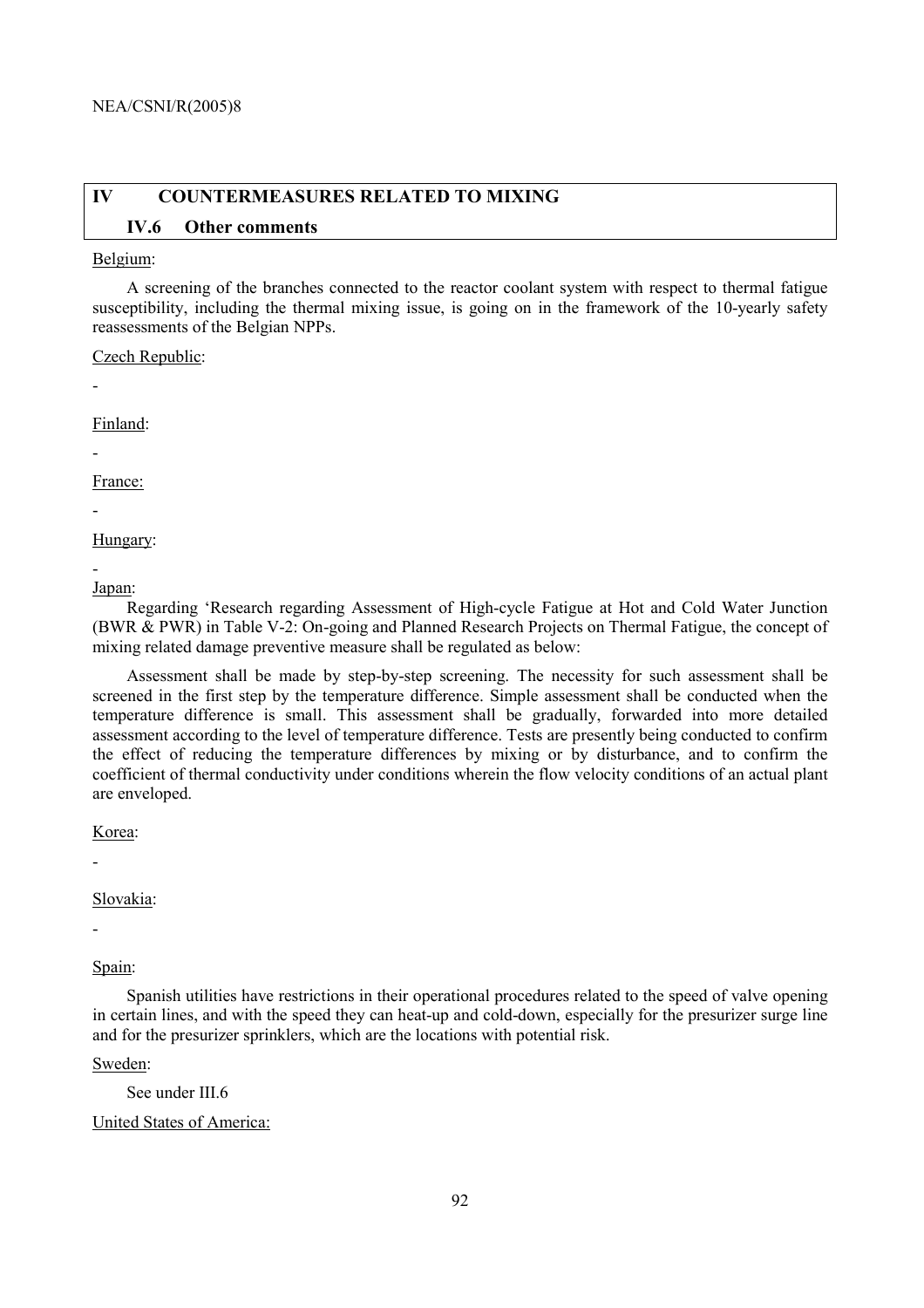## **V RESEARCH ON THERMAL FATIGUE**

### **V.1 Completed research projects Please indicate references**

### Belgium:

Development of a set of computer codes (THERMAXS) to perform thermo-elastic transient calculations.

Ref:

Inverse and Direct Transfer Functions for the Fatigue Follow-up of Piping Systems Submitted to Stratification, Proceedings of the 12th International Conference on Structural Mechanics in Reactor Technology, 1993, Volume D, pp 339-344

Justifying fatigue Induced by Severe Thermal Stratification Transients in Feedwater Systems, ASME Pressure Vessel and Piping Conference, 1997, PVP Vol.350, pp 441-445

Therma-mechanical Analysis of Components Subjected to Thermal Stratification Transients, 7th International Conference on Nuclear Engineering, Tokyo, 1998, Paper ICONE-7444

#### Czech Republic:

No research projects, only periodic evaluations

Finland:

-

France:

Analytical tests on specimens:

yes, thermal fatigue on pipe thickness variation

Test on components (but welds, socket welds, piping thickness variation, valves, stratified feedwater lines):

yes, on SS but welds, SS SW, SS and CS (with typical water chemistry) valves for low cycle fatigue yes, for stratified CS FW line

SS: stainles steel, CS: carbon steel

#### Hungary:

None

#### Japan:

Project title: Research on Improvement of Recirculation Pump Reliability

Period: 1981 - 1985

Outline of the technical development: The purge water is supplied to the reactor recirculation pump shaft seal. By simulating the temperature fluctuation occurring on the pump shaft external surface and the casing internal surface when the purge water partially flows into the casing and mixes with hot water, the structural integrity was examined and confirmed. The structural improvement plan was also studied and confirmed. Reference: Shhiina, Nakamura, Mizushima, Endo, Takehara, Narabayashi, and Kato, "Heat Transfer Characteristics of Fluid Flow in an Annulus with an Inner Rotating Cylinder having a Labyrinth Structure", Heat Transfer Japanese Research Scripta Publishing Co.,USA,1997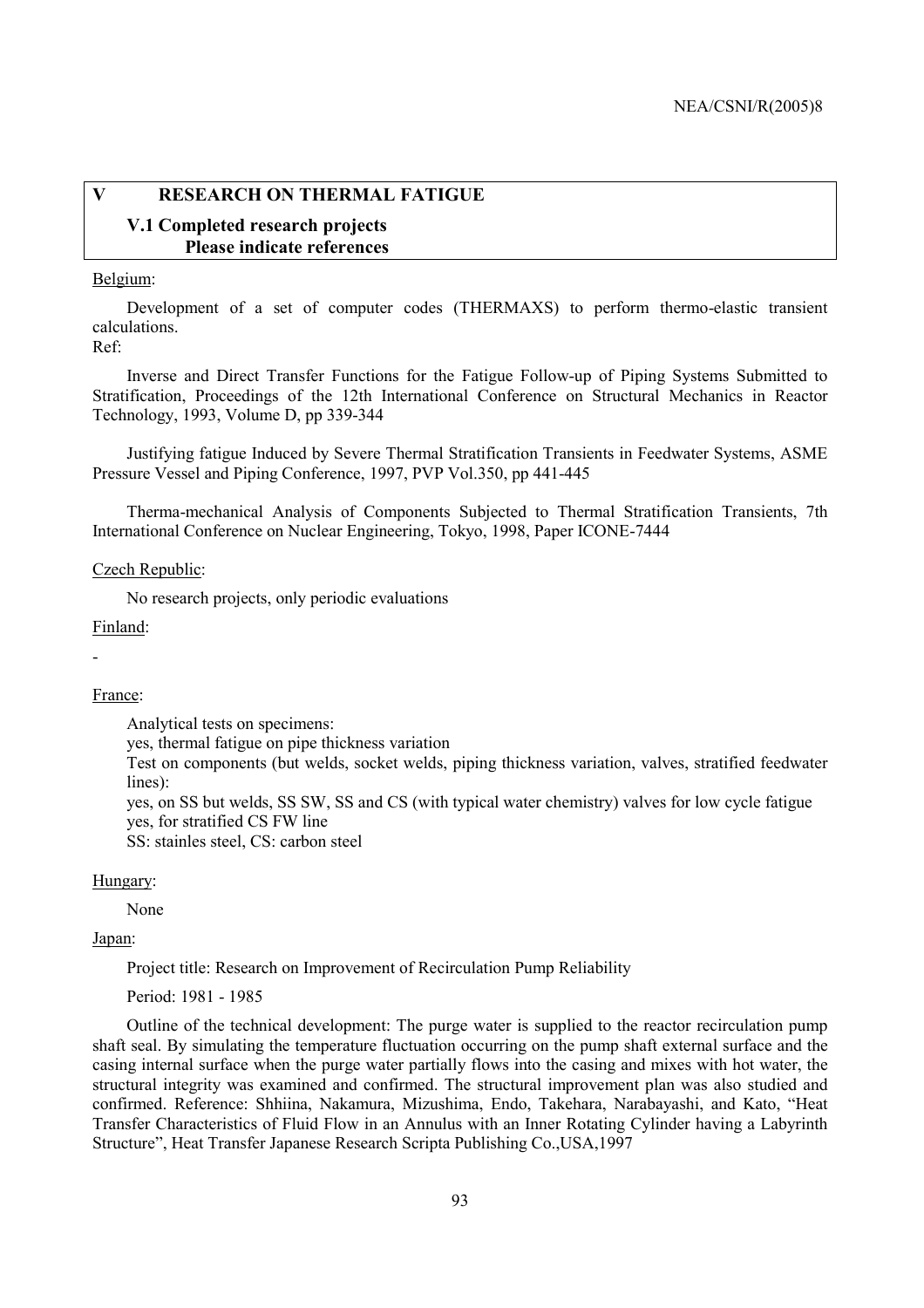### Korea:

1) Pressurizer Surge Line Thermal Stratification Program Pressurizer Surge Line of Korean Standard Reactor Performed by KAERI during1990~1994 Stress analysis and measurement of temperature distribution in piping 2) Pressurizer Surge Line Thermal Striping Program Pressurizer surge line of Korean Standard Reactor Performed by KINS during 1991~1994 Stress analysis and fatigue analysis

Slovakia:

None

Spain:

None

Sweden:

None (supported by SKI)

#### United States of America:

Research on thermal fatigue has been undertaken primarily by the Electric Power Research Institute (EPRI) Materials Reliability Program (MRP). Additional work has been sponsored by the U.S. Nuclear Regulatory Commission. The NSSS vendors (Westinghouse, Combustion Engineering, and Babcock and Wilcox (Framatome)) owners groups have also carried out research programs.

The following research reports on the topic of thermal fatigue have been published by EPRI over the past three years:

NDE Technology for Detection of Thermal Fatigue Damage in Piping, MRP-23 (1000152), 10/10/2000

Mitigation of Thermal Fatigue in Unisolable Piping Connected to PWR Reactor Coolant Systems, MRP-29 (1001017), 12/4/2000

Operating Experience Regarding Thermal Fatigue of Piping Connected to PWR Reactor Coolant Systems, MRP-25 (1001006), 12/4/2000

Interim Thermal Fatigue Management Guidelines, MRP-24 (1000701), 1/16/2001

Thermal Fatigue Monitoring Guidelines, MRP-32 (1001016), 4/24/2001

Computer Based NDE Training for Thermal Fatigue Cracking, MRP-36 (1001317), 6/18/2001

Proceedings of 2000 International Conference on Fatigue of Reactor Components, MRP-46 (1006070), 6/25/2001

Identifying Thermal Cycling Mechanisms in Two Piping Configurations,MRP-54 (1003081), 11/20/2001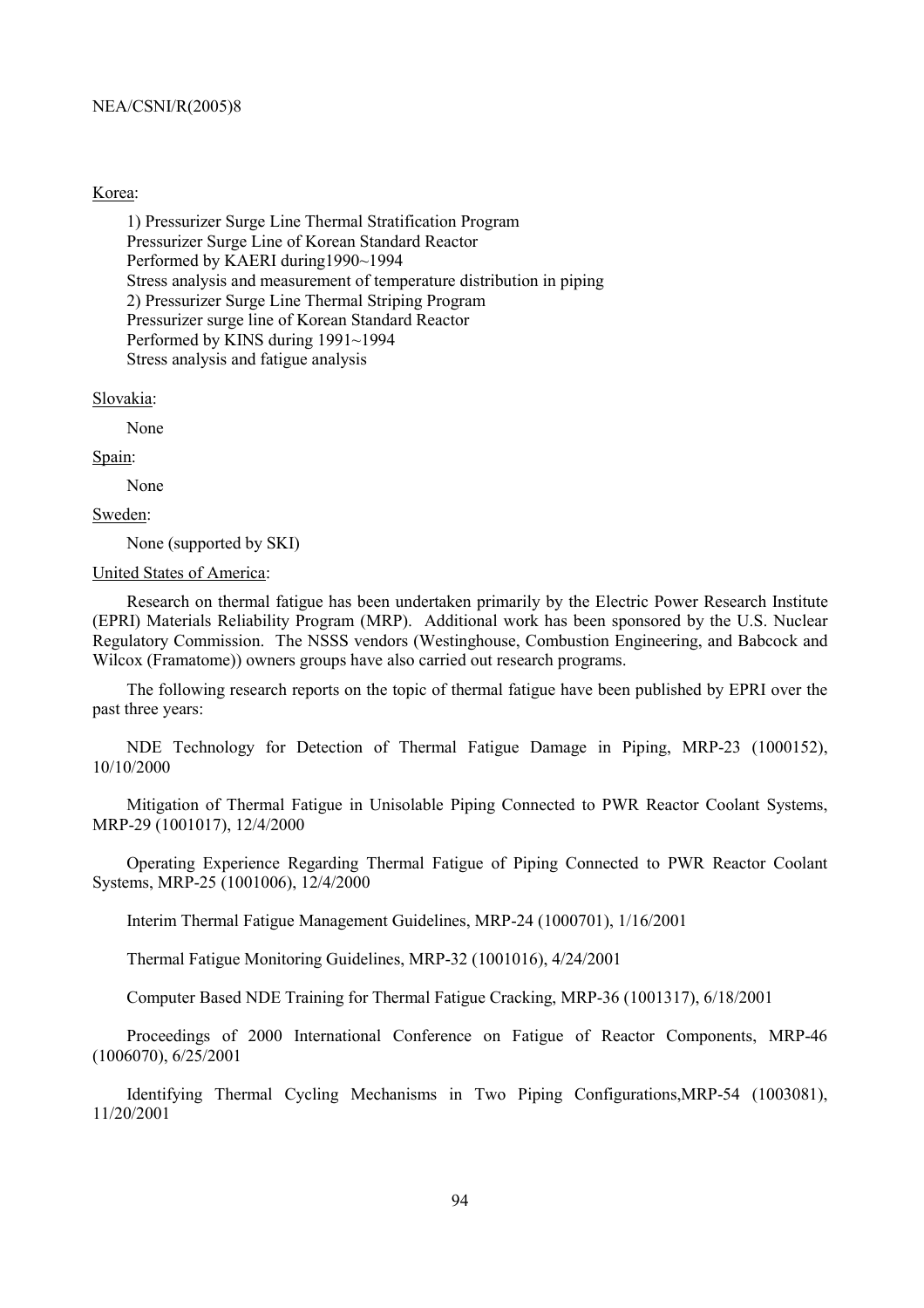EDF Thermal Fatigue Monitoring Experience on Reactor Coolant System Auxiliary Lines, MRP-69 (1003082), 4/8/2002

Interim Report on Thermal Cycling Model Development for Representative Un-Isolable Piping Configurations, MRP-81 (1003527), 11/27/2002

Lessons Learned From PWR Thermal Fatigue Management Training, MRP-83 (1003666), 12/5/2002

Proceedings of 2002 International Conference on Fatigue of Reactor Components, MRP-84 (1003536), 3/5/2003

Operating Experience Regarding Thermal Fatigue of Piping Connected to PWR Reactor Coolant Systems, Rev. 1, MRP-85 (1007761), 4/30/2003

In addition, EPRI published the report "Thermal Stratification, Cycling, and Striping (TASCS)" in 1994, which gives methodology for calculating thermal stratification loadings and describes the results of testing programs.

The USNRC has published some research reports related to thermal stratification. These include:

"Review of Industry Efforts to Manage Pressurized Water Reactor Feedwater Nozzle, Piping, and Feedring Cracking and Wall Thinning", NUREG/CR-6456, 1997

"Assessment of Pressurized Water Reactor Primary System Leaks", NUREG/CR-6582, 1998

The NSSS vendor owners groups have published a number of reports but these are proprietary and not available to the general public.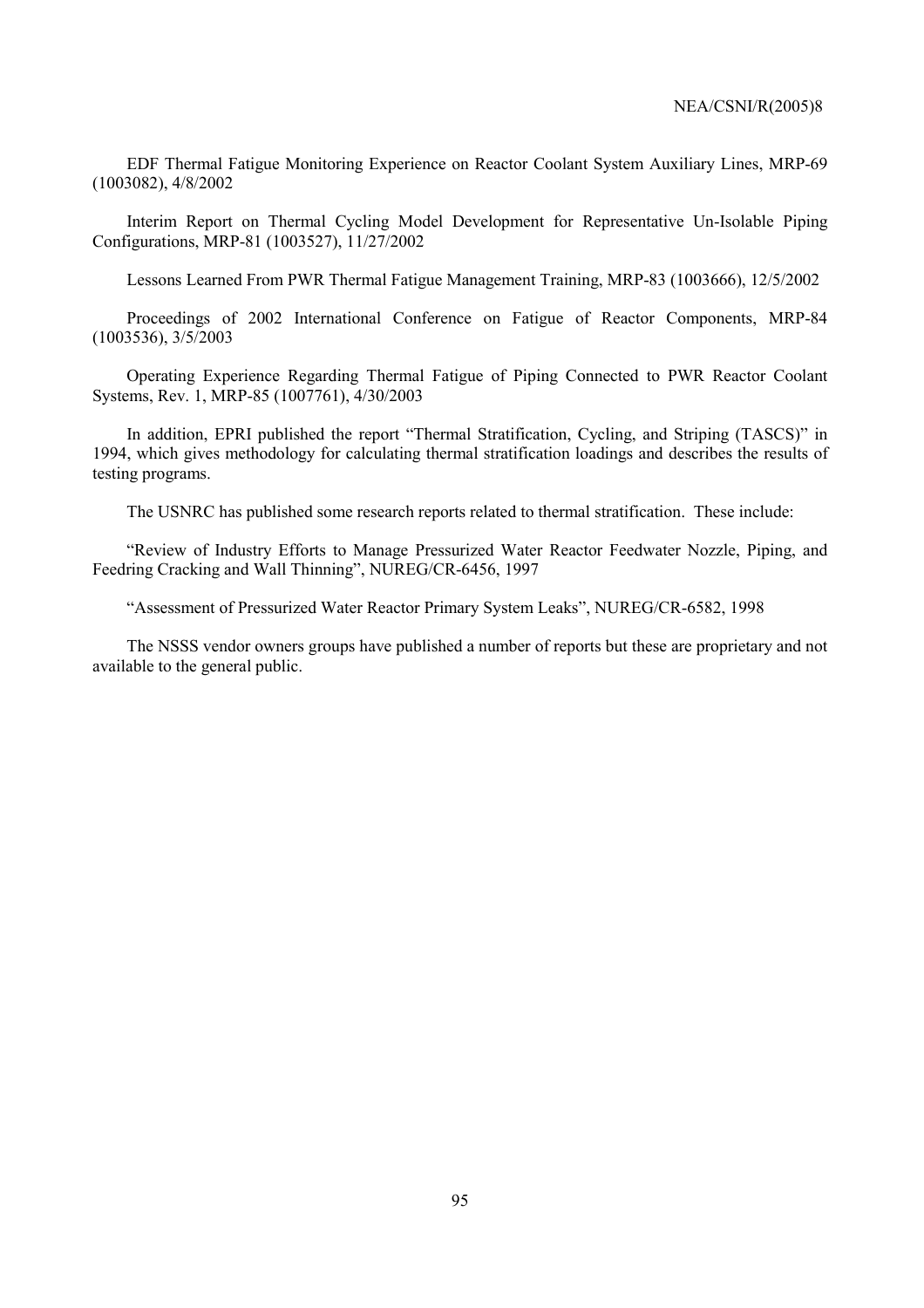# **V RESEARCH ON THERMAL FATIGUE**

### **V.2 On-going and planned research projects**

#### Belgium:

-

### Czech Republic:

Thermal fatigue of materials in chemical and Nuclear industry FT-ta/011 – MPO 2004-2006

#### Finland:

Tee-junction: Tests, CFD calculations and related fatigue calculation (VTT).

### France:

fatigue curves for stainless and carbon steels, high cycle fatigue curves, with different material (304 / 316 SS), different temperature, different surface finish, different mean stress and different environmental situation (air and PWR water)

analytical tests on specimens (bars/plates, cylinders)

test on components: valves, thermal fluctuations on tees

### Hungary:

Renewed fatigue calculations for Class 1 components in connection of life extention

#### Japan:

Project title (1): Research regarding Assessment of High-cycle Fatigue at Hot and Cold Water Junction (BWR & PWR)

Period: 2000 - 2001

Outline of technical development:

- Establishment of general methods for thermal fatigue assessment to verify the integrity of parts where hot and cold water meet.

- By specifying the locations where hot and cold water meet in the LWR environment and where temperature fluctuation is concerned based on the configurations, flow conditions and temperature difference, a method to assess the impact on the structural integrity shall be established. The integrity of parts where temperature fluctuation is concerned shall also be assessed.

Project title (2): Research regarding assessment of High-cycle Thermal Fatigue due to Stratification of Stagnant Water part

Period: 2000 - 2001

Outline of technical development:

Assessment of high-cycle thermal fatigue caused by stratification at the stagnant water part in BWR.

Project title (3): Research on Cavity-flow type Stratification Phenomena (PWR)

Period: 2000 - 2001

Outline of technical development: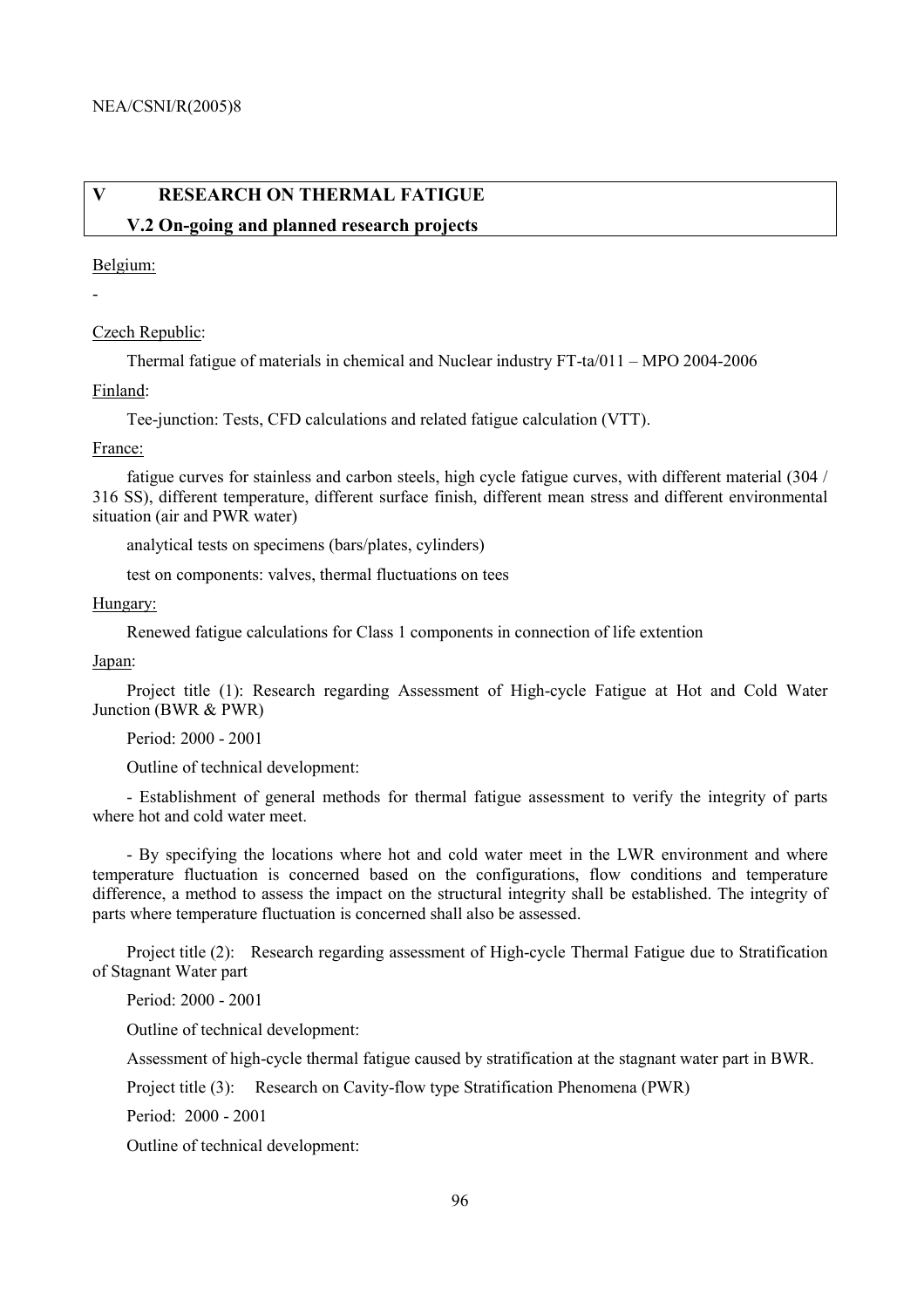Where branch tubes are connected to the main piping with flow inside, it is known that cavity flow (secondary flow) penetrates into branch tube due to the flow in the main tube. A bend (elbow) from right angle to horizontal angle near the boundary where the cavity flow penetrates generates stratification due to the hot water in the main tube and cold water in the branch tube. This can initiate fatigue crack after the cyclic load is repeated due to fluctuations in the penetration depth of the cavity flow and the stratification state. Therefore, an assessment method for the penetration depth of cavity flow shall be studied considering the difference in the flow conditions in the main piping and other factors.

#### Korea:

1) Pressurizer Surge Line Thermal Stratification Program

Pressurizer Surge Line of WH type Reactors and Framatome Type Reactor in Korea Performed by KEPCO and KEPRI from 1997 Stress Analysis and Fatigue Analysis Measurement of thermal distribution in piping Enhanced ISI Program Development

2) Thermal Stratification and Turbulence Penetration Program Unisolable Section Connected to RCS such as ECCS and RHR Lines Performed by KEPCO and KEPRI from 1999 Flow Analysis Stress Analysis and Fatigue Analysis Enhanced ISI Program Development

#### Slovakia:

VVER 440 NPP main component ageing management research project is running till 2002 (up to 2005) which includes activities connected with fatigue damage evaluation.

### Spain:

Some Spanish utilities are involved in the R&D program called THERFAT (Thermal Fatigue Evaluation of Piping Systems Tee-Connections), which is an initiative of some European institutions, in the frame of the 5th European R&D Program. The objective is to determine thermal fatigue stresses in piping in order to improve risk management.

#### Sweden:

None (supported by SKI)

### United States of America:

The EPRI MRP is currently developing the final version of the Thermal Fatigue Management Guidelines, as well as a computer based training program for its application.

Work is ongoing to develop a better phenomenological understanding of thermal cycling, including turbulence penetration effects. The results will be used in developing the final version of a thermal fatigue screening model.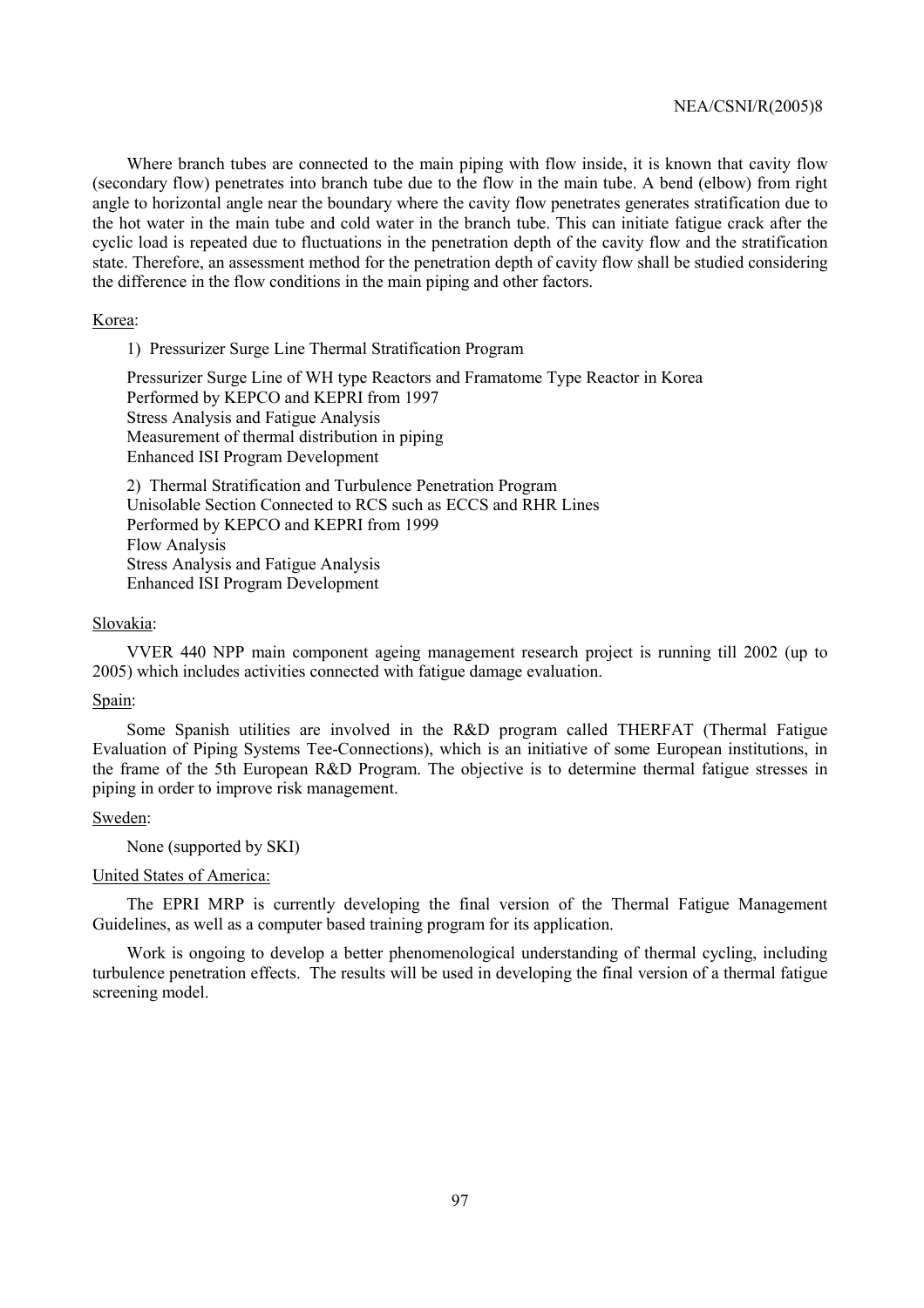## **V RESEARCH ON THERMAL FATIGUE**

### **V.3 Research needs**

**In among others: (please specify what research)** 

- $\checkmark$  Thermal mixing
- 9 **Stratification**
- 9 **CDF calculations, parametric studies**
- 9 **Fatigue curves, low cycle (stratification), high cycle (mixing)**
- 9 **Other**

### Belgium:

- ⇒ Thermal mixing: screening criteria for different configurations, diameters, flow rates, temperature differences
- ⇒ Stratification: no particular need
- $\Rightarrow$  CFD calculations: validation of CFD analyses with measured transients
- $\Rightarrow$  Fatigue curves: environmental effects, low and high cycle fatigue.

### Czech Republic:

Stratification, precise relations between outer measured temperature and medium temperature

#### Finland:

In among others:

- − Thermal mixing: Screening values for different configurations, diameters, flow rates etc.
- Stratification: The collection of relevant phenomena with some screening values if possible. After the mapping the temperature measurement can be done in vulnerable areas.
- − CDF calculations, parametric studies: Can support previous points.
- − Fatigue curves, low cycle (stratification), high cycle (mixing): Important. For high cycle the effect of the surface (as fabricated, as welded, polished) and residual stresses.

#### France:

Thermal mixing: Typical temperature load spectrum for a given geometry and a given flow rate ratio

Stratification: no urgent specific need

CDF calculations, parametric studies: for stratified situations and mixing situations

Fatigue curves, low cycle (stratification), high cycle (mixing):

with corrected factors for mean stress, surface finish, temperature, different material, different welds and base metals

and cyclic stress-strain curves for different materials (SS, CS) and different temperature

**Other**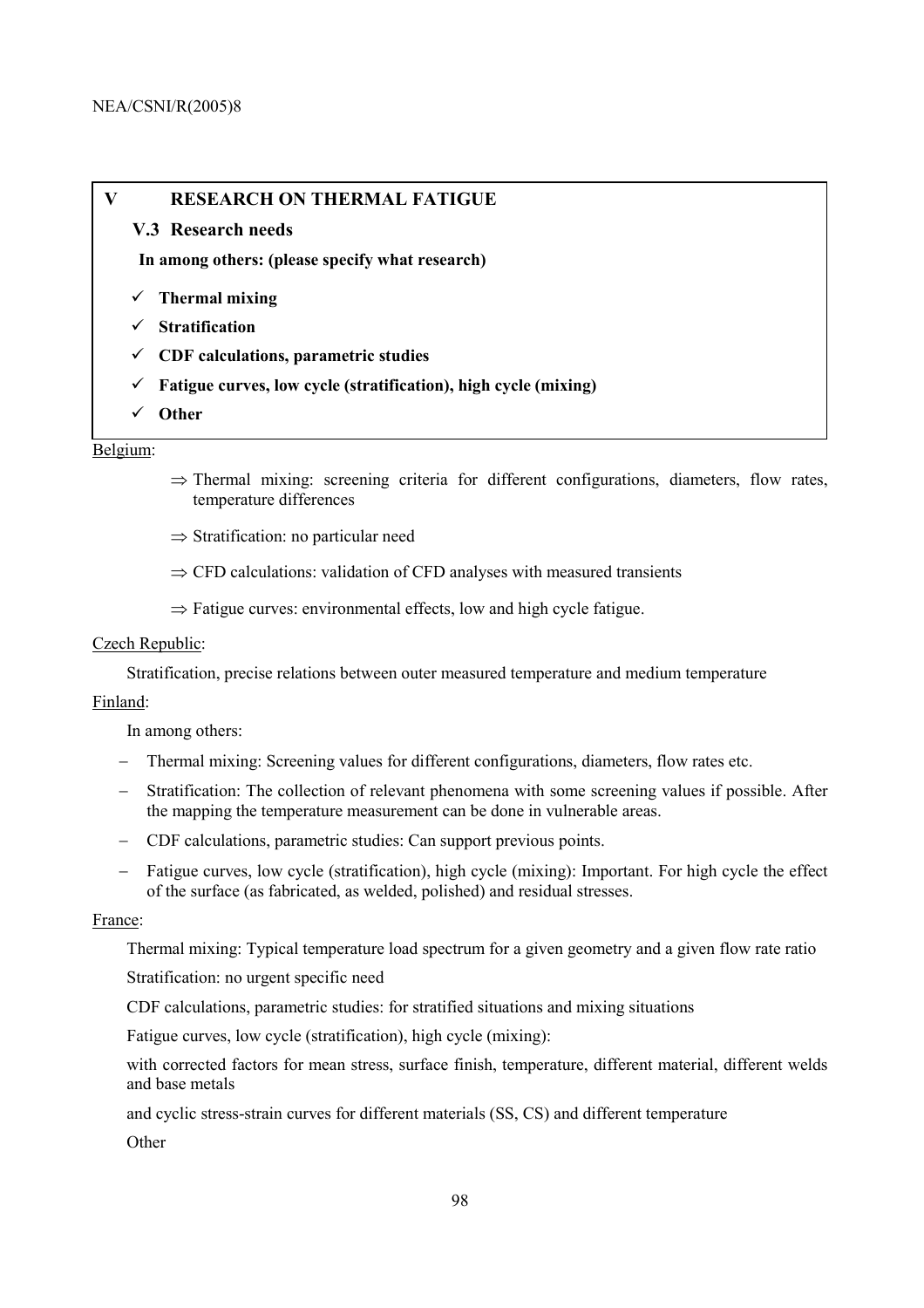damage analysis guidelines for random bi-axial loads : equivalence rules to 1D sinusoidal load with mean stress

crack growth rate and threshold

Hungary:

Thermal mixing: Screening values for different configurations, diameters, flow rates etc. CDF calculations, parametric studies for supporting monitoring.

Japan:

JAPEIC has conducted the following Project under the auspices of the Ministry of Economy, Trade and Industry (METI) since 1995.

Project: Environmental Fatigue Tests of Nuclear Power Plants Materials for Reliability Verifications

Outline: To collect comprehensive S-N fatigue data for evaluating the effect of strain rate, temperature, dissolved oxygen level, and so on. under the mechanical - cyclic load conditions.

 To characterise and evaluate factors to be used in assessing and formulating the environmental effects.

To develop and verify an environmental fatigues evaluation method.

Duration: 1995 JFY –2003 JFY

#### Korea:

1) Thermal mixing

2) Stratification

#### Slovakia:

Thermal mixing: Screening values for different configurations, diameters, flow rates etc.

CDF calculations, parametric studies for supporting monitoring.

#### Spain:

One BWR licensee is considering to analyse thermal stratification phenomenon in feedwater nozzles, by measuring temperatures on them and evaluating their impact on the structural integrity of the component.

#### Sweden:

Primary on thermal mixing and stratification.

United States of America:

See V.2.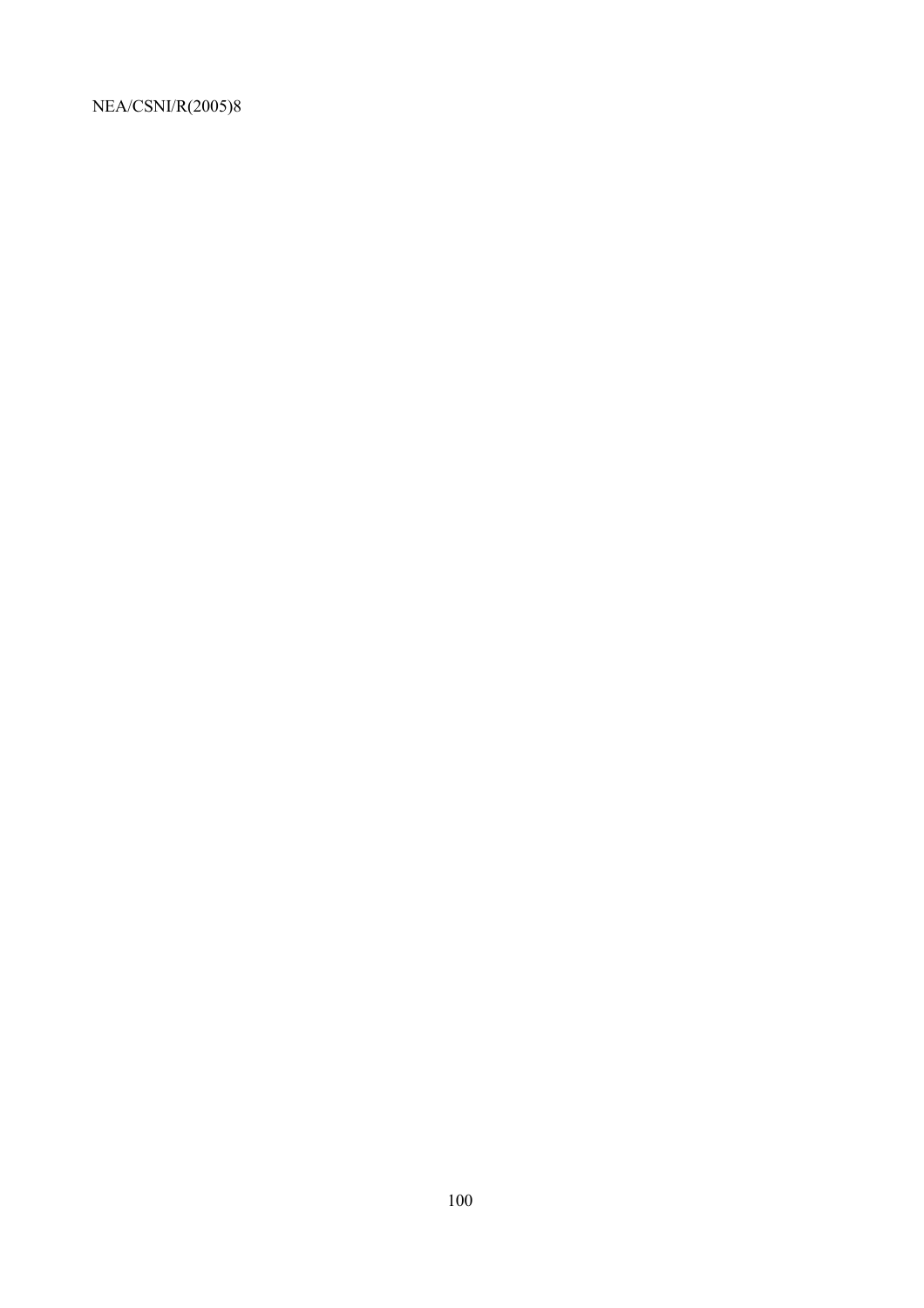## **VI. HIGH CYCLE FATIGUE CURVE**

## **VI.1 List reference (i.e. Code) of curves currently used for design and for expertise, if relevant.**

#### Belgium:

Fatigue curves of the ASME B and PV Code, Section III

#### Czech Republic:

Fatigue curves and equations of Soviet standard PNAE-G and Czech standard N.T.D. A.S.I.

#### Finland:

ASME XI and in one case interim fatigue curves in the NUREG report.

#### France:

- (1) ASME III curve
- (2) RCC-M curve
- (3) RCC-MR curve
- (4) FRAMATOME curve derived for CIVAUX 1
- (5) new EDF curves under development (for 2003)

#### Hungary:

High cycle fatigue curves of the Soviet Code PNAE can be used if needed.

#### Japan:

The curves in VI-1 (Separate Figure 2: Design Fatigue Curve (Austenitic stainless steel and highnickel alloy)) in the separate sheet has been added to the high-cycle side of design fatigue curve since June 1994. These curves are equivalent to those in the ASME Boiler and Pressure Vessel Code Sec. III.

#### Korea:

ASME Code Sec. III for the fatigue design

ASME Code Sec. XI for ISI flaw fatigue analysis

### Slovakia:

High cycle fatigue curves of the Soviet Code PNAE can be used if needed.

### Spain:

No high cycle fatigue curves for thermal stresses are used, neither for design nor for expertise. The only fatigue curves used are those of the ASME Code. When the incident described in II.1 appeared, corrective actions were adopted, so there was no need to use any fatigue curve to justify the presence of cracks in the spargers for continuing operation.

#### Sweden:

SKIFS 1994:1 (This code refers to ASME XI curves)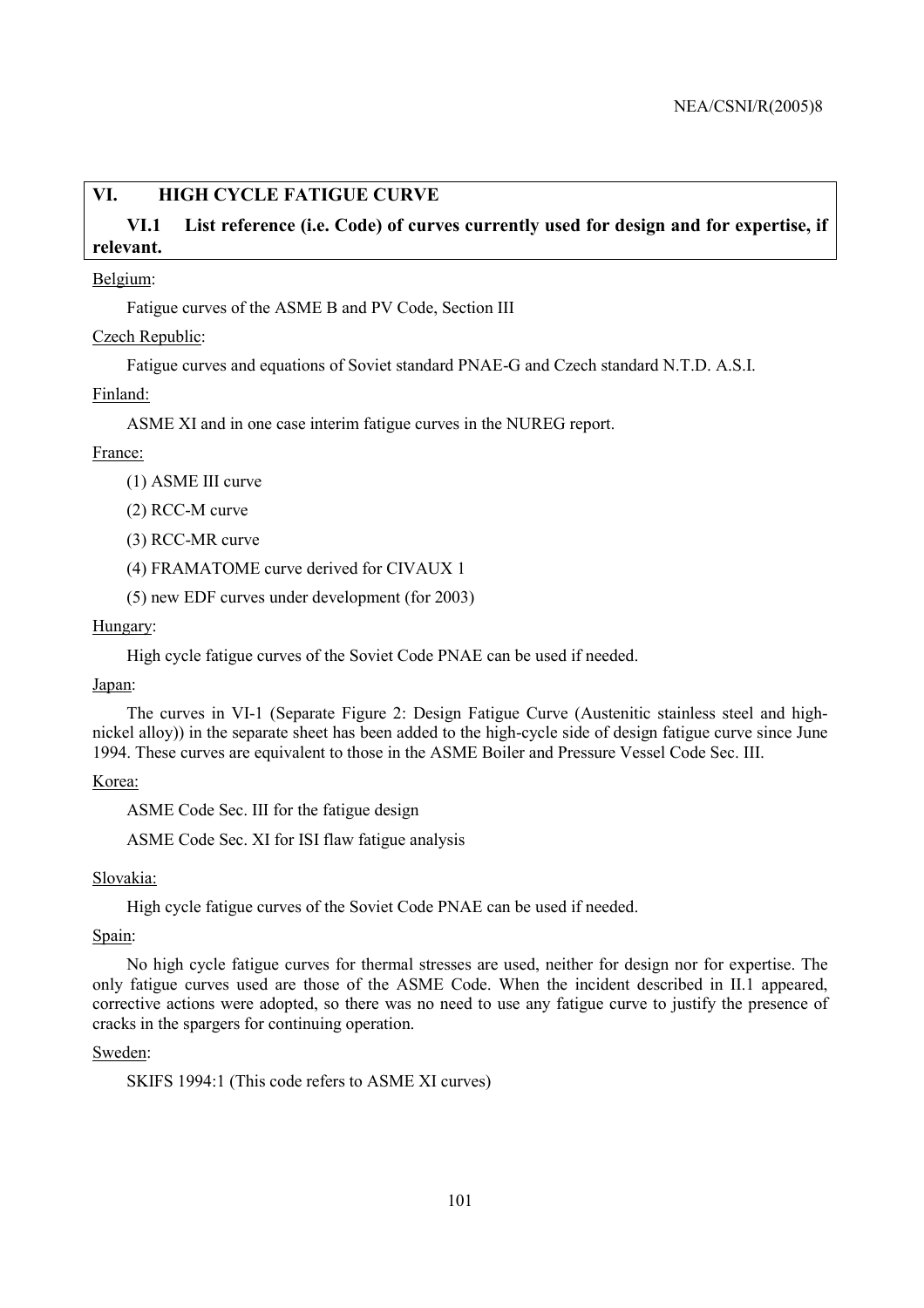#### United States of America:

Section III of the ASME Boiler and Pressure Vessel Code provides fatigue design curves. These design curves have recently been extended to include the high cycle region. Still at issue is the treatment of the mean stress effect in the high cycle regime. For carbon and low-alloy steels, in the absence of an environmental effect, the analysis of the existing data, including material variability and data scatter, specimen size and geometry, surface finish, and cycle counting (i.e., the application of Miner's Rule), it appears that the Code design rules, with the adjustment for mean stress effects using the Goodman equation, are sufficiently conservative. Response VI.3 deals with fatigue in the presence of environmental effects.

The application of design curves in the high-cycle regime for stainless steels is a subject of current discussion in the US. Given that the difference between the Code design curve, and the best fit of engineering data in the regime  $N < 106$  cycles is about 1.5 on stress, and 10-16 on cycles (vs. 2 and 20), it is likely that this erosion of code margins extends into the high-cycle regime. High-cycle regime, fatigue life data for the in the presence of a simulated coolant environment does not yet exist in a quantity that provides meaningful statistics.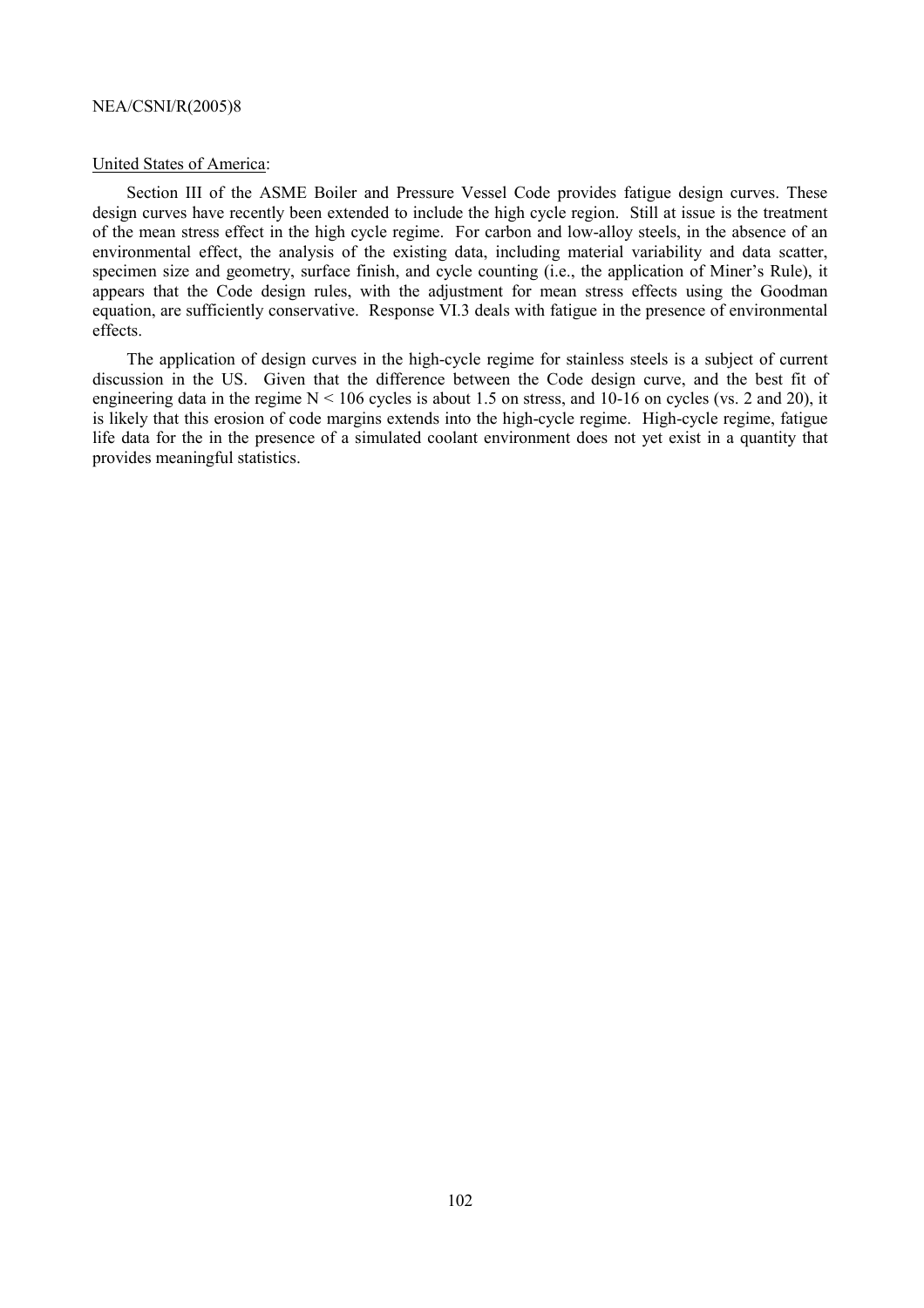## **VI. HIGH CYCLE FATIGUE CURVE**

### **VI.2 Were those curves used for assessment of failure? With what success?**

### Belgium:

No

### Czech Republic:

No

### Finland:

No practical experience

### France:

- $\checkmark$  all of them are consistent up to 104 cycles; the Ke values for plasticity effects are different
- $\checkmark$  except (4), all these curve are based on base metals data, transferability factors of 2 and 20, stress indices for welds
- $\checkmark$  the endurance limits (at 106 cycles) are slightly different
- $\checkmark$  the fatigue curves from 105 to 109 cycles are different

### Hungary:

No practical experience

### Japan:

As fatigue assessment is conducted to calculate the strength when applying for a construction plan permit, it is used for the assessment of failure.

## Korea:

Yes, the fatigue curves in ASME Sec. III & XI were used for assessment of failure.

### Slovakia:

No practical experience

### Spain:

See VI.1 above

### Sweden:

Comparing the calculated ∆KI-value with the threshold value.

### United States of America:

To our knowledge, theses curves have not been used for assessment of failure.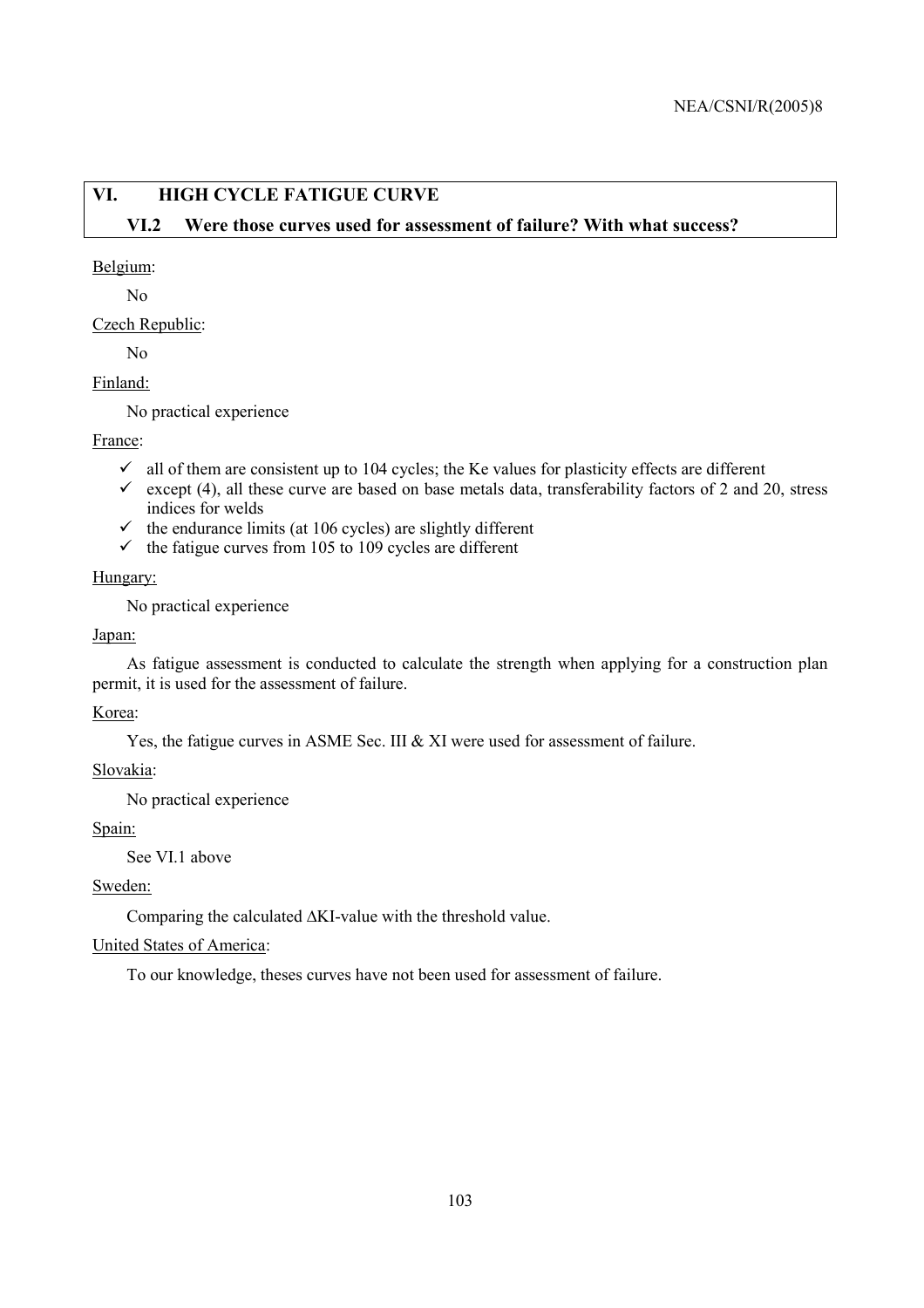### **VI. HIGH CYCLE FATIGUE CURVE**

### **VI.3 Do you feel the need for new or more appropriate curves for expertise and/or design? (For welded, fabricated, polished materials, environment, frequency etc.)**

Belgium:

Yes

Czech Republic:

Yes

### Finland:

It would be valuable to make realistic assessments on fatigue life. Improvements in the stress concentration, surface smoothes, residual stresses etc. increase the fatigue life, but quantifying improvement is difficult.

#### France:

Yes: a set foe expertise with all the factors; and a simplified and more conservative one to design future components

#### Hungary:

It would be valuable to make realistic assessments on fatigue life to evaluate the conservativity or nonconservativity in current fatigue calculations

Japan:

We feel this not to be necessary.

Korea:

Yes, we feel the need for new fatigue curve considering environmental effect.

### Slovakia:

Perhaps environmental effect on fatigue curves of some special materials should be investigated

### Spain:

#### Sweden:

Fatigue curves in water environment for austenitic materials.

#### United States of America:

The short answer is "yes". Recently acquired data suggests that, in general, code margins are reasonable, but do not contain excess conservatism that can be assumed to account for the effects of light water reactor environments. In other words, the margins of 2 and 20 are sufficient to account for material variability and data scatter, specimen size and geometry, surface finish, and cycle counting, with little margin, if any, left over for environmental effects. It seems likely that this trend will persevere into the high cycle regime.

Historically, it is generally believed that even if the design curves are not conservative, after taking into account all the factors listed in VI.3, there were enough conservatisms in the other contributors to the fatigue analysis (i.e., stress calculations, cycle counting, as examples), that the overall calculation would have a conservative result. However, with more sophisticated, and presumably more accurate,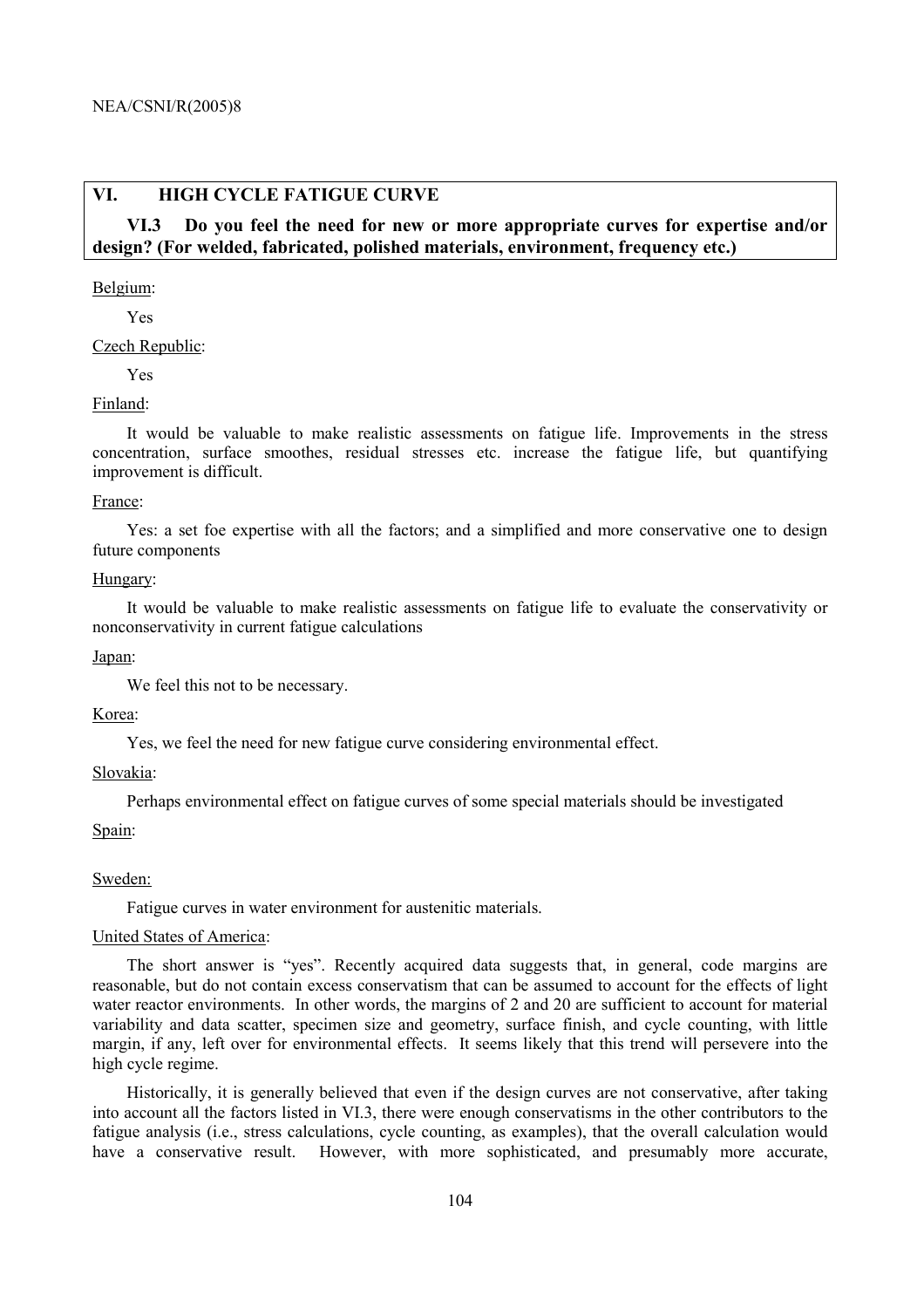computational methodologies coming into routine use, this other conservatisms are disappearing, and the possible non-conservatism of the design curves is emerging as the possible Achilles heel of the fatigue analysis. This is an issue of vigorous discussion between the NRC and the US licensees.